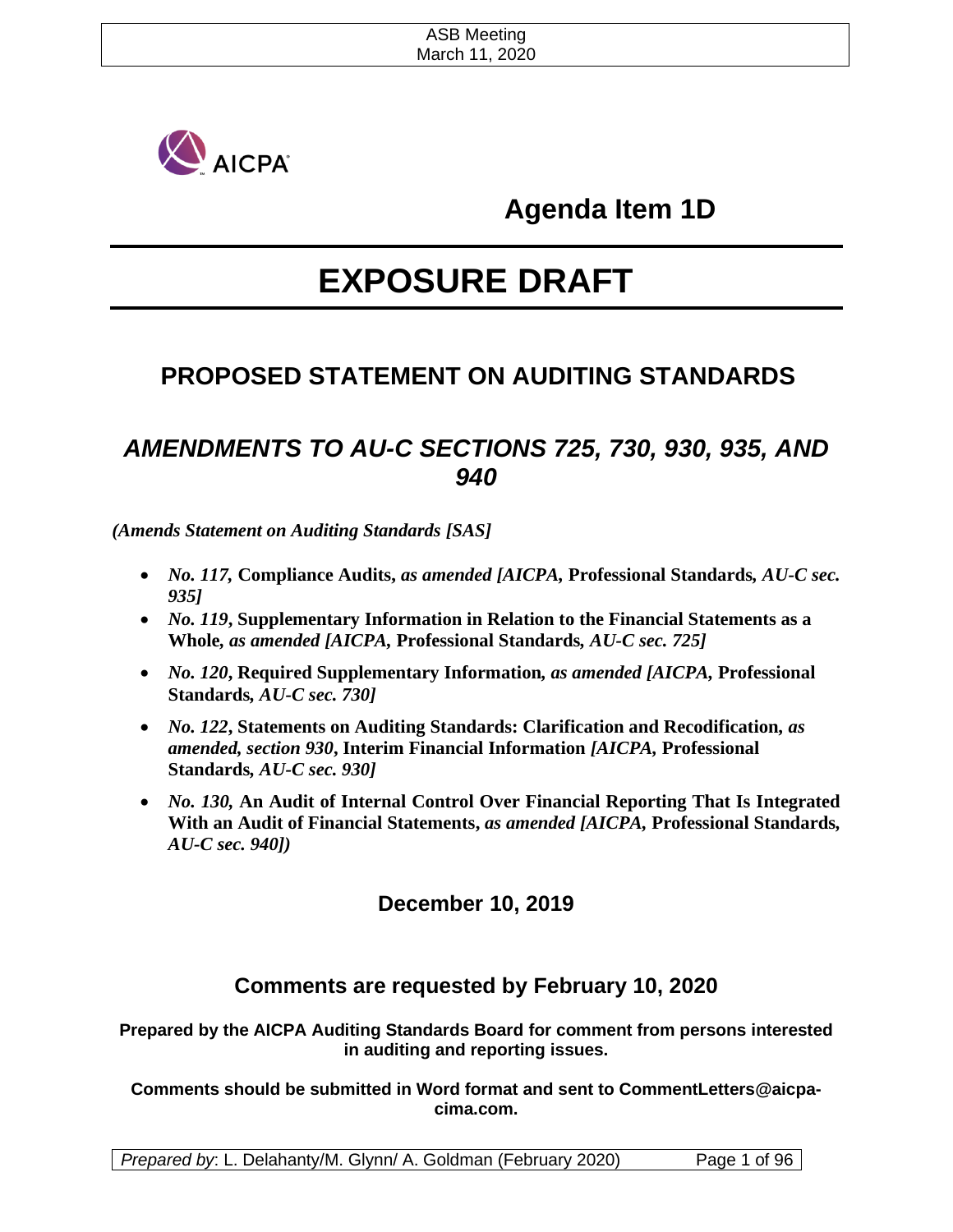#### Exposure Draft of proposed amendments to AU-C sections 725 730 930 935 and 940 ASB Meeting, March 11, 2020

© 2019 American Institute of Certified Public Accountants, Inc.

Permission is granted to make copies of this work provided that such copies are for personal, intraorganizational, or educational use only and are not sold or disseminated and provided further that each copy bears the following credit line: "© 2019 American Institute of Certified Public Accountants, Inc. Used with permission."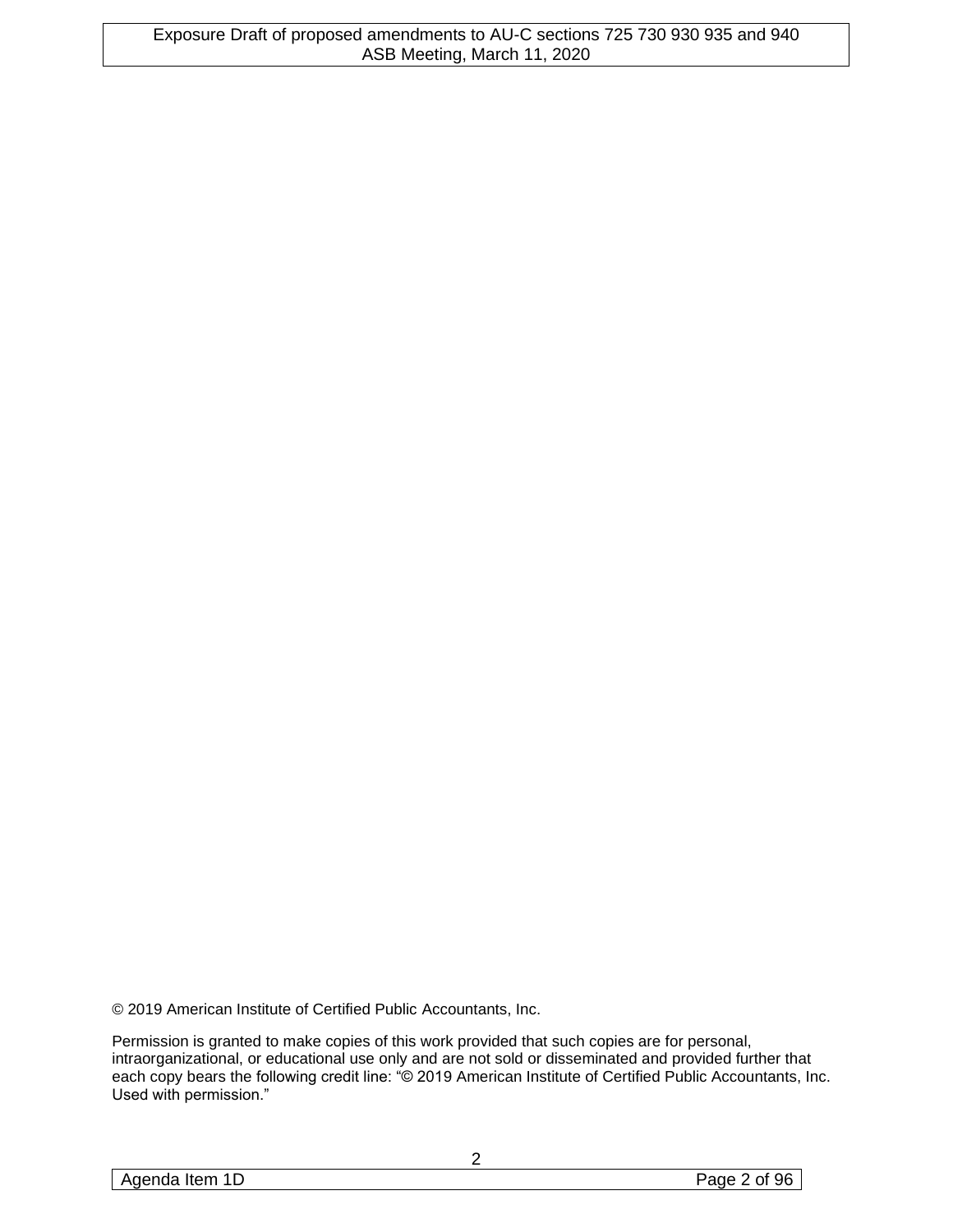#### **CONTENTS**

#### **Page**

#### **Explanatory Memorandum**

#### **Exposure Draft**

| Proposed Statement on Auditing Standards Amendments to AU-C Sections 725, 730, |  |
|--------------------------------------------------------------------------------|--|
|                                                                                |  |
|                                                                                |  |
|                                                                                |  |
|                                                                                |  |
|                                                                                |  |
|                                                                                |  |
|                                                                                |  |

Appendix — Revised Illustrative Reports in AU-C section 910, *Financial Statements Prepared in Accordance With a Financial Reporting Framework Generally Accepted in Another Country................................................................................................................* 90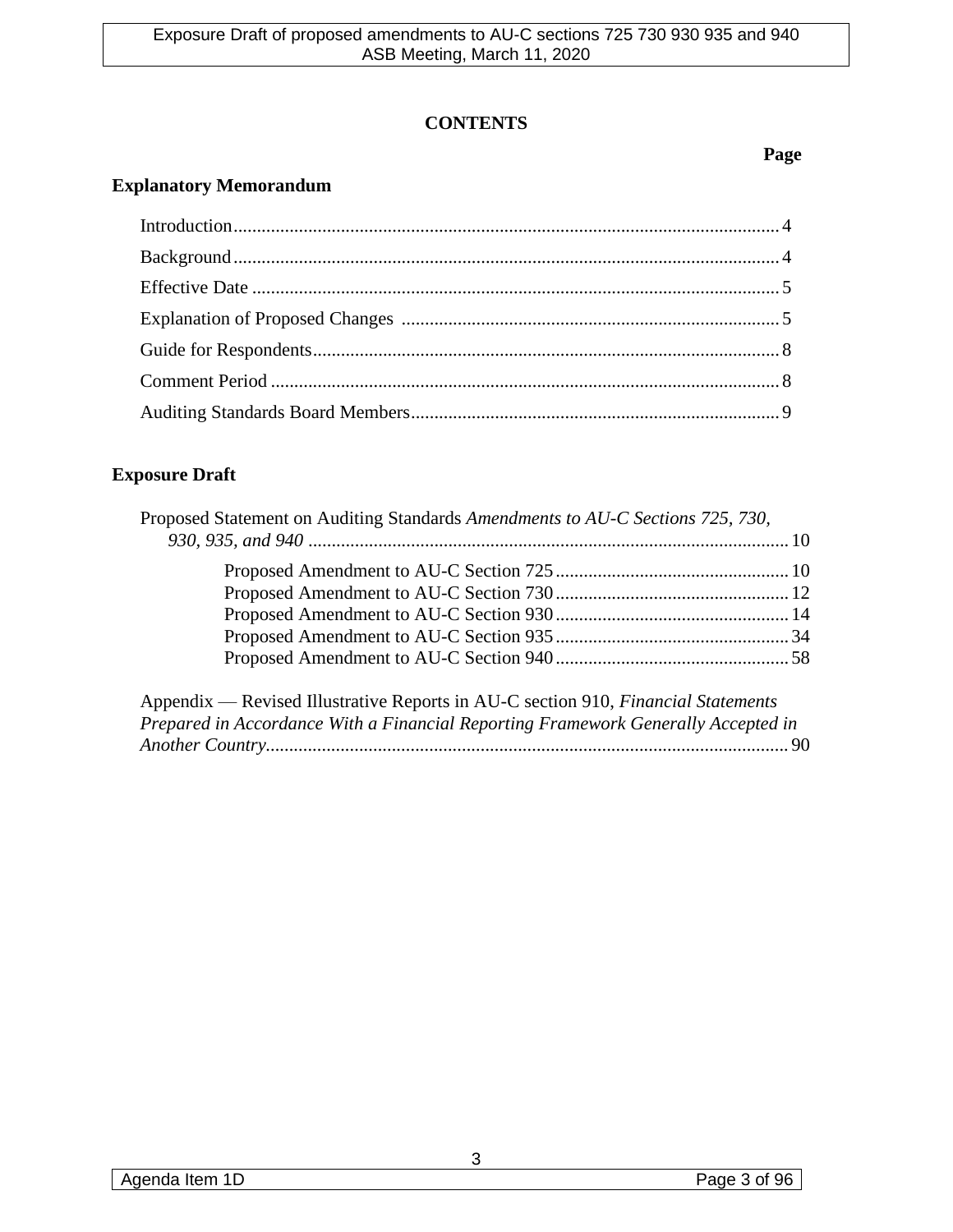## **Explanatory Memorandum**

### **Introduction**

This memorandum provides background to the proposed Statement on Auditing Standards (SAS) Amendments to AU-C Sections 725, 730, 930, 935, and 940.<sup>1</sup> If issued as final, the proposed SAS will amend the following SASs:

- No. 117, *Compliance Audits*, as amended (AICPA, *Professional Standards*, AU-C sec. 935)
- No. 119, *Supplementary Information in Relation to the Financial Statements as a Whole*, as amended (AICPA, *Professional Standards*, AU-C sec. 725)
- No. 120, *Required Supplementary Information*, as amended (AICPA, *Professional Standards*, AU-C sec. 730)
- No. 122, *Statements on Auditing Standards: Clarification and Recodification*, as amended, section 930, *Interim Financial Information* (AICPA, *Professional Standards*, AU-C sec. 930)
- No. 130, *An Audit of Internal Control Over Financial Reporting That Is Integrated With an Audit of Financial Statements*, as amended (AICPA, *Professional Standards*, AU-C sec. 940)

## **Background**

SAS No. 134, *Auditor Reporting and Amendments, Including Amendments Addressing Disclosures in the Audit of Financial Statements* (AICPA, *Professional Standards*, AU-C sec. 700, 701, 705, and 706), was issued by the AICPA Auditing Standards Board (ASB) in May 2019 and changed the form and content of the auditor's report issued as a result of the audit of financial statements. AU-C sections 930, 935, and 940 contain requirements for auditor's reports in the circumstances addressed by the specific AU-C section and, accordingly, amendments are proposed to conform those requirements to the requirements of SAS No. 134.

In July 2019, the ASB issued SAS No. 137, *The Auditor's Responsibilities Relating to Other Information Included in Annual Reports* (AICPA, *Professional Standards*, AU-C sec. 720)*.* AU-C sections 725 and 730 include requirements for the auditor to report on the supplementary information or required supplementary information, as applicable. As supplementary information and required supplementary information are comparable to other information, amendments are proposed to AU-C sections 725 and 730 to change the references to an other-matter paragraph to refer instead to a separate section in the auditor's report, consistent with SAS No. 137.

At its October meeting, the ASB voted to ballot to issue as a final standard proposed SAS *Amendments to the Description of Materiality.* Proposed SAS *Amendments to the Description of* 

<sup>1</sup> All AU-C sections can be found in AICPA *Professional Standards*.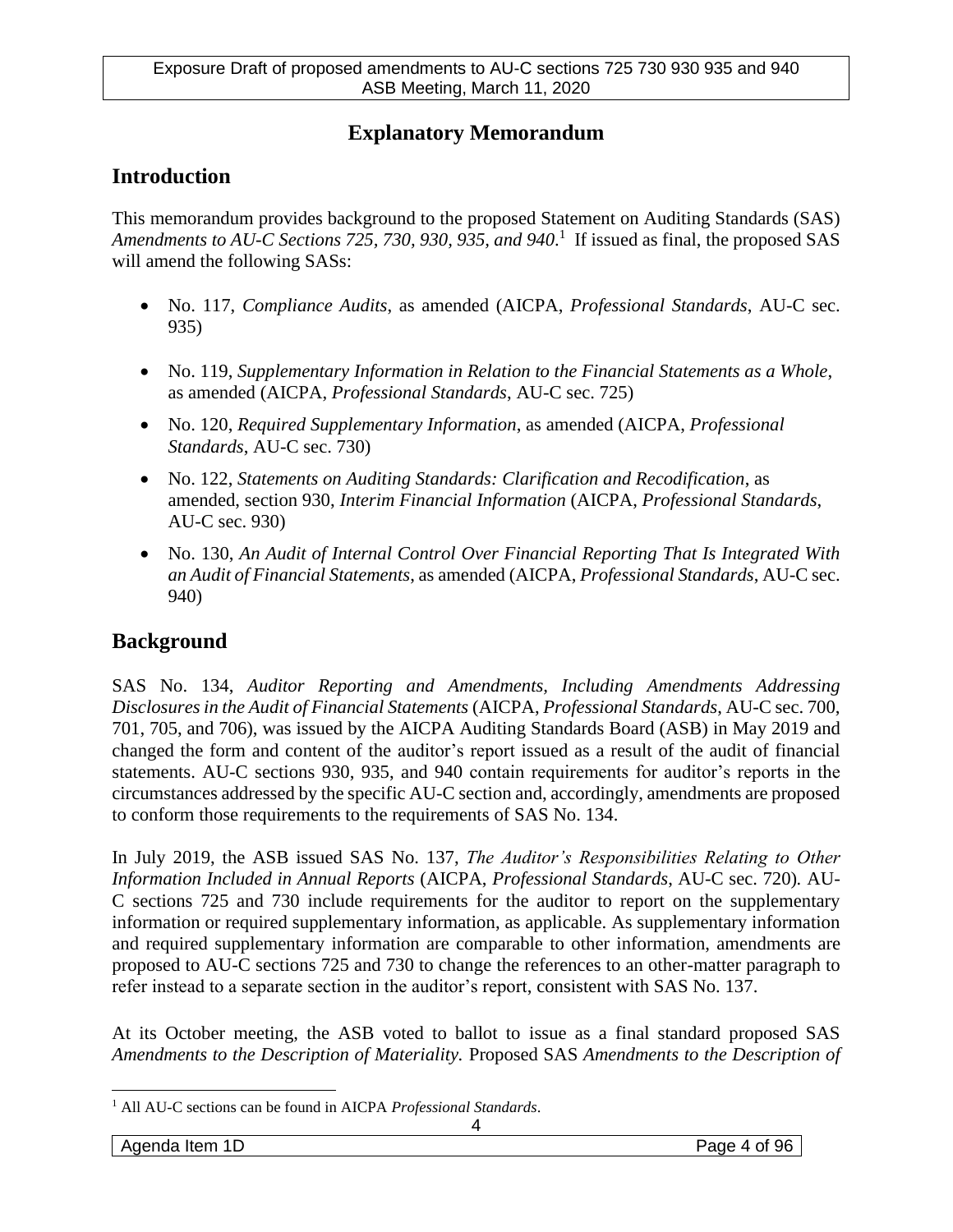*Materiality* amends the requirements of AU-C section 700, and those amended requirements are reflected in this proposed SAS.

In addition to proposed amendments reflecting the issuance of SAS No. 134 and SAS No. 137, certain AU-C sections have been revised to reflect practice issues that have arisen since the most recent revisions to these AU-C sections. In particular, AU-C section 935 has also been revised for recent developments in the compliance arena, such as the issuance of Uniform Guidance, changes in the OMB Compliance Supplement, and the most recently issued Yellow Book.

## **Effective Date**

If issued as final, the proposed amendments to

- *a.* AU-C sections 725 and 730 will be effective for audits of financial statements for periods ending on or after December 15, 2020. Early implementation is not permitted.
- *b.* AU-C section 930 will be effective for reviews of interim financial information for interim periods of fiscal years beginning on or after December 15, 2020. Early implementation is not permitted.
- *c.* AU-C section 935 will be effective for compliance audits for fiscal periods ending on or after December 15, 2020. Early implementation is not permitted.
- *d.* AU-C section 940 will be effective for integrated audits for periods ending on or after December 15, 2020. Early implementation is not permitted.

## **Explanation of Proposed Changes**

The following is a summary of the proposed changes to extant AU-C sections 725, 730, 930, 935, and 940 that the ASB believes would be the most significant.

#### *Proposed Revisions to AU-C section 930 (pages 14***–***32)*

The proposed changes to the reporting requirements in paragraph .31 of AU-C section 930 include revisions for conformity with SAS No. 134 and also to harmonize with the requirements in the PCAOB's Auditing Standard (AS) 4105, *Reviews of Interim Financial Information.* The proposed changes include the placement of the auditor's review conclusion at the beginning of the review report on interim financial information.

The proposed changes also require that the review report be dated no earlier than the date on which the auditor *completed procedures sufficient to obtain limited assurance as a basis for reporting whether the auditor is aware of any material modifications that should be made to the interim financial information in order for it to be in accordance with the applicable financial reporting framework*. The proposed dating convention is consistent with the corresponding conventions in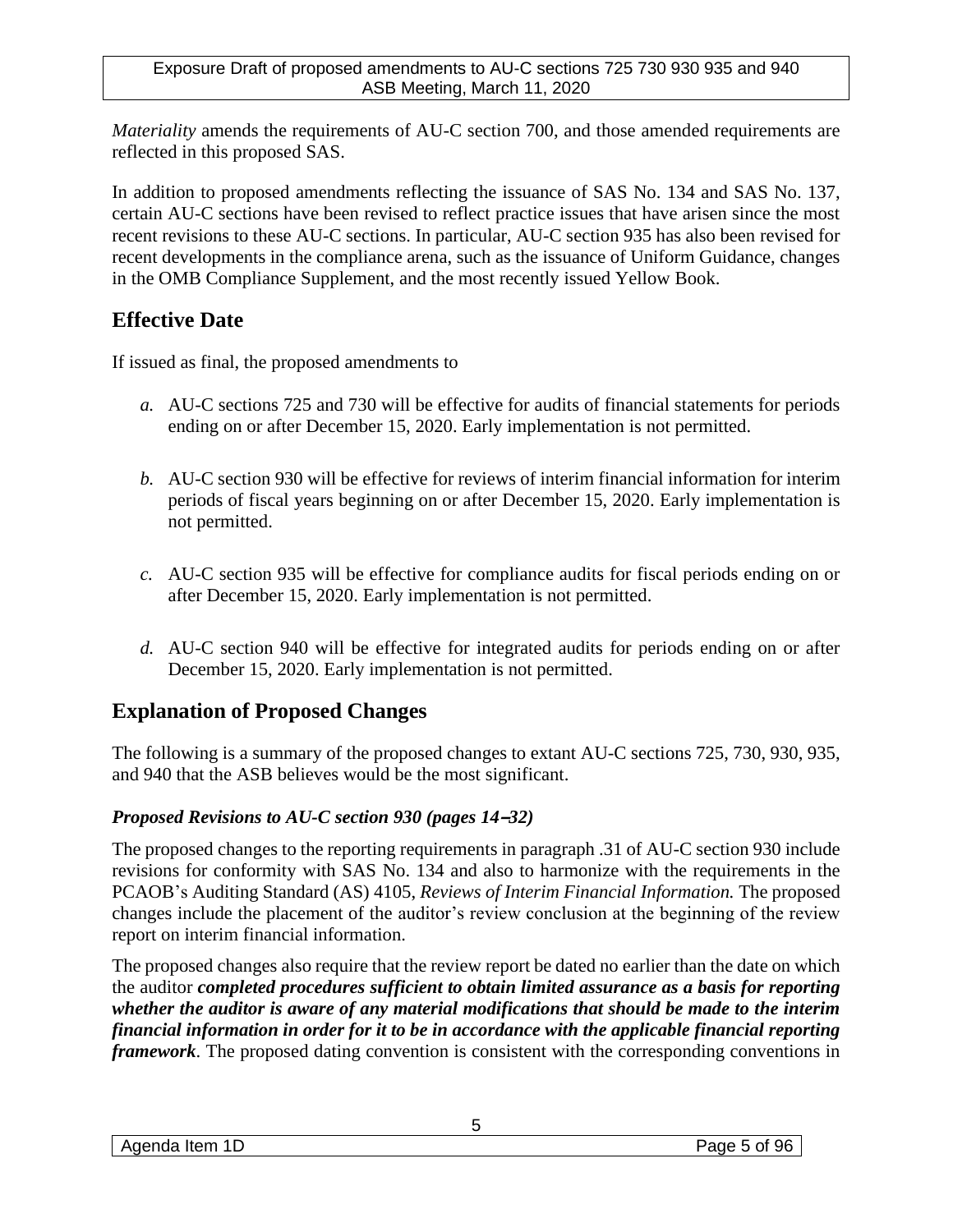AS 4105 and AR-C section 90, *Review of Financial Statements.*<sup>2</sup> However, the convention is not consistent with the corresponding requirement in AU-C section 700, which requires that the auditor's report be dated no earlier than the date on which the auditor *has obtained sufficient appropriate audit evidence on which to base the auditor's opinion on the financial statements*. The corresponding dating convention in AT-C section 210, *Review Engagements*, 3 is consistent with the dating convention in AU-C section 700.

#### **Request for Comment Specific to AU-C Section 930**

1. Are the proposed amendments to AU-C section 930 appropriate and complete?

2. Should the reporting requirements in paragraph .31 include revisions for harmonization with the requirements in PCAOB AS 4105, including the placement of the auditor's review conclusion at the beginning of the review report on interim financial information?

3. Do you agree with aligning the dating requirement to be consistent with that of PCAOB AS 4105 and AR-C section 90?

#### *Proposed Revisions to AU-C Section 935 (pages 33***–***56)*

The proposed changes to AU-C section 935 include revisions for conformity with SAS No. 134 and to be consistent with current governmental requirements. In addition to the proposed changes to the reporting requirements in paragraph .30 of AU-C section 935 to conform with SAS No. 134, significant changes include the following:

- Updating the appendix, "AU-C Sections That Are Not Applicable to Compliance Audits," for the issuance of SAS Nos. 131–137, as applicable.
- Presenting requirements for a combined report on compliance and internal control as the default form of report, followed by requirements addressing when the auditor chooses to issue separate reports on compliance and on internal control over compliance. This reverses how the requirements are presented in extant AU-C section 935 because combined reports are more common in practice.
- Revising the definition of *material noncompliance* to align with the description of *materiality* in the SAS *Amendments to the Description of the Concept of Materiality.*
- Updating references to *OMB Circular A-133* to refer instead to *the Uniform Guidance* and addressing changes in the OMB Compliance Supplement and the most recently issued Yellow Book*.*

<sup>2</sup> All AR-C sections can be found in AICPA *Professional Standards*.

<sup>3</sup> All AT-C sections can be found in AICPA *Professional Standards*.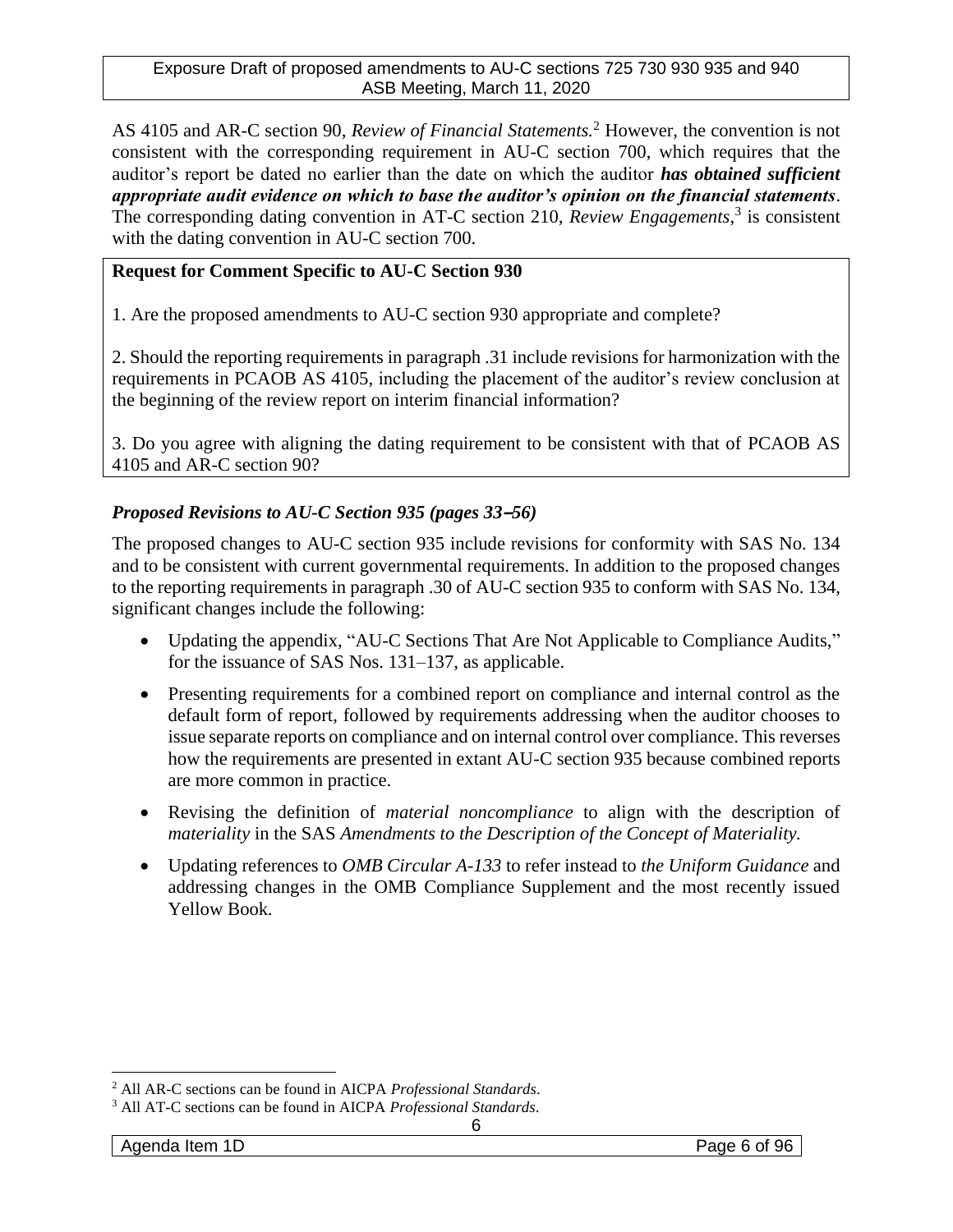#### **Request for Comment Specific to AU-C Section 935**

1. Are the proposed amendments to the appendix appropriate and complete, including the proposed amendments to be consistent with current government requirements? If not, please suggest specific revisions.

2. Do you agree with how the combined report and the separate reports are addressed in the standard? If not, please suggest specific revisions.

#### *Proposed Revisions to AU-C Section 940 (pages 57***–***88)*

The proposed amendments to AU-C section 940 include revisions to the form and content of the auditor's report on internal control over financial reporting (ICFR) to conform with SAS No. 134. In addition to the proposed changes to the reporting requirements in paragraph .64 of AU-C section 940 to conform with SAS No. 134, significant changes include the following:

- Requiring the "Auditor's Responsibilities for the Audit of ICFR" section to include a statement that internal control over financial reporting is not effective if a material weakness exists (paragraph .64)
- When issuing a separate report on ICFR, requiring a paragraph
	- to be placed within the "Opinion" section following the opinion paragraph in the auditor's report on the financial statements that references to the report on ICFR (paragraph .65)
	- to be placed within the "Opinion on Internal Control Over Financial Reporting" section following the opinion paragraph in the report on ICFR that references to the report on the financial statements (paragraph .65)
- Revising requirements on how to report when issuing an adverse opinion or disclaiming an opinion because of a scope limitation (paragraphs .69–.71 and .75–.76)
- Addressing situations when management includes additional information in management's report or includes additional information in a document containing management's report and the related auditor's report (paragraph .80)

#### **Request for Comment Specific to AU-C Section 940**

- 1. Are the proposed amendments to AU-C section 940 appropriate and complete?
- 2. Do you agree with the proposed
	- *a.* amendment to require a statement in the "Auditor's Responsibilities for the Audit of ICFR" section that states internal control over financial reporting is not effective if a material weakness exists?
	- *b.* placement of the paragraphs when issuing a separate report on ICFR as required by the proposed amendments to paragraph .65?
	- *c.* placement of the paragraphs when issuing an adverse opinion on ICFR due to a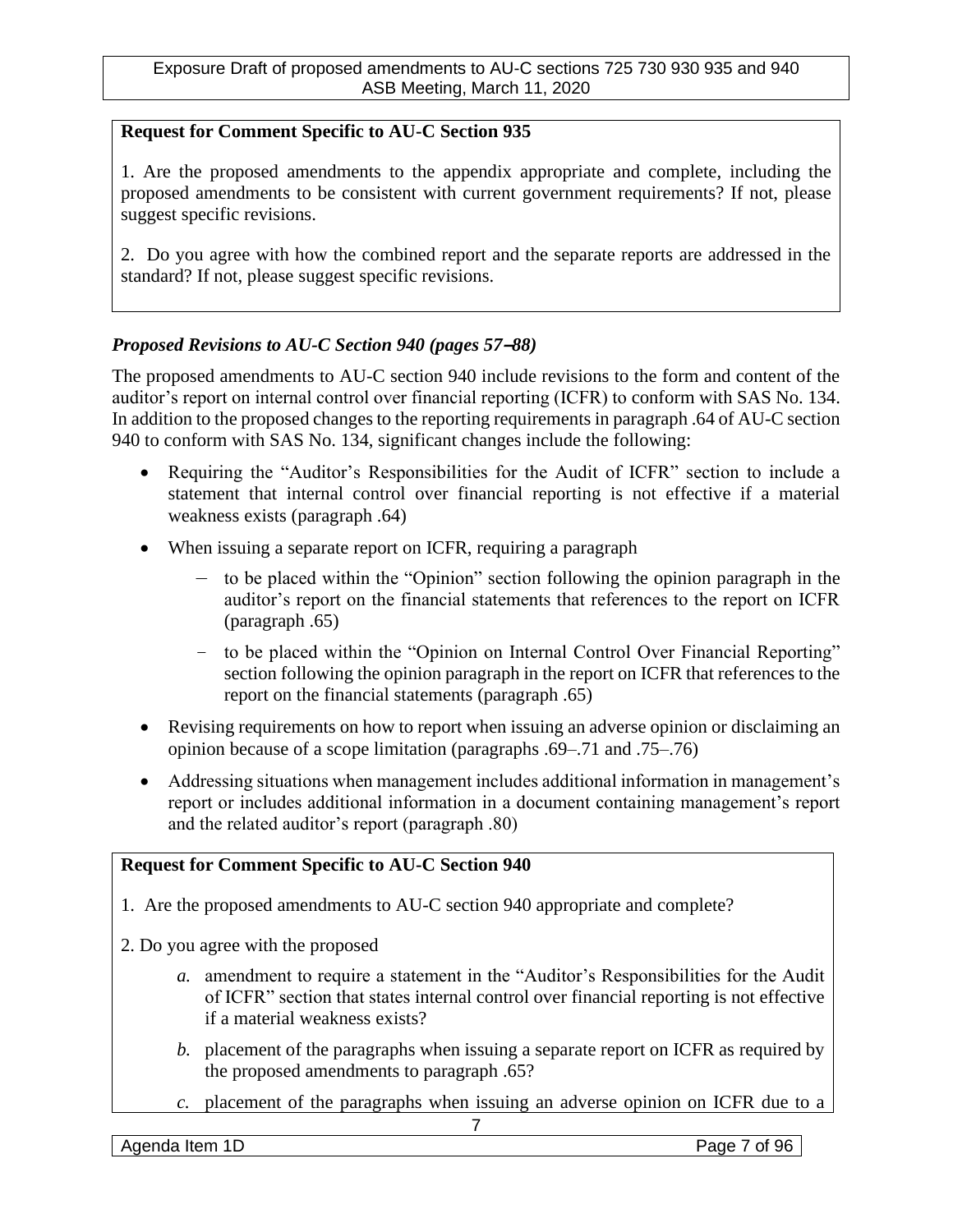Exposure Draft of proposed amendments to AU-C sections 725 730 930 935 and 940 ASB Meeting, March 11, 2020

material weakness as required by the proposed amendments to paragraph .69?

*d.* amendments to paragraph .80 for reporting when additional information is included in management's report or in a report that includes management's report and the auditor's report?

#### *AU-C Section 910*

SAS No. 124, *Financial Statements Prepared in Accordance With a Financial Reporting Framework Generally Accepted in Another Country* (AICPA, *Professional Standards*, AU-C sec. 910), includes an exhibit, "Illustrations of Auditor's Reports on Financial Statements Prepared in Accordance With a Financial Reporting Framework Generally Accepted in Another Country." This exhibit will be revised to be consistent with SAS No. 134. There are no proposed amendments to the requirements or application material of AU-C section 910. The revised illustrative auditor's reports have been included as an exhibit in this exposure draft for transparency.

## **Guide for Respondents**

Respondents are asked to comment on the proposed changes to existing standards, including the illustrative reports, and whether they are consistent with SAS Nos. 134 and 137.

Comments are most helpful when they refer to specific paragraphs, include the reasons for the comments, and, when appropriate, make specific suggestions for any proposed changes to wording. When a respondent agrees with proposals in the exposure draft, it will be helpful for the ASB to be made aware of this view, as well.

Written comments on the exposure draft will become part of the public record of the AICPA and will be available for public inspection at the offices of the AICPA for one year, beginning February 10, 2020. Responses should be submitted in Word format, sent to commentletters@aicpacima.com, and received by February 10, 2020. Respondents may also submit a PDF version of their response for posting to the AICPA website.

## **Comment Period**

The comment period for this exposure draft ends February 10, 2020.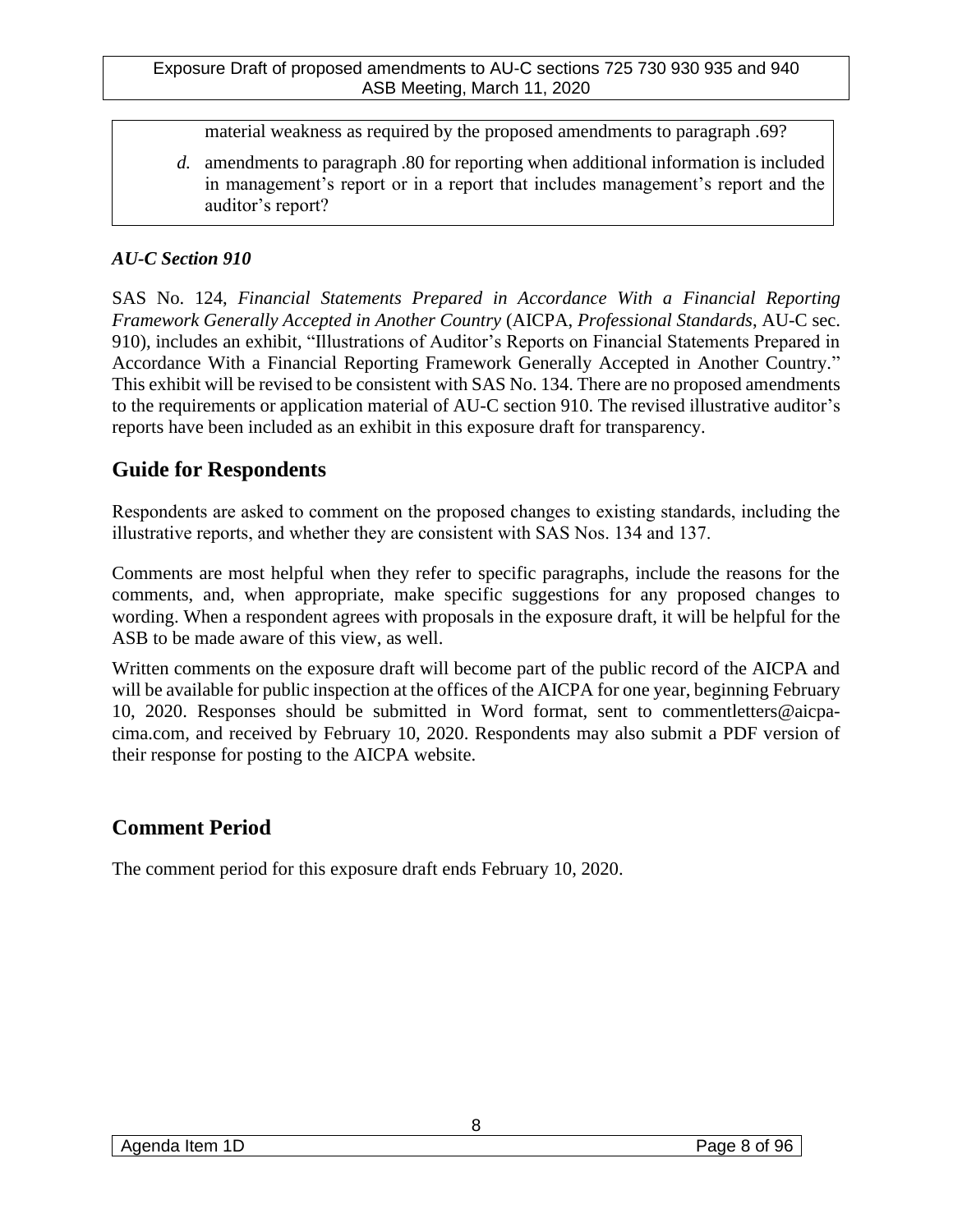Exposure Draft of proposed amendments to AU-C sections 725 730 930 935 and 940 ASB Meeting, March 11, 2020

### **Auditing Standards Board (2019–2020)**

Michael J. Santay, *Chair* Brad C. Ames Monique Booker Jay D. Brodish, Jr. Dora A. Burzenski Joseph S. Cascio Harry Cohen Jeanne M. Dee Lawrence M. Gill Audrey A. Gramling

#### **AU-C Section 930 Task Force**

Jay D. Brodish, Jr. G. Alan Long

#### **AU-C Section 935 Task Force**

Monique Booker, *Chair* Jeanne M. Dee Erica Forhan John R. Good

The Auditing Standards Board gratefully acknowledges the contributions of Maria Manasses in the development of this exposure draft.

#### **AICPA Staff**

Robert Dohrer, CPA, CGMA *Chief Auditor Professional Standards and Services*

Linda Delahanty *Senior Manager Audit and Attest Standards — Public Accounting*

Ahava Goldman *Associate Director Audit and Attest Standards — Public Accounting*

Teighlor S. March  *Assistant General Counsel*

Michael P. Glynn *Senior Manager Audit and Attest Standards — Public Accounting*

Gaylen R. Hansen Tracy W. Harding Jon Heath Jan C. Herringer Kristen A. Kociolek G. Alan Long Sara Lord Marcia L. Marien Aaron Saito

Aaron Saito

Amanda E. Nelson Reem Samha George Strudgeon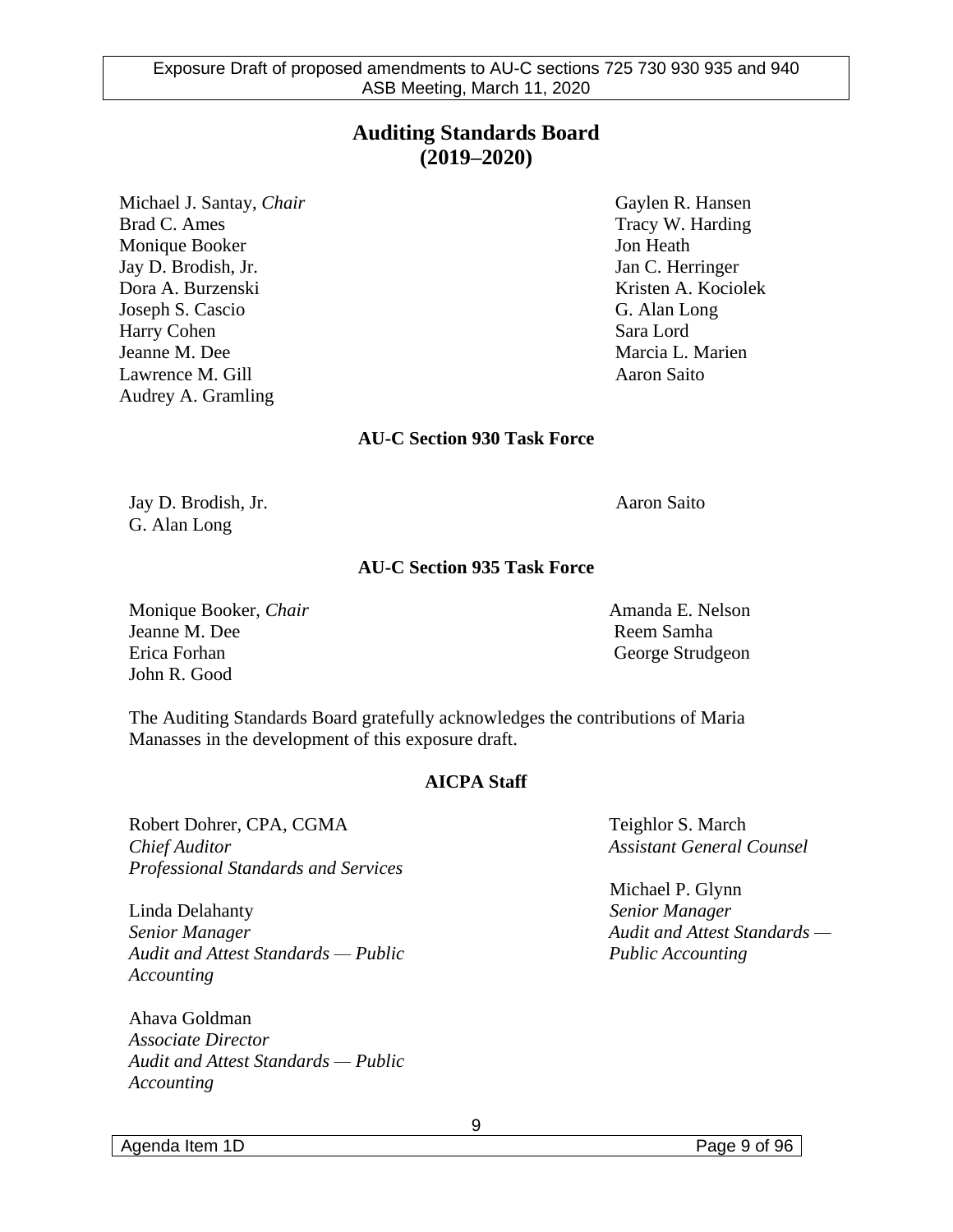## **PROPOSED STATEMENT ON AUDITING STANDARDS**

## *AMENDMENTS TO AU-C SECTIONS 725, 730, 930, 935, AND 940*

**(***Boldface italics* denotes new language. Deleted text is shown in strikethrough.)

## **Proposed Amendment to AU-C Section 725**

**AU-C Section 725,** *Supplementary Information in Relation to the Financial Statements as a Whole*

[No proposed amendment to paragraphs .01–.08]

#### **Reporting**

**.09** When the entity presents the supplementary information with the financial statements, the auditor should report on the supplementary information in either (*a*) an other-matter paragraph in accordance with section 706, *Emphasis-of-Matter Paragraphs and Other-Matter Paragraphs in the Independent Auditor's Report a separate section in the auditor's report on the financial statements with the heading "Supplementary Information," or other appropriate heading*, or (*b*) in a separate report on the supplementary information.<sup>2</sup> The othermatter paragraph *supplementary information section in the auditor's report on the financial statements* or separate report should include the following elements:

…

<sup>2</sup> Paragraph .08 of section 706, *Emphasis-of-Matter Paragraphs and Other-Matter Paragraphs in the Independent Auditor's Report*

[Subsequent footnotes renumbered. No proposed amendment to paragraphs .10–.A16.]

**.A17** 

**Exhibit—Illustrative Reporting Examples When the Auditor Is Reporting on Supplementary Information in Relation to the Financial Statements as a Whole**

Illustration 1—An Other-Matter Paragraph *Supplementary Information Section in the Auditor's Report on the Financial Statements* When the Auditor Is Issuing an Unmodified

Agenda Item 1D **Page 10 of 96**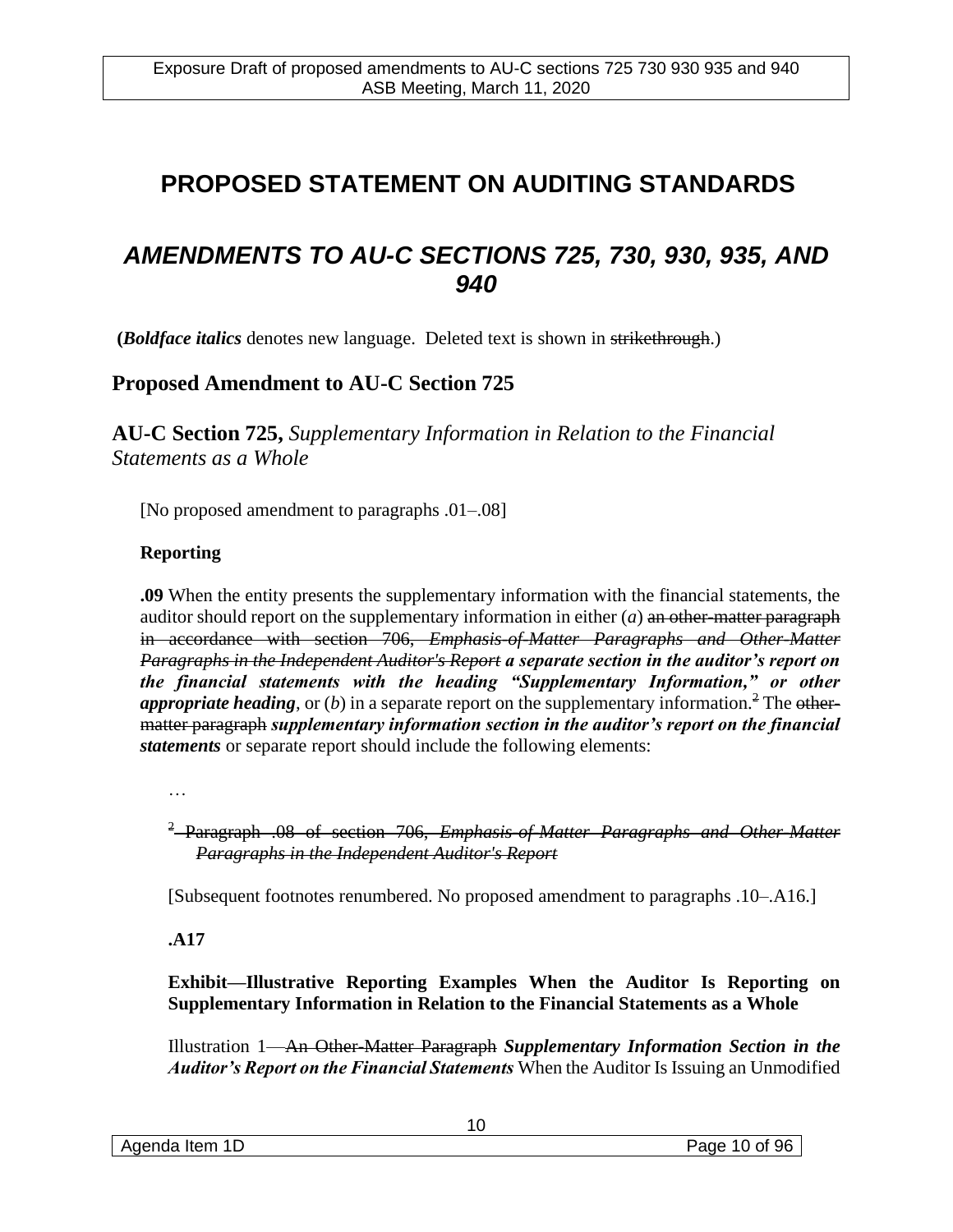Opinion on the Financial Statements and an Unmodified Opinion on the Supplementary Information

Illustration 2— An Other-Matter Paragraph *Supplementary Information Section in the Auditor's Report on the Financial Statements* When the Auditor Is Issuing a Qualified Opinion on the Financial Statements and a Qualified Opinion on the Supplementary Information

Illustration 3— An Other-Matter Paragraph *Supplementary Information Section in the Auditor's Report on the Financial Statements* When the Auditor Is Disclaiming an Opinion on the Financial Statements

Illustration 4— An Other-Matter Paragraph *Supplementary Information Section in the Auditor's Report on the Financial Statements* When the Auditor Is Issuing an Adverse Opinion on the Financial Statements

…

**Illustration 1— An Other-Matter Paragraph** *Supplementary Information Section in the Auditor's Report on the Financial Statements* **When the Auditor Is Issuing an Unmodified Opinion on the Financial Statements and an Unmodified Opinion on the Supplementary Information** 

…

**Illustration 2— An Other-Matter Paragraph** *Supplementary Information Section in the Auditor's Report on the Financial Statements* **When the Auditor Is Issuing a Qualified Opinion on the Financial Statements and a Qualified Opinion on the Supplementary Information** 

…

**Illustration 3— An Other-Matter Paragraph** *Supplementary Information Section in the Auditor's Report on the Financial Statements* **When the Auditor Is Disclaiming an Opinion on the Financial Statements** 

...

**Illustration 4— An Other-Matter Paragraph** *Supplementary Information Section in the Auditor's Report on the Financial Statements* **When the Auditor Is Issuing an Adverse Opinion on the Financial Statements** 

…

[No proposed amendment to Illustrations 5–8. No further amendment to AU-C section 725.]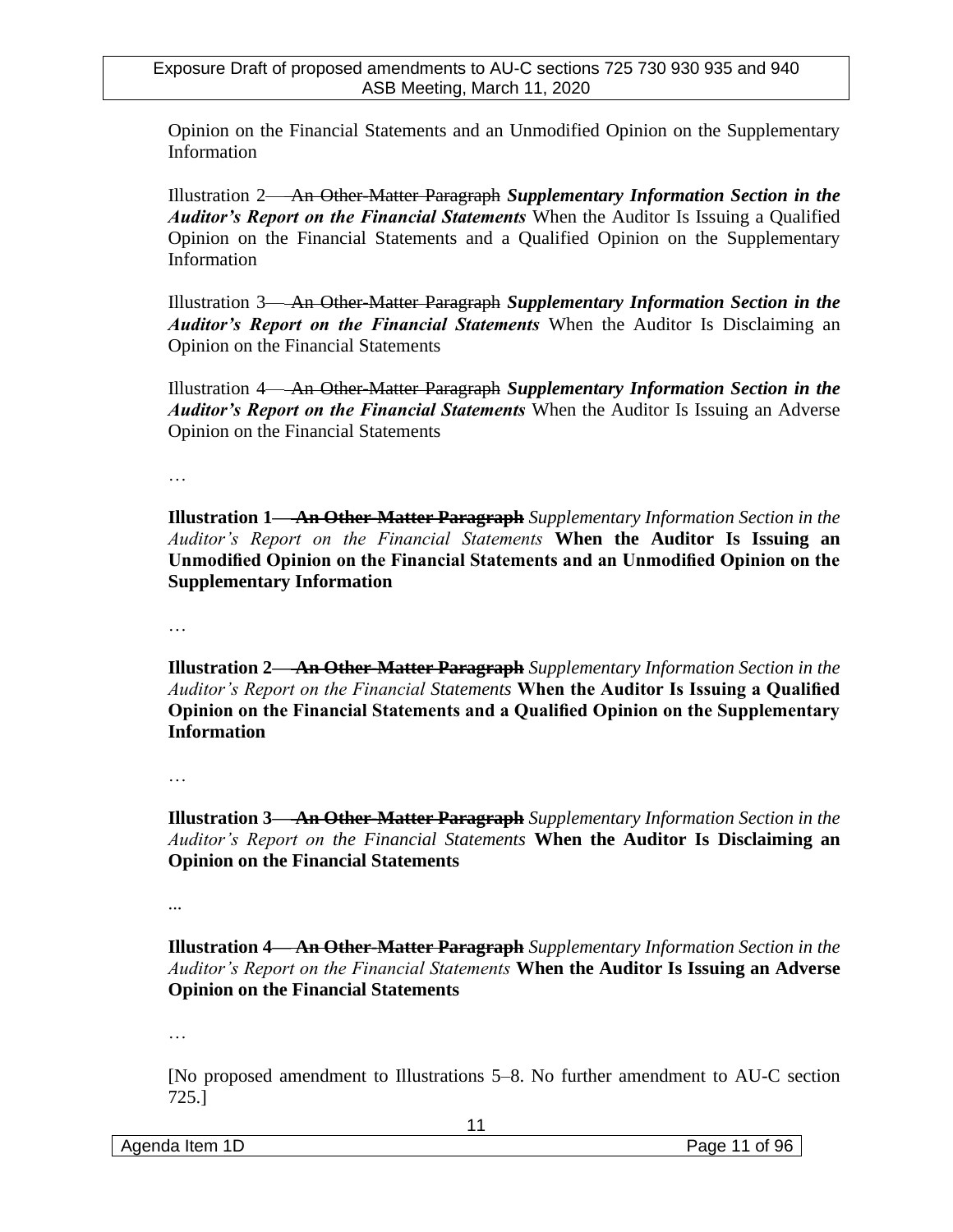**1.** This amendment is effective for audits of financial statements for periods ending on or after December 15, 2020. Early implementation is not permitted.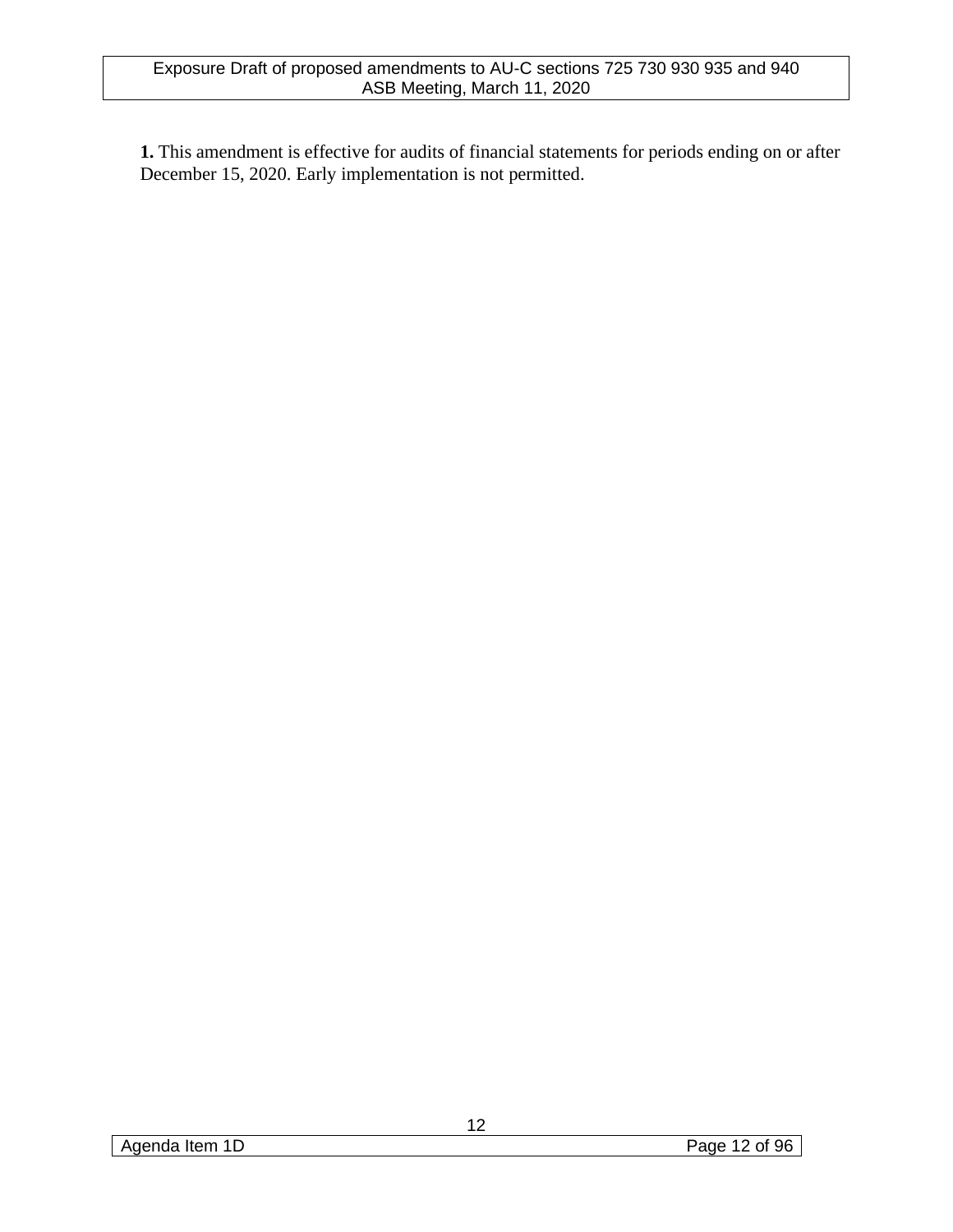## **Proposed Amendment to AU-C Section 730**

**AU-C Section 730,** *Required Supplementary Information*

[No proposed amendment to paragraphs .01–.06.]

#### **Reporting**

**.07** The auditor should include an other-matter paragraph *a separate section* in the auditor's report on the financial statements *with the heading "Required Supplementary Information," or other appropriate heading* to refer to the required supplementary information in accordance with section 706, *Emphasis-of-Matter Paragraphs and Other-Matter Paragraphs in the Independent Auditor's Report*. <sup>3</sup> The other matter paragraph *required supplementary information section in the auditor's report on the financial statements* should include language to explain the following circumstances, as applicable:

…

<sup>3</sup> Paragraph .08 of section 706, *Emphasis-of-Matter Paragraphs and Other-Matter Paragraphs in the Independent Auditor's Report*.

**.08** If the entity has presented all or some of the required supplementary information, the othermatter paragraph *required supplementary information section in the auditor's report on the financial statements* referred to in paragraph .07 should include the following elements: (Ref: par. .A2)

…

**.09** If all of the required supplementary information is omitted, the other matter paragraph *required supplementary information section in the auditor's report on the financial statements* should include the following elements:

…

[No proposed amendment to paragraphs .A1–.A2.]

#### **.A3**

**Exhibit—Examples of Other-Matter Paragraphs When Reporting on Required Supplementary Information** *Sections in the Auditor's Report on the Financial Statements*

….

[No further amendment to AU-C section 730.]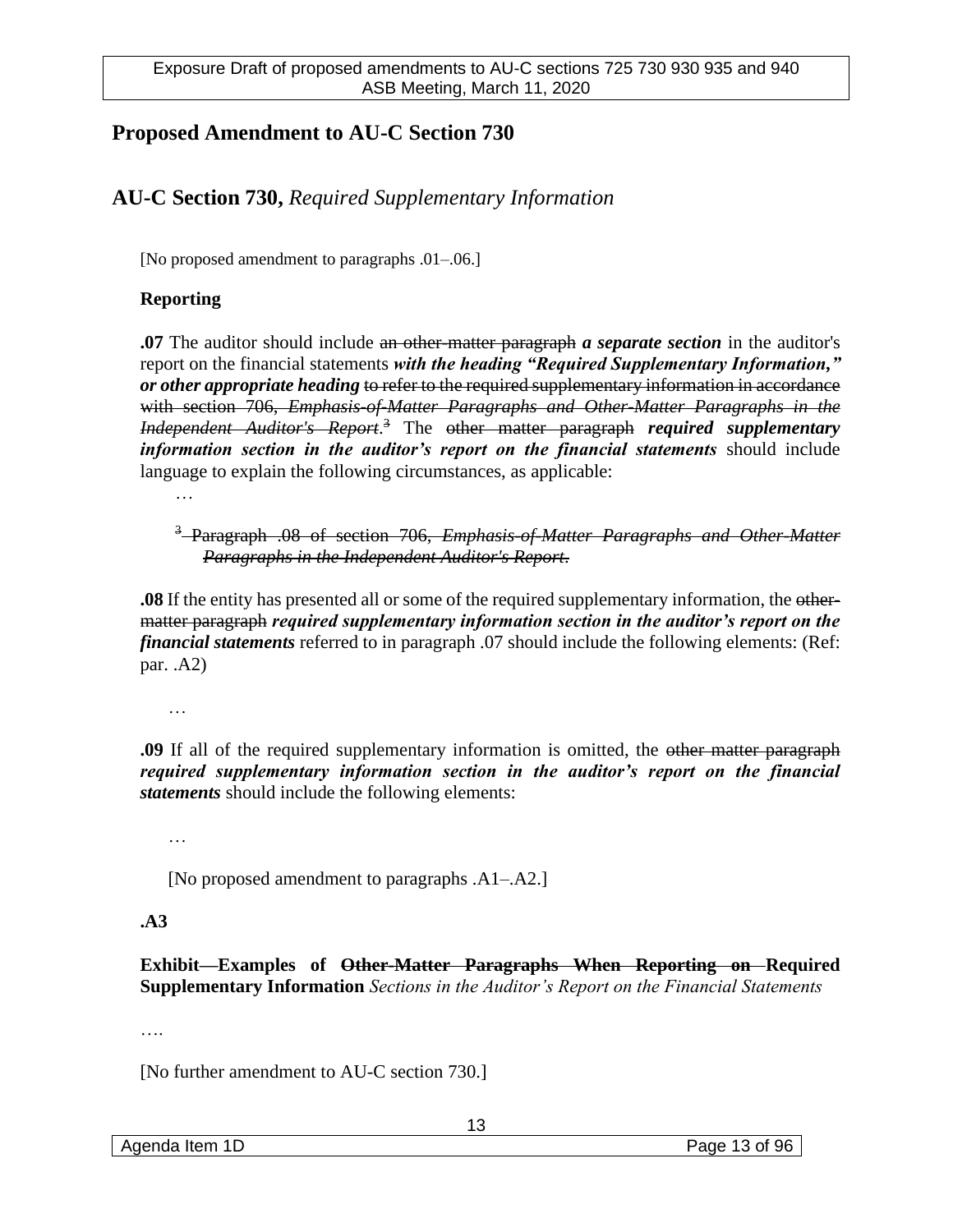2. This amendment is effective for audits of financial statements for periods ending on or after December 15, 2020. Early implementation is not permitted.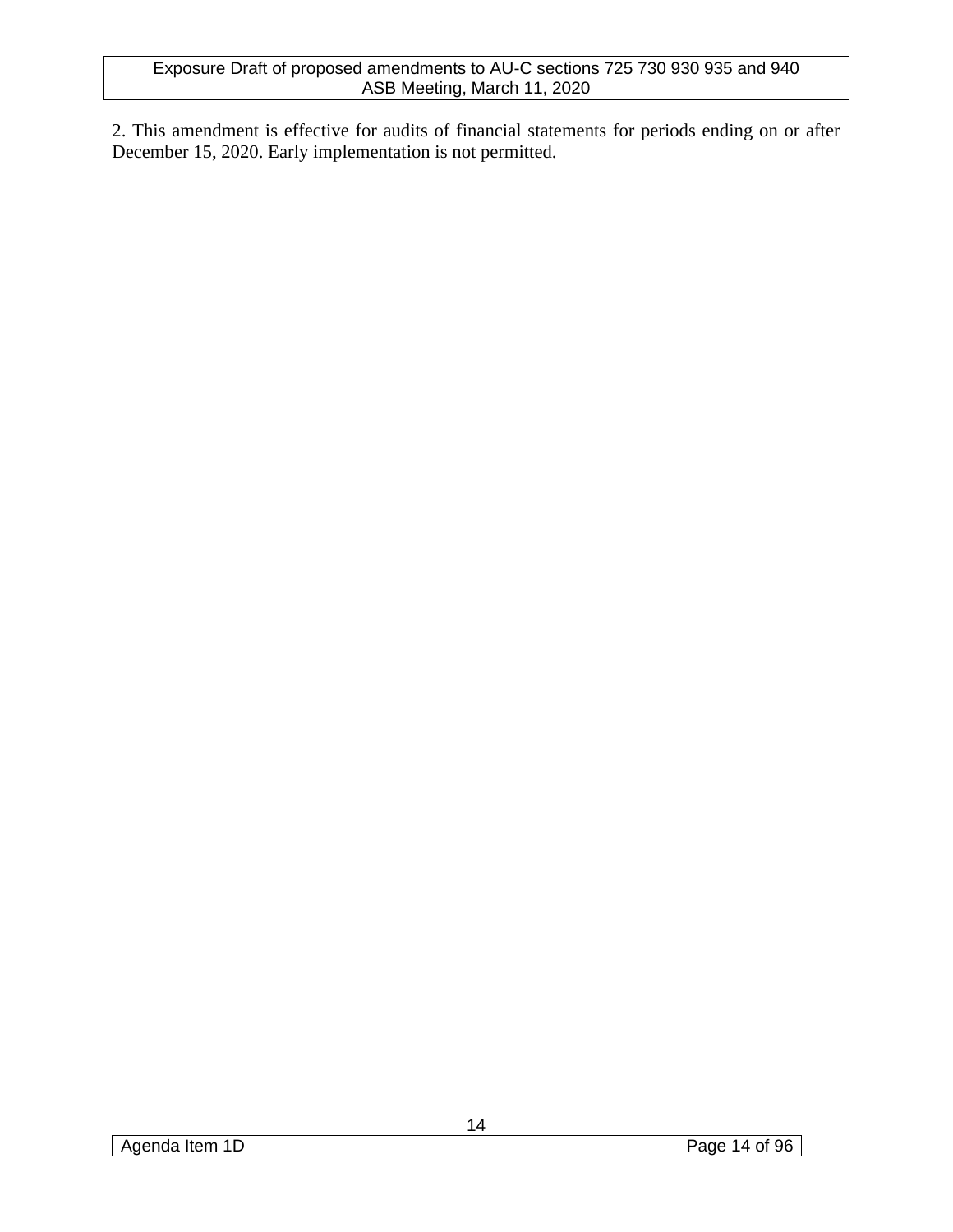## **Proposed Amendment to AU-C Section 930**

## **AU-C Section 930,** *Interim Financial Information*

[No proposed amendment to paragraphs .01–.30.]

**.31** The written review report should include the following: (Ref: par. .A42-.A43*.A41–.A42*)

- *a.* A title that includes the word *independent* to clearly indicate that it is the report of an independent auditor.
- *b.* An addressee as appropriate for *based on* the circumstances of the engagement. *(Ref: par. .A43)*
- *c.* An introductory paragraph that *The first section of the auditor's report on a review of interim financial information should include the auditor's conclusion and should have the heading "Results of Review of Interim Financial Information," and the following elements:*
	- i. identifies *The name of* the entity whose interim financial information has been reviewed
	- ii. states *A statement* that the interim financial information identified in the report was reviewed
	- iii. identifies the *The title of each statement that* interim financial information *comprises* and *(Ref: par. .A44–.A45)*
	- *iv. A reference to the notes*
	- iv. specifies the *The* date*s of* or period*s* covered by each financial statement comprising *that* the interim financial information *comprises*.
	- *vi. A statement about whether the auditor is aware of any material modifications that should be made to the accompanying interim financial information for it to be in accordance with the applicable financial reporting framework and that identifies the country of origin of those accounting principles, if applicable (Ref: par. .A46–.A49)*
- *d.* A section with the heading "Management's Responsibility for the Financial Statements" that includes an explanation that management is responsible for the preparation and fair presentation of the interim financial information in accordance with the applicable financial reporting framework; this responsibility includes the design, implementation, and maintenance of internal control sufficient to provide a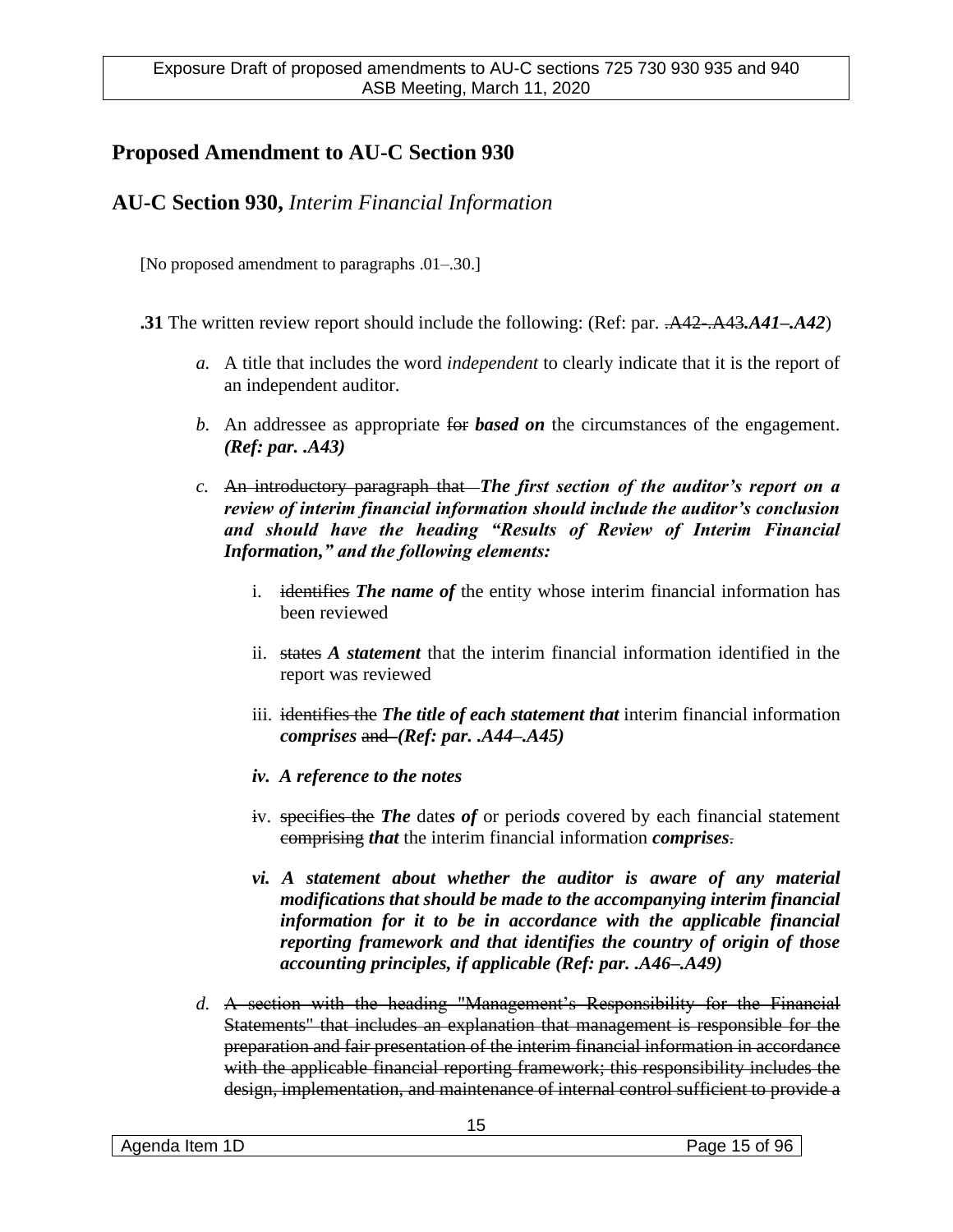reasonable basis for the preparation and fair presentation of interim financial information in accordance with the applicable financial reporting framework. *A section, directly following the "Results of Interim Financial Information" section, that includes the heading "Basis for Review Results," and includes the following statements: (Ref: par. . A50)*

- *i. The review was conducted in accordance with auditing standards generally accepted in the United States of America applicable to reviews of interim financial information. (Ref: par. .A51)*
- *ii. A review of interim financial information consists principally of applying analytical procedures and making inquiries of persons responsible for financial and accounting matters.*
- *iii. A review of interim financial information is substantially less in scope than an audit conducted in accordance with auditing standards generally accepted in the United States of America, the objective of which is an expression of an opinion regarding the financial information as a whole, and accordingly, the auditor does not express such an opinion.*
- *iv. The auditor is required to be independent of the entity and to meet the auditor's other ethical responsibilities, in accordance with the relevant ethical requirements relating to the review. (Ref: par. .A52–.A53)*
- *v. The auditor believes that the results of the review procedures provide a reasonable basis for the auditor's conclusion.*
- **e.** *A section that includes the heading "Management's Responsibility for the Interim Financial Information" and includes a statement that management is responsible for the preparation and fair presentation of the interim financial information in accordance with the applicable financial reporting framework, and for the design, implementation, and maintenance of internal control relevant to the preparation and fair presentation of interim financial information that is free from material misstatement, whether due to fraud or error.*
- *e.* A section with the heading "Auditor's Responsibility" that includes the following statements:
	- i. The auditor's responsibility is to conduct the review of interim financial information in accordance with auditing standards generally accepted in the United States of America applicable to reviews of interim financial information.
	- ii. A review of interim financial information consists principally of applying analytical procedures and making inquiries of persons responsible for financial and accounting matters.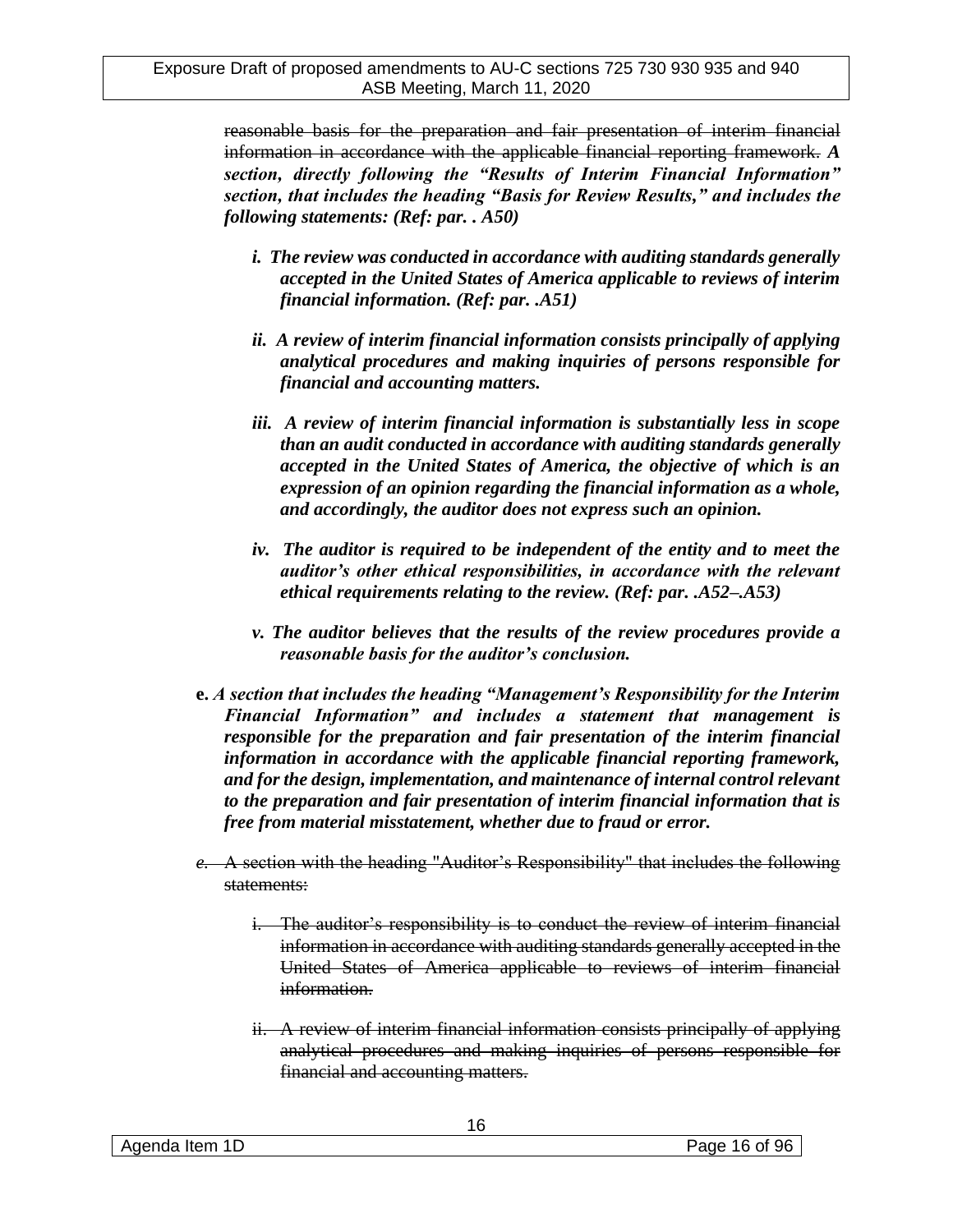- iii. A review of interim financial information is substantially less in scope than an audit conducted in accordance with auditing standards generally accepted in the United States of America, the objective of which is an expression of an opinion regarding the financial information as a whole, and accordingly, no such opinion is expressed.
- *f.* A concluding section with an appropriate heading that includes a statement about whether the auditor is aware of any material modifications that should be made to the accompanying interim financial information for it to be in accordance with the applicable financial reporting framework and that identifies the country of origin of those accounting principles, if applicable.
- *f.* The manual or printed signature of the auditor's firm. *(Ref: par. .A54–.A56)*
- *g.* The city and state where the auditor*'s* practices *report is issued*. *(Ref: par. .A57)*
- *h.* The date of the review report, which should be dated as of the date of completion of the review procedures *no earlier than the date on which the auditor completed procedures sufficient to obtain limited assurance as a basis for reporting whether the auditor is aware of any material modifications that should be made to the interim financial information in order for it to be in accordance with the applicable financial reporting framework, including evidence of the following (Ref: par. .A58):*
	- *i. All the statements and disclosures that the interim financial information comprises have been prepared.*
	- *ii. Management has asserted that they have taken responsibility for the interim financial information.*

#### **Going Concern**

*.32 When applicable, the auditor should report in accordance with AU-C section 570,* **The Auditor's Consideration of an Entity's Ability to Continue as a Going Concern***.* 

[Paragraphs .32–.37 are renumbered to paragraphs .33–.38. The content is unchanged.]

#### *Separate Section in the Auditor's Review Report Regarding Going Concern*

**.38***39* The auditor should include an emphasis-of-matter paragraph *a separate section* in the auditor's review report *with the heading "Substantial Doubt About an Entity's Ability to Continue as a Going Concern*," in any of the following circumstances, regardless of whether the entity is required under the applicable financial reporting framework to include a statement in the notes to the interim financial information that substantial doubt exists: (Ref: par. .A51- .A52*.A66–.A68*)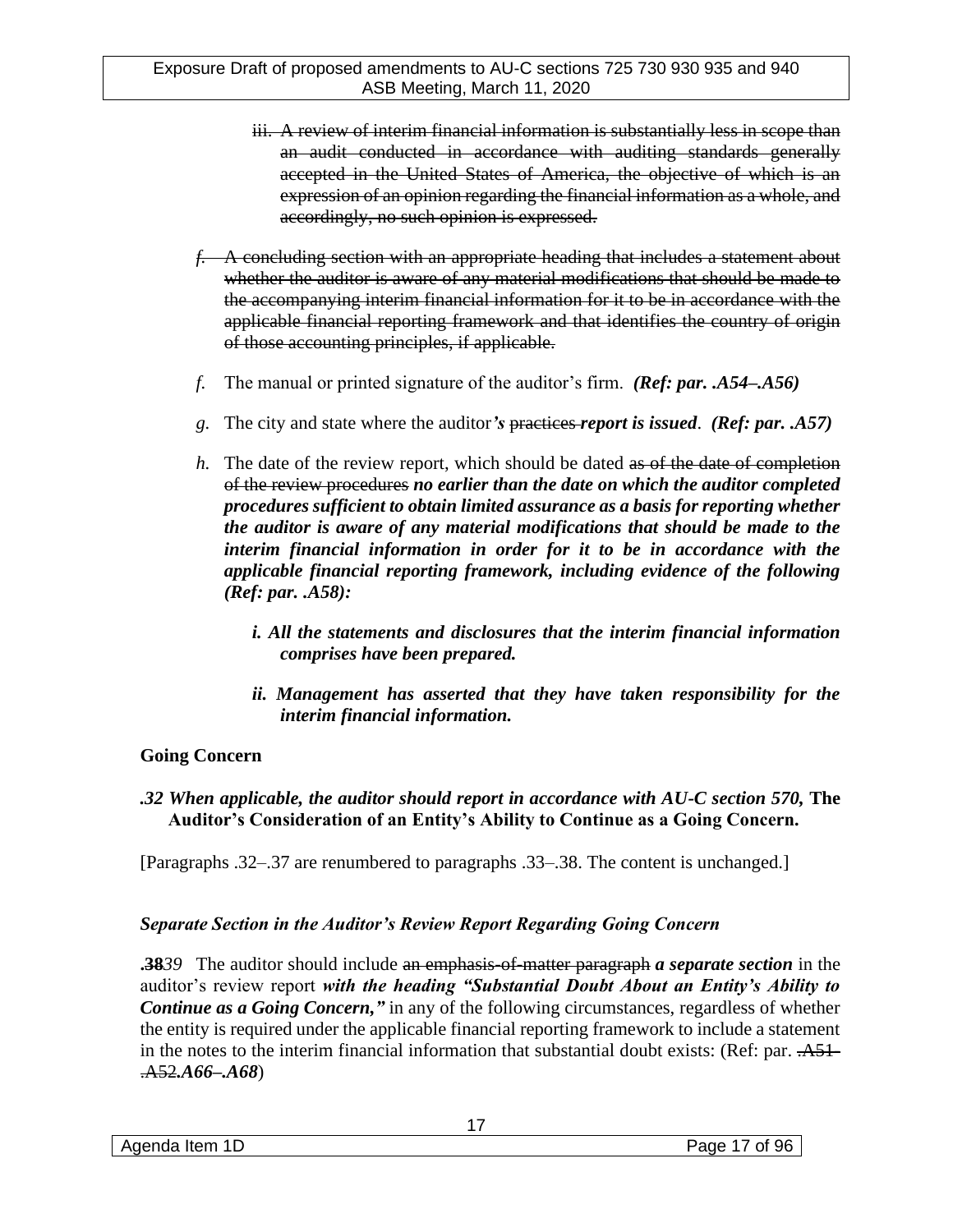- *a.* A going concern emphasis-of-matter paragraph *Such a section* was included in the prior year's auditor's report and
	- i. the conditions or events giving rise to the emphasis-of-matter paragraph *that caused the auditor to conclude that substantial doubt about the entity's ability to continue as a going concern* continue to exist and
	- ii. those conditions or events *continue to* raise substantial doubt about the entity's ability to continue as a going concern for a reasonable period of time and management's plans do not alleviate them.
- *b.* A going concern emphasis-of-matter paragraph *Such a section* was not included in the prior year's auditor's report and
	- i. management is required under the applicable financial reporting framework to include a statement in the notes to the interim financial information that substantial doubt exists and
	- ii. management has included such statement in the notes to the interim financial information.

[Paragraphs .39–.45 are renumbered to paragraphs .40–.46. The content is unchanged.]

## **Application and Other Explanatory Material**

[No proposed amendment to paragraphs .A1–.A19.]

**.A20** The auditor may find the guidance in section 720A, *Other Information in Documents Containing Audited Financial Statements*, useful in considering other information included in documents containing interim financial information.

**.A21** The auditor may request component auditors involved in the engagement, if any, to read the other information.

[Paragraphs .A22–.A40 are renumbered to paragraphs .A20–.A38. The content is unchanged.]

#### **The Auditor's Report on a Review of Interim Financial Information**

*Form of the Auditor's Review Report (Ref: par. .30–.31)*

#### *.A39 A written report encompasses reports issued in hard copy format and those using an electronic medium.*

[Paragraphs .A41–.A43 are renumbered to paragraphs .A40–.A42. The content is unchanged.]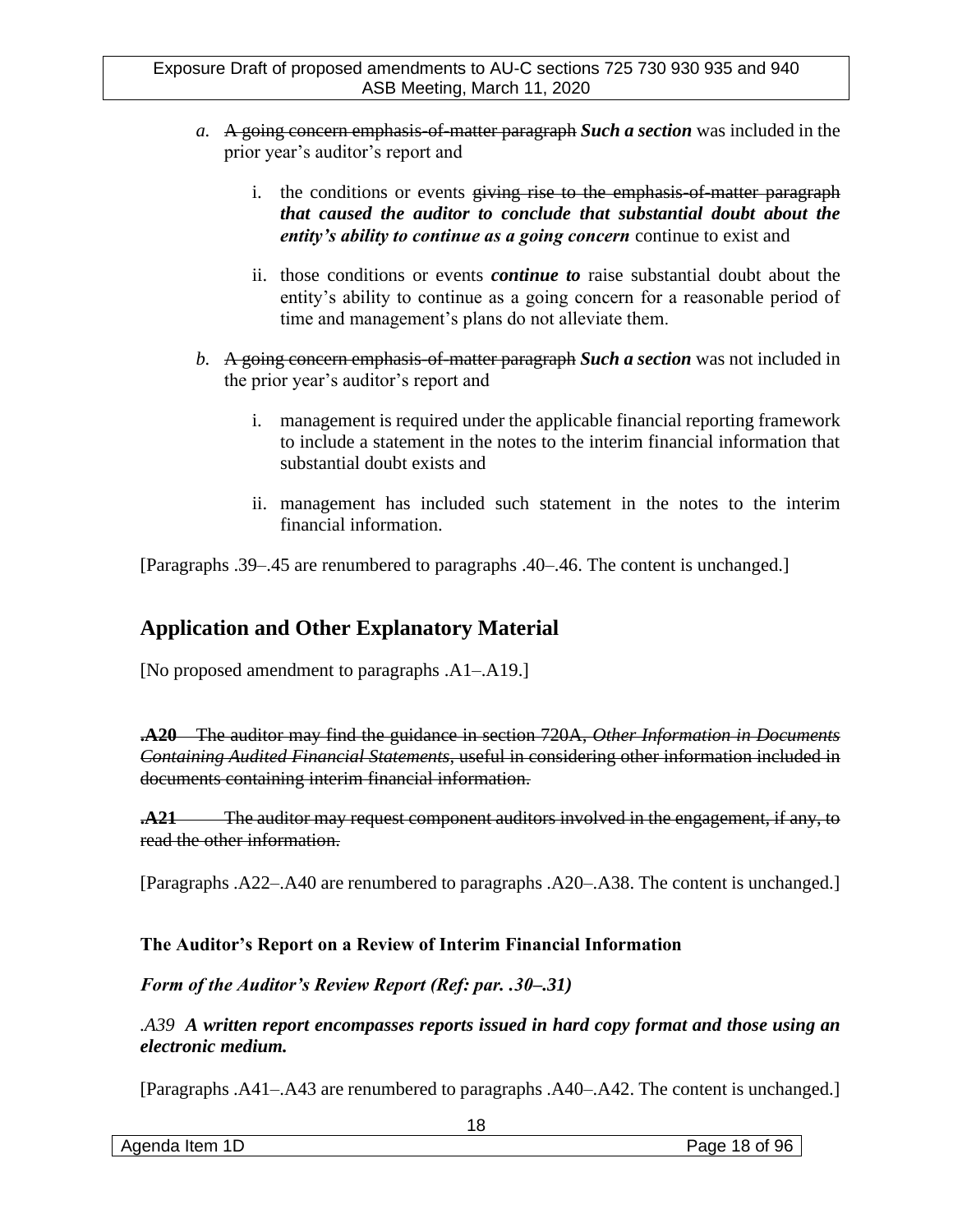**Addressee (Ref: par. .31***b***)**

*.A43 The auditor's report is normally addressed to those for whom the report is prepared. The report may be addressed to the entity whose interim financial information is being reviewed or to those charged with governance. A report on the interim financial information of an unincorporated entity may be addressed as circumstances dictate (for example, to the partners, general partner, or proprietor).*

**Results of Review of Interim Financial Information (Ref: par. .31***c***)**

*.A44 The identification of the title and the dates of, or periods covered by, each statement that the interim financial information comprises may also be achieved by referencing the table of contents in a document bound with or accompanying the interim financial information and auditor's report thereon.*

*.A45 When the auditor is aware that the reviewed interim financial information will be included in a document that contains information in addition to the interim financial information and the auditor's report thereon, the auditor may consider, if the form of presentation allows, identifying the page numbers on which the reviewed interim financial information is presented. This helps users identify the interim financial information to which the auditor's report relates.*

*.A46 As explained in AU-C section 200, the preparation and fair presentation of the financial statements by management and, when appropriate, those charged with governance requires the inclusion of an adequate description of the applicable financial reporting framework in the financial statements.<sup>9</sup> That description is important because it advises users of the financial statements of the framework on which the financial statements are based.*

*<sup>9</sup> Paragraphs .A2–.A3 of AU-C section 200,* **Overall Objectives of the Independent Auditor and the Conduct of an Audit in Accordance with Generally Accepted Auditing Standards***.*

*.A47 The title of the financial statements identified in the "Results of Review of Interim Financial Information" section describes the information that is the subject of the auditor's conclusion.*

*.A48 The auditor's conclusion covers the* **interim financial information***, as defined by the applicable financial reporting framework.*

*.A49 The identification of the applicable financial reporting framework in the auditor's conclusion is intended to advise users of the auditor's report of the context in which the auditor's conclusion is expressed. For example, the applicable financial reporting framework may be identified as* **accounting principles generally accepted in the United States of America** *or* **U.S. generally accepted accounting principles** *or* **International Financial Reporting Standards promulgated by the International Accounting Standards**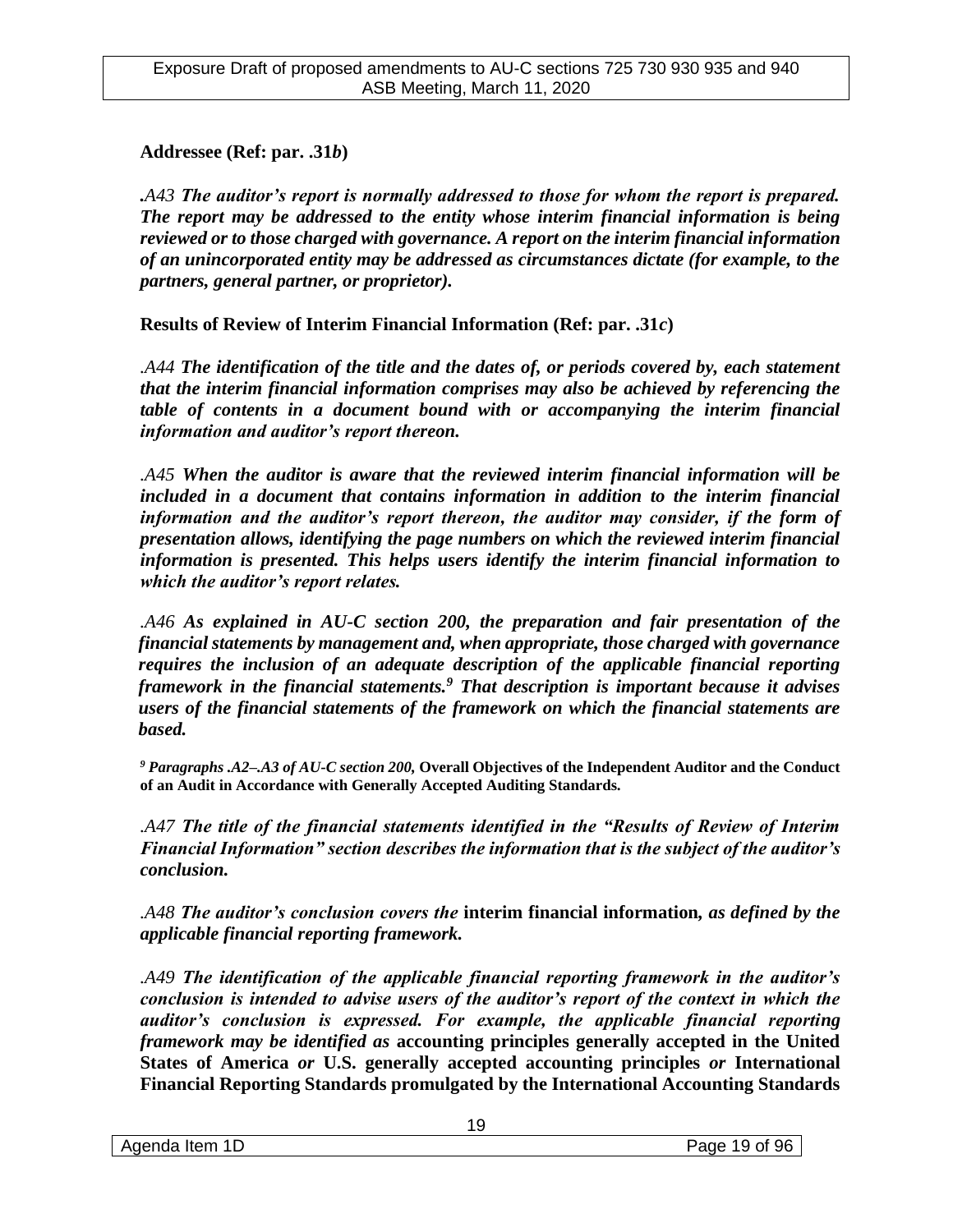**Board (IASB)** *or* **International Financial Reporting Standard for Small- and Medium-Sized Entities promulgated by the IASB***, as appropriate.*

**Basis for Review Results (Ref: par. .31***d***)**

*.A50 The "Basis for Review Results" section provides important context about the auditor's conclusion. Accordingly, this section requires the "Basis for Review Results" section to directly follow the "Results of Review of Interim Financial Information" section in the auditor's report.*

*.A51 The reference to the standards used conveys to the users of the auditor's report that the review has been conducted in accordance with established standards. For example, the auditor's report may refer to* **auditing standards generally accepted in the United States of America** *or* **U.S. generally accepted auditing standards applicable to reviews of interim financial information***.*

**Relevant Ethical Requirements (Ref: par. .31***d***(v))**

*.A52 AU-C section 200 explains that* **ethical requirements** *consist of the AICPA Code of Professional Conduct together with rules of state boards of accountancy and applicable regulatory agencies that are more restrictive.<sup>10</sup> When the AICPA Code of Professional Conduct applies, the auditor's other ethical responsibilities relate to the principles of professional conduct (ET sec. 0.300, "Principles of Professional Conduct").*

*<sup>10</sup> Paragraph .A15 of AU-C section 200.*

*.A53 Relevant ethical requirements may exist in several different sources, such as ethical codes and additional rules and requirements within law and regulation. When independence and other relevant ethical requirements are contained in a limited number of sources, the auditor may choose to name the relevant sources (for example, the AICPA Code of Professional Conduct, when applicable; the rule or applicable regulation; or* **Government Auditing Standards** *promulgated by the Comptroller General of the United States) or may refer to a term that appropriately describes those sources. Relevant ethical requirements, including those pertaining to independence, in a group audit situation may be complex. AU-C section 600,* **Special Considerations — Audits of Group Financial Statements (Including the Work of Component Auditors***),<sup>11</sup> provides guidance for auditors in performing work on the financial information of a component for a group audit, including those situations in which the component auditor does not meet the independence requirements that are relevant to the group audit.*

*<sup>11</sup> Paragraphs .22–.23 of AU-C section 600,* **Special Considerations — Audits of Group Financial Statements (Including the Work of Component Auditors)***.*

**Signature of the Auditor (Ref: par. .31***g***)**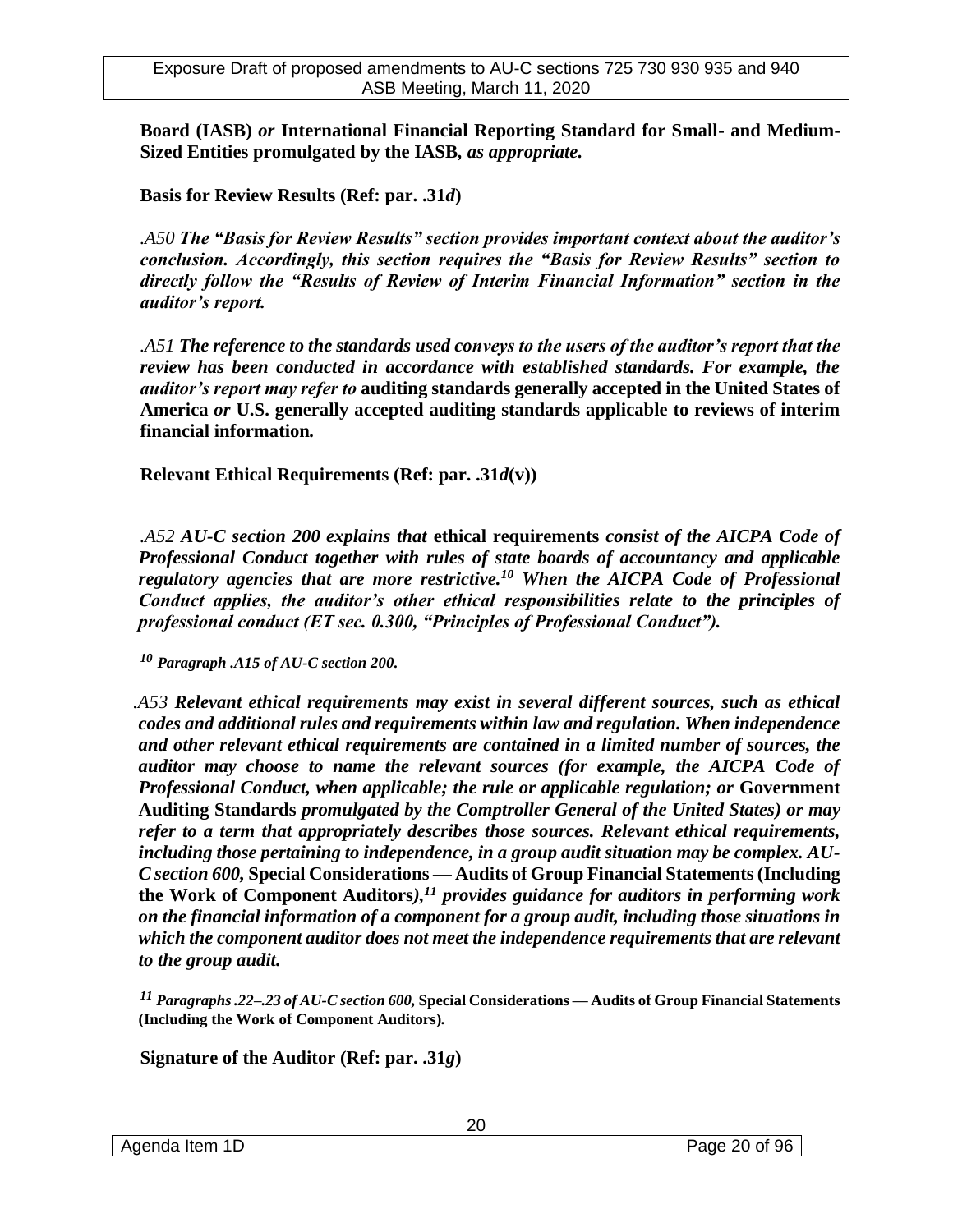*.A54 In some cases, law or regulation may allow for the use of electronic signatures in the auditor's report.*

*.A55 In certain situations, the auditor's report may be required by law or regulation to include the personal name and signature of the auditor, in addition to the auditor's firm.*

*.A56 This section would not preclude a governmental auditor from including the personal name and signature of the auditor in the auditor's report when, in certain situations, the governmental auditor is required by law or regulation or chooses to do so.*

**Auditor's Address (Ref: par. .31***h***)**

*.A57 In the United States, the location of the issuing office is the city and state. In another country, it may be the city and country.*

**Date of the Auditor's Report (Ref: par. .31***i***)**

*.A58 When an engagement quality control review is performed, AU-C section 220 requires that the auditor's report not be released prior to the completion of the engagement quality control review.<sup>12</sup>*

*<sup>12</sup> Paragraph .21 of AU-C section 220.*

[Paragraphs .A44–.A50 are renumbered to paragraphs .A59–.A65. The content is unchanged.]

*Emphasis-of-Matter* Separate Section *in the Auditor's Review Report* Regarding Going Concern *(Ref: par. .38*39*)*

**.A51***A66* See exhibit D, "Illustrations of Emphasis-of-Matter Paragraphs *the Separate Section* in the Auditor's Review Report *Regarding Going Concern*," for illustrative examples of emphasis-of-matter paragraphs *such separate section*.

**.A52***A67* If conditions or events have been identified during the interim review that raise substantial doubt about the entity's ability to continue as a going concern for a reasonable period of time, but (*a*) no statement relating to substantial doubt is included in the notes to the interim financial information because management's plans have alleviated the substantial doubt or (*b*) the applicable financial reporting framework does not require inclusion of such statement in the notes to the interim financial information, the auditor may include an emphasis-of-matter paragraph *a separate section* when management has disclosed the conditions or events in the notes to the financial statements but a statement related to substantial doubt is not required to be included by the applicable financial reporting framework. The following is an illustration of an emphasis-of-matter paragraph *a separate section in the auditor's review report regarding going concern* when no statement relating to substantial doubt is included in the notes to the interim financial information but conditions or events are disclosed:

Substantial Doubt About the Entity's Ability to Continue as a Going Concern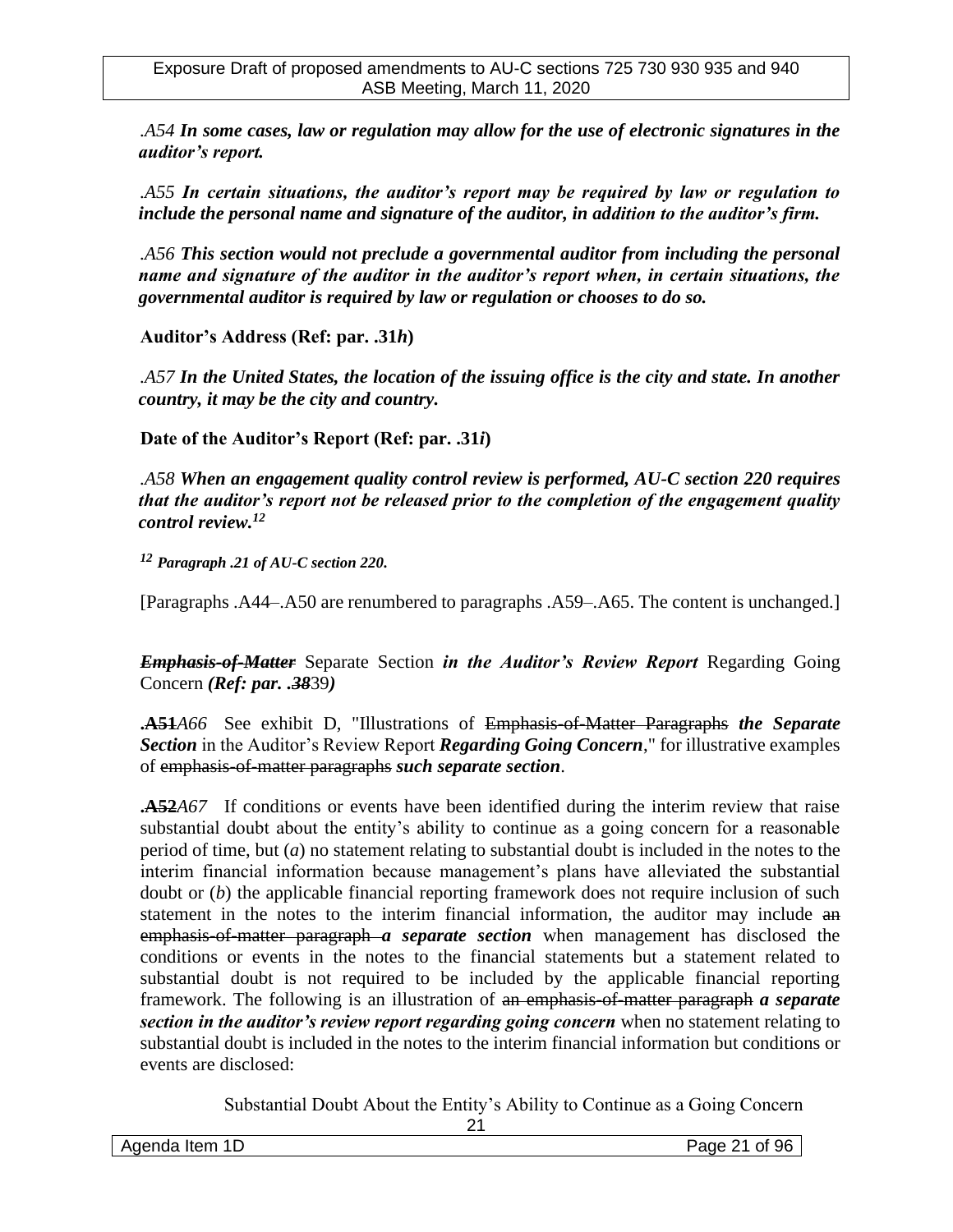As discussed in Note X to the financial statements, the Company has suffered recurring losses from operations and has a net capital deficiency. Management's plans in regard to these matters are also described in Note X.

*.A68 Paragraph .A47 of AU-C section 570 provides guidance when conditions or events have been identified during the interim review that raise substantial doubt about the entity's ability to continue as a going concern for a reasonable period of time and (***a***) management's plans have not alleviated the substantial doubt, and (***b***) the applicable financial reporting framework does not require inclusion of such statement in the notes to the interim financial information.* 

[Paragraphs .A53–.A60 are renumbered to paragraphs .A69–.A76. The content is unchanged.]

## **Exhibit B — Illustrations of Auditor's Review Reports on Interim Financial Information (Ref: par. .A43***A42***)**

**.A61***A76*

[Illustration 1](#page-21-0) — A Review Report on Interim Financial Information

[Illustration 2](#page-23-0) — A Review Report on Condensed Comparative Interim Financial Information

[Illustration 3](#page-25-0) — A Review Report That Refers to a Component Auditor's Review Report on the Interim Financial Information of a Significant Component of a Reporting Entity

[Illustration 4](#page-26-0) — A Review Report on Comparative Interim Financial Information When the Prior Period Was Reviewed by Another Auditor

#### <span id="page-21-0"></span>**Illustration 1 — A Review Report on Interim Financial Information**

Circumstances include the following:

• A review of interim financial information presented as a complete set of financial statements, including disclosures

#### **Independent Auditor's Review Report**

[*Appropriate Addressee*]

Results of Review of Interim Financial Information

We have reviewed the accompanying [*describe the interim financial information or statements reviewed*] of ABC Company and its subsidiaries as of September 30, 20X1, and for the three-month and nine-month periods then ended*, and the related notes to the interim financial information*.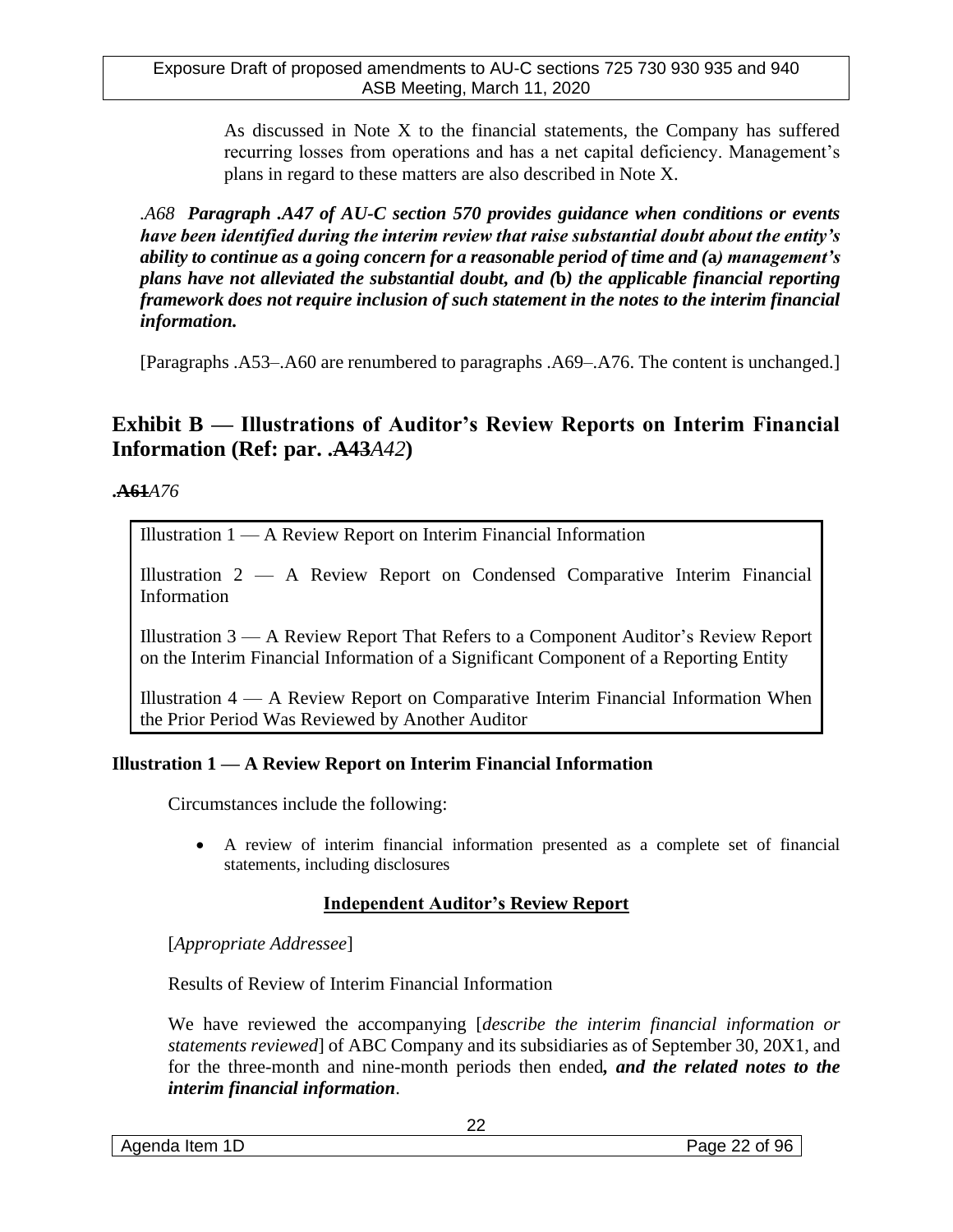*Based on our review, we are not aware of any material modifications that should be made to the accompanying interim financial information for it to be in accordance with [***identify the applicable financial reporting framework; for example, accounting principles generally accepted in the United States of America***].*

Basis for Review Results

*We conducted our review in accordance with auditing standards generally accepted in the United States of America (GAAS) applicable to reviews of interim financial information. A review of interim financial information consists principally of applying analytical procedures and making inquiries of persons responsible for financial and accounting matters. A review of interim financial information is substantially less in scope than an audit conducted in accordance with GAAS, the objective of which is an expression of an opinion regarding the financial information as a whole, and accordingly, we do not express such an opinion. We are required to be independent of ABC Company and to meet our other ethical responsibilities in accordance with the relative ethical requirements relating to our review. We believe that the results of the review procedures provide a reasonable basis for our conclusion.*

*Management's Responsibility* for the Interim Financial Information

The Company's management *Management* is responsible for the preparation and fair presentation of the interim financial information in accordance with [*identify the applicable financial reporting framework; for example, accounting principles generally accepted in the United States of America*]; this responsibility includes *and for* the design, implementation, and maintenance of internal control sufficient to provide a reasonable basis for *relevant to* the preparation and fair presentation of interim financial information in accordance with [*identify the applicable financial reporting framework; for example, accounting principles generally accepted in the United States of America*]*that is free from material misstatement, whether due to fraud or error*.

#### *Auditor's Responsibility*

Our responsibility is to conduct our review in accordance with auditing standards generally accepted in the United States of America applicable to reviews of interim financial information. A review of interim financial information consists principally of applying analytical procedures and making inquiries of persons responsible for financial and accounting matters. It is substantially less in scope than an audit conducted in accordance with auditing standards generally accepted in the United States of America, the objective of which is the expression of an opinion regarding the financial information. Accordingly, we do not express such an opinion.

#### *Conclusion*

Based on our review, we are not aware of any material modifications that should be made to the accompanying interim financial information for it to be in accordance with [*identify*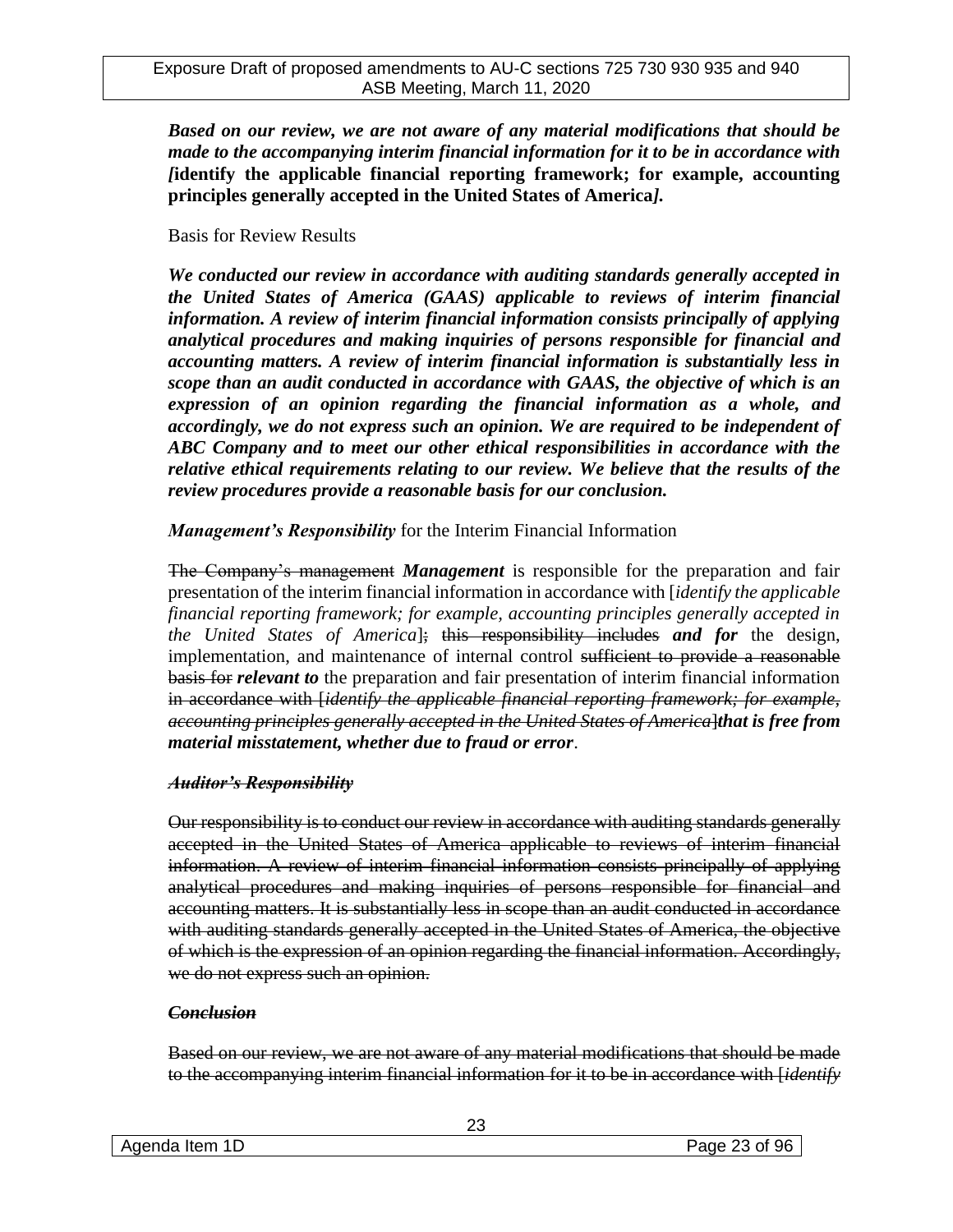*the applicable financial reporting framework; for example, accounting principles generally accepted in the United States of America*].

[*Auditor's signature* **Signature of the auditor's firm**]

[*Auditor's city* **City** *and state* **where the auditor's report is issued**]

[*Date of the auditor's report*]

#### <span id="page-23-0"></span>**Illustration 2 — A Review Report on Condensed Comparative Interim Financial Information**

The following is an example of a review report on a condensed balance sheet as of March 31, 20X1; the related condensed statements of income and cash flows for the three-month periods ended March 31, 20X1 and 20X0; and a condensed balance sheet derived from audited financial statements as of December 31, 20X0. If the auditor's report on the preceding year-end financial statements was other than unmodified or included an emphasis-of-matter paragraph *a separate section regarding* because of a going concern matter or *an emphasis-of-matter paragraph because of* an inconsistency in the application of accounting principles, the last paragraph of the illustrative report would be appropriately modified.

#### **Independent Auditor's Review Report**

[*Appropriate Addressee*]

Results of Review of Condensed Interim Financial Information

We have reviewed the condensed consolidated financial statements of ABC Company and subsidiaries, which comprise the condensed consolidated balance sheet as of March 31, 20X1, and the related condensed consolidated statements of income and cash flows for the three-month periods ended March 31, 20X1 and 20X0, *and the related notes to the condensed financial statements*.

*Based on our reviews, we are not aware of any material modifications that should be made to the accompanying condensed financial information for it to be in accordance with [***identify the applicable financial reporting framework; for example, accounting principles generally accepted in the United States of America***].*

#### Basis for Review Results

*We conducted our reviews in accordance with auditing standards generally accepted in the United States of America (GAAS) applicable to reviews of interim financial information. A review of condensed interim financial information consists principally of applying analytical procedures and making inquiries of persons responsible for financial and accounting matters. A review of condensed interim financial information is substantially less in scope than an audit conducted in accordance with GAAS, the*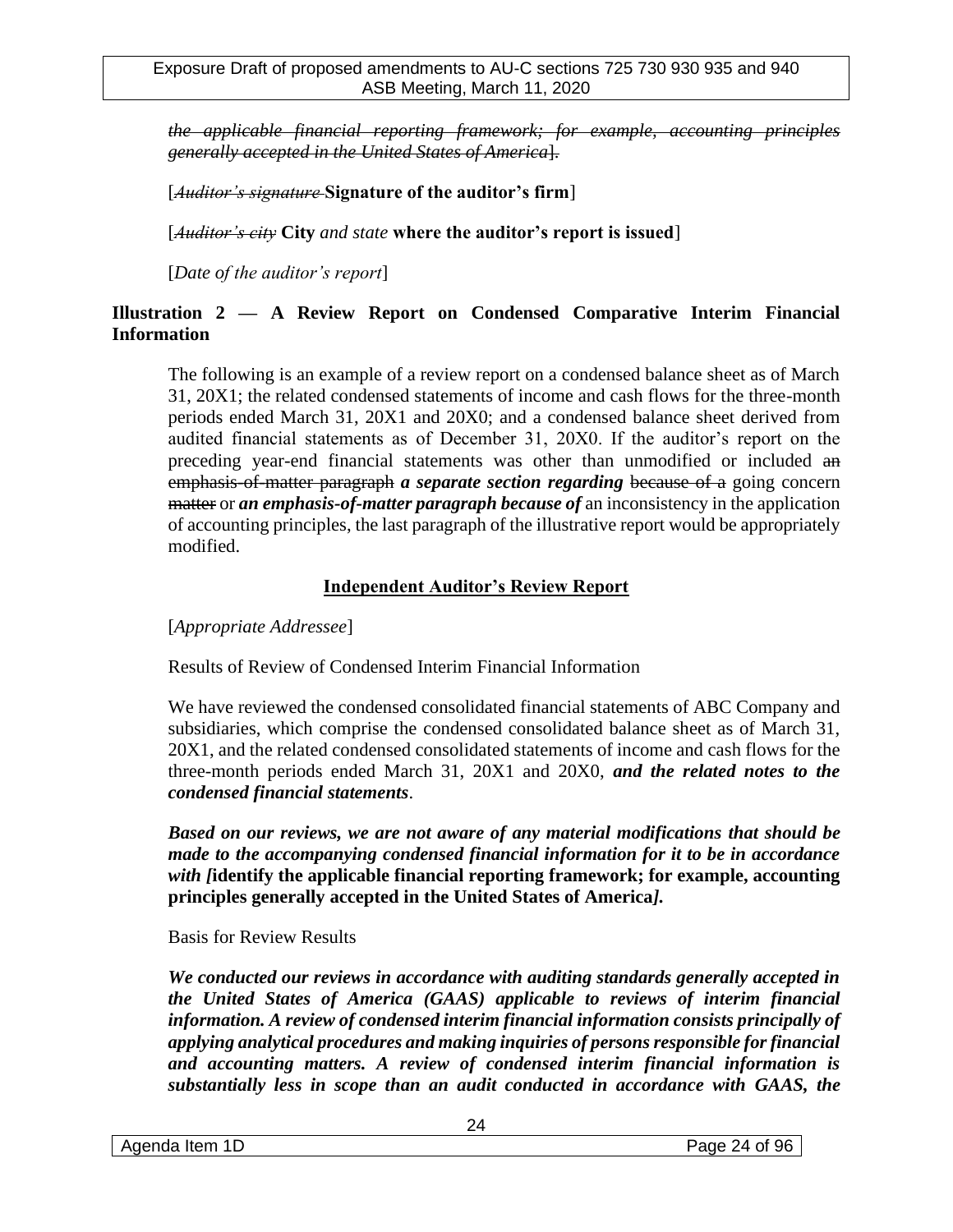*objective of which is an expression of an opinion regarding the financial information as a whole, and accordingly, we do not express such an opinion. We are required to be independent of ABC Company and to meet our other ethical responsibilities in accordance with the relative ethical requirements relating to our review. We believe that the results of the review procedures provide a reasonable basis for our conclusion.*

#### *Management's Responsibility* for the Interim Financial Information

The Company's management *Management* is responsible for the preparation and fair presentation of the condensed interim financial information in accordance with [*identify the applicable financial reporting framework; for example, accounting principles generally accepted in the United States of America*]; this responsibility includes *and for*  the design, implementation, and maintenance of internal control sufficient to provide a reasonable basis for *relevant to* the preparation and fair presentation of interim financial information in accordance with [*identify the applicable financial reporting framework; for example, accounting principles generally accepted in the United States of America*]*that is free from material misstatement, whether due to fraud or error*.

#### *Auditor's Responsibility*

Our responsibility is to conduct our reviews in accordance with auditing standards generally accepted in the United States of America applicable to reviews of interim financial information. A review of interim financial information consists principally of applying analytical procedures and making inquiries of persons responsible for financial and accounting matters. It is substantially less in scope than an audit conducted in accordance with auditing standards generally accepted in the United States of America, the objective of which is the expression of an opinion regarding the financial information. Accordingly, we do not express such an opinion.

#### *Conclusion*

Based on our reviews, we are not aware of any material modifications that should be made to the condensed financial information referred to above for it to be in accordance with [*identify the applicable financial reporting framework; for example, accounting principles generally accepted in the United States of America*].

#### *Report on Condensed Balance Sheet as of [***Date***]*

We have previously audited, in accordance with auditing standards generally accepted in the United States of America, the consolidated balance sheet as of December 31, 20X0, and the related consolidated statements of income, changes in stockholders' equity, and cash flows for the year then ended (not presented herein); and we expressed an unmodified audit opinion on those audited consolidated financial statements in our report dated February 15, 20X1. In our opinion, the accompanying condensed consolidated balance sheet of the Company and subsidiaries as of December 31, 20X0, is consistent, in all material respects, with the audited consolidated financial statements from which it has been derived.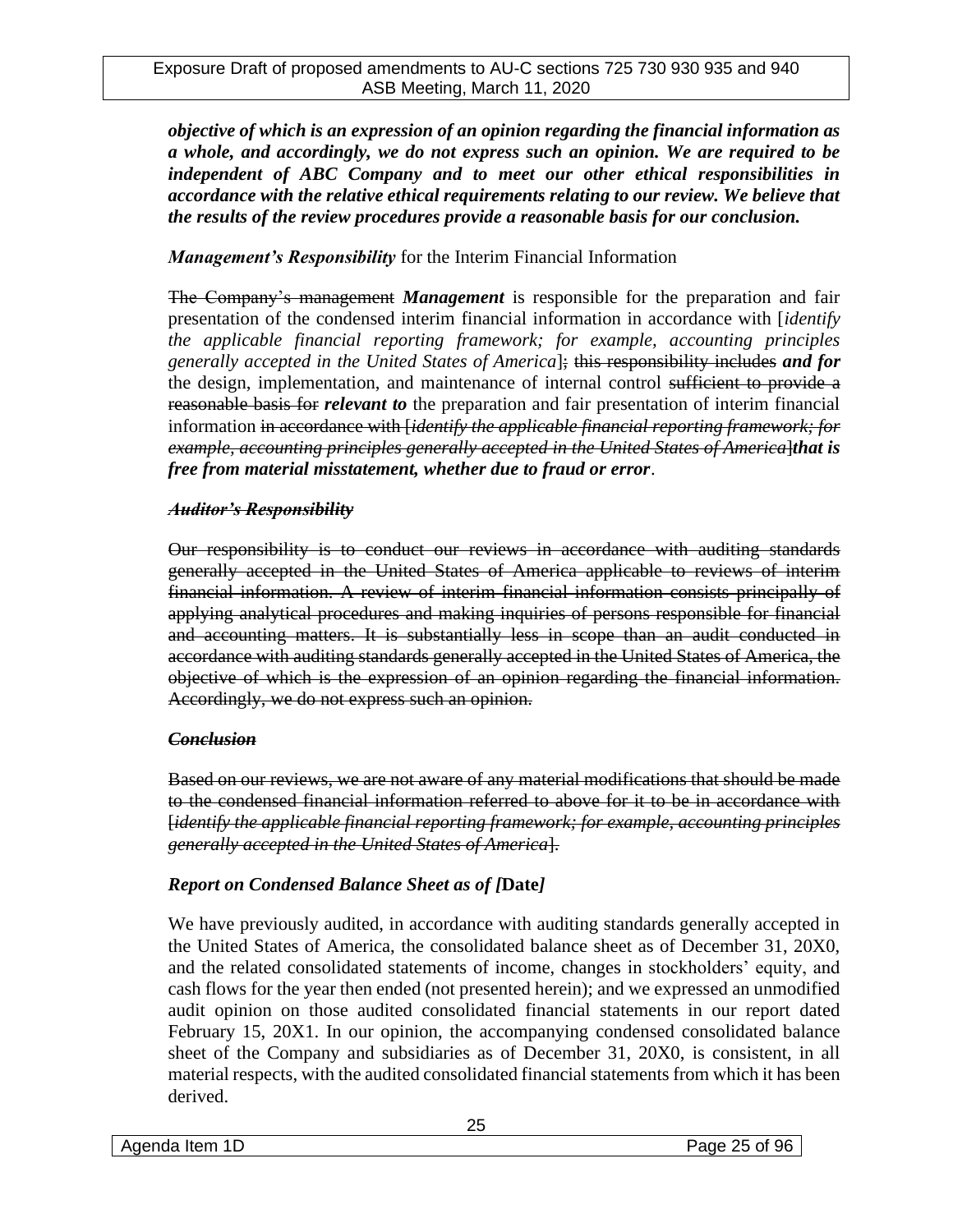<span id="page-25-0"></span>[*Auditor's signature* **Signature of the auditor's firm**]

[*Auditor's city* **City** *and state* **where the auditor's report is issued**]

[*Date of the auditor's report*]

#### **Illustration 3 — A Review Report That Refers to a Component Auditor's Review Report on the Interim Financial Information of a Significant Component of a Reporting Entity**

Circumstances include the following:

- A review of interim financial information presented as a complete set of financial statements, including disclosures.
- The auditor is making reference to another auditor's review report on the interim financial information of a significant component of a reporting entity.

#### **Independent Auditor's Review Report**

[*Appropriate Addressee*]

Results of Review of Interim Financial Information

We have reviewed the accompanying [*describe the interim financial information or statements reviewed*] of ABC Company and subsidiaries as of September 30, 20X1, and for the three-month and nine-month periods then ended*, and the related notes to the interim financial information*.

*Based on our review, and the review report of other auditors, we are not aware of any material modifications that should be made to the accompanying interim financial information for it to be in accordance with [***identify the applicable financial reporting framework; for example, accounting principles generally accepted in the United States of America***].*

*We were furnished with the report of other auditors on their review of the interim financial information of DEF subsidiary, whose total assets as of September 30, 20X1, and whose revenues for the three-month and nine-month periods then ended, constituted 15 percent, 20 percent, and 22 percent, respectively, of the related consolidated totals.*

#### Basis for Review Results

*We conducted our review in accordance with auditing standards generally accepted in the United States of America (GAAS) applicable to reviews of interim financial information. A review of interim financial information consists principally of applying analytical procedures and making inquiries of persons responsible for financial and accounting matters. A review of interim financial information is substantially less in scope than an audit conducted in accordance with GAAS, the objective of which is an expression of an opinion regarding the financial information as a whole, and*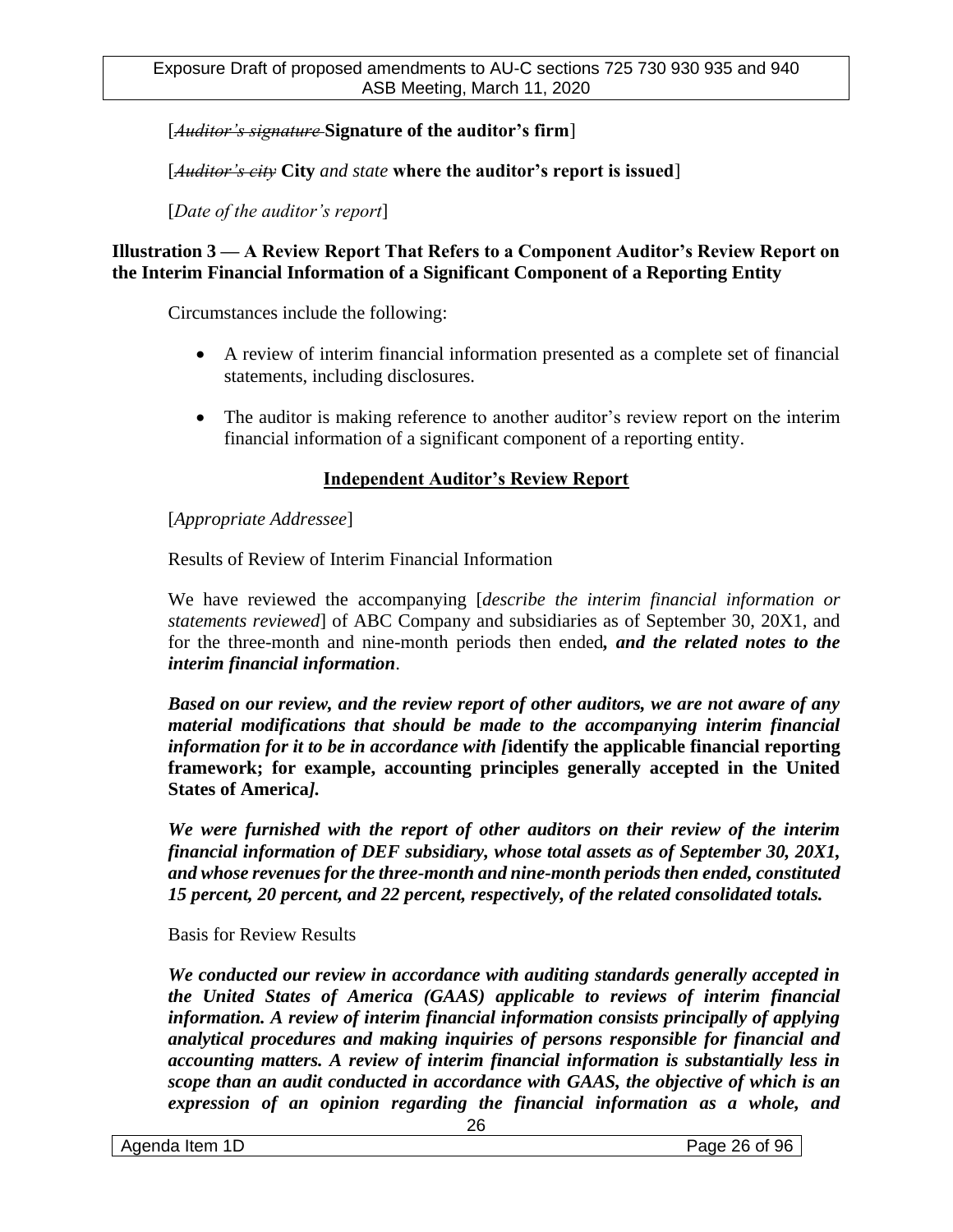*accordingly, we do not express such an opinion. We are required to be independent of ABC Company and to meet our other ethical responsibilities, in accordance with the relative ethical requirements relating to our review. We believe that the results of the review procedures provide a reasonable basis for our conclusion.*

#### *Management's Responsibility* for the Interim Financial Information

The Company's management *Management* is responsible for the preparation and fair presentation of the interim financial information in accordance with [*identify the applicable financial reporting framework; for example, accounting principles generally accepted in the United States of America*]; this responsibility includes *and for* the design, implementation, and maintenance of internal control sufficient to provide a reasonable basis for *relevant to* the preparation and fair presentation of interim financial information in accordance with [*identify the applicable financial reporting framework; for example, accounting principles generally accepted in the United States of America*]*that is free from material misstatement, whether due to fraud or error*.

#### *Auditor's Responsibility*

Our responsibility is to conduct our review in accordance with auditing standards generally accepted in the United States of America applicable to reviews of interim financial information. A review of interim financial information consists principally of applying analytical procedures and making inquiries of persons responsible for financial and accounting matters. It is substantially less in scope than an audit conducted in accordance with auditing standards generally accepted in the United States of America, the objective of which is the expression of an opinion regarding the financial information. Accordingly, we do not express such an opinion.

We were furnished with the report of other auditors on their review of the interim financial information of DEF subsidiary, whose total assets as of September 30, 20X1, and whose revenues for the three-month and nine-month periods then ended, constituted 15 percent, 20 percent, and 22 percent, respectively, of the related consolidated totals.

#### *Conclusion*

Based on our review and the review report of other auditors, we are not aware of any material modifications that should be made to the accompanying interim financial information for it to be in accordance with [*identify the applicable financial reporting framework; for example, accounting principles generally accepted in the United States of America*].

#### <span id="page-26-0"></span>[*Auditor's signature* **Signature of the auditor's firm**]

#### [*Auditor's city* **City** *and state* **where the auditor's report is issued**]

[*Date of the auditor's report*]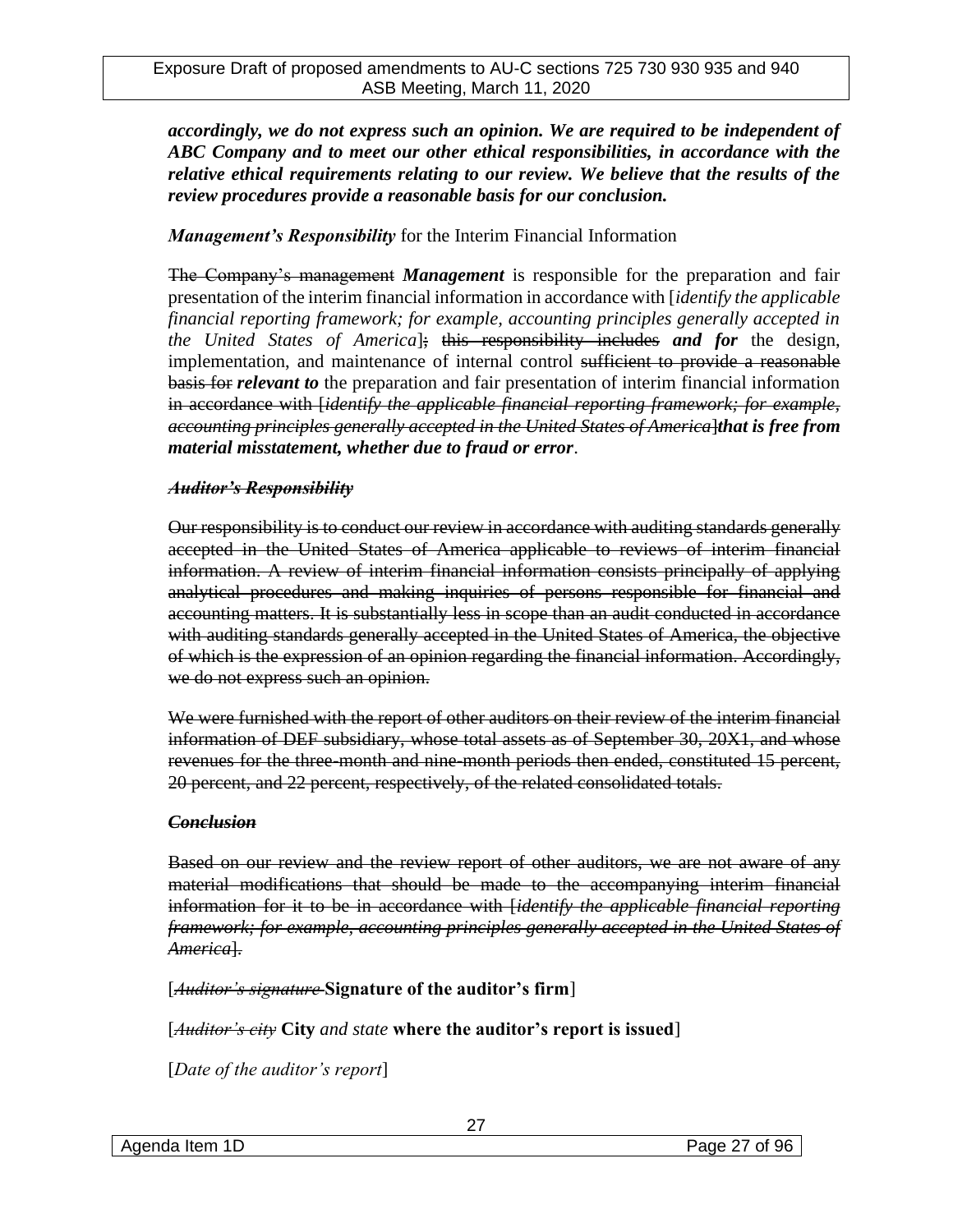#### **Illustration 4 — A Review Report on Comparative Interim Financial Information When the Prior Period Was Reviewed by Another Auditor**

Circumstances include the following:

- A review of interim financial information presented as a complete set of financial statements, including disclosures as of March 31, 20X1, and for the three-month period then ended.
- Comparative information is presented for the balance sheet as of December 31, 20X0, and for the statements of income and cash flows for the comparable interim period.
- The December 31, 20X0, financial statements were audited, and the March 31, 20X0, interim financial information was reviewed, by another auditor.

#### **Independent Auditor's Review Report**

[*Appropriate Addressee*]

Results of Review of Interim Financial Information

We have reviewed the accompanying [*describe the interim financial information or statements reviewed*] of ABC Company and subsidiaries as of March 31, 20X1, and for the three-month period then ended*, and the related notes to the interim financial information*.

*Based on our review we are not aware of any material modifications that should be made to the accompanying interim financial information as of and for the three months ended March 31, 20X1, for it to be in accordance with [***identify the applicable financial reporting framework; for example, accounting principles generally accepted in the United States of America***].*

The consolidated statements of income and cash flows of ABC Company and its subsidiaries for the three-month period ended March 31, 20X0, were reviewed by other auditors whose report dated June 1, 20X0, stated that based on their review, they were not aware of any material modifications that should be made to those statements in order for them to be in accordance with [*identify the applicable financial reporting framework; for example, accounting principles generally accepted in the United States of America*]. The consolidated balance sheet of the Company as of December 31, 20X0, and the related consolidated statements of income, changes in stockholders' equity, and cash flows for the year then ended (not presented herein), were audited by other auditors whose report dated March 15, 20X1, expressed an unmodified opinion on those statements.

Basis for Review Results

*We conducted our review in accordance with auditing standards generally accepted in the United States of America (GAAS) applicable to reviews of interim financial*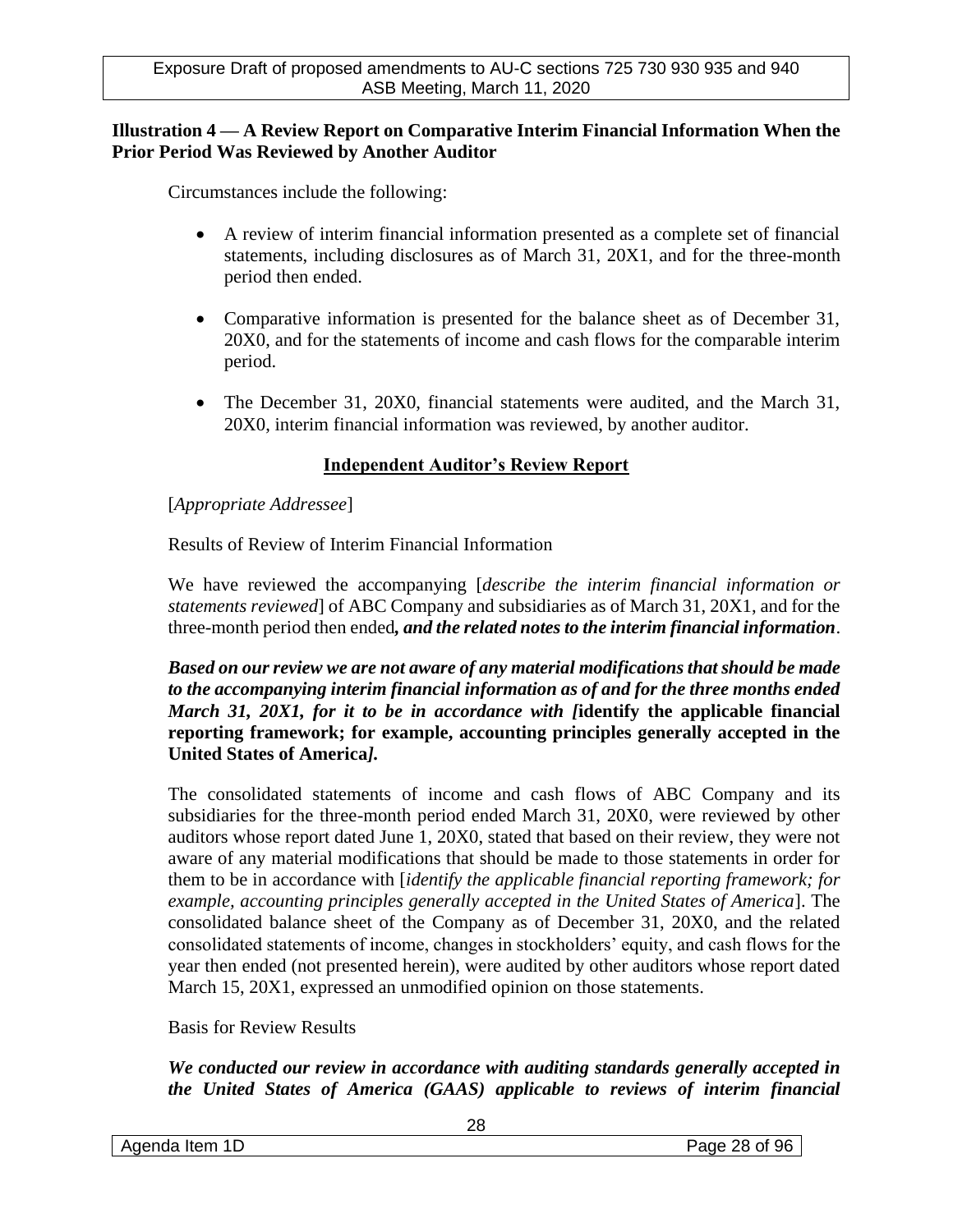*information. A review of interim financial information consists principally of applying analytical procedures and making inquiries of persons responsible for financial and accounting matters. A review of interim financial information is substantially less in scope than an audit conducted in accordance with GAAS, the objective of which is an expression of an opinion regarding the financial information as a whole, and accordingly, we do not express such an opinion. We are required to be independent of ABC Company and to meet our other ethical responsibilities in accordance with the relative ethical requirements relating to our review. We believe that the results of the review procedures provide a reasonable basis for our conclusion.*

*Management's Responsibility* for the Interim Financial Information

The Company's management *Management* is responsible for the preparation and fair presentation of the interim financial information in accordance with [*identify the applicable financial reporting framework; for example, accounting principles generally accepted in the United States of America*]; this responsibility includes *and for* the design, implementation, and maintenance of internal control sufficient to provide a reasonable basis for *relevant to* the preparation and fair presentation of interim financial information in accordance with [*identify the applicable financial reporting framework; for example, accounting principles generally accepted in the United States of America*]*that is free from material misstatement, whether due to fraud or error*.

#### *Auditor's Responsibility*

Our responsibility is to conduct our review in accordance with auditing standards generally accepted in the United States of America applicable to reviews of interim financial information. A review of interim financial information consists principally of applying analytical procedures and making inquiries of persons responsible for financial and accounting matters. It is substantially less in scope than an audit conducted in accordance with auditing standards generally accepted in the United States of America, the objective of which is the expression of an opinion regarding the financial information. Accordingly, we do not express such an opinion.

#### *Conclusion*

Based on our review, we are not aware of any material modifications that should be made to the accompanying interim financial information as of and for the three months ended March 31, 20X1, for it to be in accordance with [*identify the applicable financial reporting framework; for example, accounting principles generally accepted in the United States of America*].

[*Auditor's signature* **Signature of the auditor's firm**]

[*Auditor's city* **City** *and state* **where the auditor's report is issued**]

[*Date of the auditor's report*]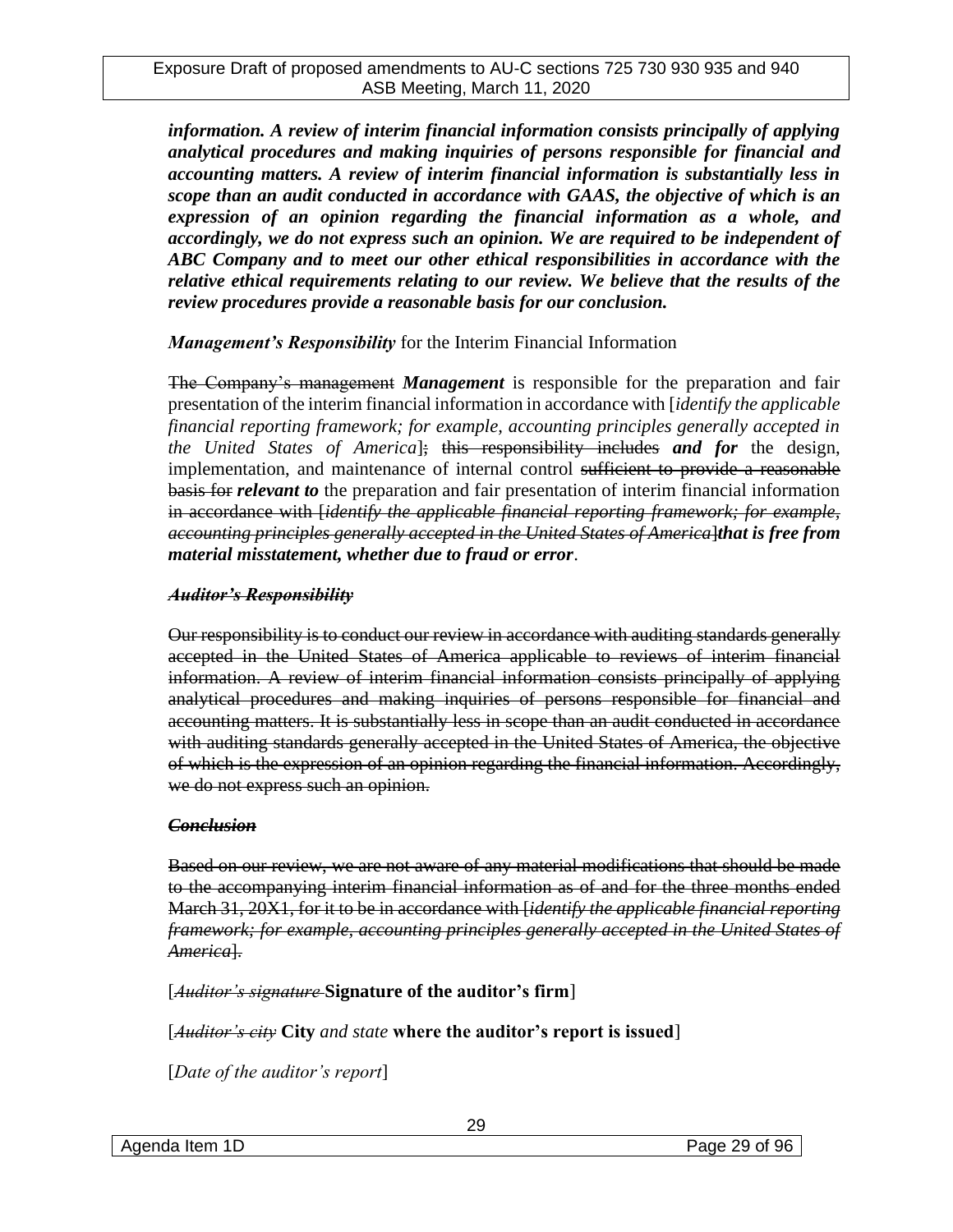## **Exhibit C — Illustrations of Example Modifications to the Auditor's Review Report Due to Departures From the Applicable Financial Reporting Framework (Ref: par. .A49***A64***)**

#### **.A62***A77*

[Illustration 1](#page-29-0) — Modification Due to a Departure From the Applicable Financial Reporting Framework

[Illustration 2](#page-30-0) — Modification Due to Inadequate Disclosure

#### <span id="page-29-0"></span>**Illustration 1 — Modification Due to a Departure From the Applicable Financial Reporting Framework**

The following is an example of a modification of the auditor's review report due to a departure from the applicable financial reporting framework:

*Based on our review, with the exception of the matters described in the Basis for Modified Conclusion section of our report, we are not aware of any material modifications that should be made to the accompanying interim financial information for it to be in accordance with [***identify the applicable financial reporting framework; for example, accounting principles generally accepted in the United States of America***].*

[*Basis for Modification* **Modified Conclusion** *Paragraph*]

Based on information furnished to us by management, we believe that the Company has excluded from property and debt in the accompanying balance sheet certain lease obligations that we believe should be capitalized to be in accordance with [*identify the applicable financial reporting framework; for example, accounting principles generally accepted in the United States of America*]. This information indicates that if these lease obligations were capitalized at September 30, 20X1, property would be increased by \$ increased (decreased) by  $\frac{1}{2}$  and  $\frac{1}{2}$ , respectively, for the three-month and nine-month periods then ended.

[*Conclusion*]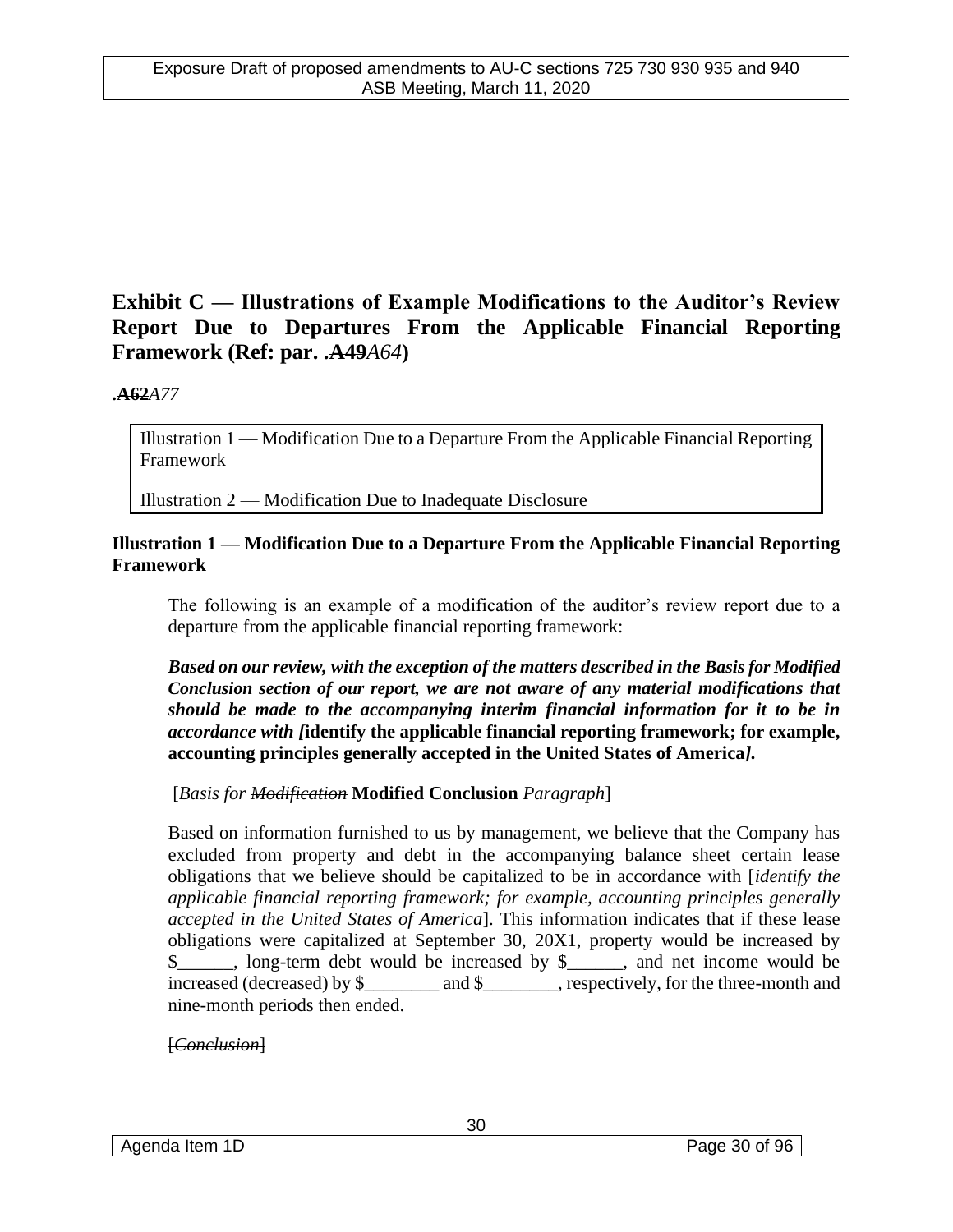Based on our review, with the exception of the matter(s) described in the preceding paragraph(s), we are not aware of any material modifications that should be made to the accompanying interim financial information for it to be in accordance with [*identify the applicable financial reporting framework; for example, accounting principles generally accepted in the United States of America*].

#### <span id="page-30-0"></span>**Illustration 2 — Modification Due to Inadequate Disclosure**

The following is an example of a modification of the auditor's review report due to inadequate disclosure:

*Based on our review, with the exception of the matters described in the Basis for Modified Conclusion section of our report, we are not aware of any material modifications that should be made to the accompanying interim financial information for it to be in accordance with [***identify the applicable financial reporting framework; for example, accounting principles generally accepted in the United States of America***].*

[*Basis for Modification* **Modified Conclusion** *Paragraph*]

Management has informed us that the Company is presently defending a claim regarding [*describe the nature of the loss contingency*] and that the extent of the Company's liability, if any, and the effect on the accompanying interim financial information is not determinable at this time. The interim financial information fails to disclose these matters, which we believe are required to be disclosed in accordance with [*identify the applicable financial reporting framework; for example, accounting principles generally accepted in the United States of America*].

#### [*Conclusion*]

Based on our review, with the exception of the matter(s) described in the preceding paragraph(s), we are not aware of any material modifications that should be made to the accompanying interim financial information for it to be in accordance with [*identify the applicable financial reporting framework; for example, accounting principles generally accepted in the United States of America*].

**Exhibit D — Illustrations of Emphasis-of-Matter Paragraphs** *Separate Sections Regarding Going Concern* **in the Auditor's Review Report (Ref: par. .A51***A66***)**

#### **.A63***A78*

[Illustration 1](#page-31-0) — Emphasis-of-Matter Paragraph *Separate Section* When Substantial Doubt is Disclosed in the Notes to the Financial Statements, a *Separate Section Regarding* Going Concern Emphasis of Matter Paragraph Was Included in the Prior Year's Audit Report, and Conditions or Events Giving Rise to the Emphasis-of-Matter Paragraph *Separate Section* Have Been Identified and Substantial Doubt Exists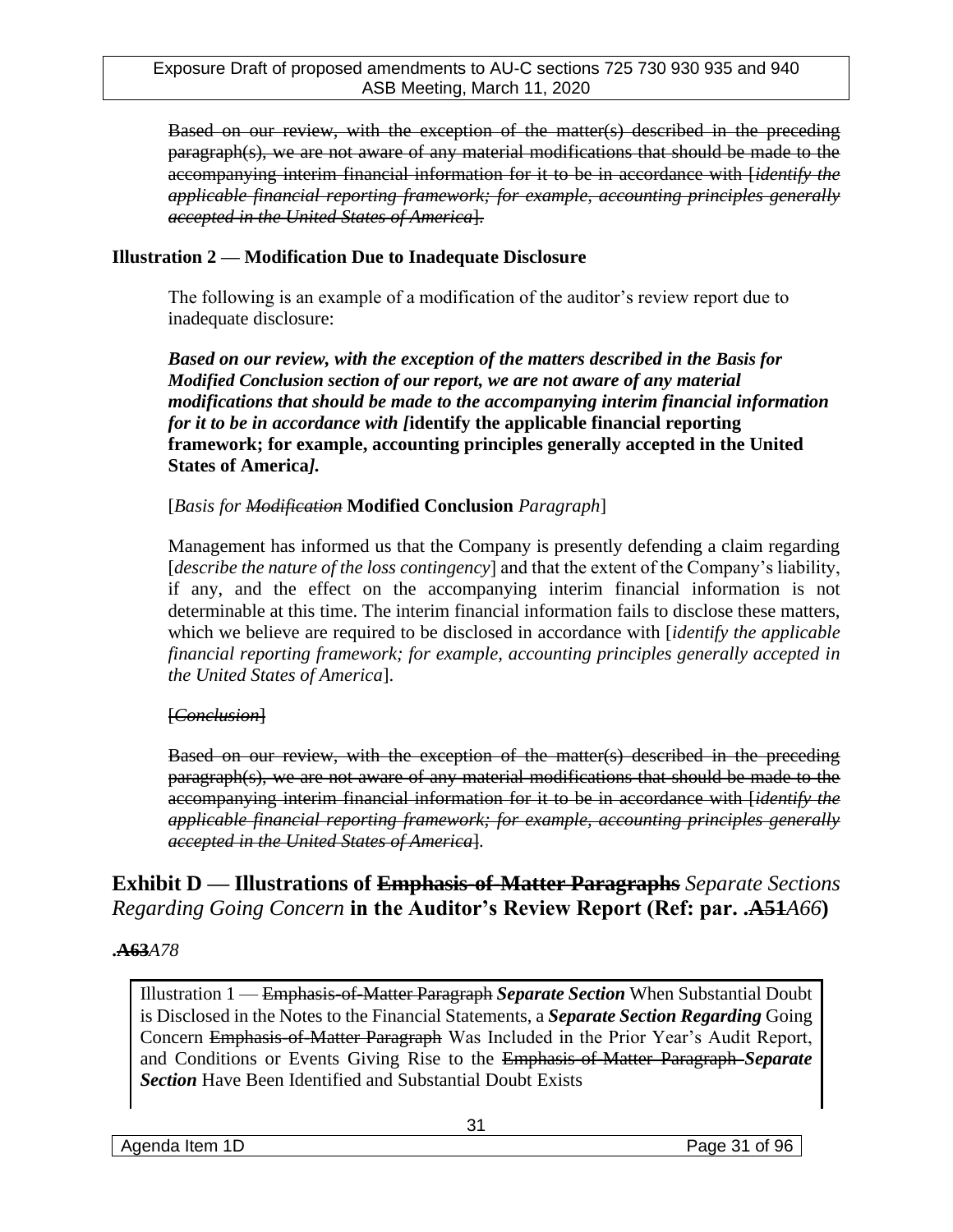[Illustration 2](#page-32-0) — Emphasis-of-Matter Paragraph *Separate Section* When Substantial Doubt is Not Disclosed in the Notes to the Financial Statements, a *Separate Section Regarding*  Going Concern Emphasis-of-Matter Paragraph Was Included in the Prior Year's Audit Report, and Conditions or Events Giving Rise to the Emphasis of Matter Paragraph *Separate Section* Have Been Identified and Substantial Doubt Exists

[Illustration 3](#page-32-1) — Emphasis-of-Matter Paragraph *Separate Section* When Management is Required Under the Applicable Financial Reporting Framework to Include a Statement in the Notes to the Interim Financial Information that Conditions or Events Have Been Identified and Substantial Doubt Exists, Such Statement Is Included in the Notes to the Interim Financial Information, and a *Separate Section Regarding* Going Concern Emphasis-of-Matter Paragraph Was Not Included in the Prior Year's Audit Report

<span id="page-31-0"></span>**Illustration 1 — Emphasis-of-Matter Paragraph** *Separate Section* **When Substantial Doubt is Disclosed in the Notes to the Financial Statements, a** *Separate Section Regarding* **Going Concern Emphasis-of-Matter Paragraph Was Included in the Prior Year's Audit Report, and Conditions or Events Giving Rise to the Emphasis-of-Matter Paragraph** *Separate Section*  **Have Been Identified and Substantial Doubt Exists**

The following is an example of situations in which (*a*) a *separate section regarding* going concern emphasis-of-matter paragraph was included in the prior year's auditor's report, (*b*) conditions or events have been identified and substantial doubt continues to exist, and (*c*) the entity is required under the applicable financial reporting framework to include a statement in the notes to the interim financial information that substantial doubt exists.

[*Emphasis-of-Matter Paragraph*] Substantial Doubt About the Entity's Ability to Continue as a Going Concern

The accompanying interim financial information has been prepared assuming that the Company will continue as a going concern. Note 4 of the Company's audited financial statements as of December 31, 20X1, and for the year then ended, includes a statement that substantial doubt exists about the Company's ability to continue as a going concern. Note 4 of the Company's audited financial statements also discloses the events and conditions, management's evaluation of the events and conditions, and management's plans regarding these matters, including the fact that the Company was unable to renew its line of credit or obtain alternative financing as of December 31, 20X1. Our auditor's report on those financial statements includes an emphasis-of-matter paragraph *a separate section* referring to the matters in Note 4 of those financial statements. As indicated in Note 3 of the accompanying interim financial information as of March 31, 20X2, and for the three months then ended, the Company was still unable to renew its line of credit or obtain alternative financing as of March 31, 20X2, and has stated that substantial doubt exists about the Company's ability to continue as a going concern. The accompanying interim financial information does not include any adjustments that might result from the outcome of this uncertainty.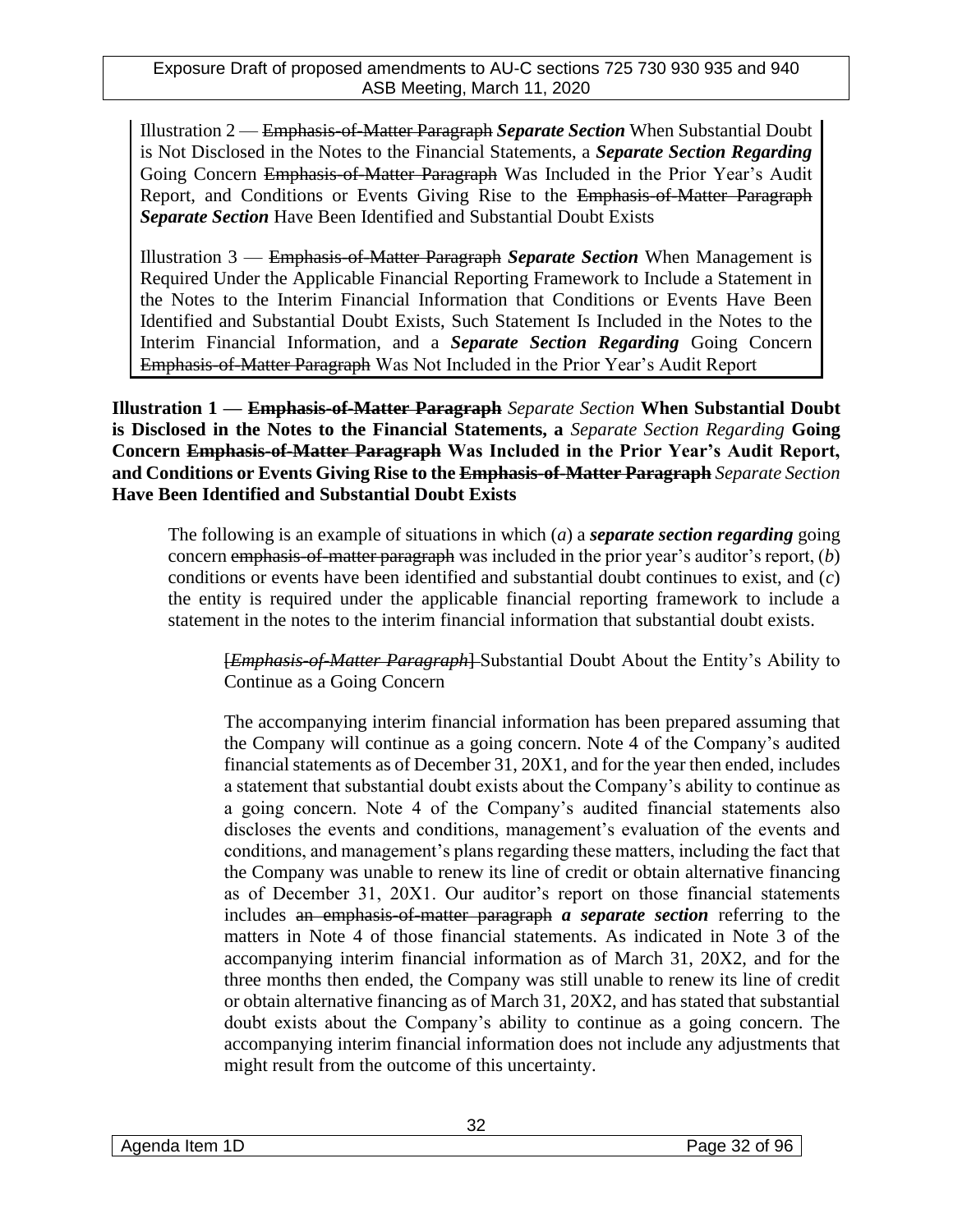<span id="page-32-0"></span>**Illustration 2 — Emphasis-of-Matter Paragraph** *Separate Section* **When Substantial Doubt is Not Disclosed in the Notes to the Financial Statements, a** *Separate Section Regarding* **Going Concern Emphasis-of-Matter Paragraph Was Included in the Prior Year's Audit Report, and Conditions or Events Giving Rise to the Emphasis-of-Matter Paragraph** *Separate Section*  **Have Been Identified and Substantial Doubt Exists**

The following is an example of a situation in which (*a*) a *separate section regarding* going concern emphasis-of-matter paragraph was included in the prior year's auditor's report, (*b*) conditions or events have been identified and substantial doubt continues to exist, and (*c*) the entity is not required under the applicable financial reporting framework to include a statement in the notes to the interim financial information that substantial doubt exists.

[*Emphasis-of-Matter Paragraph*] Substantial Doubt About the Entity's Ability to Continue as a Going Concern

The accompanying interim financial information has been prepared assuming that the Company will continue as a going concern. Note 4 of the Company's audited financial statements as of December 31, 20X1, and for the year then ended, discloses that the Company was unable to renew its line of credit or obtain alternative financing as of December 31, 20X1. Our auditor's report on those financial statements includes an emphasis-of-matter paragraph *a separate section*  referring to the matters in Note 4 of those financial statements, indicating that these matters raised substantial doubt about the Company's ability to continue as a going concern. As indicated in Note 3 of the accompanying interim financial information as of March 31, 20X2, and for the three months then ended, the Company was still unable to renew its line of credit or obtain alternative financing as of March 31, 20X2. Management's evaluation of the conditions and events and management's plans regarding these matters are also disclosed in Note 3. The accompanying interim financial information does not include any adjustments that might result from the outcome of this uncertainty.

<span id="page-32-1"></span>**Illustration 3 — Emphasis-of-Matter Paragraph** *Separate Section* **When Management is Required Under the Applicable Financial Reporting Framework to Include a Statement in the Notes to the Interim Financial Information that Conditions or Events Have Been Identified and Substantial Doubt Exists, Such Statement is included in the Notes to the Interim Financial Information, and a** *Separate Section Regarding* **Going Concern Emphasisof-Matter Paragraph Was Not Included in the Prior Year's Audit Report**

The following is an example of an emphasis-of-matter paragraph *a separate section* when (*a*) a *separate section regarding* going concern emphasis-of-matter paragraph was not included in the prior year's auditor's report, (*b*) the entity is required under the applicable financial reporting framework to include a statement in the notes to the interim financial information that conditions or events have been identified and substantial doubt exists, and (*c*) such statement is included in the notes to the interim financial information.

[*Emphasis-of-Matter Paragraph*] Substantial Doubt About the Entity's Ability to Continue as a Going Concern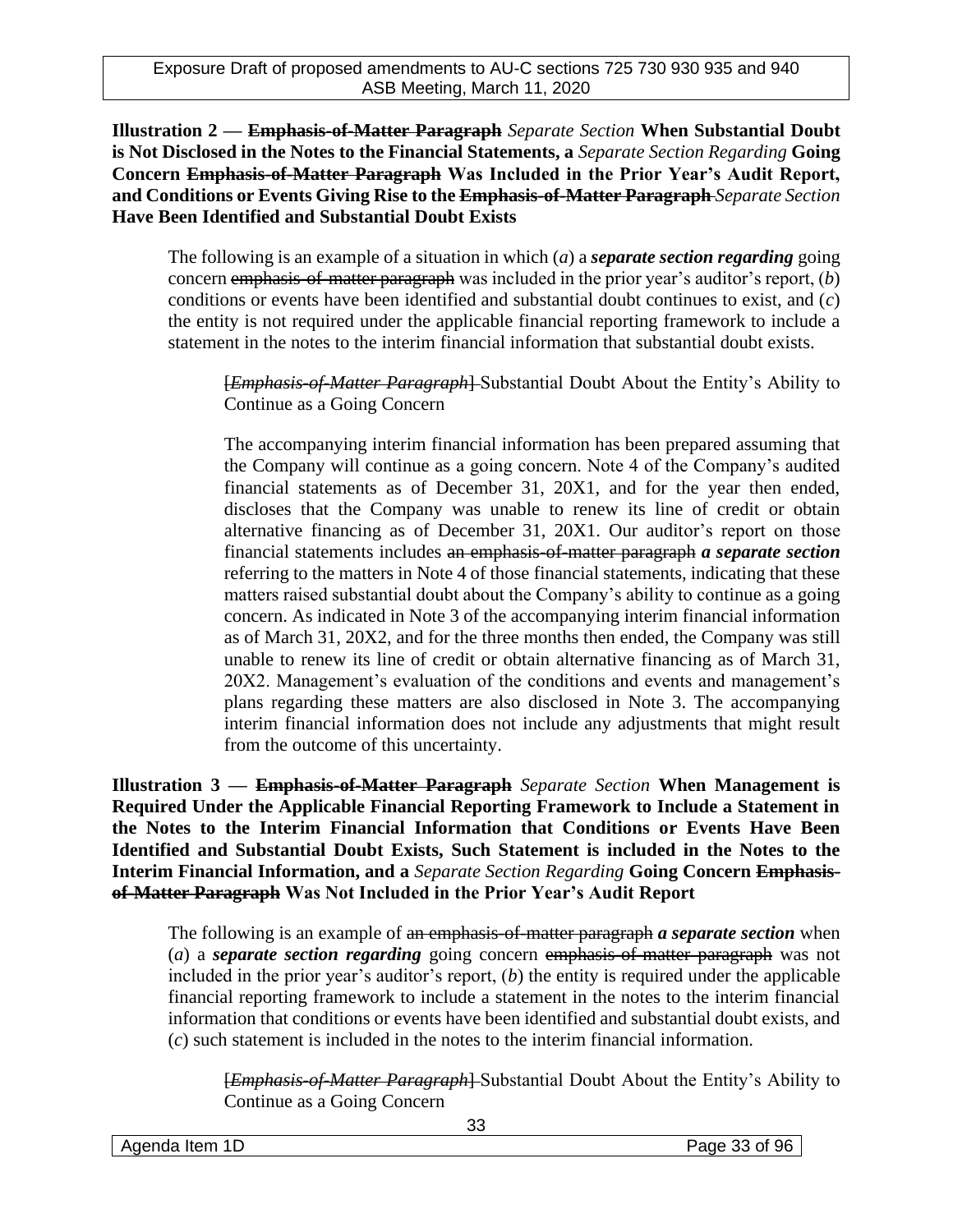#### Exposure Draft of proposed amendments to AU-C sections 725 730 930 935 and 940 ASB Meeting, March 11, 2020

The accompanying interim financial information has been prepared assuming that the Company will continue as a going concern. As discussed in Note 3 to the interim financial information, the Company has suffered recurring losses from operations, has a net capital deficiency, and has stated that substantial doubt exists about the Company's ability to continue as a going concern. Management's evaluation of the conditions and events and management's plans regarding these matters are also described in Note 3. The accompanying interim financial information does not include any adjustments that might result from the outcome of this uncertainty.

[No further amendment to AU-C section 930.]

3. This amendment is effective for reviews of interim financial information for interim periods of fiscal years beginning on or after December 15, 2020. Early implementation is not permitted.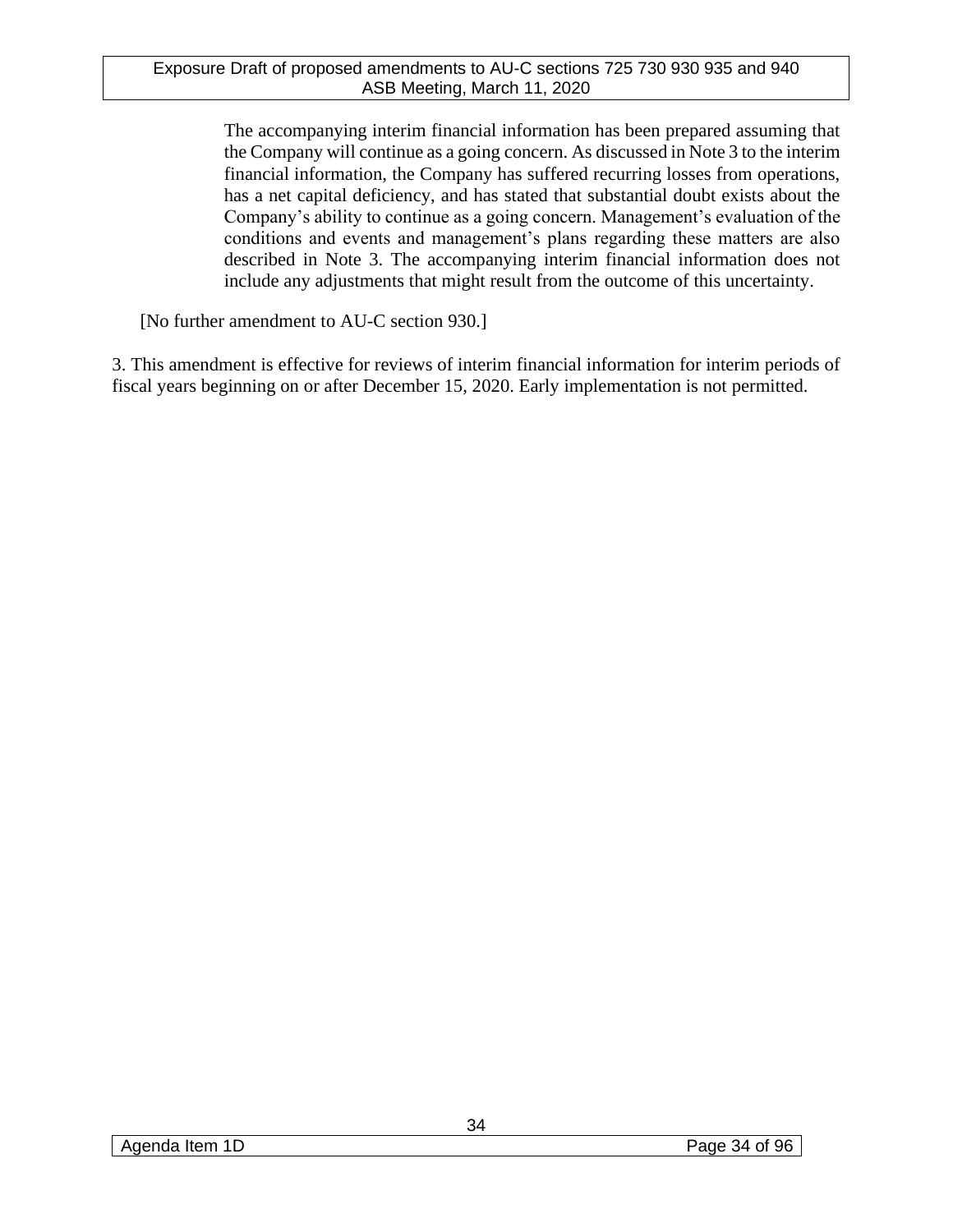## **Proposed Amendment to AU-C Section 935**

## **AU-C Section 935,** *Compliance Audits*

[No proposed amendments to paragraphs .01–.03.]

**.04** AU-C sections 200–800*900* address audits of financial statements, as well as other kinds of engagements. Generally, these AU-C sections can be adapted to the objectives of a compliance audit. However, those AU-C sections, or portions thereof, identified in the appendix cannot be adapted to a compliance audit because they address the matters that are not applicable to a compliance audit.

[No proposed amendments to paragraphs .05–.07.]

- **.08** A compliance audit is based on the premise that management is responsible for the entity's compliance with compliance requirements. Management's responsibility for the entity's compliance with compliance requirements includes the following:
	- *a.* Identifying the entity's government programs and understanding and complying with the compliance requirements
	- *b.* Establishing *Designing, implementing,* and maintaining effective controls that provide reasonable assurance that the entity administers government programs in compliance with the compliance requirements
	- *c.* Evaluating and monitoring the entity's compliance with the compliance requirements
	- *d.* Taking corrective action when instances of noncompliance are identified, including corrective action on audit findings of the compliance audit

[No proposed amendments to paragraph .09.]

- **.10** The auditor's objectives in a compliance audit are to
	- *a.* obtain sufficient appropriate audit evidence to form an opinion and report at the level specified in the governmental audit requirement on *about* whether the entity complied in all material respects with the applicable compliance requirements; and
	- *b.* identify audit and reporting requirements specified in the governmental audit requirement that are supplementary to GAAS and *Government Auditing Standards*, if any, and perform procedures to address those requirements.

## **Definitions**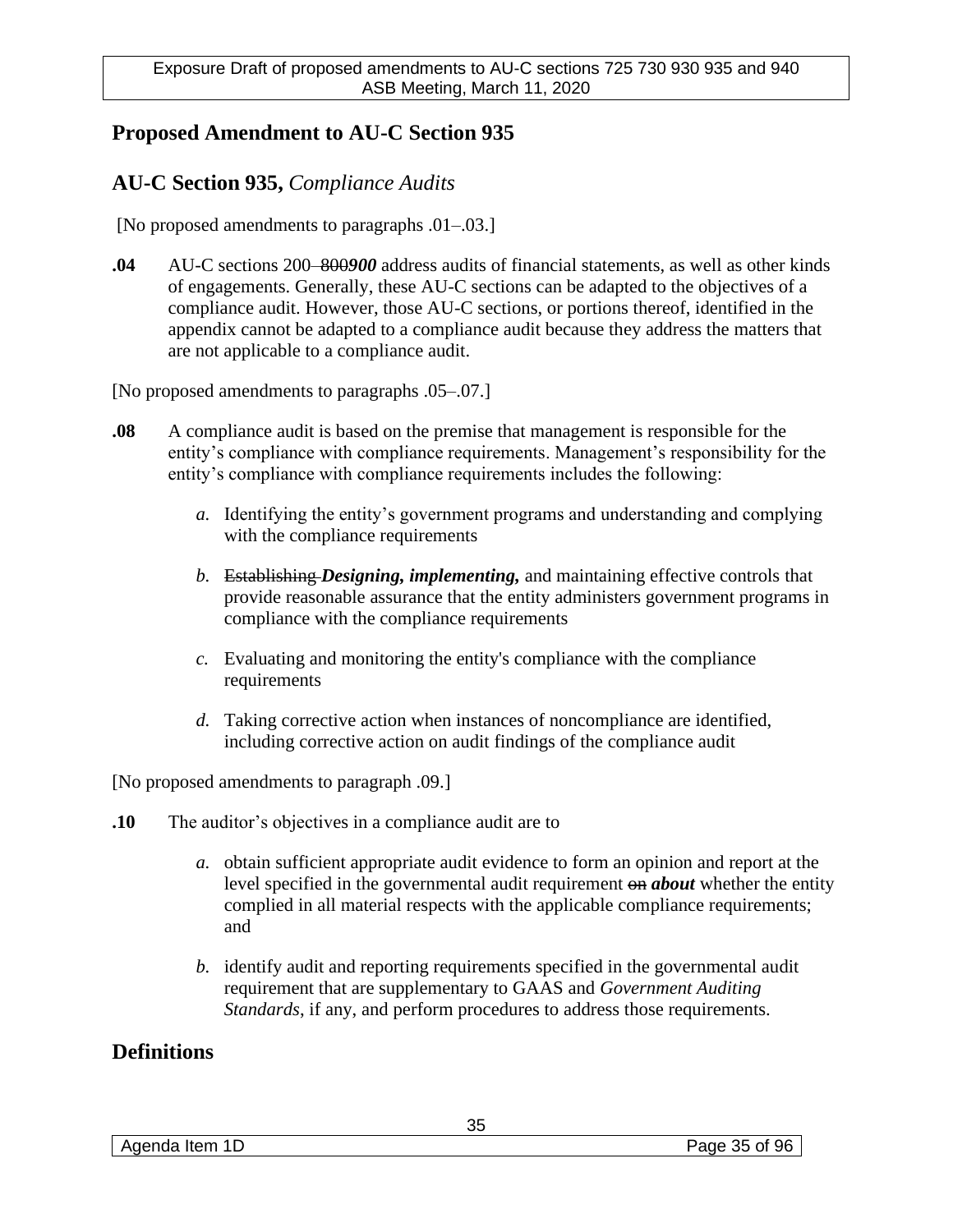- **.11** For purposes of adapting GAAS to a compliance audit, the following terms have the meanings attributed as follows:
	- **Applicable compliance requirements.** Compliance requirements that are subject to the compliance audit.
	- **Audit findings.** The matters that are required to be reported by the auditor in accordance with the governmental audit requirement.
	- **Audit risk of noncompliance.** The risk that the auditor expresses an inappropriate audit opinion on the entity's compliance when material noncompliance exists. Audit risk of noncompliance is a function of the risks of material noncompliance and detection risk of noncompliance.
	- **Compliance audit.** A program-specific audit or an organization-wide audit of an entity's compliance with applicable compliance requirements*.*
	- **Compliance requirements.** Laws, *statutes,* regulations, rules, and provisions of contracts or grant agreements applicable to *a* government programs *program* with which the entity is required to comply.
	- **Deficiency in internal control over compliance.** A deficiency in internal control over compliance exists when the design or operation of a control over compliance does not allow management or employees, in the normal course of performing their assigned functions, to prevent, or detect and correct, noncompliance on a timely basis. A deficiency in *design* exists when (*a*) a control necessary to meet the control objective is missing, or (*b*) an existing control is not properly designed so that, even if the control operates as designed, the control objective would not be met. A deficiency in *operation* exists when a properly designed control does not operate as designed or the person performing the control does not possess the necessary authority or competence to perform the control effectively.
	- **Detection risk of noncompliance.** The risk that the procedures performed by the auditor to reduce audit risk of noncompliance to an acceptably low level will not detect noncompliance that exists and that could be material, either individually or when aggregated with other instances of noncompliance.
	- *Government Auditing Standards.* Standards and guidance issued by the Comptroller General of the United States, U.S. Government Accountability Office for financial audits, *reviews of financial statements,* attestation engagements, and performance audits. *Government Auditing Standards* also is known as generally accepted government auditing standards (GAGAS) or the Yellow Book.
	- **Government program.** The means by which governmental entities achieve their objectives. For example, one of the objectives of the U.S. Department of Agriculture is to provide nutrition to individuals in need. Examples of government programs designed to achieve that objective are the Supplemental Nutrition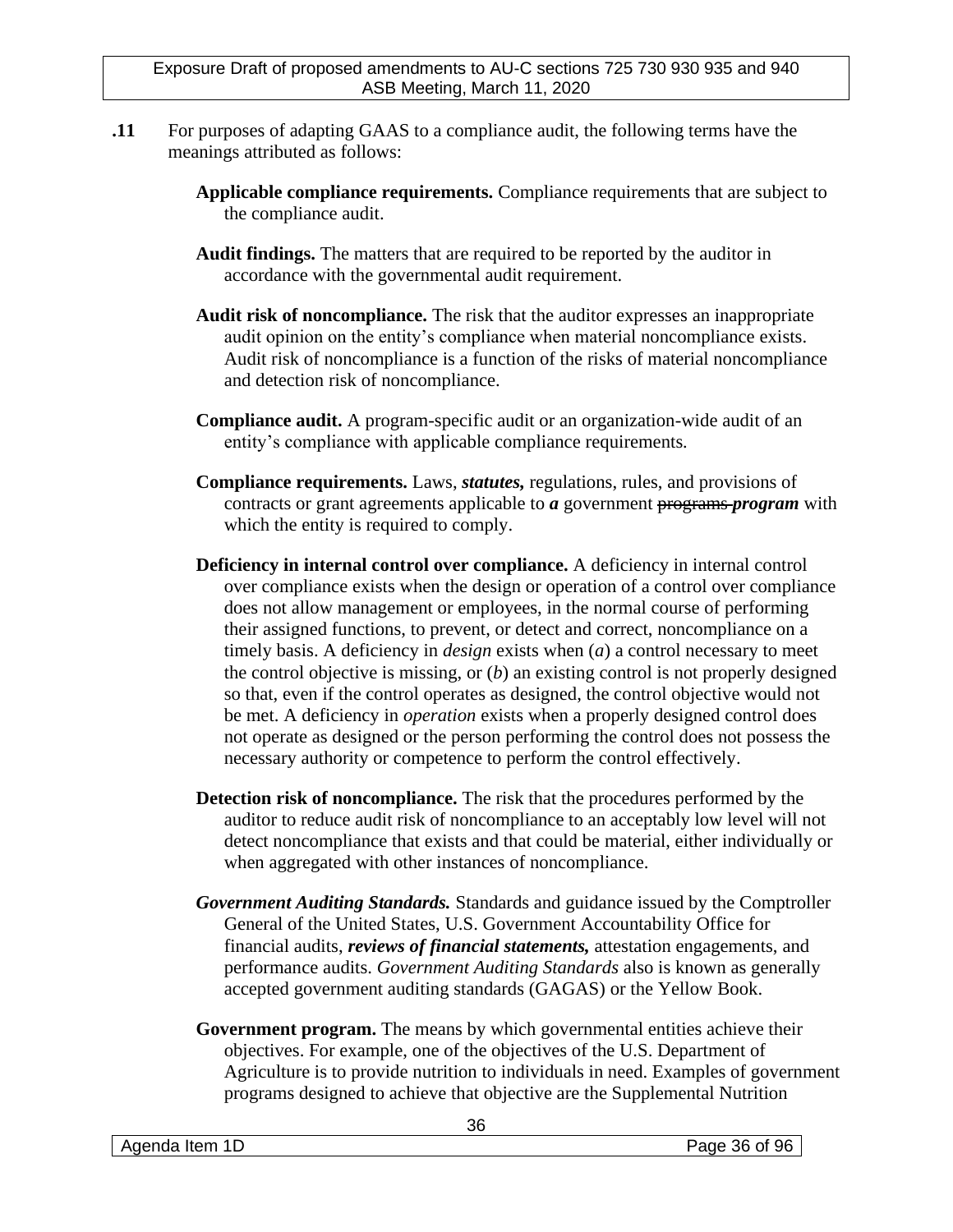Assistance Program and the National School Lunch Program. Government programs that are relevant to this section are those in which a grantor or passthrough entity provides an award to another entity, usually in the form of a grant, contract, or other agreement. Not all government programs provide cash assistance; sometimes noncash assistance is provided (for example, a loan guarantee, commodities, or property).

- **Governmental audit requirement.** A government requirement established by law, *statute,* regulation, rule, or provision of contracts or grant agreements requiring that an entity undergo an audit of its compliance with applicable compliance requirements related to one or more government programs that the entity administers. (Ref: par. .A4)
- **Grantor.** A government agency from which funding for the government program originates.
- **Known questioned costs.** Questioned costs specifically identified by the auditor. Known questioned costs are a subset of likely questioned costs.
- **Likely questioned costs.** The auditor's best estimate of total questioned costs, not just the known questioned costs. Likely questioned costs are developed by extrapolating from audit evidence obtained, for example, by projecting known questioned costs identified in an audit sample to the entire population from which the sample was drawn.
- **Material noncompliance.** In the absence of a definition of material noncompliance in the governmental audit requirement, a failure to follow compliance requirements or a violation of prohibitions included in *noncompliance with* the applicable compliance requirements that results in noncompliance *is considered to be quantitatively or qualitatively material if there is a substantial likelihood*  that is quantitatively or qualitatively material, either individually or when aggregated with other noncompliance *in the aggregate*, *it would* to *influence the judgment made by a reasonable user* the affected government program *about compliance with the requirements of the government program as a whole based on the report on compliance*.
- **Material weakness in internal control over compliance.** A deficiency, or combination of deficiencies, in internal control over compliance, such that there is a reasonable possibility that material noncompliance with a compliance requirement will not be prevented, or detected and corrected, on a timely basis. In this section, a reasonable possibility exists when the likelihood of an event occurring is either reasonably possible or probable as defined as follows:
	- **Reasonably possible.** The chance of the future event or events occurring is more than remote but less than likely.

**Probable.** The future event or events are likely to occur.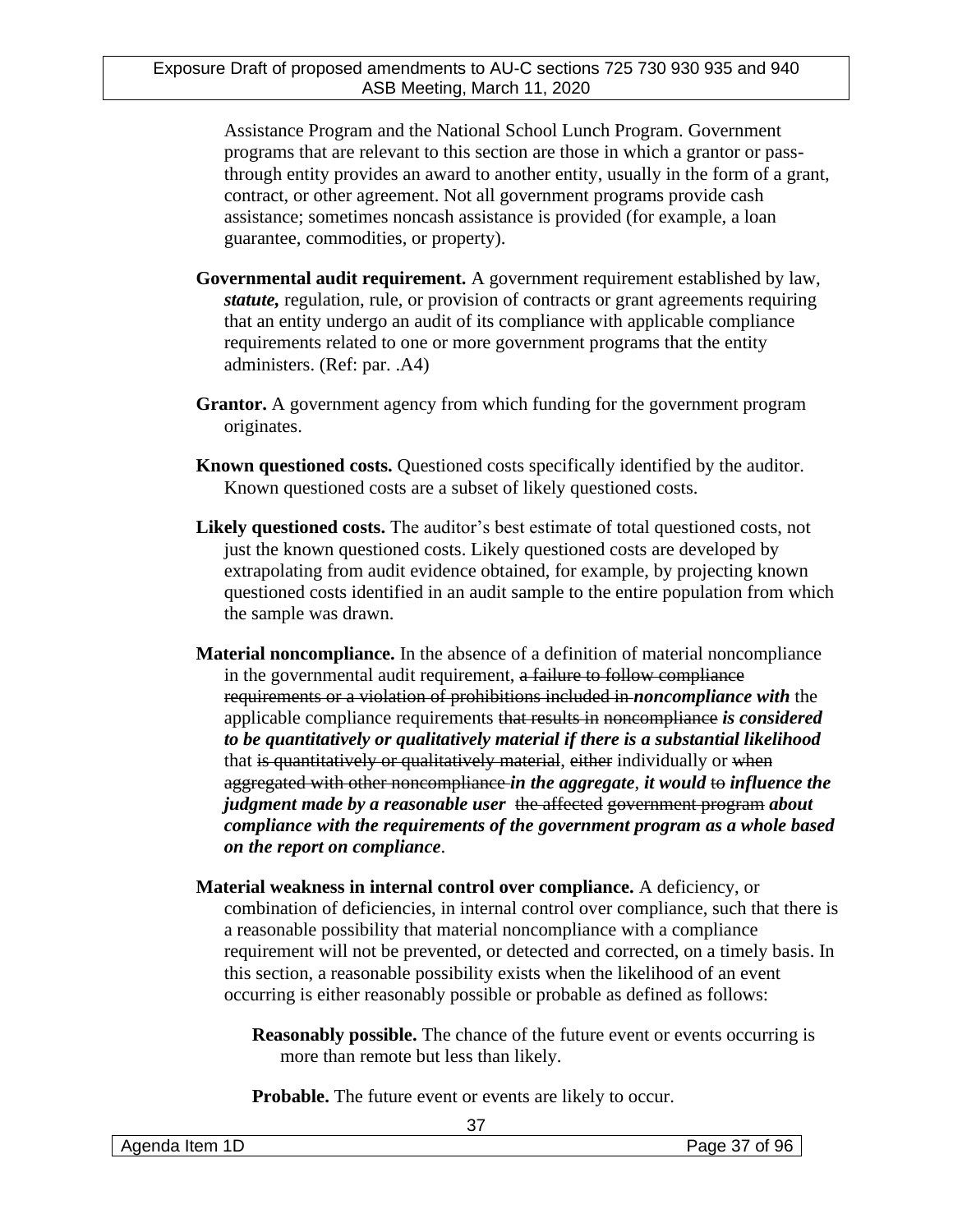- **Organization-wide audit.** An audit of an entity's financial statements and an audit of its compliance with the applicable compliance requirements as they relate to one or more government programs that the entity administers.
- **Pass-through entity.** An entity that receives an award from a grantor or other entity and distributes all or part of it to another entity to administer a government program.
- **Program-specific audit.** An audit of an entity's compliance with applicable compliance requirements as they relate to one government program that the entity administers. The compliance audit portion of a program-specific audit is performed in conjunction with either an audit of the entity's or the program's financial statements.
- **Questioned costs.** Costs that are questioned by the auditor because (1) of a violation or possible violation of the applicable compliance requirements, (2) the costs are not supported by adequate documentation, or (3) the incurred costs appear unreasonable and do not reflect the actions that a prudent person would take in the circumstances.
- **Risk of material noncompliance.** The risk that material noncompliance exists prior to the audit. This consists of two components, described as follows:
	- **Inherent risk of noncompliance.** The susceptibility of a compliance requirement to noncompliance that could be material, either individually or when aggregated with other instances of noncompliance, before consideration of any related controls over compliance.
	- **Control risk of noncompliance.** The risk that noncompliance with a compliance requirement that could occur and that could be material, either individually or when aggregated with other instances of noncompliance, will not be prevented, or detected and corrected, on a timely basis by the entity's internal control over compliance.
- **Significant deficiency in internal control over compliance.** A deficiency, or a combination of deficiencies, in internal control over compliance that is less severe than a material weakness in internal control over compliance, yet important enough to merit attention by those charged with governance.

# **Requirements**

[No proposed amendments to paragraphs .12–.15.]

**.16** In performing risk assessment procedures, the auditor should inquire of management about whether there are findings and recommendations in reports or other written communications resulting from previous audits, attestation engagements, and internal or external monitoring that directly relate to the objectives of the compliance audit. The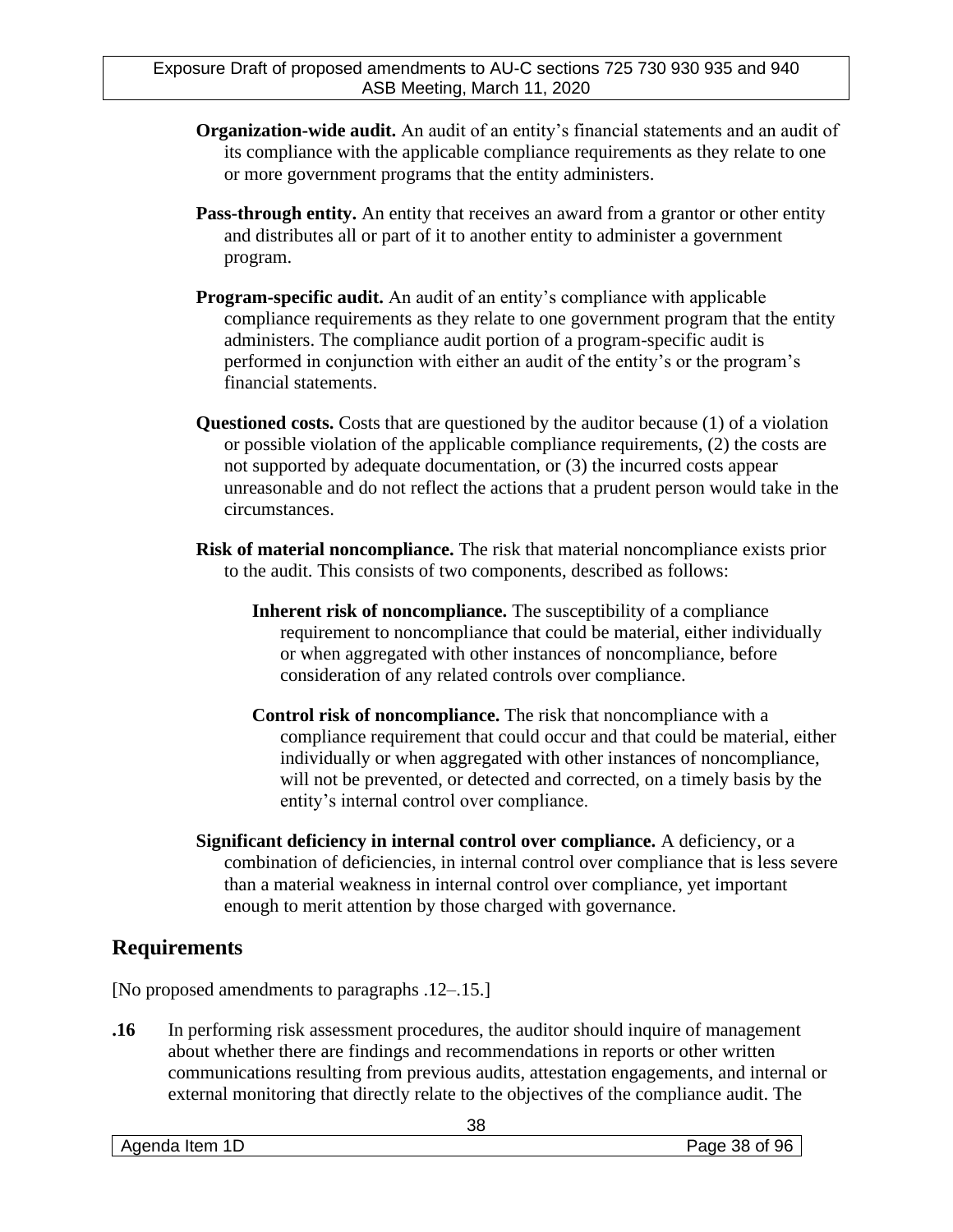auditor should gain an understanding of management's response to findings and recommendations that could have a material effect on the entity's compliance with the applicable compliance requirements (for example, taking corrective action). The auditor should use this information to *identify and* assess risk *risks of material noncompliance* and determine the nature, timing, and extent of the audit procedures for the compliance audit, including determining the extent to which testing the implementation of any corrective actions is applicable to the audit objectives.

## *Identifying and* **Assessing the Risks of Material Noncompliance (Ref: [par. .A16–.A18\)](#page-49-0)**

**.17** The auditor should *identify and* assess the risks of material noncompliance whether due to fraud or error for each applicable compliance requirement and should consider whether any of those risks are pervasive to the entity's compliance because they may affect the entity's compliance with many compliance requirements.  $\frac{fn2}{n}$ 

Paragraphs .28 .32 of section 315.

[Footnote 2 is deleted. Subsequent footnotes are renumbered.]

[No proposed amendments to paragraphs .18–.22.]

#### **Written Representations**

- **.23** The auditor should request from management written representations that are tailored to the entity and the governmental audit requirement (Ref: par. .A28)
	- *a.* acknowledging management's responsibility for understanding and complying with the compliance requirements;
	- *b.* acknowledging management's responsibility for establishing *designing, implementing*, and maintaining controls that provide reasonable assurance that the entity administers government programs in accordance with the compliance requirements;

[No further amendment to paragraph .23. No proposed amendments to paragraphs .24–.29.]

### **Reporting**

### **Combined** *Report on* **Compliance** *Only* **and Internal Control Over Compliance**

- <span id="page-38-0"></span>**.30** The auditor's *combined* report on compliance *and internal control over compliance* should be in writing and include the following elements:
	- *a.* **Title.** *The auditor's report should have a* Atitle that includes *clearly indicates that it is* the word *report of an* independent *auditor*.
	- *b.* **Addressee.** *The auditor's report should be addressed, as* An addressee appropriate*, for based on* the circumstances of the engagement.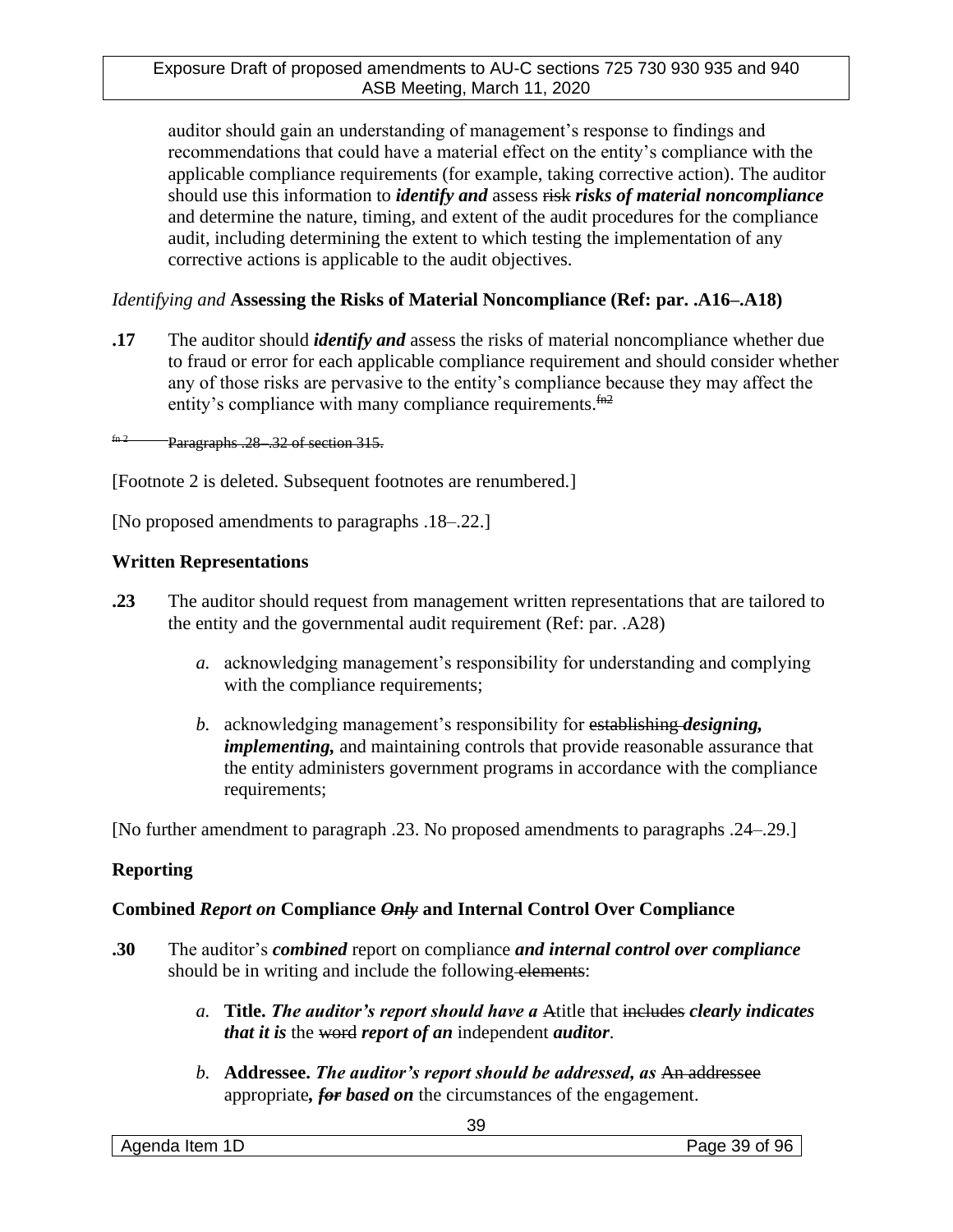**c***. Report on Compliance. The report on compliance should be presented before the report on internal control over compliance and include the heading "Report on Compliance."*

*c.* An introductory paragraph that includes the following: **d. Opinion***. The first section of the auditor's report on compliance should include the auditor's opinion and section with a heading that includes the word "Opinion" and indicates the level specified by the governmental audit requirement. The "Opinion" section of the auditor's report should also do the following (Ref: par. .A34):*

- i. *State that the entity's compliance with the applicable compliance requirements has been audited*
- *ii*. Identification of *Identify* the applicable compliance requirements or *include* a reference to where they can be found
- *iii*-Identification of *Identify* the one or more government programs covered by the compliance audit or reference to a separate schedule containing that information
- iii *iv*. Identification of *Specify* the period covered by the report
- *v. When expressing an unmodified opinion, state that, in the auditor's opinion, the entity complied, in all material respects, with the applicable compliance requirements at the level specified by the governmental audit requirement*
- **e. Basis for Opinion.** *The auditor's report on compliance should include a section, directly following the "Opinion" section, with the heading "Basis for Opinion," that does the following:*
	- *i. States that the audit of compliance was conducted in accordance with auditing standards generally accepted in the United States of America (GAAS), the standards applicable to financial audits contained in*  **Government Auditing Standards** *(***Government Auditing Standards***) issued by the Comptroller General of the United States, and the governmental audit requirement*
	- *ii. Refers to the section of the auditor's report that describes the auditor's responsibilities under GAAS,* **Government Auditing Standards***, and the governmental audit requirement*
	- *iii. Includes a statement that the auditor is required to be independent of the entity and to meet the auditor's other ethical responsibilities in accordance with the relevant ethical requirements relating to the audit* fn5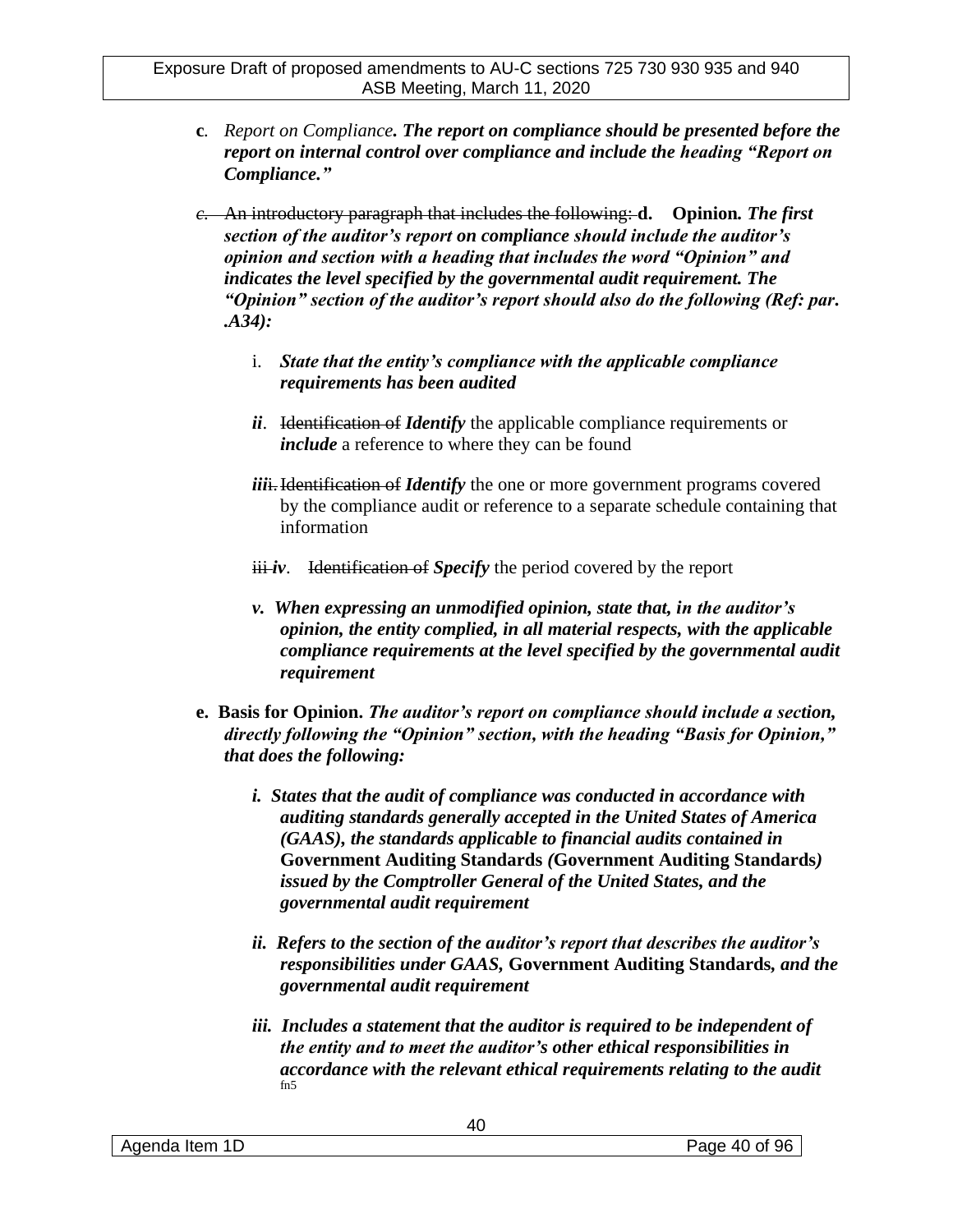- *iv.* A statement that *States whether the auditor believes that the audit evidence the auditor has obtained is sufficient and appropriate to provide a basis for the auditor's opinion*
- *v. A statement States that the compliance audit does not provide a legal determination of the entity's compliance*
- *fn 4 See paragraphs .A38–.A39 of section 700,* **Forming an Opinion and Reporting on Financial Statements**.
	- *d.***f**. *A* **Management's Responsibilities.** *The auditor's report on compliance should include a* section with the heading "Management's Responsibilities" that includes a statement that compliance with the applicable compliance requirements is the responsibility of the entity's management. *Responsibilities of Management for Compliance." This section of the auditor's report should describe management's responsibility for compliance with the applicable compliance requirements and for* the design, implement, and maintain *designing, implementing, and maintaining effective internal control over compliance with the requirements of laws, statutes, regulations, rules, and provisions of contracts or grant agreements applicable to government programs*. If the document containing the auditor's report contains a separate statement by management about its responsibility for the applicable compliance requirements, the auditor's report should not include a reference to such statement by management.
	- *eg.* **Auditor's Responsibilities***. The auditor's report on compliance should include a* A section with the heading "Auditor's Responsibility *Responsibilities for the Audit of Compliance.*" *This section of the auditor's report should do* that includes the following statements:
		- i. A statement *State* that the auditor's responsibility is *objectives of the auditor are* to
			- *(1) obtain reasonable assurance about whether material noncompliance with the applicable compliance requirements occurred, whether due to fraud or error*
			- *(2) e*xpress an opinion on the entity's compliance with the applicable compliance requirements based on the compliance audit
		- ii. A statement *State* that the compliance *reasonable assurance is a high level of assurance but is not absolute assurance and therefore is not a guarantee that an* audit was conducted in accordance with auditing standards generally accepted in the United States of America, the standards applicable to financial audits contained in *GAAS, Government Auditing Standards*, and the governmental audit requirement *will always detect material noncompliance when it exists*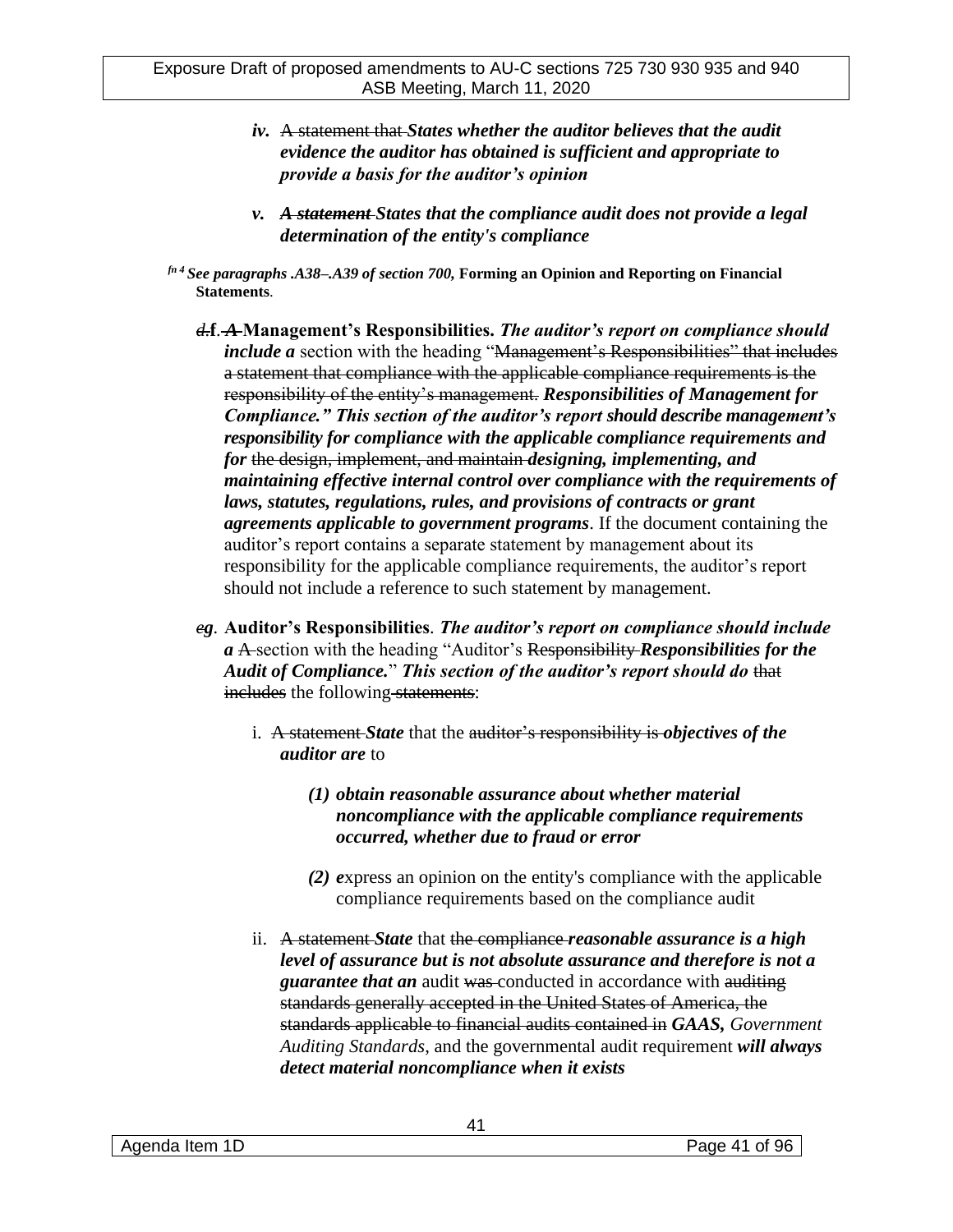- iii. *State that the risk of not detecting material noncompliance resulting from fraud is higher than for that resulting from error, as fraud may involve collusion, forgery, intentional omissions, misrepresentations, or the override of internal control*
- *iv. State that noncompliance with the applicable compliance requirements is to be considered quantitatively or qualitatively material to compliance if there is a substantial likelihood that, individually or in the aggregate, it would influence the judgment made by a reasonable user about compliance with the requirements of the government program as a whole based on the report on compliance*
- *v. Describe an audit by stating that, in performing an audit in accordance with GAAS, Government Auditing Standards, and the* **[insert the name of the governmental audit requirement or program-specific audit guide]** *the auditor's responsibilities are to*
	- *(1) exercise professional judgment and maintain professional skepticism throughout the audit.*
	- *(2) identify and assess the risks of material noncompliance whether due to fraud or error, and design and perform audit procedures responsive to those risks. Such procedures include* A statement that the compliance audit included examining, on a test basis, evidence about *regarding* the entity's compliance with those *applicable compliance* requirements and performing such other procedures as the auditor considered necessary in the circumstances.
	- *(3) obtain an understanding of the applicable compliance requirements and the entity's internal control over compliance relevant to the audit in order to design audit procedures that are appropriate in the circumstances and to test and report on internal control over compliance in accordance with [***the governmental audit requirement***], but not for the purpose of expressing an opinion on the effectiveness of the entity's internal control over compliance. Accordingly, no such opinion is expressed.*
- iv. A statement that the auditor believes the compliance audit provides a reasonable basis for the auditor's opinion
- v. A statement that the compliance audit does not provide a legal determination of the entity's compliance
- *vi. State that the auditor is required to communicate with those charged with governance regarding, among other matters, the planned scope and timing of the audit and any significant deficiencies and material weaknesses in internal control over compliance that the auditor identified during the audit*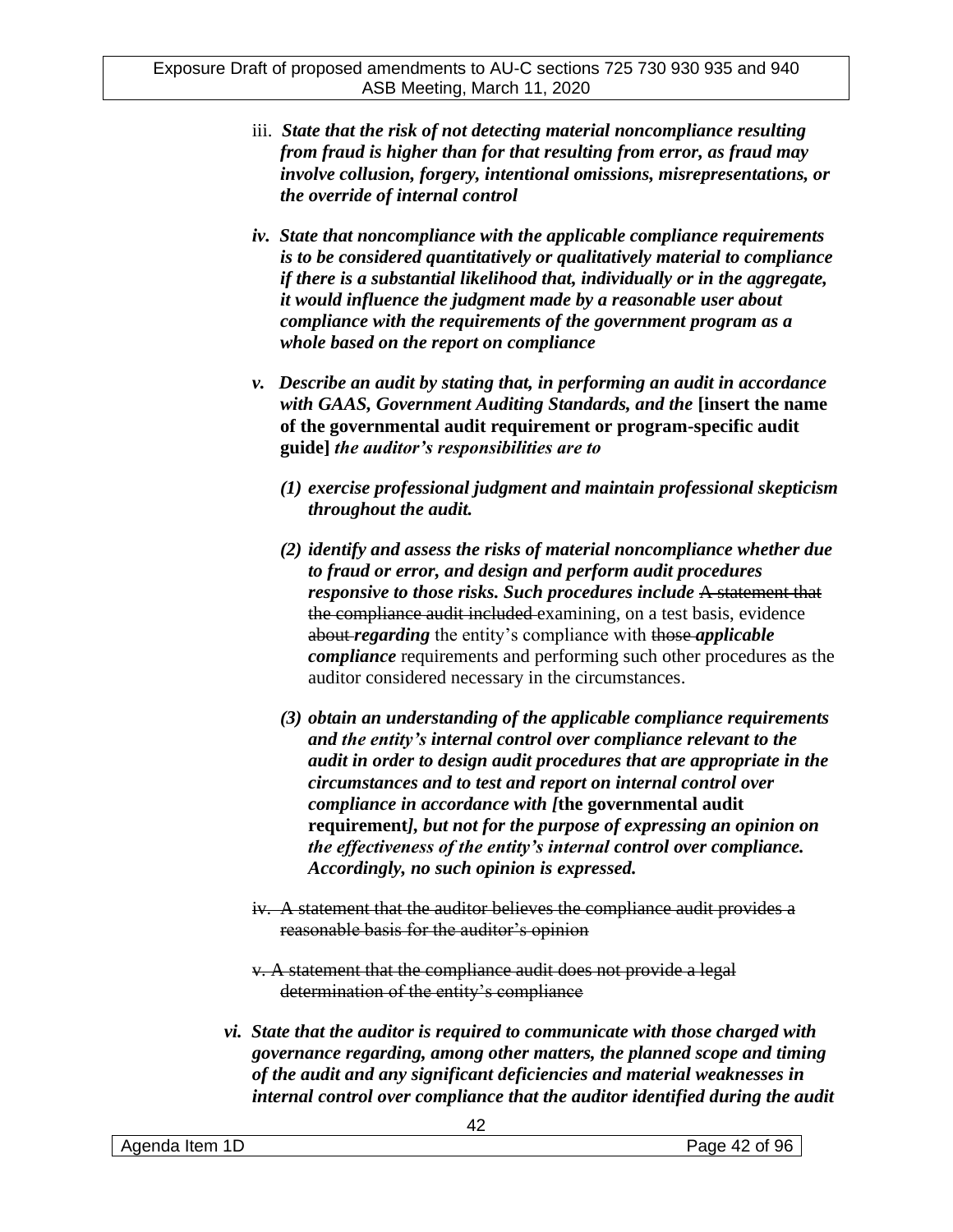- *f.* If noncompliance results in a modified opinion, a section with an appropriate heading, indicating the basis for the modified opinion that includes a description of such noncompliance, or a reference to a description of such noncompliance in an accompanying schedule.<sup>fn 5</sup> (Ref: .par A34)
- Faragraph .17 of section 705, *Modifications to the Opinion in the Independent Auditor's Report*.
- *h.* If noncompliance that *does not result in a modified opinion but* is required to be reported by the governmental audit requirement is identified (that is, noncompliance that does not result in a modified opinion*), the auditor's report should include* an other-matter paragraph*, in a separate section with the heading "Other Matter" or another appropriate heading, that*  $\frac{1}{4}$  includes a description of such noncompliance or a reference to a description of such noncompliance in an accompanying schedule. (Ref: par. .A34)
- fn 5 Paragraph .08 of section 706, *Emphasis-of-Matter Paragraphs and Other-Matter Paragraphs in the Independent Auditor's Report*.
- *i.* **Report on Internal Control Over Compliance***. The auditor's combined report on compliance and internal control over compliance should include a section with the heading "Report on Internal Control Over Compliance" that does the following:*
	- *i. Includes the definitions of* **deficiency in internal control over compliance, material weakness in internal control over compliance,** *and* **significant deficiency in internal control over compliance***.*
	- *ii. States that the auditor's consideration of the entity's internal control over compliance was not designed to identify all deficiencies in internal control that might be material weaknesses or significant deficiencies in internal control over compliance and therefore material weaknesses or significant deficiencies may exist that were not identified.*
	- *iii. States that the audit was not designed for the purpose of expressing an opinion on the effectiveness of the entity's internal control over compliance. Accordingly, no such opinion is expressed*.
	- *iv. Describes any identified material weaknesses and significant deficiencies in internal control over compliance or a reference to an accompanying schedule containing such a description.*
	- *v. If no material weaknesses in internal control over compliance were identified, includes a statement to that effect.*
- *i***j.** If the criteria used to evaluate compliance are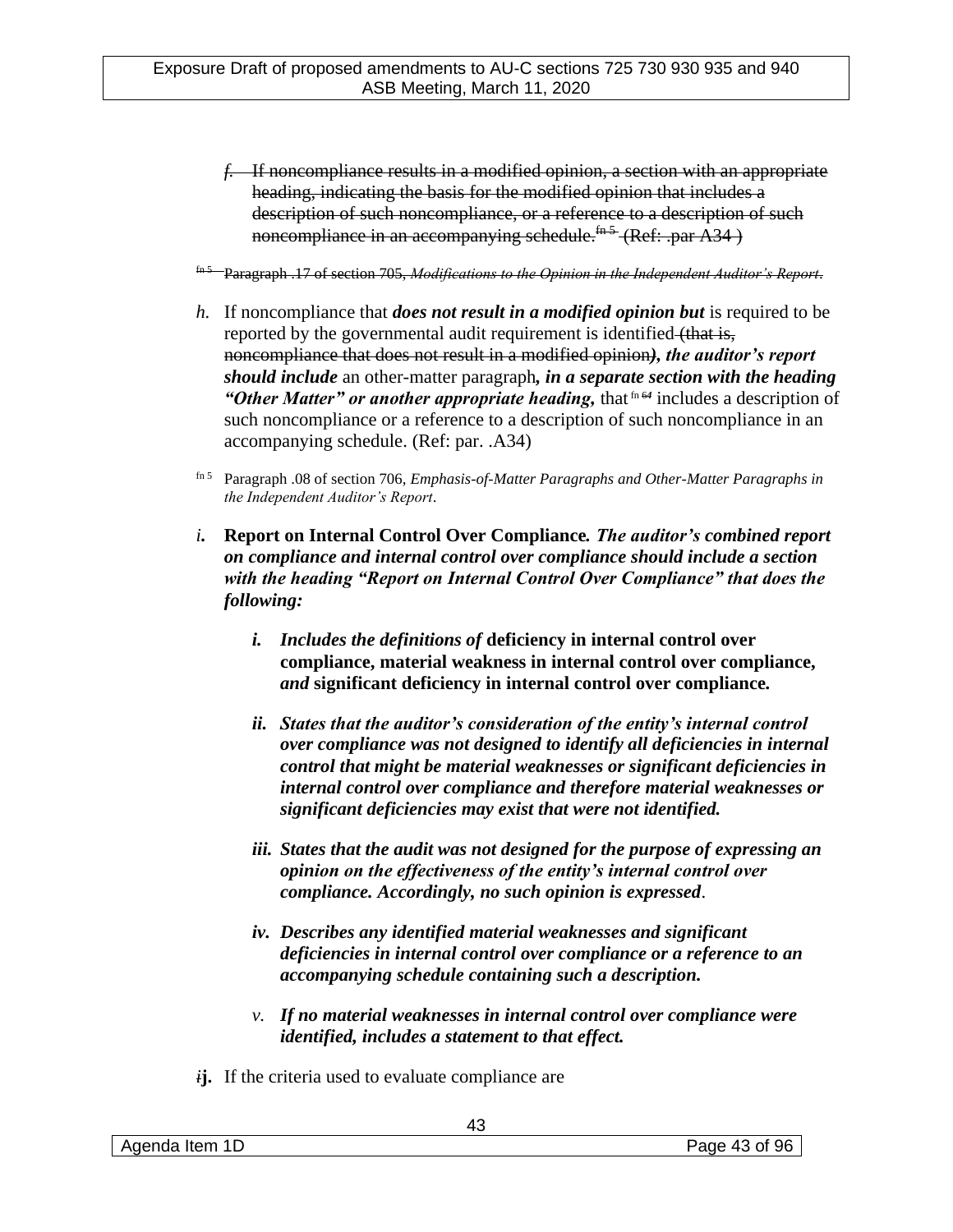- i. established or determined by contractual agreement or regulatory provisions that are developed solely for the parties to the agreement or regulatory agency responsible for the provisions or
- ii. available only to the specified parties

an alert describing the purpose of the auditor's report *on compliance and internal control over compliance* and that the report is not suitable for any other purpose, as required by section 905, *Alert That Restricts the Use of the Auditor's Written*  Communication.  $\ln 76$ 

- fn *<sup>6</sup>* See paragraphs .06*a*–*b*, .11, and .A11 of section 905, *Alert That Restricts the Use of the Auditor's Written Communication*.
- *j***k***.* The manual or printed signature of the auditor's firm.
- *k***l***.* The city and state where the auditor practices *auditor's report is issued.*
- *l***m***.*The date of the auditor's report. *The auditor's report should be dated no earlier than the date on which the auditor has obtained sufficient appropriate audit evidence on which to base the auditor's opinion on compliance, including evidence that management has asserted that it has identified the entity's government programs and has taken responsibility for understanding and complying with the applicable compliance requirements.* (Ref: par. .A35)

*Combined Report* **Separate Reports** *on Compliance and Internal Control Over Compliance*

- **.31** *If the auditor issues separate reports on compliance and internal control over compliance, the separate report on compliance would omit the elements related to internal control over compliance (paragraph .30i). The separate report on internal control over compliance would omit the elements related to compliance (paragraph .30c–h) and would include the following additional statements:* 
	- *a. A statement that the auditor audited the entity's compliance with applicable compliance requirements pertaining to* [**identify the government program or programs and the period audited**] *and a reference to the auditor's report on compliance*
	- **b.** *A statement that the compliance audit was conducted in accordance with auditing standards generally accepted in the United States of America (GAAS), the standards applicable to financial audits contained in* **Government Auditing Standards** *(***Government Auditing Standards***) issued by the Comptroller General of the United States, and the governmental audit requirement*
	- *c. A statement that management is responsible for designing, implementing, and maintaining effective internal control over compliance with the requirements of laws, statutes, regulations, rules, and provisions of contracts or grant agreements applicable to government programs*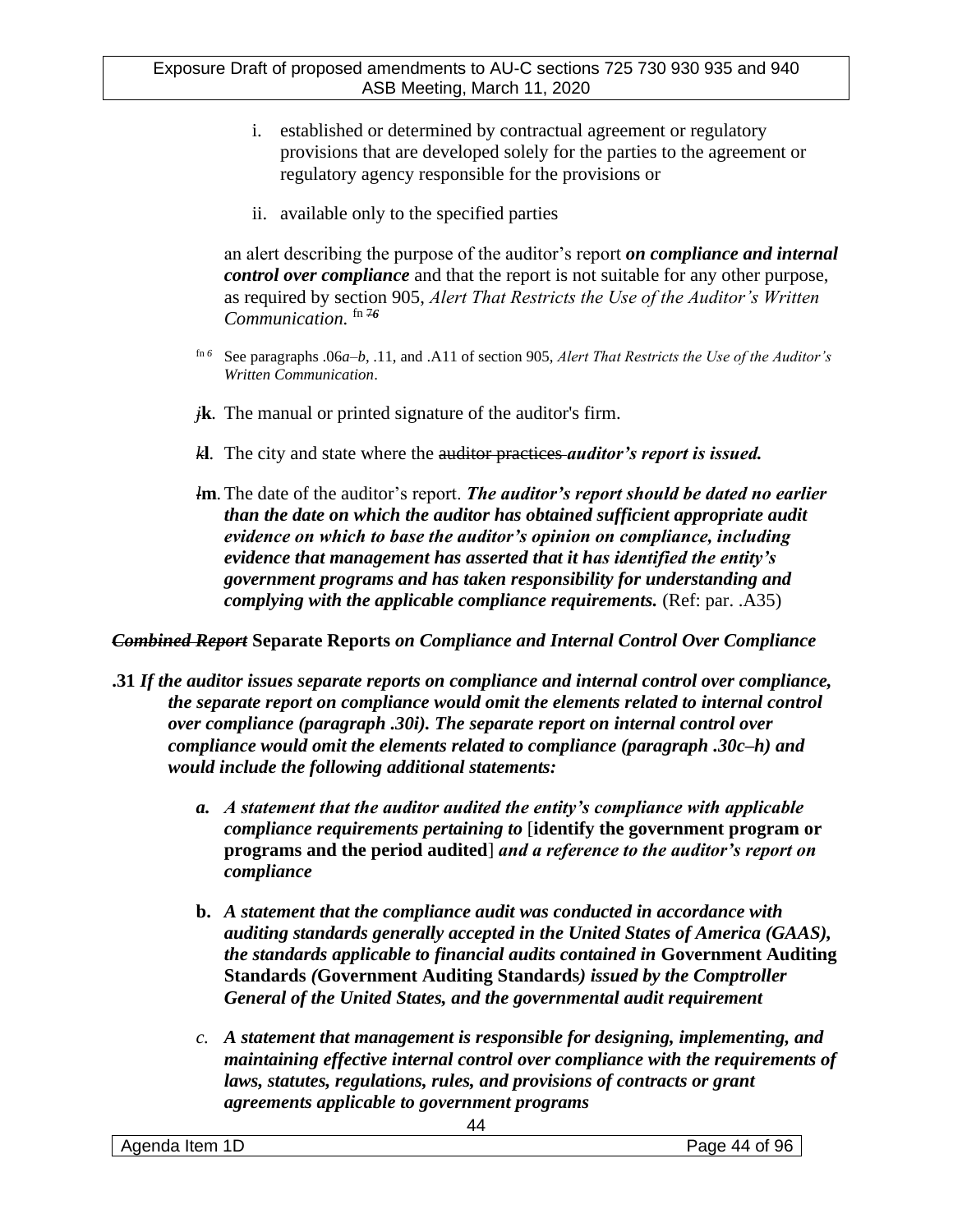- *d. A statement that in planning and performing the compliance audit, the auditor considered the entity's internal control over compliance with the applicable compliance requirements to determine the auditing procedures for the purpose of expressing an opinion on compliance, but not for the purpose of expressing an opinion on the effectiveness of internal control over compliance*
- *e. A statement that the auditor is not expressing an opinion on internal control over compliance*

If the governmental audit requirement requires the auditor to report on internal control over compliance and the auditor combines the auditor's report on compliance with a report on internal control over compliance, the following should be added to the report elements listed in paragraph .30 in a section with the heading "Internal Control Over Compliance" that appears before the section required by paragraph 30*i*, if any:

- *a.* A statement that management is responsible for establishing and maintaining effective internal control over compliance with the requirements of laws, regulations, rules, and provisions of contracts or grant agreements applicable to government programs.
- *b.* A statement that in planning and performing the compliance audit, the auditor considered the entity's internal control over compliance with the applicable compliance requirements to determine the auditing procedures for the purpose of expressing an opinion on compliance, but not for the purpose of expressing an opinion on the effectiveness of internal control over compliance.
- *c.* A statement that the auditor is not expressing an opinion on internal control over compliance.
- *d.* A statement that the auditor's consideration of the entity's internal control over compliance was not designed to identify all deficiencies in internal control that might be significant deficiencies or material weaknesses in internal control over compliance.
- *e.* The definition of *deficiency in internal control over compliance* and *material weakness in internal control over compliance*.
- *f.* A description of any identified material weaknesses in internal control over compliance or a reference to an accompanying schedule containing such a description.
- *g.* If significant deficiencies in internal control over compliance were identified, the definition of *significant deficiency in internal control over compliance* and a description of the deficiencies or a reference to an accompanying schedule containing such a description.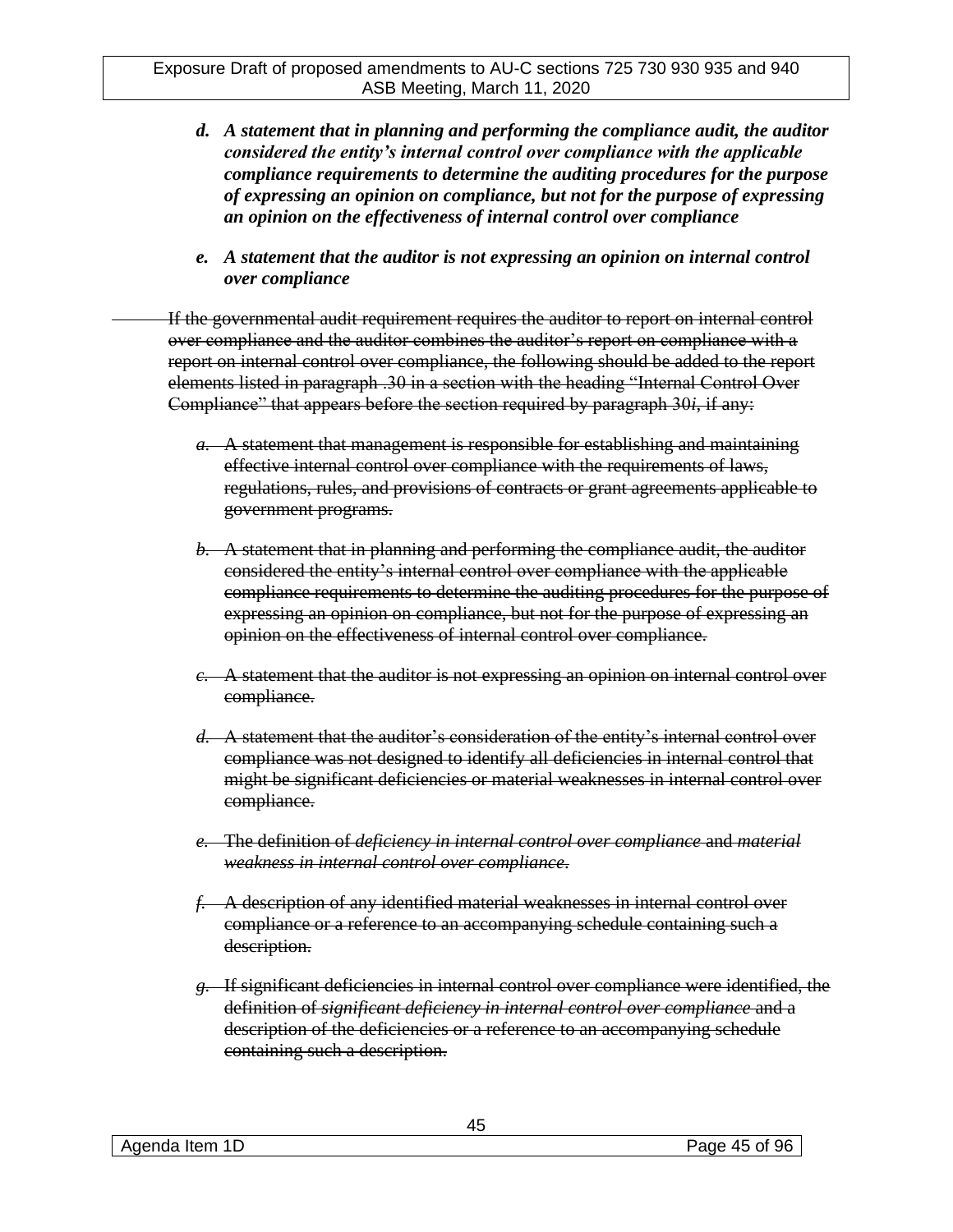- *h.* If no material weaknesses in internal control over compliance were identified, a statement to that effect.
- *i* The alert described in paragraph .30*i*. The alert should be included in all combined reports on the entity's compliance and internal control over compliance.

A combined report on compliance and internal control over compliance is presented in the exhibit "Illustrative Combined Report on Compliance With Applicable Requirements and Internal Control Over Compliance — (Unmodified Opinion on Compliance; No Material Weaknesses or Significant Deficiencies in Internal Control Over Compliance Identified)."

### *Separate Report on Internal Control Over Compliance*

**.32** If the governmental audit requirement requires the auditor to report on internal control over compliance and the auditor chooses to issue a separate report on internal control over compliance, the auditor should include in that separate report the elements in paragraph .31*a–i* and the following additional elements:

*a. a.* A title that includes the word independent

- *b.* A statement that the auditor audited the entity's compliance with applicable compliance requirements pertaining to [*identify the government program(s) and the period audited*] and a reference to the auditor's report on compliance
- *c.* A statement that the compliance audit was conducted in accordance with auditing standards generally accepted in the United States of America, the standards applicable to financial audits contained in *Government Auditing Standards*, and the governmental audit requirement
- *d.* The manual or printed signature of the auditor's firm

*e.* The date of the auditor's report

[Extant paragraph .33 is renumbered as paragraph .32. The content is unchanged.]

# **Other Reporting Considerations**

- **.34***33* The auditor should modify the auditor's opinion on compliance in accordance with section 705, *Modifications to the Opinion in the Independent Auditor's Report*, if any of the following conditions exist:
	- *a.* The compliance *auditor concludes that, based on the* audit identifies *evidence obtained, material noncompliance with the applicable compliance requirements exists.*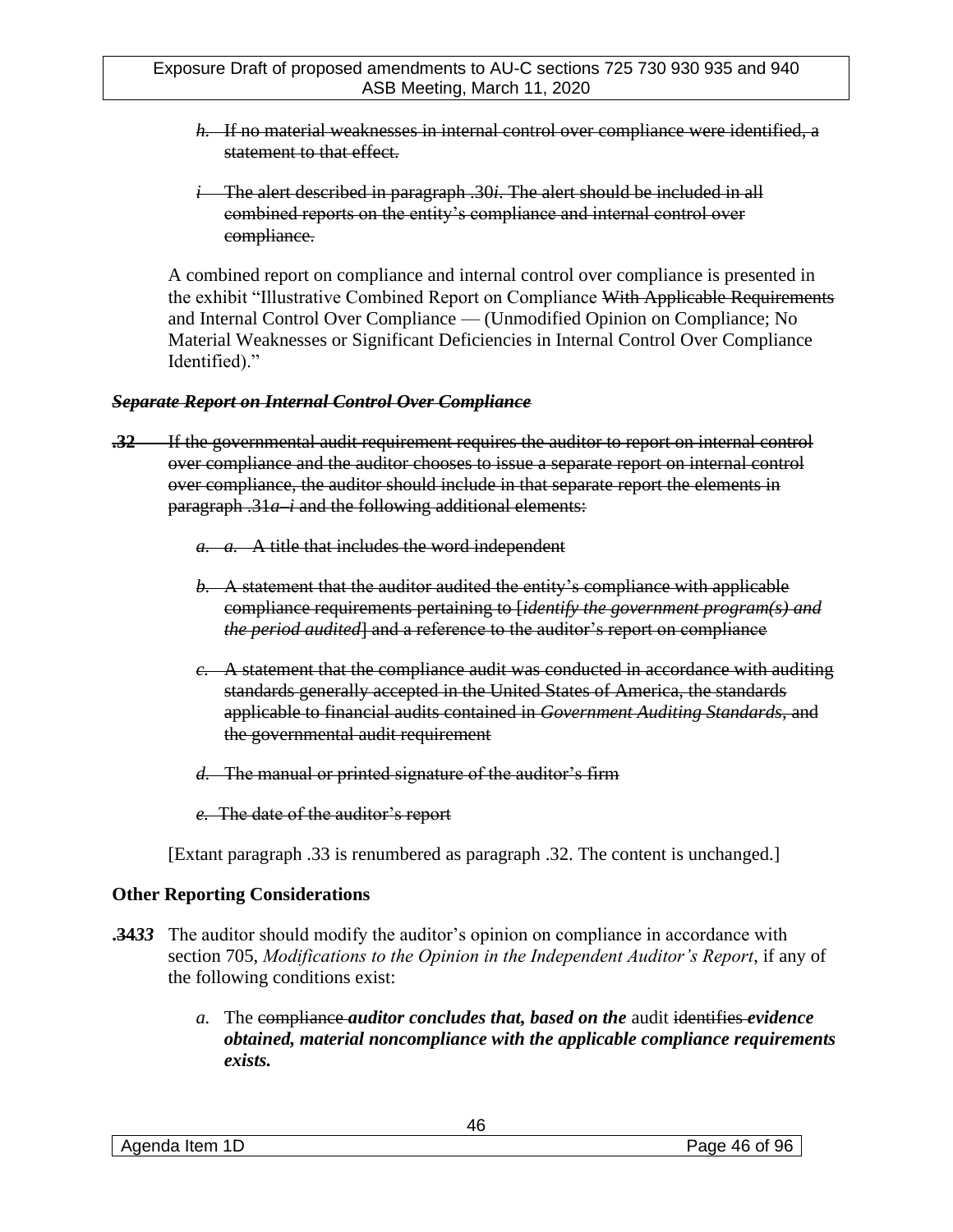- *b. The auditor is unable to obtain sufficient appropriate audit evidence to conclude whether material* noncompliance with the applicable compliance requirements that the auditor believes has a material effect on the entity's compliance *exists.*
- *b.* A restriction on the scope of the compliance audit.
- *.34 When noncompliance results in a modified opinion, the "Basis for Opinion" section, with an appropriately modified heading, should include a description of such noncompliance, or a reference to a description of such noncompliance in an accompanying schedule, and a statement that compliance with such requirements is necessary, in the auditor's opinion, for the entity to comply with the applicable compliance requirements. fn 7*
- *fn 7 Paragraph .21 of section 705,* **Modifications to the Opinion in the Independent Auditor's Report.**

[No proposed amendment to paragraph .35.]

- <span id="page-46-0"></span>**.36** In the absence of a governmental audit requirement to report on internal control over compliance, the auditor should, nevertheless, communicate in writing to management and those charged with governance identified significant deficiencies and material weakness in internal control over compliance.  $\frac{\text{fn } 8}{\text{Ref: par.}}$ .A35 .A36)
- **.37***36* The auditor also should communicate to those charged with governance of the auditor's responsibilities under GAAS, *Government Auditing Standards*, and the governmental audit requirement, an overview of the planned scope and timing of the compliance audit, and *any significant deficiencies and material weaknesses in internal control over compliance that the auditor identified during the audit significant findings from the compliance audit* fn 8, fn 9 (Ref: par. .A35*7*–.A36*8*)
- fn 8 See section 265, *Communicating Internal Control Related Matters Identified in an Audit*.
- See section 260, *The Auditor's Communication With Those Charged With Governance*.

[No proposed amendments to paragraphs .38–.43, renumbered as paragraphs .37–.42.]

# **Application and Other Explanatory Material**

### **Introduction and Applicability**

**.A1** An example of an engagement to which this section is applicable is an audit performed in accordance with the provisions of Office *Title 2 U.S.* **Code** *of Management* **Federal Regulations (CFR) Part 200, Uniform Administrative Requirements, Cost Principles***, and* Budget (OMB) Circular A-133, *Audits of States, Local Governments and Non-Profit Organizations* **Audit Requirements for Federal Awards** *(the Uniform Guidance)*. This section is applicable because OMB Circular A-133 *the Uniform*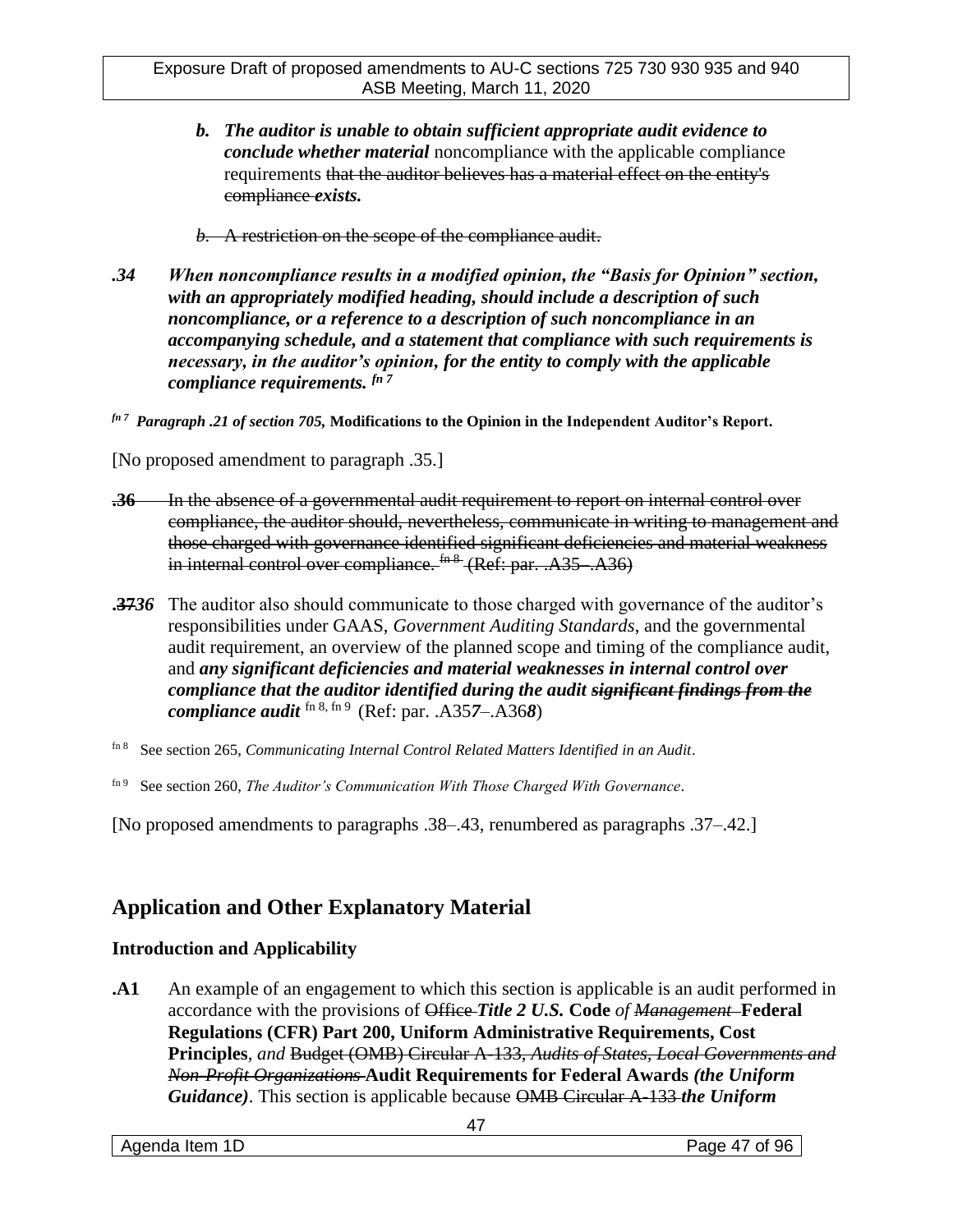*Guidance* is a governmental audit requirement that requires the auditor to perform a compliance audit in accordance with both GAAS and *Government Auditing Standards* and to express an opinion on compliance. Another example is a department specific requirement such as the U.S. Department of Housing and Urban Development *Audit Requirements Related to Entities Such As Public Housing Agencies, Nonprofit and For-Profit Housing Projects, and Certain Lenders*. An example of an engagement to which this section is not applicable is an engagement performed to satisfy a law or regulation requiring the entity to have an auditor determine whether the entity has spent transportation excise tax monies in accordance with the specific purposes outlined in the law or regulation, but not requiring that the audit be performed in accordance with both GAAS and *Government Auditing Standards*. Such an engagement could be performed under AT-C section 315; AT-C section 205; or AT-C section 215, *Agreed-Upon Procedures Engagements*, depending on the requirements of the government.

Law or regulation will not always indicate which standards to follow. In such cases, professional judgment will be needed to determine, based on the circumstances, the appropriate standards to follow. (Ref: par. .01)

**.A2** An example of a governmental audit requirement that calls for an examination of an entity's compliance with specified requirements in accordance with AT-C section 315 is the *compliance attestation engagement of third-party servicers included in the* U.S. Department of Education's audit guide **Guide for** *Audits of Federal Student Financial Assistance Programs at Participating Institutions* **Proprietary Schools** *and Institution*  **For Compliance Attestation Engagements of Third-Party** *Servicers* **Administering Title IV Programs**. (Ref: par. .01 and .03)

[No proposed amendments to paragraphs .A3–.A6.]

**.A7** Generally, for all of the purposes identified in paragraph .A6, the auditor's consideration of materiality is in relation to the government program taken as a whole. However, the governmental audit requirement may specify a different level of materiality for one or more of these purposes. For example, for purposes of reporting findings of noncompliance, OMB Circular A-133 *the Uniform Guidance* requires *states* that *the auditor's determination of whether* noncompliance that is material *for the purpose of reporting an audit finding is in relation to a type*  $\Theta$  one of the 14 types of compliance requirements identified in the OMB *Compliance Supplement* (*Compliance Supplement*). (See paragraph .A10 for further information about the *Compliance Supplement*.)

[No proposed amendments to paragraph .A8.]

**.A9** Some governmental audit requirements specifically identify the applicable compliance requirements. Other governmental audit requirements provide a framework for the auditor to determine the applicable compliance requirements. For example, the *Compliance Supplement* provides such a framework for OMB Circular A-133 *compliance* audits *under the Uniform Guidance*.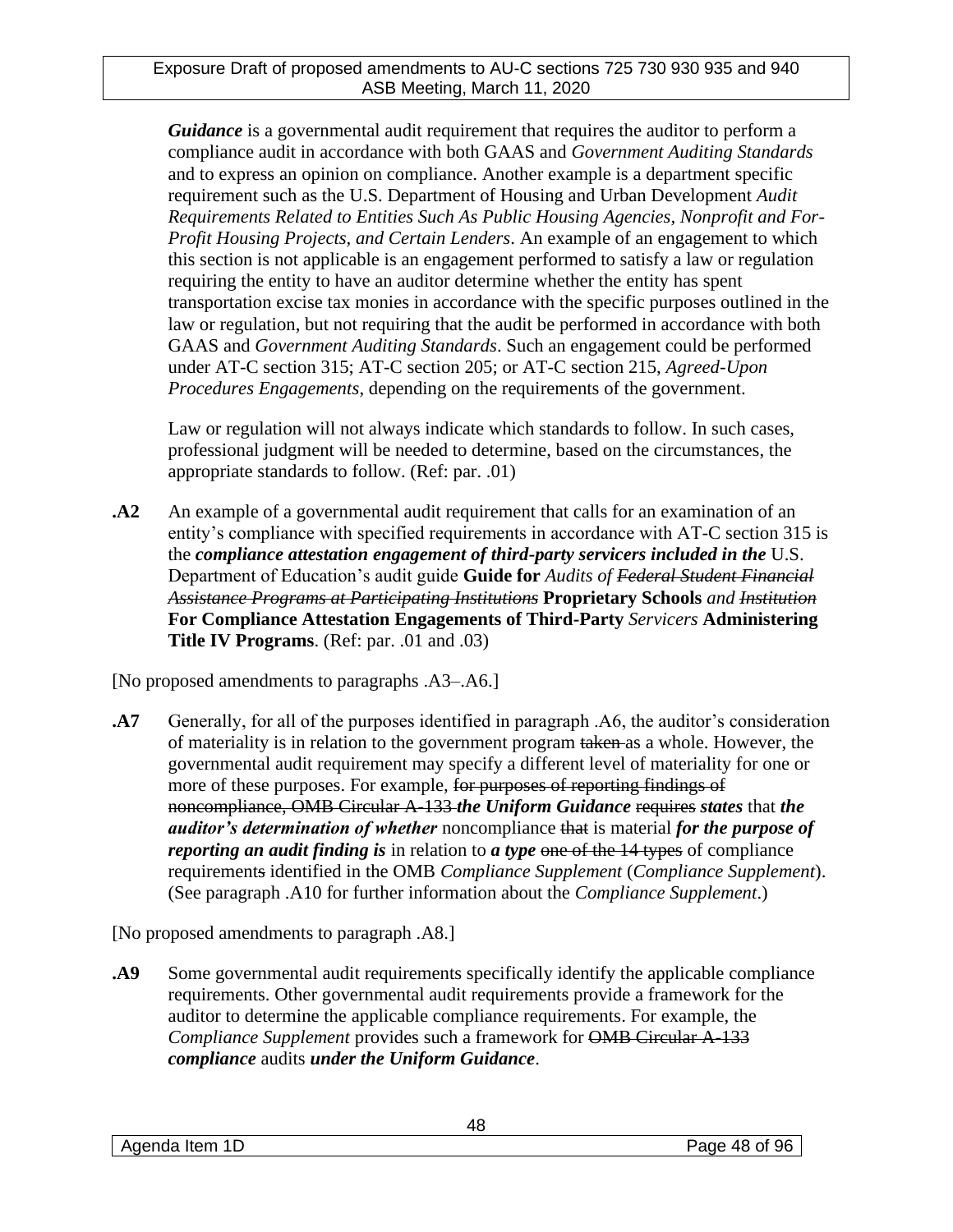Exposure Draft of proposed amendments to AU-C sections 725 730 930 935 and 940 ASB Meeting, March 11, 2020

- **.A10** The following are some of the sources an auditor may consult when identifying and obtaining an understanding of the applicable compliance requirements:
	- *a.* The *Compliance Supplement*, which is issued by OMB, and used in OMB Circular A-133 *compliance* audits *under the Uniform Guidance*, contains the compliance requirements that typically are applicable to federal government programs, as well as suggested audit procedures when compliance requirements are applicable and have a direct and material effect on the entity's compliance. Part 7 of the *Compliance Supplement* provides guidance for identifying compliance requirements for programs not included therein.
	- *b.* The applicable program-specific audit guide issued by the grantor agency, which contains the compliance requirements pertaining to the government program and suggested audit procedures to test for compliance with the applicable compliance requirements.
- **A11** The following are procedures the auditor may perform to identify and obtain an understanding of the applicable compliance requirements if the *Compliance Supplement* or a program-specific audit guide is not applicable:
	- *a.* Reading laws, *statutes*, regulations, rules, and provisions of contracts or grant agreements that pertain to the government program
	- *b.* Making inquiries of management and other knowledgeable entity personnel (for example, the chief financial officer, internal auditors, legal counsel, compliance officers, or grant or contract administrators)
	- *c.* Making inquiries of appropriate individuals outside the entity, such as
		- i. the office of the federal, state, or local program official or auditor, or other appropriate audit oversight organizations or regulators, about the laws and regulations applicable to entities within their jurisdiction, including statutes and uniform reporting requirements
		- ii. a third-party specialist, such as an attorney
	- *d.* Reading the minutes of meetings of the governing board of the entity being audited
	- *e.* Reading audit documentation about the applicable compliance requirements prepared during prior years' audits or other engagements
	- *f.* Discussing the applicable compliance requirements with auditors who performed prior years' audits or other engagements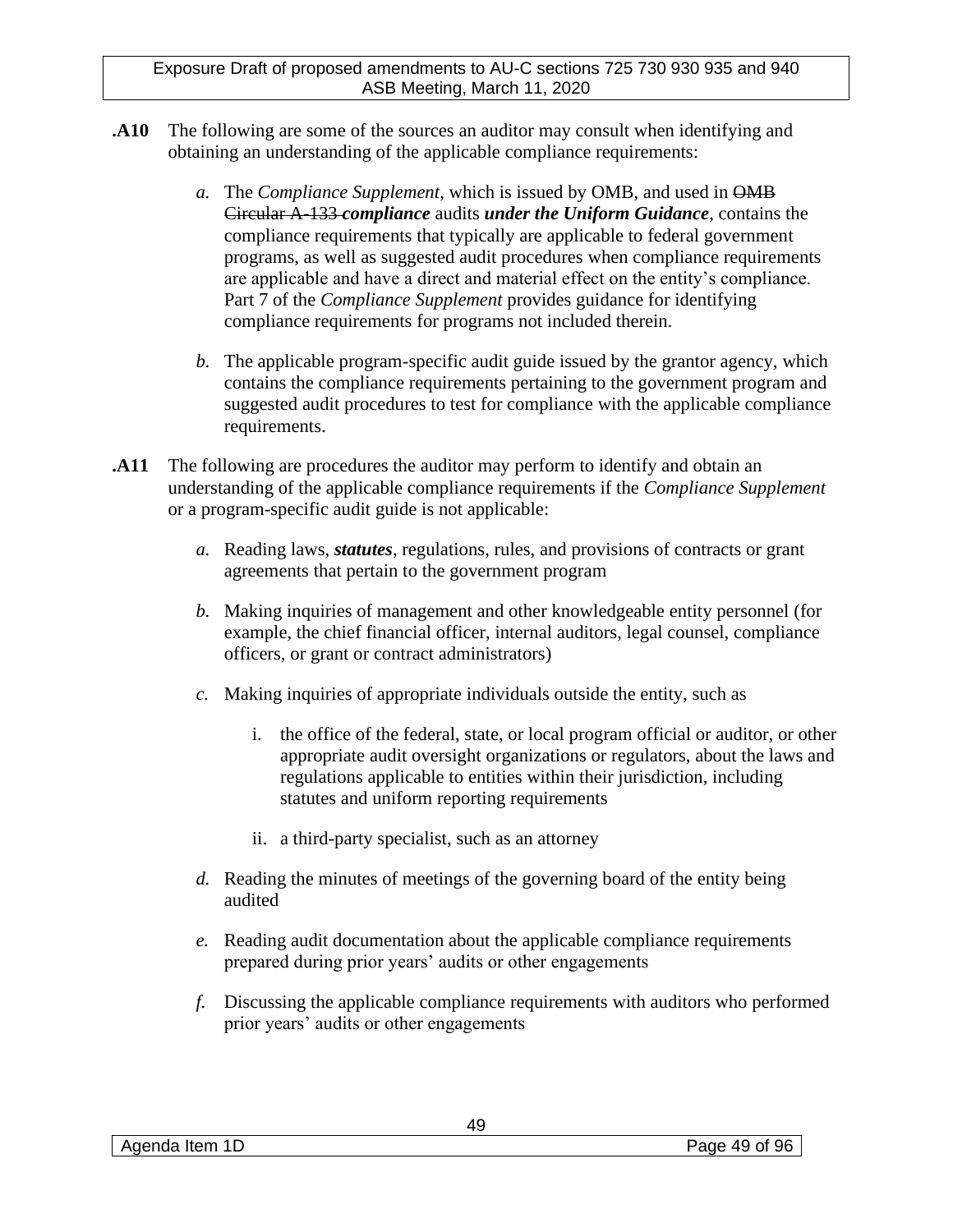The procedures listed in this paragraph also may assist the auditor in obtaining a further understanding of the applicable compliance requirements even when the *Compliance Supplement* or program-specific audit guide is applicable.

[No proposed amendments to paragraphs .A12–.A15.]

## *Identifying and* **Assessing the Risks of Material Noncompliance (Ref: par. .17)**

- <span id="page-49-0"></span>**.A16** Factors the auditor may consider in *identifying and* assessing the risks of material noncompliance are as follows:
	- The complexity of the applicable compliance requirements
	- The susceptibility of the applicable compliance requirements to noncompliance
	- The length of time the entity has been subject to the applicable compliance requirements
	- The auditor's observations about how the entity has complied with the applicable compliance requirements in prior years
	- The potential effect on the entity of noncompliance with the applicable compliance requirements
	- The degree of judgment involved in adhering to the compliance requirements
	- The auditor's assessment of the risks of material misstatement in the financial statement audit
- **.A17** In *identifying and* assessing the risks of material noncompliance, the auditor may evaluate inherent risk of noncompliance and control risk of noncompliance individually or in combination.

[No proposed amendments to paragraphs .A18–.A20.]

**.A21** An auditor may decide to use audit sampling to obtain sufficient appropriate audit evidence in a compliance audit. Section 530, *Audit Sampling*, discusses the factors to be considered in planning, designing, and evaluating audit samples, including sampling for tests of controls. In addition, the AICPA Audit Guide Government Auditing Standards *and Circular A-133***Single** *Audits* contains guidance on sampling in the context of a compliance audit. (Ref: par. .19)

[No proposed amendments to paragraphs .A22–.A23.]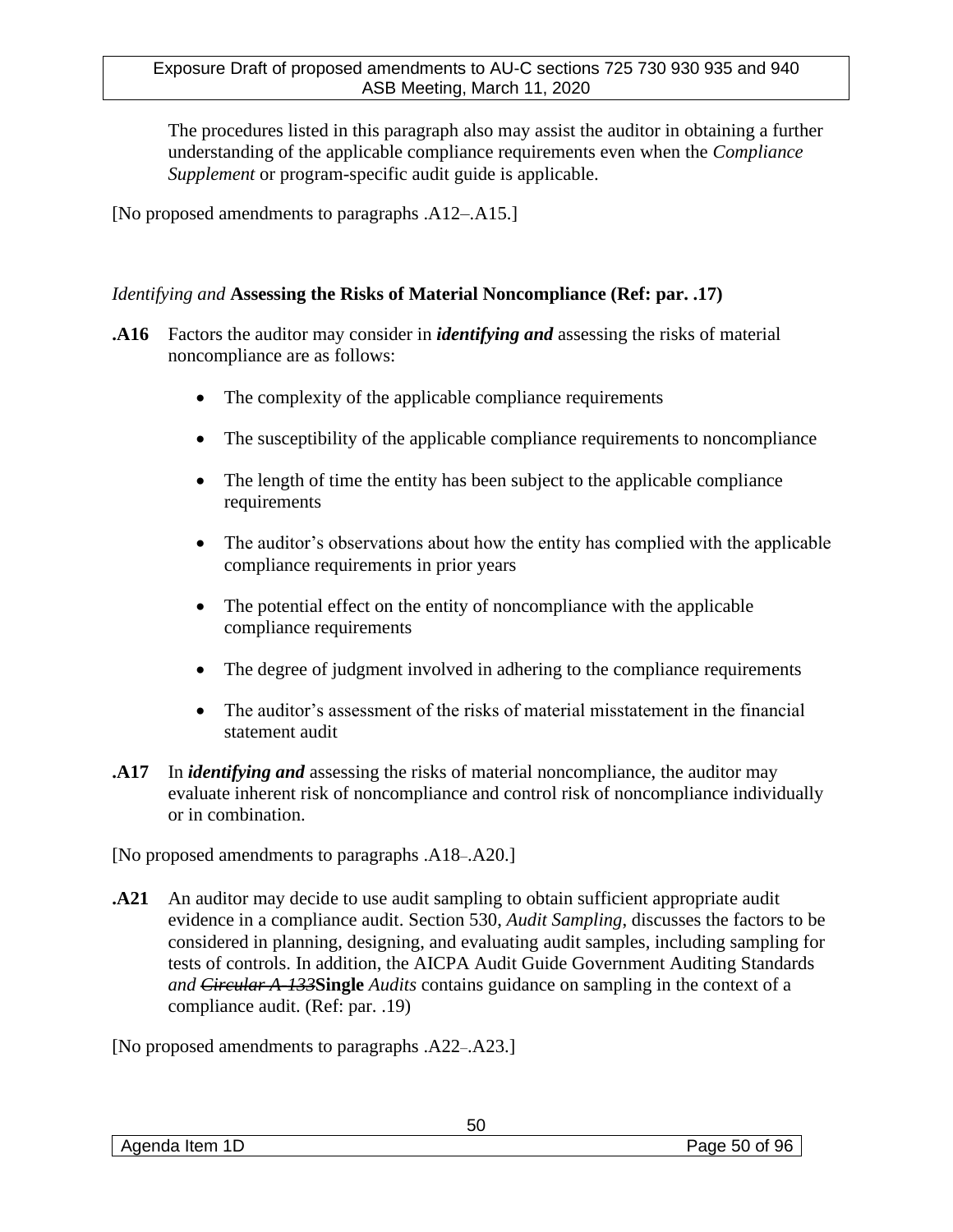Exposure Draft of proposed amendments to AU-C sections 725 730 930 935 and 940 ASB Meeting, March 11, 2020

**.A24** Section 330 provides guidance related to designing and performing further audit procedures in response to the assessed risks of material noncompliance.<sup>fn15</sup> *However, the paragraphs of sS*ection 330 *that*, which also addresses *address* the use of audit evidence about the operating effectiveness of controls obtained in prior audits, are not applicable to a compliance audit.<sup>fn 16</sup> (Ref: par. .20)

[Footnotes 15 and 16 are not shown for purposes of this proposed SAS.]

**.A25** Some governmental audit requirements, for example, in OMB Circular A-133 *the Uniform Guidance*, require tests of the operating effectiveness of controls identified as likely to be effective, even if the auditor believes that such testing would be inefficient. (Ref: par. .20)

### **Supplementary Audit Requirements**

- **.A26** Examples of supplementary audit requirements are the requirements in OMB Circular A-133 *the Uniform Guidance* for the auditor to
	- perform specified procedures to identify major programs.
	- follow up on prior audit findings and perform procedures to assess the reasonableness of the summary schedule of prior audit findings. (Ref: par. .21)

[No proposed amendments to paragraphs .A27–.[A33].]

# **Reporting**

- *.A34 An appropriate heading for the "Opinion" section indicates the level specified by the governmental audit requirement. For example, an appropriate heading for reports on compliance audits under the Uniform Guidance would be "Opinion on Each Major Federal Program." (Ref: par. .30d)*
- .*A35 AU-C section 220,* Quality Control for an Engagement Conducted in Accordance With Generally Accepted Auditing Standards*, requires that, on or before the date of the auditor's report, the engagement partner, through a review of the audit documentation and discussion with the engagement team, be satisfied that sufficient appropriate audit evidence has been obtained to support the conclusions reached and for the auditor's report to be issued. fn 18 When an engagement quality control review is performed, AU-C section 220 requires that the auditor's report not be released prior to the completion of the engagement quality control review.fn19 (Ref: par. .30m)*

fn18 *See paragraph .19 of AU-C section 220,* **Quality Control for an Engagement Conducted in Accordance With Generally Accepted Auditing Standards***, for further discussion*.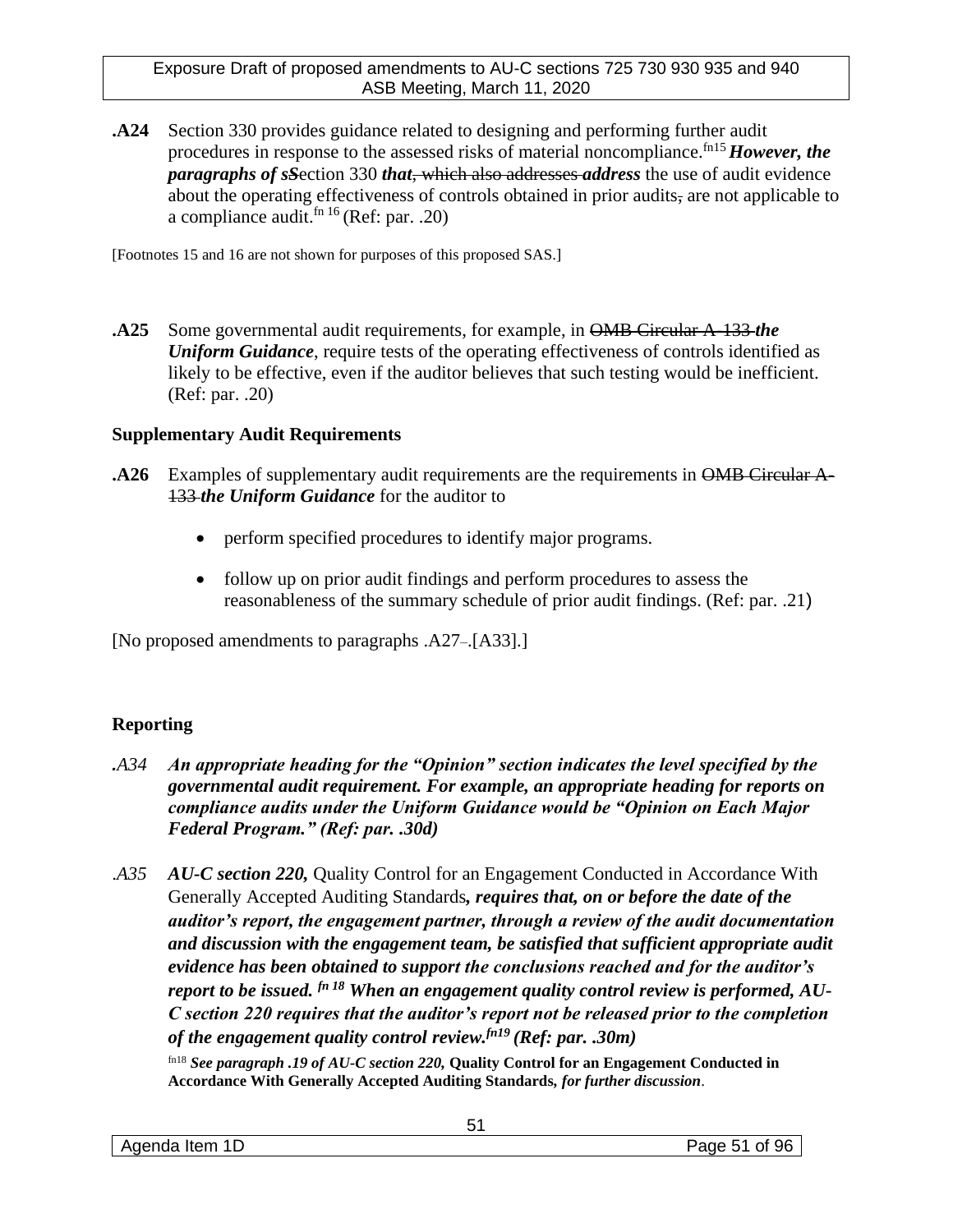fn19 *Paragraph .21 of AU-C section 220.*

[Extant paragraph .A33 is renumbered as paragraph A36. The content is unchanged.]

- **A35***A37* When the auditor communicates significant deficiencies or material weaknesses in internal control over compliance *findings* to management and those charged with governance, *Government Auditing Standards* also requires the auditor to obtain *and report views of <del>response from the responsible officials, preferably in writing, concerning*</del> their views on the findings, conclusions, and recommendations included in the auditor's report *as well as any planned corrective actions* on internal control over compliance and include a copy of any written response in the auditor's report. fn 18*<sup>20</sup>* (Ref: par. [.36\)](#page-46-0)
- fn 18*<sup>20</sup>* See the "Reporting Views of Responsibilities *Responsible* Officials" section of *Government Auditing Standards*.
- **.A36***38*If such a written response is included in a document containing the auditor's written communication to management and those charged with governance concerning identified significant deficiencies or material weaknesses in internal control over compliance *views of responsible officials are included in the auditor's report or in an auditor-prepared document required by a governmental audit requirement that is incorporated by reference in the auditor's report*, the auditor may add a paragraph to the auditor's written communication disclaiming an opinion on such information. Following is an example of such a paragraph: (Ref: par. .*3436*)

Example Entity's ABC Agency's written response to the significant deficiencies [*and material weaknesses*] [**insert type of findings such as noncompliance or** in internal control over compliance] identified in our compliance audit *is described in the accompanying [***insert name of document***]. Example Entity's response*  was not subjected to the auditing procedures applied in the compliance audit of ABC Agency's compliance and, accordingly, we express no opinion on it *the response*.

[No proposed amendments to paragraphs .A37–.A39, renumbered as paragraphs .A39–.A41.]

**.A40***42*An example of an auditor-prepared document required by a governmental audit requirement that is incorporated by reference in the auditor's report is the schedule of findings and questioned costs in a compliance audit under OMB Circular A-A133 *the Uniform Guidance*.

# **Appendix — AU-C Sections That Are Not Applicable to Compliance Audits**

**.A41***43*The following AU-C sections and individually enumerated requirement paragraphs of specific AU-C sections are not applicable to a compliance audit performed under this section either because (*a*) they are not relevant to a compliance audit environment, (*b*) the procedures and guidance would not contribute to meeting the objectives of a compliance audit, or (*c*) the subject matter is specifically covered in this section. Where the table in this appendix specifies individual requirement paragraphs, rather than an entire AU-C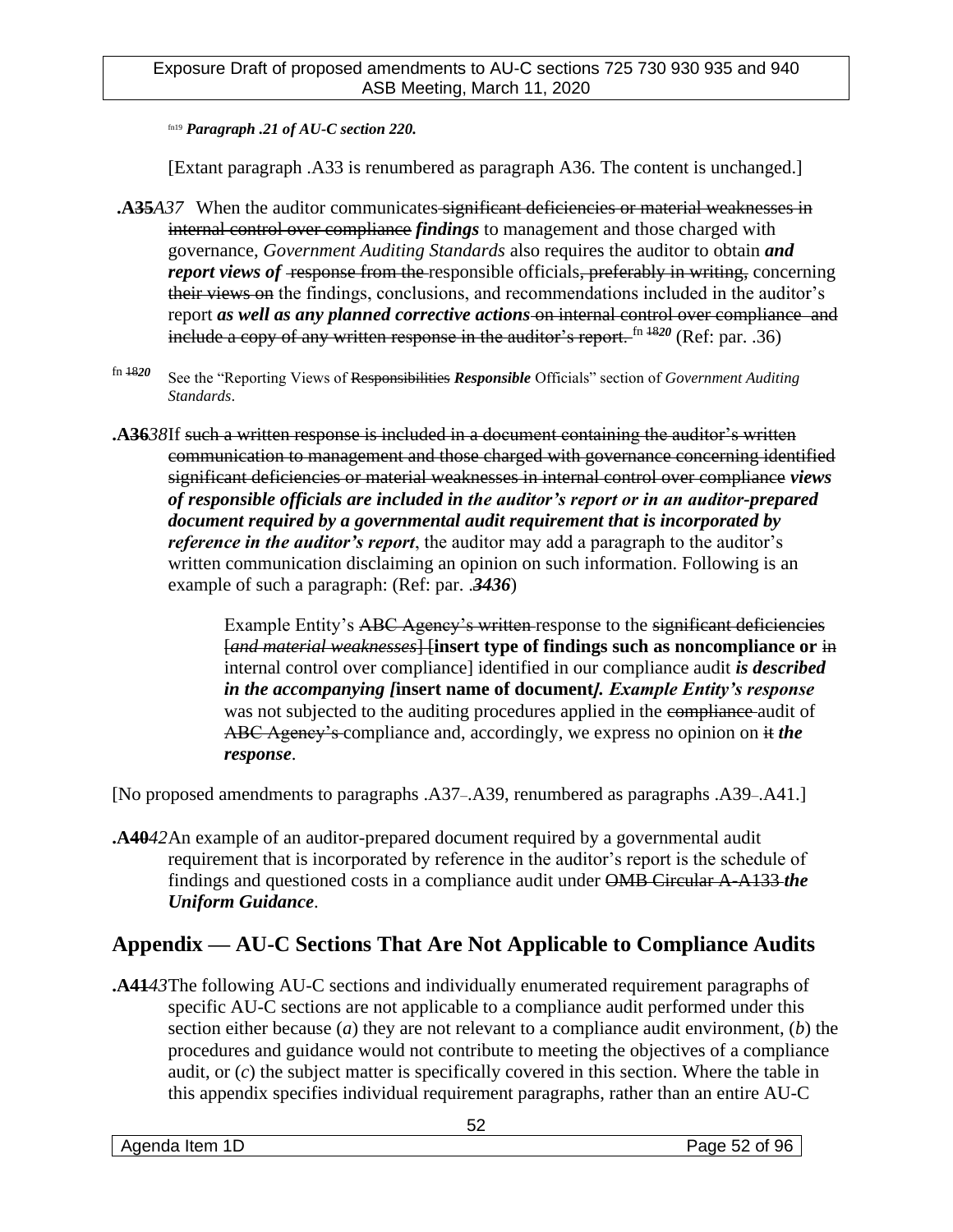section, the application and other explanatory material paragraphs related to such requirement paragraphs also do not apply. However, an auditor may apply these AU-C sections and paragraphs if the auditor believes doing so will provide appropriate audit evidence in the specific circumstances to support the auditor's opinion on compliance.

| <b>AU-C Section</b>                                                                                                          | Paragraphs Not Applicable to Compliance Audits                              |
|------------------------------------------------------------------------------------------------------------------------------|-----------------------------------------------------------------------------|
| 210, Terms of Engagement                                                                                                     | Paragraphs .06a and .08a                                                    |
| 240, Consideration of Fraud in a Financial<br><b>Statement Audit</b>                                                         | Paragraphs .26 and .32b                                                     |
| 250, Consideration of Laws and Regulations in an<br><b>Audit of Financial Statements</b>                                     | All                                                                         |
| 315, Understanding the Entity and Its Environment<br>and Assessing the Risks of Material Misstatement                        | Paragraphs .12c, .26-.2730, and .33c                                        |
| 330, Performing Audit Procedures in Response to<br>Assessed Risks and Evaluating the Audit<br><b>Evidence Obtained</b>       | Paragraphs .13-.14, .19-.21, .26, and .31-.32                               |
| 501, Audit Evidence - Specific Considerations for<br>Selected Items                                                          | All                                                                         |
| 505, External Confirmations                                                                                                  | All                                                                         |
| 510, Opening Balances - Initial Audit<br><b>Engagements, Including Reaudit Engagements</b>                                   | Paragraphs .06, .08-.13, and .15-.17                                        |
| 540, Auditing Accounting Estimates, Including Fair<br>Value Accounting Estimates, and Related<br><b>Disclosures</b>          | All                                                                         |
| 550, Related Parties                                                                                                         | All                                                                         |
| 560, Subsequent Events and Subsequently<br><b>Discovered Facts</b>                                                           | Paragraphs .09-.11 and .19-.20                                              |
| 570, The Auditor's Consideration of an Entity's<br>Ability to Continue as a Going Concern                                    | All                                                                         |
| 600, Special Considerations - Audits of Group<br>Financial Statements (Including the Work of<br><b>Component Auditors)</b>   | Paragraphs .25a, .38, .40c, .54, and .55c .26, .39,<br>.41c, .55, and .56c. |
| 700, Forming an Opinion and Reporting on<br><b>Financial Statements</b>                                                      | Paragraphs .14-.18, .22-.42, and .44-.59 .13-<br>.17, .21–.41, and .45–.60  |
| 701, Communicating Key Audit Matters in the<br><b>Independent Auditor's Report</b>                                           | AII                                                                         |
| 703, Forming an Opinion and Reporting on<br><b>Financial Statements of Employee Benefit</b><br><b>Plans Subject to ERISA</b> | All                                                                         |
| 705, Modifications to the Opinion in the<br><b>Independent Auditor's Report</b>                                              | Paragraphs .18-.20                                                          |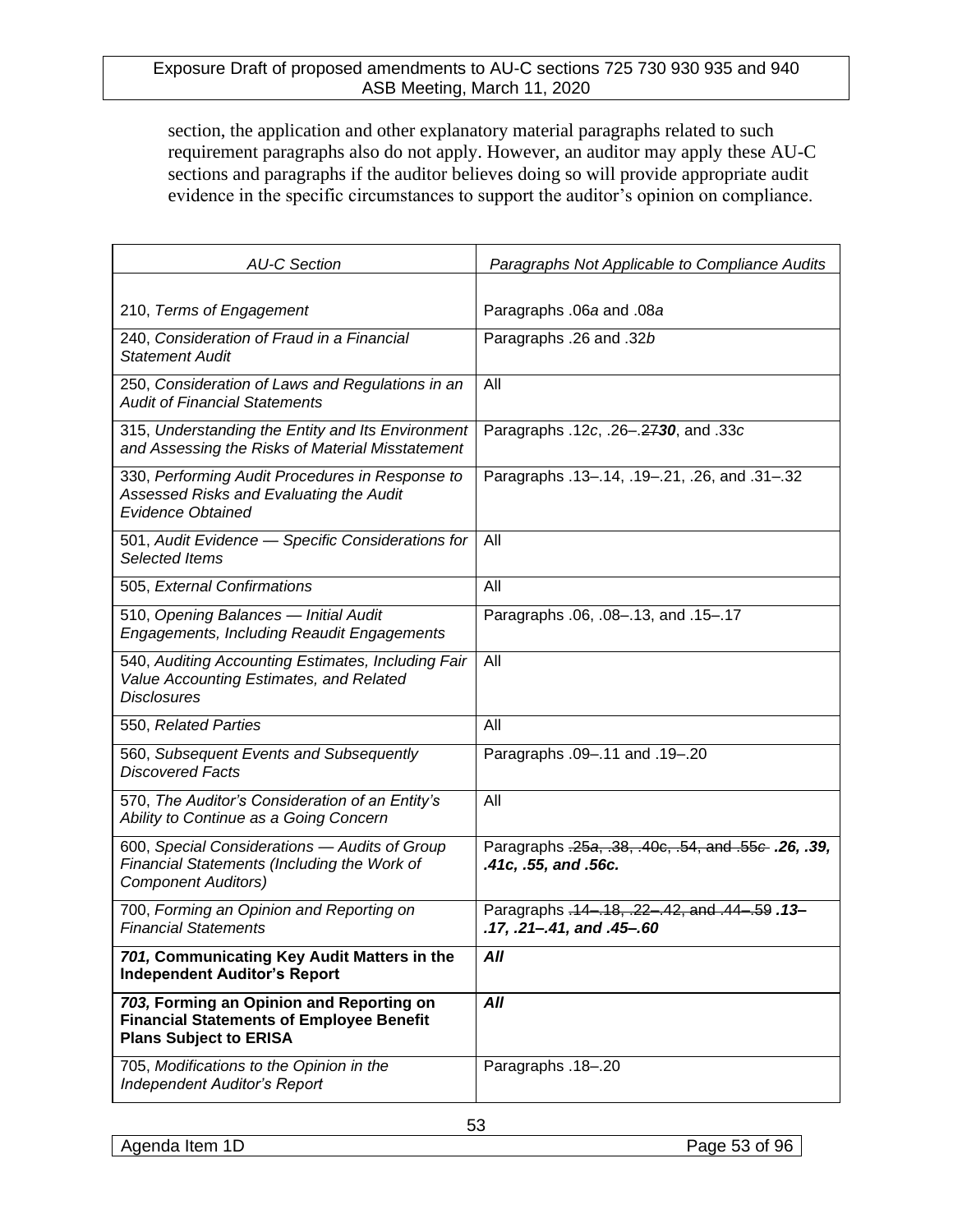Exposure Draft of proposed amendments to AU-C sections 725 730 930 935 and 940 ASB Meeting, March 11, 2020

| <b>AU-C Section</b>                                                                                                                                                   | Paragraphs Not Applicable to Compliance Audits |
|-----------------------------------------------------------------------------------------------------------------------------------------------------------------------|------------------------------------------------|
| 706, Emphasis-of-Matter Paragraphs and Other-<br>Matter Paragraphs in the Independent Auditor's<br>Report                                                             | Paragraphs .08-.09                             |
| 708, Consistency of Financial Statements                                                                                                                              | All                                            |
| 720, Other Information in Documents Containing<br><b>Audited Financial Statements</b>                                                                                 | All                                            |
| 725, Supplementary Information in Relation to the<br>Financial Statements as a Whole                                                                                  | All                                            |
| 730, Required Supplementary Information                                                                                                                               | All                                            |
| 800, Special Considerations - Audits of Financial<br>Statements Prepared in Accordance With Special<br><b>Purpose Frameworks</b>                                      | All                                            |
| 805, Special Considerations - Audits of Single<br><b>Financial Statements and Specific Elements,</b><br>Accounts, or Items of a Financial Statement                   | All                                            |
| 806, Reporting on Compliance With Aspects of<br><b>Contractual Agreements or Regulatory</b><br>Requirements in Connection With Audited<br><b>Financial Statements</b> | All                                            |
| 810, Engagements to Report on Summary<br><b>Financial Statements</b>                                                                                                  | All                                            |
| 910, Financial Statements Prepared in<br>Accordance With a Financial Reporting<br>Framework Generally Accepted in Another<br>Country                                  | All                                            |
| 915, Reports on Application of Requirements of<br>an Applicable Financial Reporting Framework                                                                         | All                                            |
| 920, Letters for Underwriters and Certain Other<br><b>Requesting Parties</b>                                                                                          | All                                            |
| 925, Filings With the U.S. Securities and<br>Exchange Commission Under the Securities Act<br>of 1933                                                                  | All                                            |
| 930, Interim Financial Information                                                                                                                                    | All                                            |
| 940, An Audit of Internal Control Over Financial<br>Reporting That Is Integrated With an Audit of<br><b>Financial Statements</b>                                      | All                                            |
| 945, Auditor Involvement With Exempt<br><b>Offering Documents</b>                                                                                                     | All                                            |

# **Exhibit — Illustrative Combined Report on Compliance With Applicable Requirements and Internal Control Over Compliance — (Unmodified**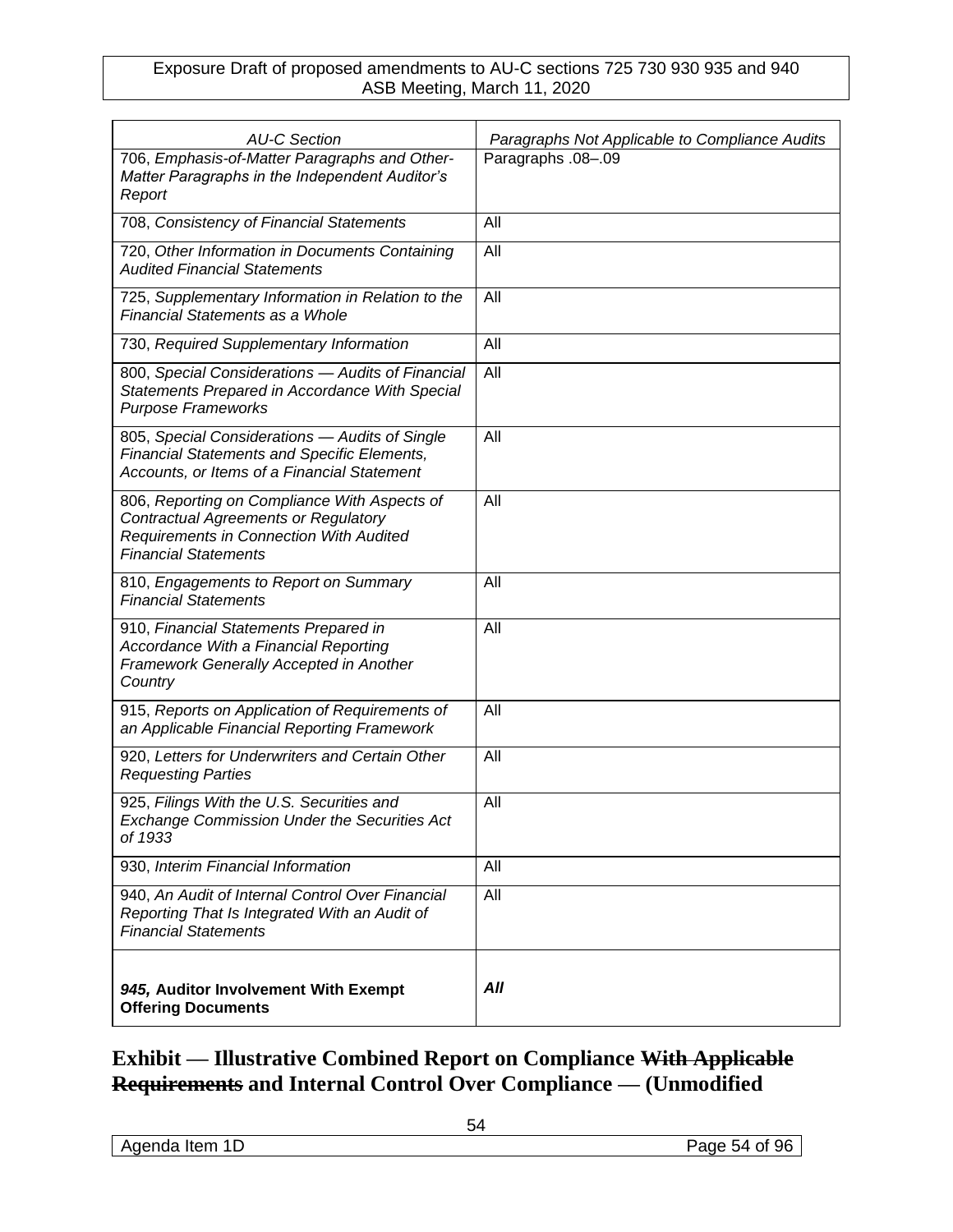# **Opinion on Compliance, No Material Weaknesses or Significant Deficiencies in Internal Control Over Compliance Identified)**

**.A42***44* The following is an illustrative combined report on compliance with applicable requirements and internal control over compliance that contains the elements in [paragraphs](#page-38-0) .30–.31. This illustrative report contains an unmodified opinion on compliance with no material weaknesses or significant deficiencies in internal control over compliance identified. The AICPA Audit Guide Government Auditing Standards and *Circular A-133* **Single** *Audits* contains illustrative language for other types of reports, including reports containing qualified or adverse opinions on compliance with either material weaknesses in internal control over compliance, significant deficiencies in internal control over compliance, or both identified.

# **Independent Auditor's Report**

[*Addressee*]

## *Report on* **Compliance**

**Opinion on** *[indicate reporting level pursuant to governmental audit requirement]* 

We have audited Example Entity's compliance with the [*identify the applicable compliance requirements or refer to the document that describes the applicable compliance requirements*] applicable to Example Entity's [*identify the government program(s) audited or refer to a separate schedule that identifies the program(s)*] for the year ended June 30, 20X1.

### *Management's Responsibility*

Compliance *In our opinion, Example Entity complied, in all material respects,* with the requirements referred to above is *that are applicable to* [*indicate reporting level pursuant to governmental audit requirement*] *for the year ended June 30, 20X1*.

### *Auditor's Responsibility*

# **Basis for Opinion**

Our responsibility is to express an opinion on Example Entity's compliance based on our audit.

We conducted our audit of compliance in accordance with auditing standards generally accepted in the United States of America *(GAAS)*; the standards applicable to financial audits contained in *Government Auditing Standards*<sup>fn+1</sup> (**Government Auditing** 

fn 1 The standards applicable to financial audits are in chapters 1–5 of *Government Auditing Standards.*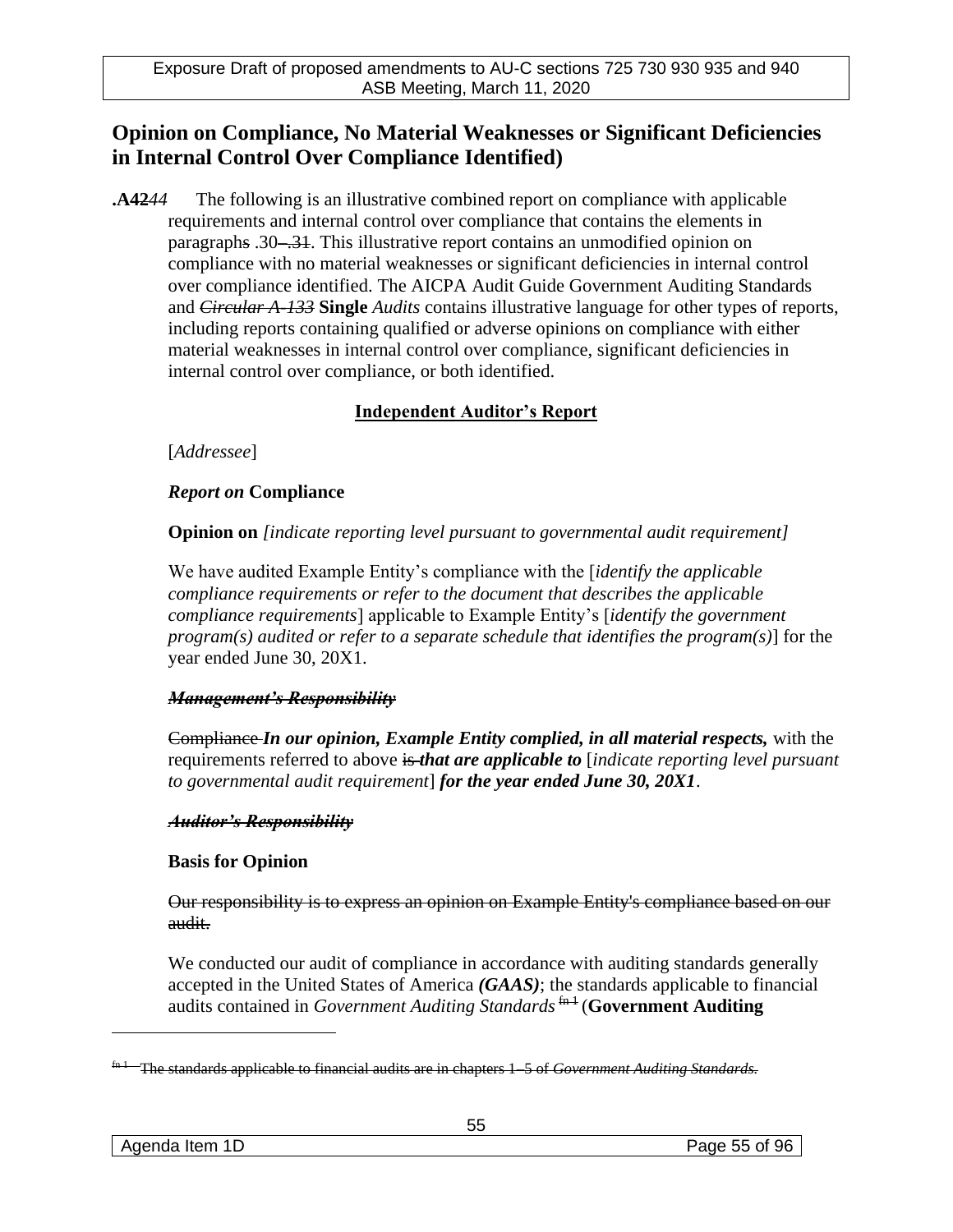**Standards***)* issued by the Comptroller General of the United States; and [*insert the name of the governmental audit requirement or program-specific audit guide*]. *Our responsibilities under those standards and [***insert the name of the governmental audit requirement or program-specific audit guide***] are further described in the Auditor's Responsibilities for the Audit of Compliance section of our report*.

*We are required to be independent of Example Entity and to meet our other ethical responsibilities, in accordance with relevant ethical requirements relating to our audit. We believe the audit evidence we have obtained is sufficient and appropriate to provide a basis for our opinion. Our audit does not provide a legal determination of Example Entity's compliance with the compliance requirements referred to above.*

#### **Responsibilities of Management for Compliance**

*Management is responsible for compliance with the requirements referred to above and for designing, implementing, and maintaining effective internal control over compliance with the requirements of laws*, *statutes, regulations, rules, and provisions of contracts or grant agreements applicable to the entity's government programs.*

### **Auditor's Responsibilities for the Audit of Compliance**

Those standards and [*insert the name of the governmental audit requirement or programspecific audit guide*] require that we plan and perform the audit *Our objectives are* to obtain reasonable assurance about whether *material* noncompliance with the compliance requirements referred to above that could have a material effect on *are applicable to* [*identify the government program(s) audited or refer to a separate schedule that identifies the program(s)*] occurred., *whether due to fraud or error, and express an opinion on compliance based on our* An audit includes*. Reasonable assurance is a high level of assurance but is not absolute assurance and therefore is not a guarantee that an audit conducted in accordance with GAAS,* **Government Auditing Standards***; and [*insert the name of the governmental audit requirement or program-specific audit guide*] will always detect material noncompliance when it exists. The risk of not detecting material noncompliance resulting from fraud is higher than for that resulting from error, as fraud may involve collusion, forgery, intentional omissions, misrepresentations, or the override of internal control. Noncompliance with the compliance requirements referred to above is considered quantitatively or qualitatively material to compliance if there is a substantial likelihood that, individually or in the aggregate, it would influence the judgment made by a reasonable user about compliance with the requirements of the government program as a whole based on the report on compliance*.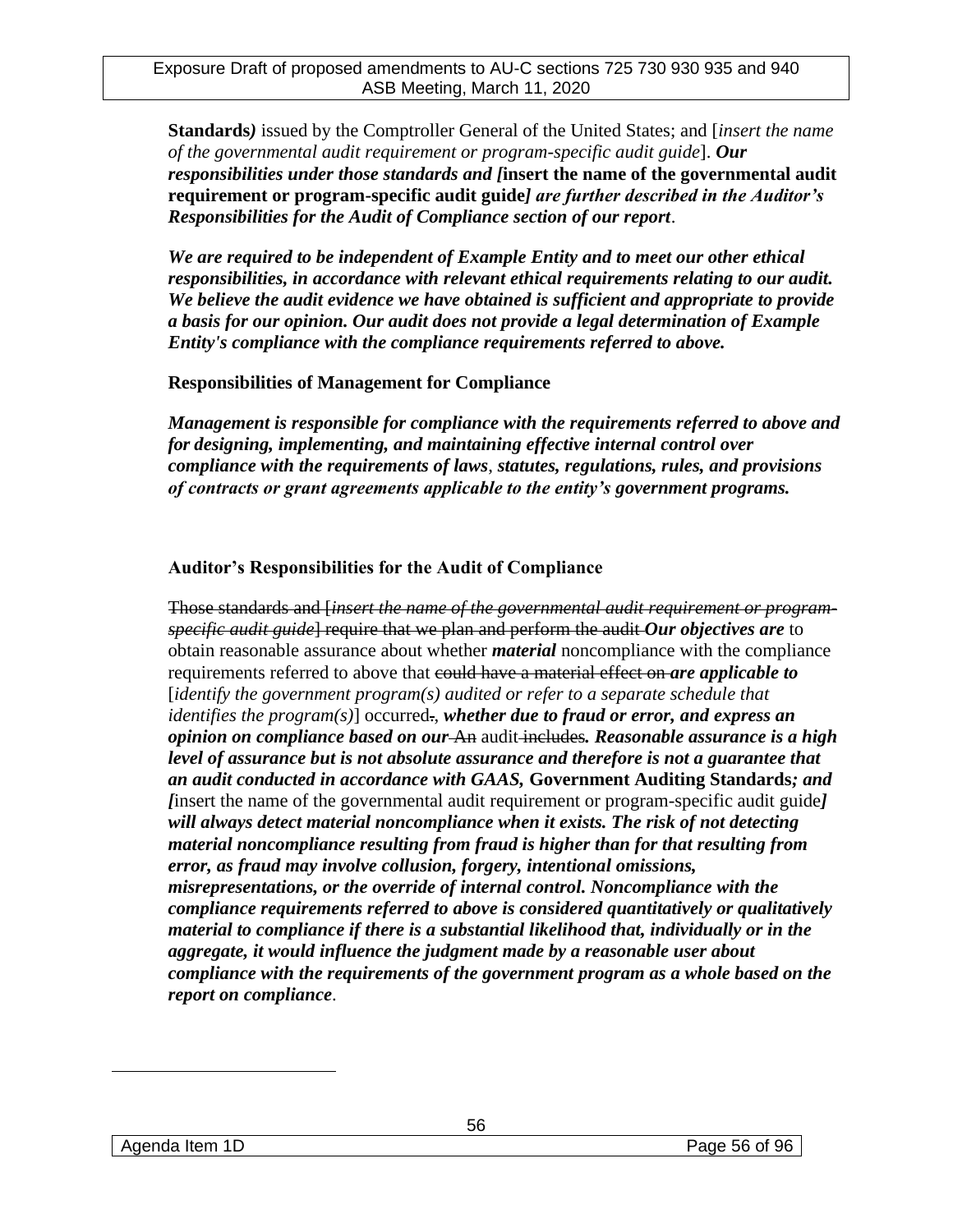*In performing an audit in accordance with GAAS,* **Government Auditing Standards***, and [insert the name of the governmental audit requirement or program-specific audit guide], we*

- *exercise professional judgment and maintain professional skepticism throughout the audit.*
- *identify and assess the risks of material noncompliance whether due to fraud or error and design and perform audit procedures responsive to those risks. Such procedures include* examining, on a test basis, evidence about *regarding*  Example Entity's compliance with those *applicable compliance* requirements and performing such other procedures as we considered necessary in the circumstances. We believe that our audit provides a reasonable basis for our opinion. Our audit does not provide a legal determination of Example Entity's compliance with those requirements.

## *Opinion*

• In our opinion, Example Entity complied, in all material respects, *obtain an understanding of* with the compliance requirements referred to above *and Example Entity's internal control over compliance relevant to the audit in order to design audit procedures* that are applicable to *appropriate in the circumstances and to test and report on internal control over compliance in accordance with* [*insert the name of the governmental audit requirement or program-specific audit guide*] for the year ended June 30, 20X1.*, but not for the purpose of expressing an opinion on the effectiveness of Example Entity's internal control over compliance. Accordingly, no such opinion is expressed.*

*We are required to communicate with those charged with governance regarding, among other matters, the planned scope and timing of the audit and any significant deficiencies and material weaknesses in internal control over compliance that we identified during the audit*.

# **Report on Internal Control Over Compliance**

Management of Example Entity is responsible for establishing and maintaining effective internal control over compliance with the compliance requirements referred to above. In planning and performing our audit, we considered Example Entity's internal control over compliance to determine the auditing procedures for the purpose of expressing our opinion on compliance, but not for the purpose of expressing an opinion on the effectiveness of internal control over compliance. Accordingly, we do not express an opinion on the effectiveness of Example Entity's internal control over compliance.

A *deficiency in internal control over compliance* exists when the design or operation of a control does not allow management or employees, in the normal course of performing their assigned functions, to prevent, or detect and correct, noncompliance on a timely basis. A *material weakness* in internal control over compliance is a deficiency, or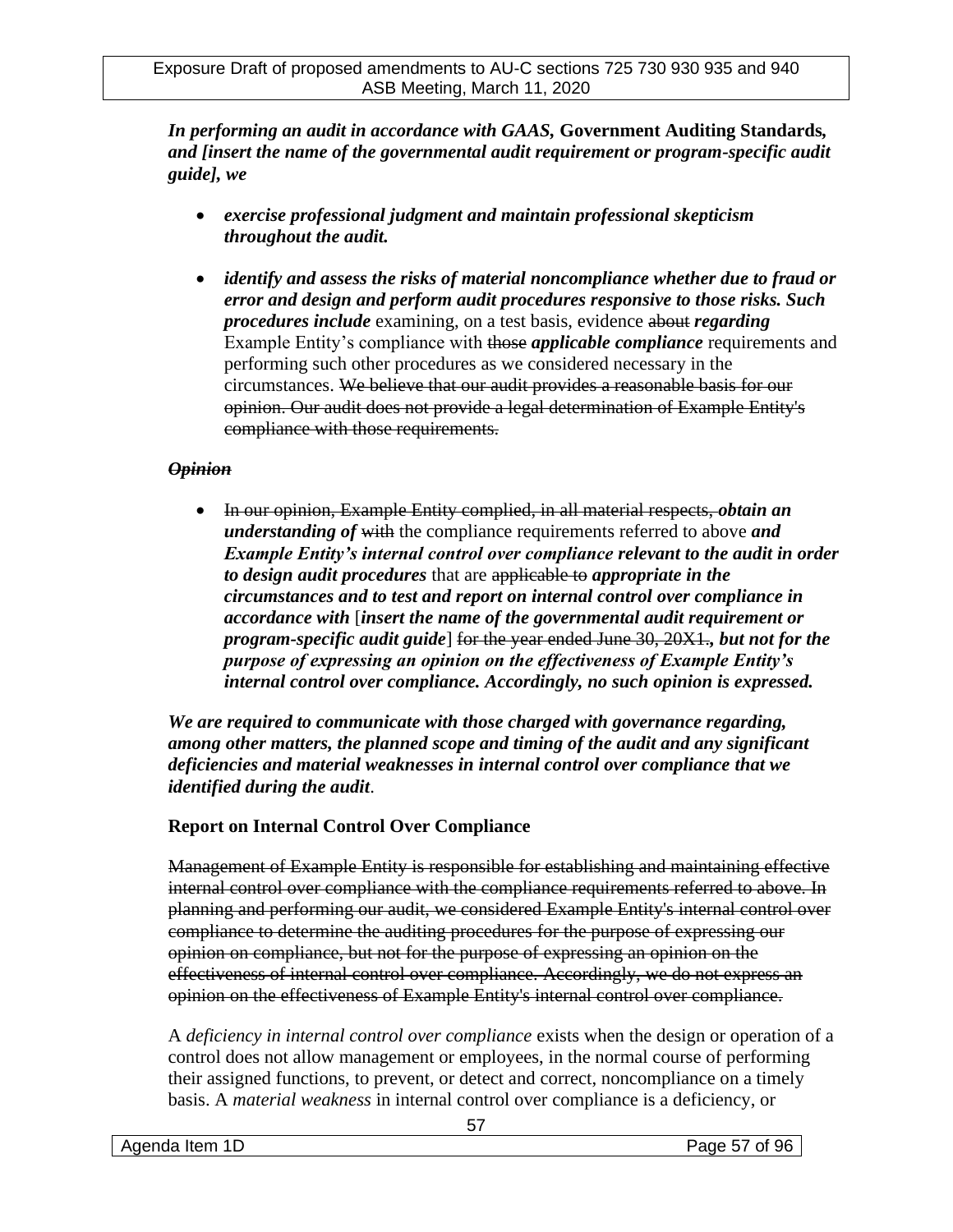combination of deficiencies in internal control over compliance, such that there is a reasonable possibility that material noncompliance with a compliance requirement will not be prevented, or detected and corrected, on a timely basis. *A* **significant deficiency in internal control over compliance** *is a deficiency, or a combination of deficiencies, in internal control over compliance that is less severe than a material weakness in internal control over compliance, yet important enough to merit attention by those charged with governance.*

Our consideration of internal control over compliance was for the limited purpose described in the Auditor's Responsibilities for the Audit of Compliance section above and was not designed to identify all deficiencies in internal control *over compliance* that might be deficiencies, significant deficiencies, or material weaknesses *or significant deficiencies* in internal control over compliance. We did not identify any deficiencies in internal control over compliance that we consider to be material weaknesses, as defined above. *However, material weaknesses in internal control over compliance may exist that have not been identified*.

Our audit was not designed for the purpose of expressing an opinion on the effectiveness of internal control over compliance, and we do not express an*. Accordingly, no such*  opinion on the effectiveness of Example Entity's internal control over compliance *is expressed*.

The purpose of this report on internal control over compliance is solely to describe the scope of our testing of internal control over compliance and the results of that testing based on the [*insert the name of the governmental audit requirement or program-specific audit guide*]. Accordingly, this report is not suitable for any other purpose.

### [*Signature* **of the auditor's firm**]

# **[City and state where the auditor's report is issued]**

# [*Date* **of the auditor's report**]

4. This amendment is effective for compliance audits for fiscal periods ending on or after December 15, 2020. Early implementation is not permitted.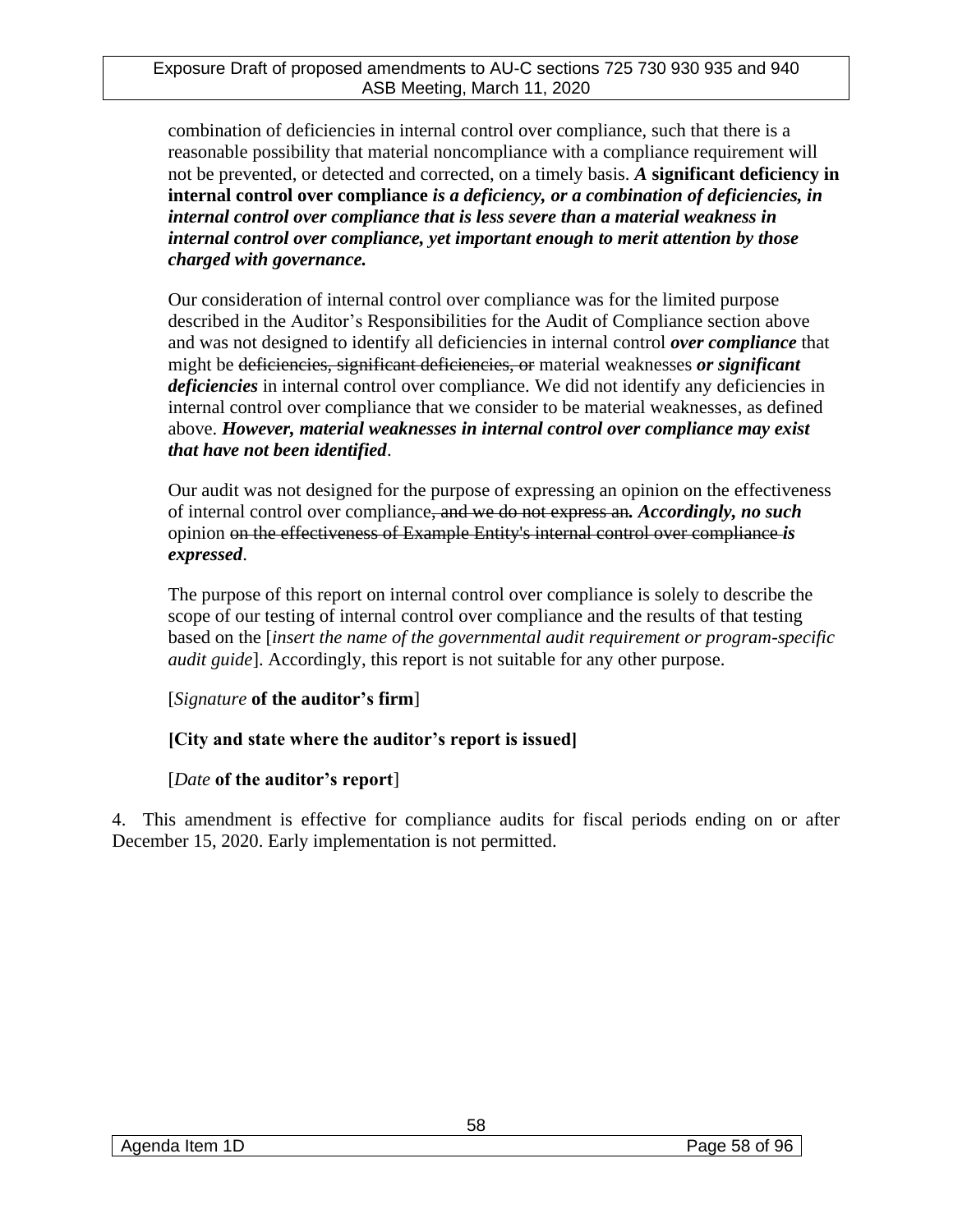# **Proposed Amendment to AU-C Section 940**

# **AU-C Section 940,** *An Audit of Internal Control Over Financial Reporting That Is Integrated With an Audit of Financial Statements*

[No proposed amendment to paragraphs .01–.63.]

**.64** The auditor's report on the audit of ICFR should be in writing and should include the following elements:

- *a.* **Title.** *The auditor's report should have* A*a* title that includes the word *independent* to clearly indicate *indicates* that it is the report of an independent auditor*.*
- *b.* **Addressee.** An addressee as required by the *The auditor's report should be addressed, as appropriate, based on the* circumstances of the engagement.
- *c.* **Auditor's Opinion on ICFR**. An introductory paragraph that includes the following: *The first section of the auditor's report should include the auditor's opinion on ICFR and should have the heading "Opinion on Internal Control Over Financial Reporting." The "Opinion on Internal Control Over Financial Reporting" section of the auditor's report should also do the following:*
	- i. Identification of *Identify* the entity whose ICFR has been audited
	- ii. A statement *State* that the entity's ICFR has been audited
	- iii. Identification of *Identify* the as of date
	- iv. Identification of *Identify* the criteria against which ICFR is measured
	- *v*. *Include the auditor's opinion on whether the entity maintained, in all material respects, effective ICFR as of the specified date, based on the criteria*
- *d.* **Basis for Opinion.** *The auditor's report should include a section, directly following the "Opinion on Internal Control Over Financial Reporting" section, with the heading "Basis for Opinion," that does the following:* 
	- *i. States that the audit was conducted in accordance with generally accepted auditing standards (GAAS) and identifies the United States of America as the country of origin of those standards (Ref: par. .A113)*
	- *ii. Refers to the section of the auditor's report that describes the auditor's responsibilities under GAAS*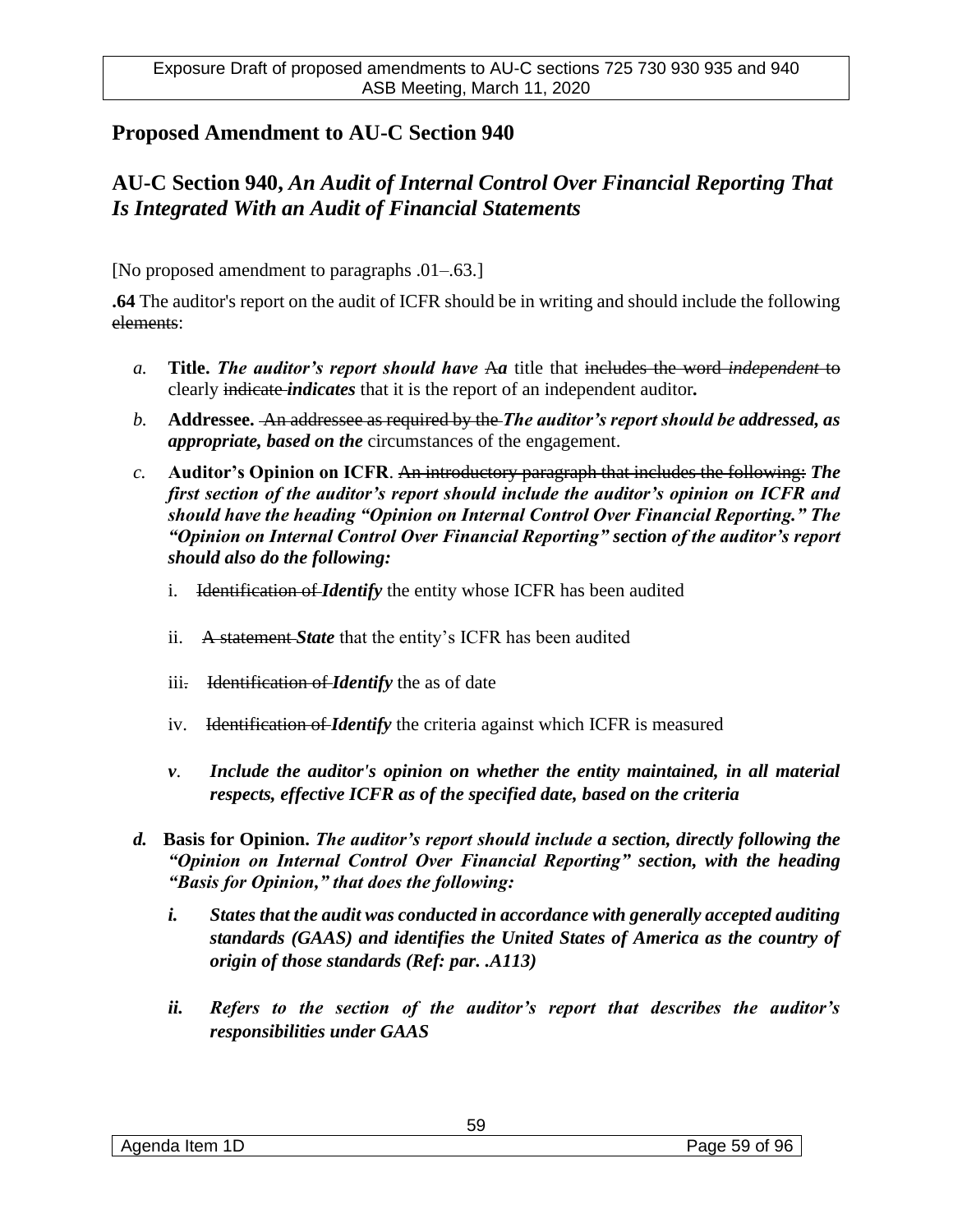*iii. Includes a statement that the auditor is required to be independent of the entity and to meet the auditor's other ethical responsibilities, in accordance with the relevant ethical requirements relating to the audit<sup>7</sup>*

*<sup>7</sup> See paragraphs .A38–.A39 of section 700,* **Forming an Opinion and Reporting on Financial Statements.**

[Subsequent footnotes renumbered.]

- *iv. States whether the auditor believes that the audit evidence the auditor has obtained is sufficient and appropriate to provide a basis for the auditor's opinion*
- *ed.* **Responsibilities of Management.** *The auditor's report should include a* A section with the heading "*Responsibilities of* Management's Responsibility for Internal Control Over Financial Reporting**.***" This section of the auditor's report should do* that includes the following:
	- i*.* A statement *State* that management is responsible for designing, implementing, and maintaining effective ICFR
	- ii. A statement *State* that management is responsible for its assessment about the effectiveness of ICFR
	- iii. A *Include a* reference to management's report on ICFR
- *fe.* Auditor's Responsibilities. *The auditor's report should include a A*-section with the heading "Auditor's *Responsibilities for the Audit of Internal Control Over Financial Reporting* Responsibility." *This section of the auditor's report should do* that includes the following:
	- **i.** *State that the objectives of the auditor are to*
		- *(1) obtain reasonable assurance about whether effective ICFR was maintained in all material respects*
		- i*(2)* A statement that the *issue an* auditor's *report* responsibility is to express an *that includes the auditor's* opinion on the entity's ICFR based on the audit
	- ii. A statement that the audit was conducted in accordance with auditing standards generally accepted in the United States of America (Ref: par. .A113)
	- iii. A statement that such standards require that the auditor plan and perform the audit to obtain reasonable assurance about whether effective ICFR was maintained in all material respects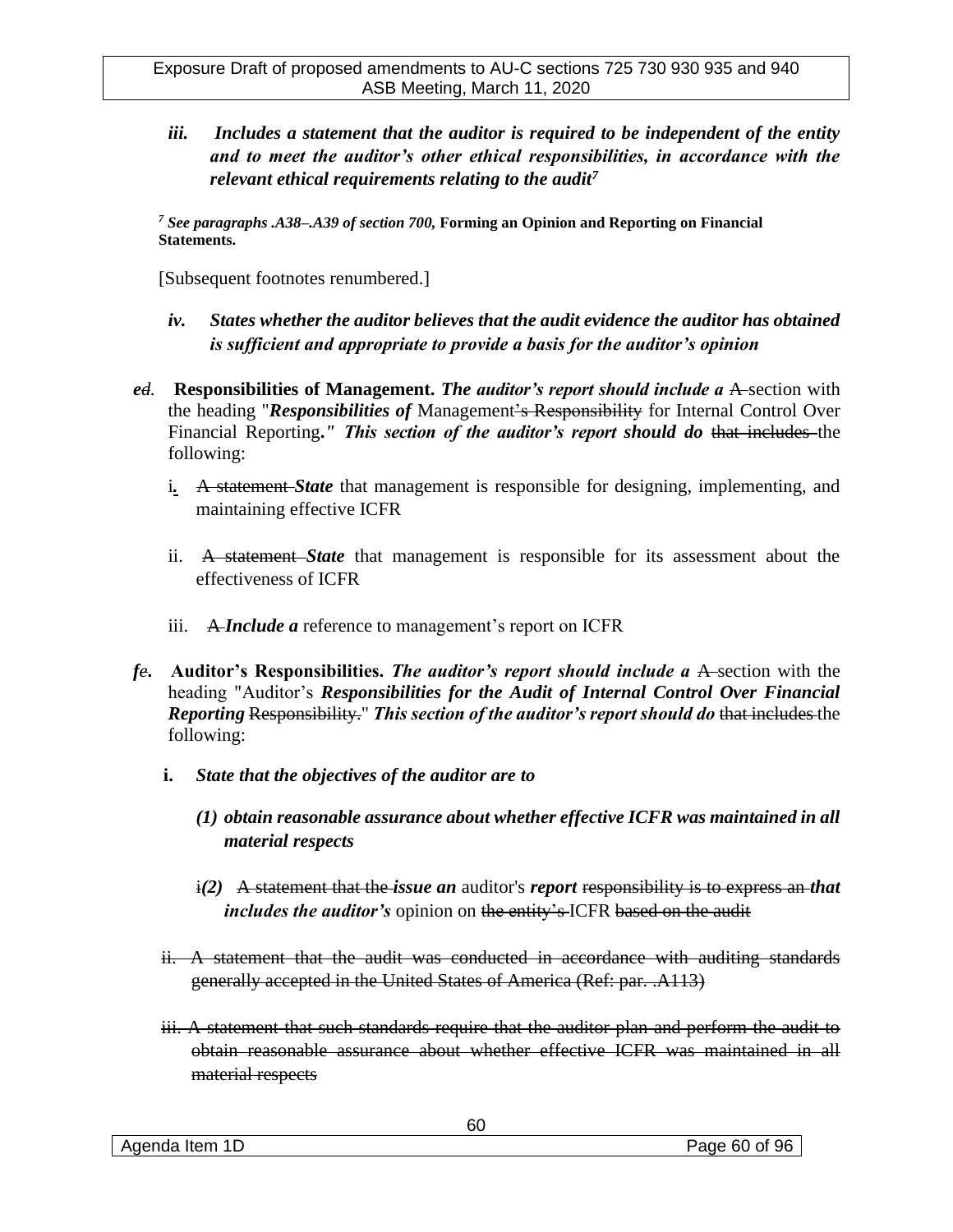- **ii.** *State that internal control over financial reporting is not effective if a material weakness exists*
- iii. *State that reasonable assurance is a high level of assurance but is not absolute assurance and therefore is not a guarantee that an audit of internal control over financial reporting conducted in accordance with GAAS will always detect a material weakness when it exists*
- iv. A description of *Describe* the audit by stating that*, in performing an audit of ICFR in accordance with GAAS, the auditor's responsibilities are to*
	- *(1) exercise professional judgment and maintain professional skepticism throughout the audit*
	- (1) an audit of ICFR involves performing procedures to obtain audit evidence about whether a material weakness exists
	- (2) the procedures selected depend on the auditor's judgment, including the assessment of the risks that a material weakness exists
		- *(2)* (3)an audit includes obtaining *obtain* an understanding of ICFR*, assess the risks that a material weakness exists, and test and evaluate* and testing and evaluating the design and operating effectiveness of ICFR based on the assessed risk
- v. A statement about whether the auditor believes that the audit evidence the auditor has obtained is sufficient and appropriate to provide a basis for the audit opinion

### *Definition and Inherent Limitations of Internal Control Over Financial Reporting*

- *g. f.The auditor's report should include* a section with the heading "Definition and Inherent Limitations of Internal Control Over Financial Reporting" or other appropriate heading that includes the following:
	- *i.* A definition of ICFR (the auditor should use the same description of the entity's ICFR as management uses in its report)
	- *ii.* A paragraph stating that because of inherent limitations, ICFR may not prevent, or detect and correct, misstatements and that projections of any assessment of effectiveness to future periods are subject to the risk that controls may become inadequate because of changes in conditions, or that the degree of compliance with the policies or procedures may deteriorate

**1.** *g.* A section with the heading "Opinion" that includes the auditor's opinion on whether the entity maintained, in all material respects, effective ICFR as of the specified date, based on the criteria

*h.* **Signature of the Auditor.** The manual or printed signature of the auditor's firm *auditor's report should include the manual or printed signature of the auditor's firm*.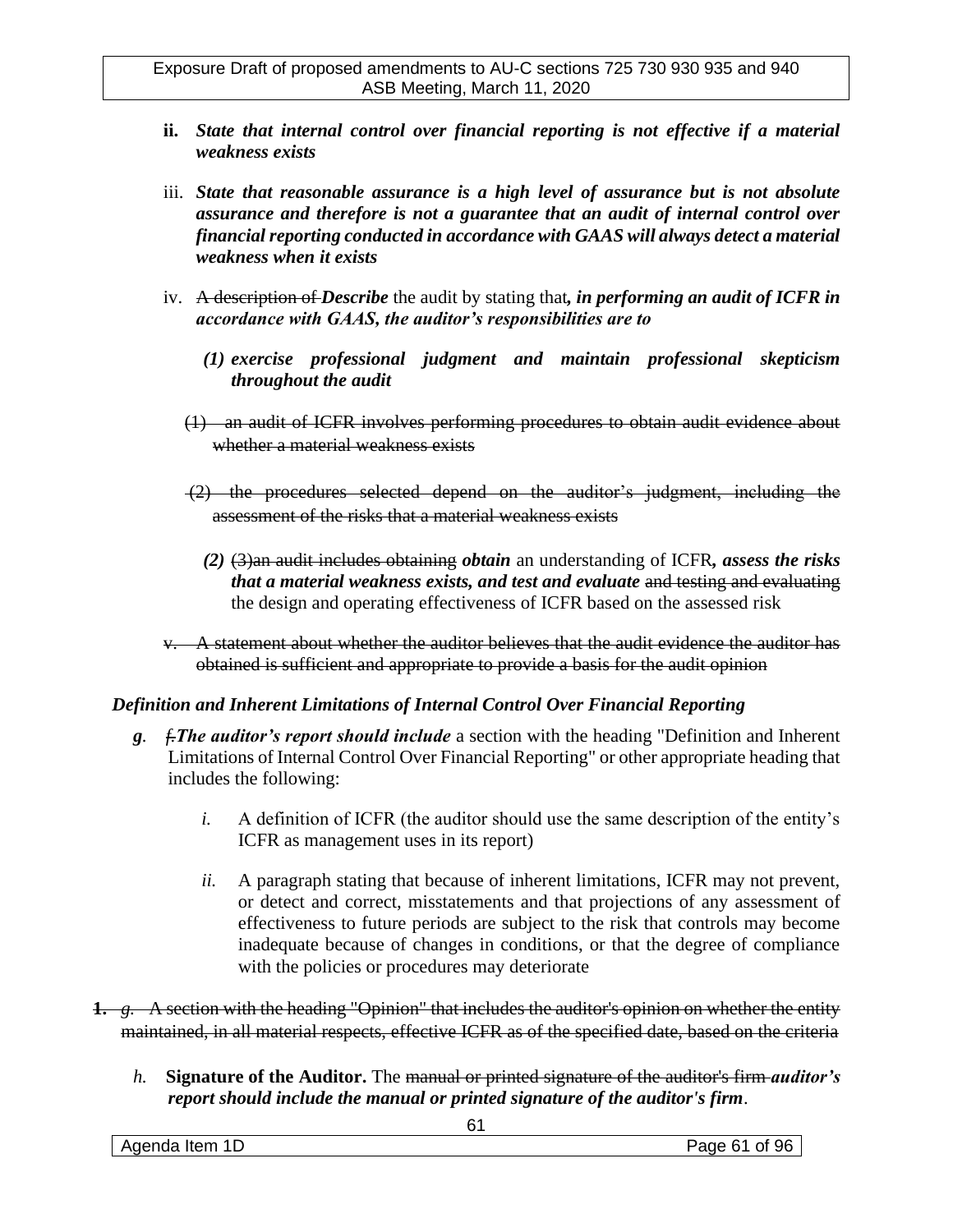- *i.* **Auditor's Address.** The *auditor's report should name the* city and state where the auditor practices *auditor's report is issued.*
- *j.* **Date of the Auditor's Report.** *The* date of the auditor's report *should be dated*, *as required by paragraph .66.*

[Subsequent footnotes renumbered.]

## *Separate Report on ICFR*

**.65** If the auditor issues a separate report on ICFR, the auditor should add the following paragraph, in an other-matter paragraph with an appropriate heading, in accordance with section 706, *Emphasis-of-Matter Paragraphs and Other-Matter Paragraphs in the Independent Auditor's Report following the opinion paragraph within the "Opinion" section*, to the auditor's report on the financial statements:

We also have audited, in accordance with auditing standards generally accepted in the United States of America, [*entity name*]'s internal control over financial reporting as of December 31, 20X8, based on [*identify criteria*] and our report dated [*date of report, which should be the same as the date of the report on the financial statements*] expressed [*include nature of opinion*].

The auditor also should add the following other-matter paragraph *paragraph, following the opinion paragraph within the "Opinion on Internal Control Over Financial Reporting" section,* to the report on ICFR:

We also have audited, in accordance with auditing standards generally accepted in the United States of America, the [*identify financial statements*] of [*entity name*] and our report dated [*date of report, which should be the same as the date of the report on the audit of ICFR*] expressed [*include nature of opinion*]. (Ref: par. .A114–.A116)

# **Report Date**

**.66** The auditor should date the report on ICFR no earlier than the date on which the auditor has obtained sufficient appropriate audit evidence *on which* to support *base* the auditor's opinion, including evidence that the audit documentation has been reviewed.*.* Because the audit of ICFR is integrated with the audit of the financial statements, when issuing separate reports on the entity's financial statements and on ICFR, the dates of the reports should be the same. *(Ref: par. .A116)*

# **Report Modifications**

[No proposed amendment to paragraphs .67–.68.]

*.69* **.71** The auditor should determine the effect an adverse opinion on ICFR has on the auditor's opinion on the financial statements. Additionally, the auditor should disclose, *as a separate paragraph within the "Adverse Opinion on Internal Control Over Financial Reporting" section*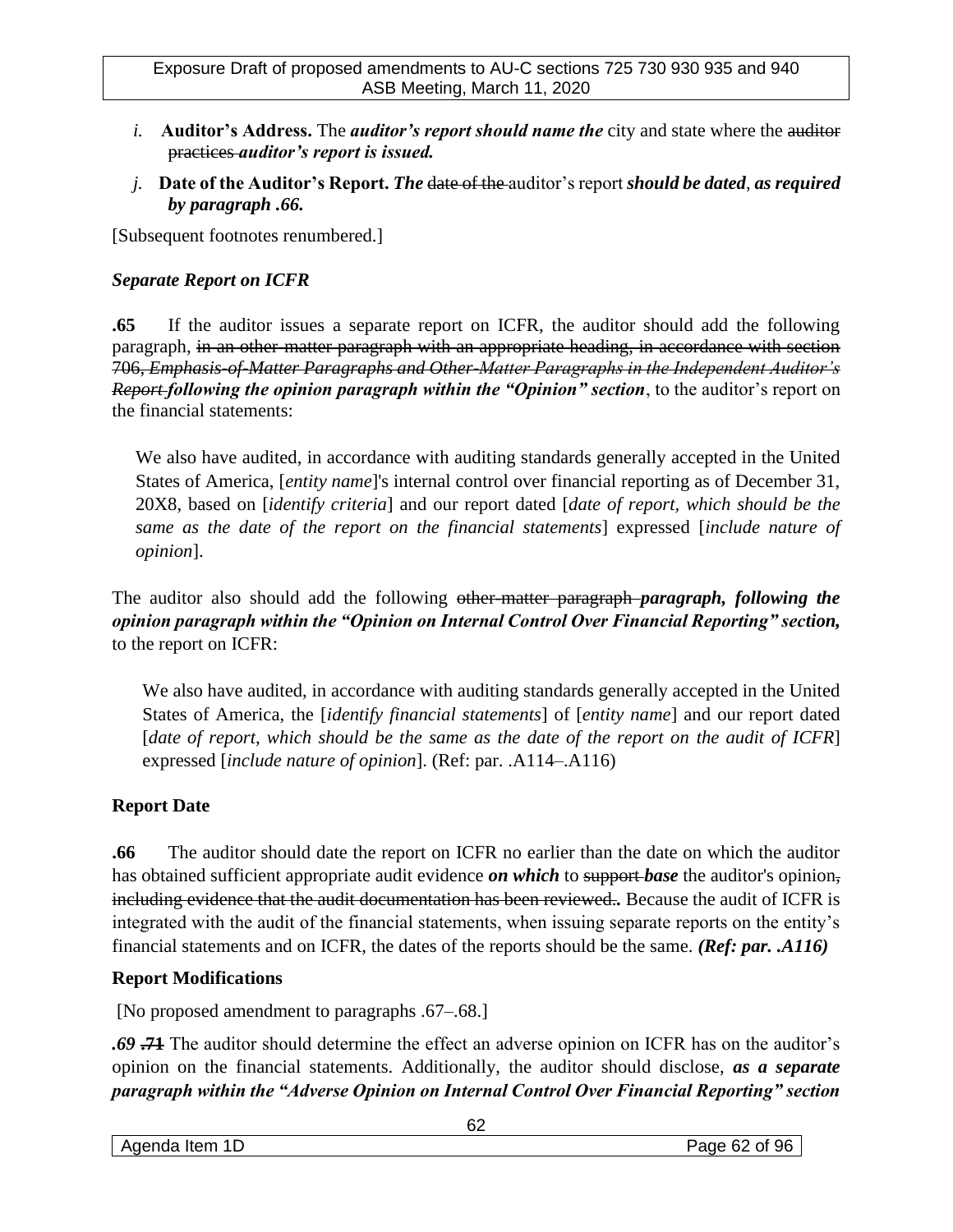*to the report* on ICFR**,** in an other-matter paragraph or as part of the paragraph that identifies the material weakness, whether the auditor's opinion on the financial statements was affected by the material weakness. (Ref: par. *.A120*.A121)

**.***70* **.69** When ICFR is not effective because one or more material weaknesses exist, the auditor's report should include *the following in the "Basis for Adverse Opinion on Internal Control Over Financial Reporting" section:*

- *a.* The definition of a material weakness
- *b.* A statement that one or more material weaknesses have been identified and an identification of the material weaknesses described in management's assessment about ICFR. (Ref: par. *.A121*.A120)

.*71* **.70** If one or more material weaknesses have not been included in management's report accompanying the auditor's report, the auditor's report should be modified to state that one or more material weaknesses have been identified but not included in management's report. Additionally, the auditor's report should include a description of each material weakness not included in management's report. The auditor's description should include specific information about the nature of each material weakness and its actual and potential effect on the presentation of the entity's financial statements issued during the existence of the weakness. In this case, the auditor also should communicate, in writing, to those charged with governance that one or more material weaknesses were not disclosed or identified as a material weakness in management's report. If one or more material weaknesses have been included in management's report but the auditor concludes that the disclosure of such material weaknesses is not fairly presented in all material respects, the auditor's report should describe this conclusion as well as the information necessary to fairly describe each material weakness.

[No proposed amendment to paragraphs .72–.74.]

**.75** When disclaiming an opinion because of a scope limitation, the auditor should state that the auditor does not express an opinion on the effectiveness of ICFR and *within the "Disclaimer of Opinion on Internal Control Over Financial Reporting" section and state* the substantive reasons for the disclaimer. *within the "Basis for Disclaimer of Opinion on Internal Control Over Financial Reporting" section.* The auditor *should amend the basis of opinion and auditor's responsibilities sections and* should not identify the procedures that were performed nor include the statements describing the characteristics of an audit of ICFR, as described in paragraph .64**d***(i), paragraph .64***d**e*(ii), paragraph .64***d**e*(iv), and paragraph .64*f; to do so might overshadow the disclaimer. (Ref: par. .A123–.A124)

**.76** When the auditor disclaims an opinion but has concluded that one or more material weaknesses exist, the auditor's report also should include *the following in the "Basis for Disclaimer of Opinion on Internal Control Over Financial Reporting" section:*

*a. T*the definition of a material weakness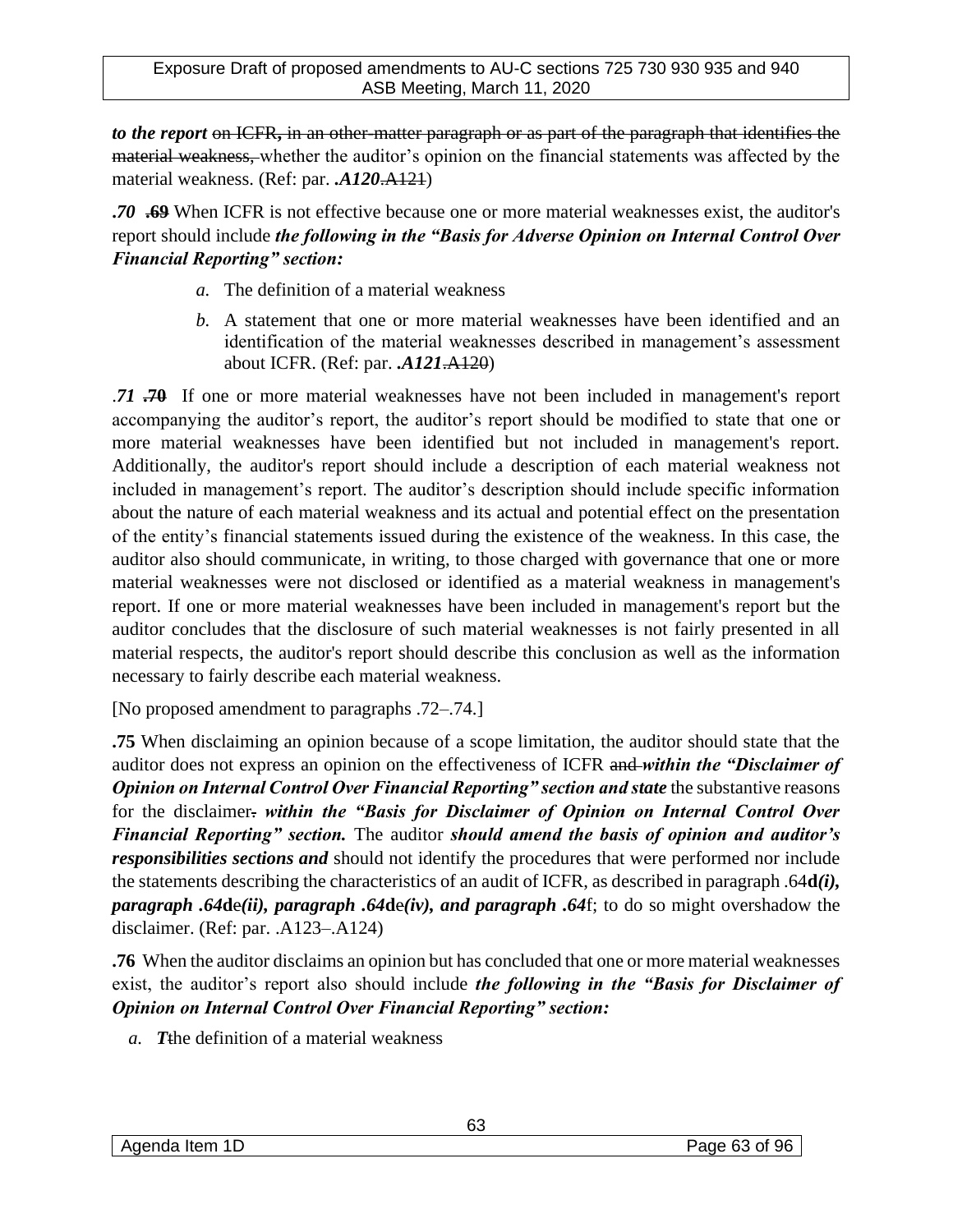- *b. A statement that one or more material weaknesses have been identified* and *an identification of the material weaknesses described in management's assessment about ICFR*
- *bc. A* a-description of any *the* material weaknesses identified in the entity's ICFR. This description should address the requirements in paragraph .69 and should provide the users of the report with specific information about the nature of any material weakness and its actual and potential effect on the presentation of the entity's financial statements issued during the existence of the weakness.

The auditor also should apply the requirements in paragraph *paragraphs .69 and* .71. (Ref: par. .A125)

[No proposed amendment to paragraphs .77–.79.]

## **Additional Information**

**.80** When management includes, either within management's report or in a document containing management's report *and the related auditor's report*, information in addition to the elements that are subject to the auditor's evaluation as described in paragraph .55, the auditor should *do the following:*

- *a. When such information is included in management's report, read the additional information to identify material inconsistencies with management's report and to become aware of material misstatements of fact. If no material inconsistencies or material misstatements of fact are identified,* disclaim an opinion, in an othermatter paragraph, on the additional information. *If, upon reading the additional information the auditor identifies a material inconsistency or becomes aware of a material misstatement of fact, request management to correct the information. If management agrees to make the correction, determine that the correction has been made. If management refuses to make the correction, communicate the matter to those charged with governance and request that the correction be made. If the correction is not made after communicating with those charged with governance, the auditor should do one or more of the following:* (Ref: par. .A129)
	- *i. Consider the implications for the auditor's report and communicate to those charged with governance about how the auditor plans to address the material inconsistency or material misstatement of fact in the auditor's report*
	- *ii. Withhold the auditor's report*
	- *iii. Withdraw from the engagement, when withdrawal is possible under the applicable law or regulation*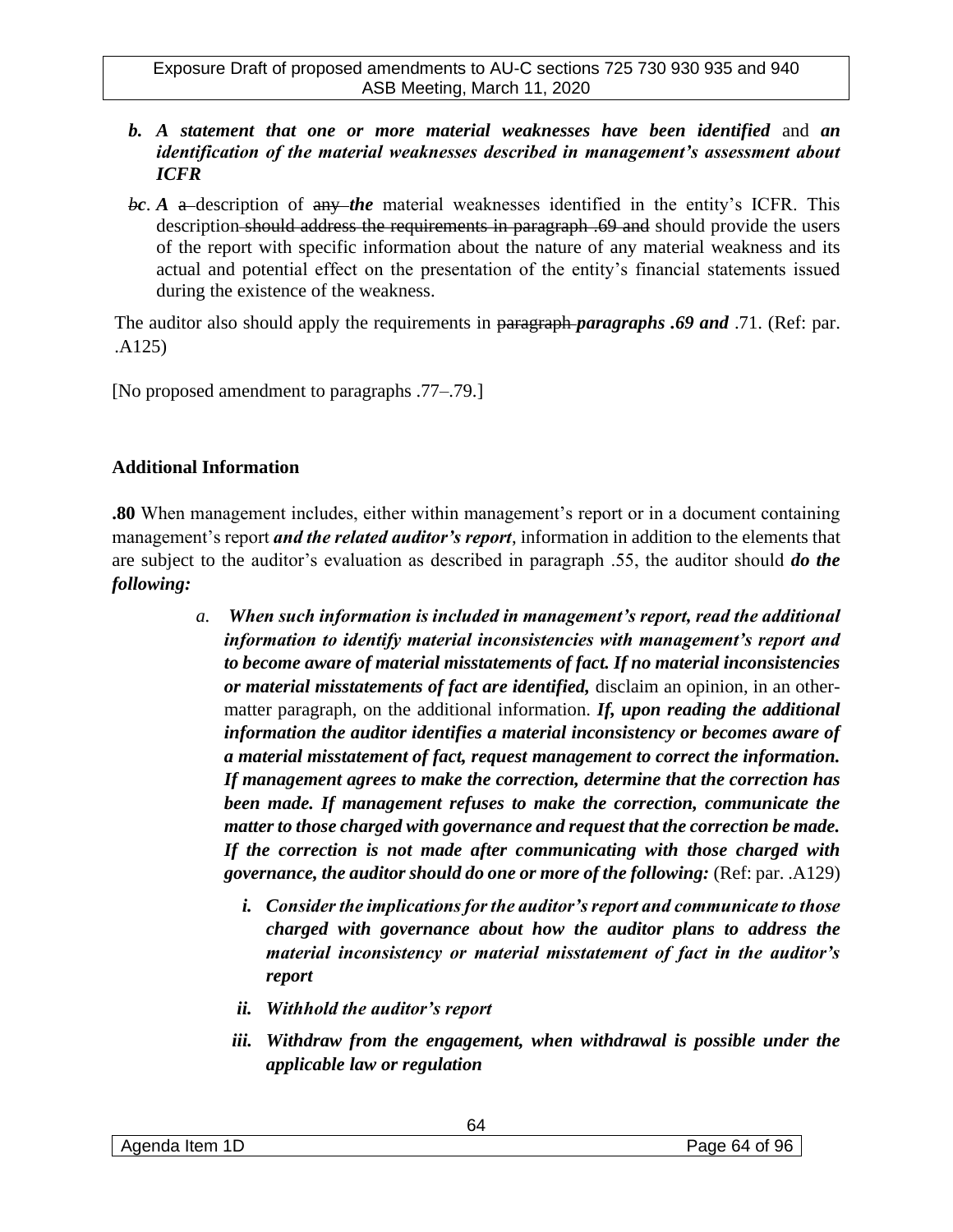- *b. When such information is included outside management's report and the related auditor's report,* read the additional information to identify material inconsistencies with management's report. If, upon reading the additional information, the auditor *identifies a* material inconsistency or *becomes aware of a material* misstatement of fact, *request management to correct the information. If management agrees to make the correction, determine that the correction has been made. If management refuses to make the correction, communicate the matter to those charged with governance and request that the correction be made. If the correction is not made after communicating with those charged with governance, the auditor should do one or more of the following:* (Ref: par. .A130)
	- *i. Consider the implications for the auditor's report and communicate to those charged with governance about how the auditor plans to address the material inconsistency or material misstatement of fact in the auditor's report*
	- *ii. Withhold the auditor's report*
	- *iii. Withdraw from the engagement, when withdrawal is possible under the applicable law or regulation*

### **SPECIAL TOPICS**

### **Entities With Multiple Components**

[No proposed amendment to paragraphs .81–.83.]

*Special Situations* [No proposed amendment to paragraphs .84–.85.]

**.86** In situations in which management elects to limit its assessment by excluding certain entities, the auditor should evaluate whether it is appropriate, in the auditor's judgment, to do so. If the auditor concludes that it is appropriate, *in applying the requirement in paragraph .64***d***,* the auditor should include in the introductory paragraph of the report a disclosure similar to management's regarding the exclusion of an entity from the scope of both management's assessment about ICFR and the auditor's audit of ICFR. Additionally, the auditor should evaluate the appropriateness of management's disclosure related to such a limitation. (Ref: par. .A136)

[No proposed amendment to paragraphs .87–.A113. Paragraphs .A113 and .A115–.A116 included for contextual purposes.]

### **Application and Other Explanatory Material**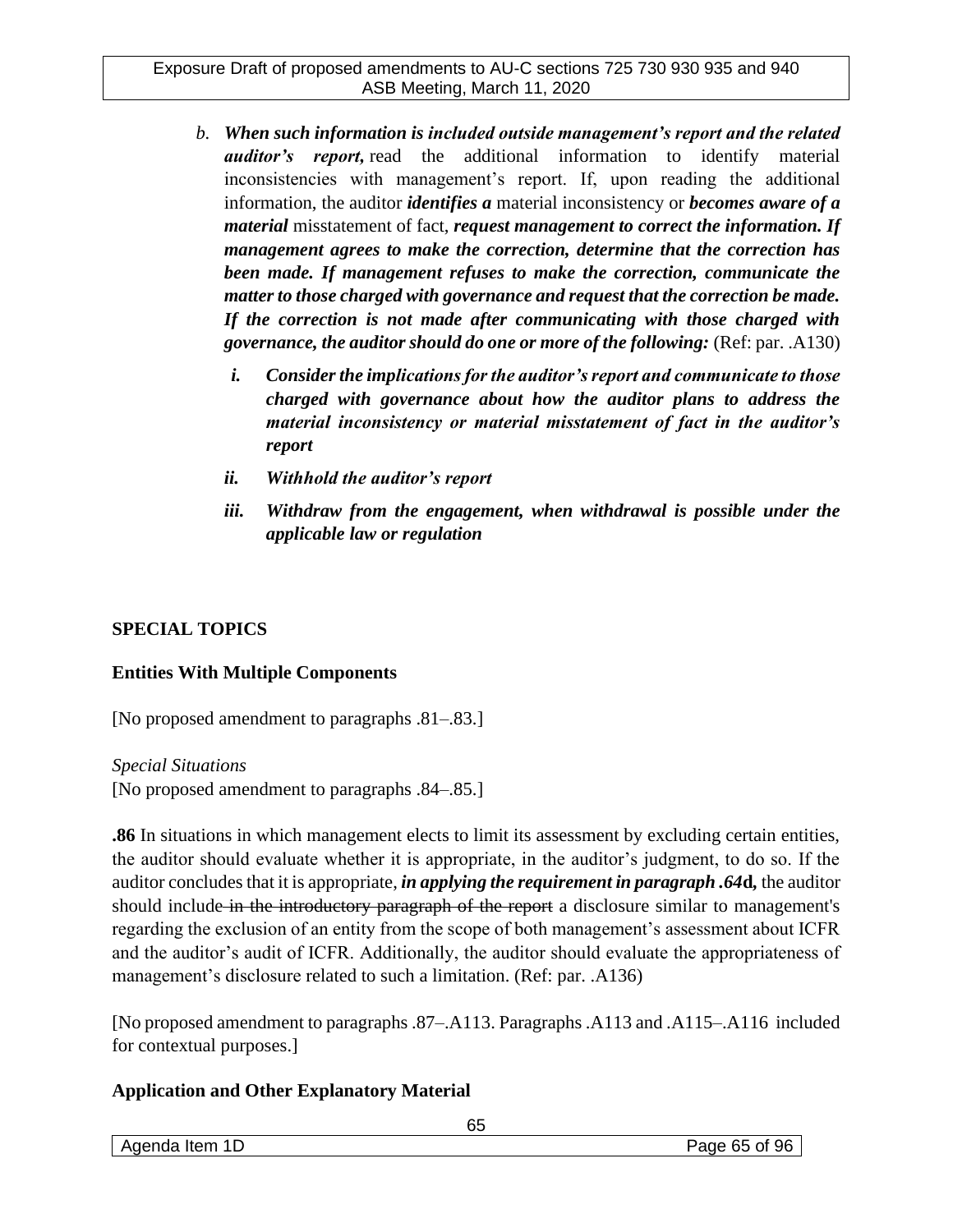**…**

## **Reporting on ICFR (Ref: par. .64–.65)**

## *Considerations Specific to Governmental Entities*

**.A113** When the audit is also conducted in accordance with *Government Auditing Standards* (also known as the Yellow Book), the auditor may state that the audit was conducted in accordance with the auditing standards generally accepted in the United States and the standards applicable to financial audits contained in *Government Auditing Standards* issued by the Comptroller General of the United States. If significant deficiencies in ICFR are identified in such an audit and the auditor's report refers to *Government Auditing Standards*, those standards require the auditor to report such deficiencies. The following is an illustration of that communication through the addition of other-matter paragraphs to the auditor's report:

In accordance with *Government Auditing Standards*, we are required to report findings of significant deficiencies. A significant deficiency is a deficiency, or a combination of deficiencies, in internal control that is less severe than a material weakness, yet important enough to merit attention by those charged with governance. We consider the deficiencies in ABC Company's internal control described below [*or in the accompanying schedule of findings*] to be significant deficiencies.

ABC Company's response to the findings identified in our audit is described below [*or in the accompanying schedule of findings*]. We did not audit ABC Company's response and, accordingly, we express no opinion on the response.

.A114 When an other-matter paragraph relating to ICFR is included in a financial statement audit report, the auditor may include a heading above the other matter paragraph such as "Report on Internal Control Over Financial Reporting." When an other-matter paragraph relating to the financial statement audit is included in an ICFR report, the auditor may include a heading above the other-matter paragraph such as "Report on the Financial Statements."

*.A114*.A115 The auditor may choose to issue a combined report (that is, one report containing both an opinion on the financial statements and an opinion on ICFR) or separate reports on the entity's financial statements and on ICFR.

*.A115*.A116 If the auditor issues a separate report on ICFR and expresses an adverse opinion on ICFR, the disclosure required by paragraph *.69*.71 related to the effect of the adverse opinion on ICFR on the auditor's opinion on the financial statements may be combined with the report language described in paragraph .65.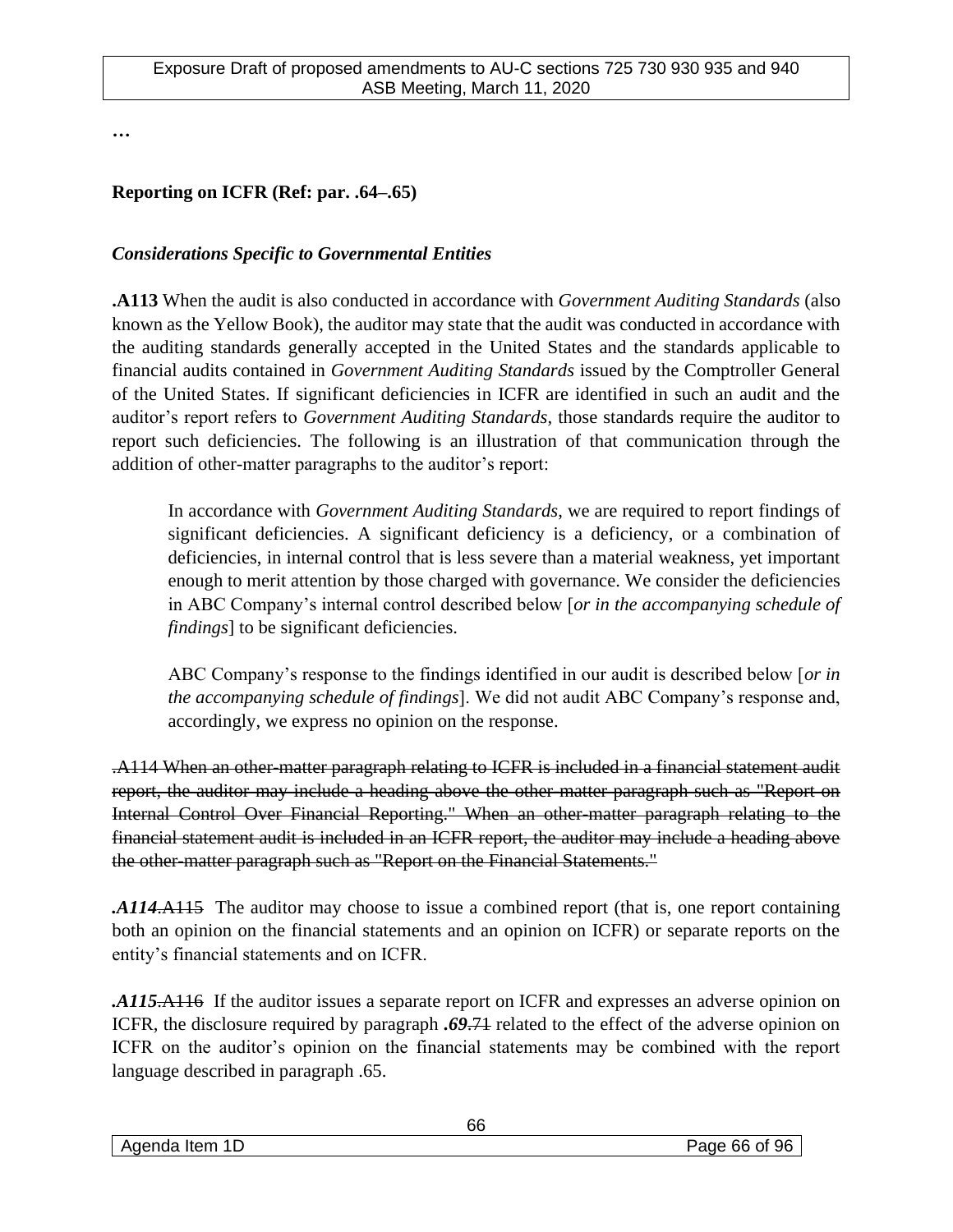*.A116 AU-C section 220***, Quality Control for an Engagement Conducted in Accordance With Generally Accepted Auditing Standards***, requires that, on or before the date of the auditor's report, the engagement partner, through a review of the audit documentation and discussion with the engagement team, be satisfied that sufficient appropriate audit evidence has been obtained to support the conclusions reached and for the auditor's report to be issued.<sup>25</sup> When an engagement quality control review is performed, AU-C section 220 requires that the auditor's report not be released prior to the completion of the engagement quality control review.<sup>26</sup>*

*<sup>25</sup> See paragraph .19 of AU-C section 220,* **Quality Control for an Engagement Conducted in Accordance With Generally Accepted Auditing Standards***, for further discussion.*

*<sup>26</sup> Paragraph .21 of AU-C section 220.*

[Subsequent footnotes further renumbered. No proposed amendment to paragraphs .A117–.A119.]

*.A120*.A121 As described in paragraph *.A115*.A116, if the auditor issues a separate report on ICFR in this circumstance, the disclosure required by paragraph *.69*.71 may be combined with the report language described in paragraph .65.

*.A121*.A120 The auditor's report need only refer to the "material weaknesses described in management's report" and need not include a description of each material weakness, provided each material weakness is included and fairly presented in all material respects in management's report, as described in paragraph *.71*.70.

[No proposed amendment to paragraphs .A122–.A153.]

### **EXHIBIT A — ILLUSTRATIVE REPORTS**

**.A154** The following illustrate the report elements described in this section. The illustrations assume that the audit of internal control over financial reporting (ICFR) and the audit of the financial statements were performed by the same auditor. Report modifications are discussed beginning in paragraph .67 of this section.

Illustration 1 — Unmodified Opinion on ICFR

Illustration 2 — Adverse Opinion on ICFR

Illustration 3 — Disclaimer of Opinion on ICFR

Illustration 4 — Unmodified Opinion on ICFR Making Reference to a Component Auditor

Illustration 5 — Combined Report Expressing an Unmodified Opinion on ICFR and an Unmodified Opinion on the Financial Statements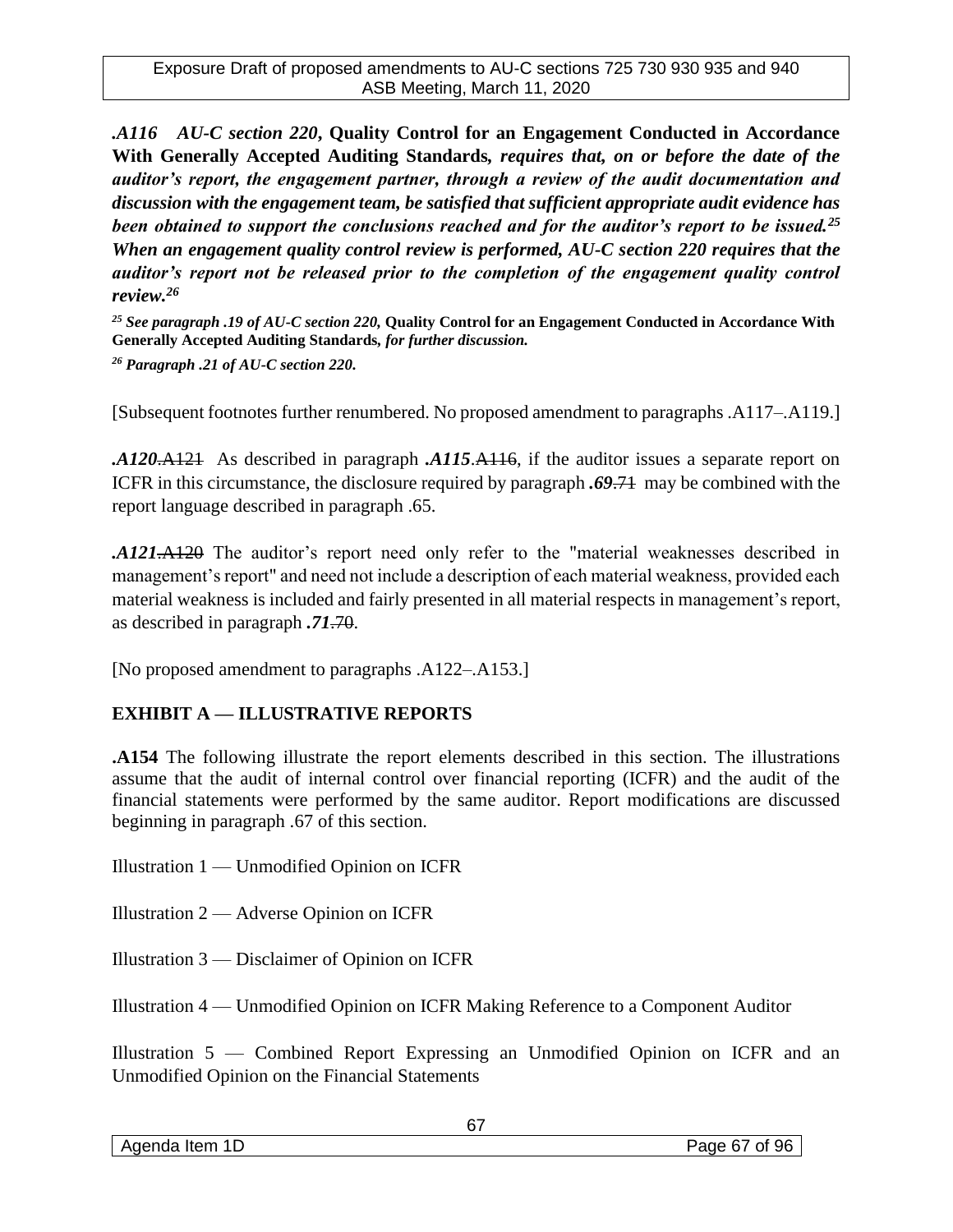# **Illustration 1 — Unmodified Opinion on ICFR**

The following is an illustrative report expressing an unmodified opinion on ICFR.

# **Independent Auditor's Report**

[*Appropriate Addressee*]

# **Report on Internal Control Over Financial Reporting<sup>1</sup>**

# *Opinion on Internal Control Over Financial Reporting*

We have audited ABC Company's internal control over financial reporting as of December 31, 20XX, based on [*identify criteria*].<sup>2</sup> In our opinion, ABC Company maintained, in all material *respects, effective internal control over financial reporting as of December 31, 20XX, based on [***identify criteria***].*

# *Management's Responsibility for Internal Control Over Financial Reporting*

Management is responsible for designing, implementing, and maintaining effective internal control over financial reporting, and for its assessment about the effectiveness of internal control over financial reporting, included in the accompanying [*title of management's report*].

# *Auditor's Responsibility*

*We also have audited, in accordance with auditing standards generally accepted in the United States of America (GAAS), the [***identify financial statements***] of ABC Company, and our report dated [***date of report, which should be the same as the date of the report on the audit of ICFR***] expressed [***include nature of opinion***].*

<sup>&</sup>lt;sup>1</sup> The subtitle "Report on Internal Control Over Financial Reporting" is unnecessary in circumstances when the second subtitle, "Report on Other Legal and Regulatory Requirements," is not applicable.

<sup>2</sup> For example, the following may be used to identify the criteria: "criteria established in the *Internal Control— Integrated Framework* (2013), issued by the Committee of Sponsoring Organizations of the Treadway Commission (COSO)."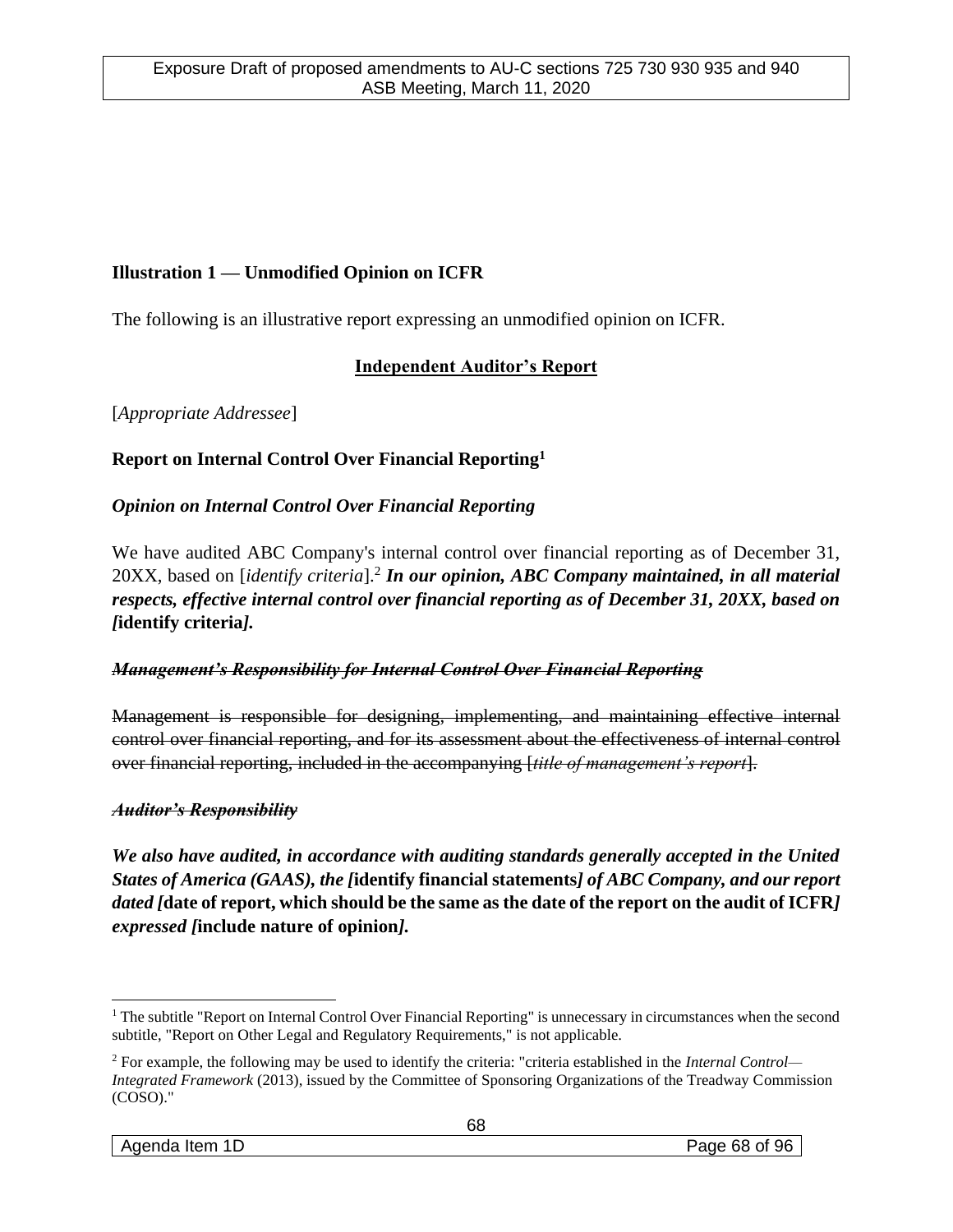## **Basis for Opinion**

We conducted our audit in accordance with **GAAS** auditing standards generally accepted in the United States of America*. Our responsibilities under those standards are further described in the Auditor's Responsibilities for the Audit of Internal Control Over Financial Reporting section of our report. We are required to be independent of ABC Company and to meet our other ethical responsibilities, in accordance with the relevant ethical requirements relating to our audit. We believe that the audit evidence we have obtained is sufficient and appropriate to provide a basis for our audit opinion.*

### **Responsibilities of Management for Internal Control Over Financial Reporting**

*Management is responsible for designing, implementing, and maintaining effective internal control over financial reporting, and for its assessment about the effectiveness of internal control over financial reporting, included in the accompanying [***title of management's report***].* 

. Those standards require that we plan and perform the audit

## **Auditor's Responsibilities for the Audit of Internal Control Over Financial Reporting**

*Our objectives are* to obtain reasonable assurance about whether effective internal control over financial reporting was maintained in all material respects. *and to issue an auditor's report that includes our opinion on internal control over financial reporting.* An audit of internal *Internal*  control over financial reporting *is not effective if* involves performing procedures to obtain audit evidence about whether a material weakness exists. The procedures selected depend on the auditor's *Reasonable assurance is a high level of assurance but is not absolute assurance and therefore is not a guarantee that an audit of internal control over financial reporting conducted in accordance with GAAS will always detect a material weakness when it exists.* 

*In performing an audit of internal control over financial reporting in accordance with GAAS, we:*

- *Exercise professional* judgment, including the assessment of the risks that a material weakness exists. An audit includes obtaining *and maintain professional skepticism throughout the audit.*
- *Obtain* an understanding of internal control over financial reporting*, assess the risks that a material weakness exists,* and testing *test* and evaluating *evaluate* the design and operating effectiveness of internal control over financial reporting based on the assessed risk.

We believe that the audit evidence we have obtained is sufficient and appropriate to provide a basis for our audit opinion.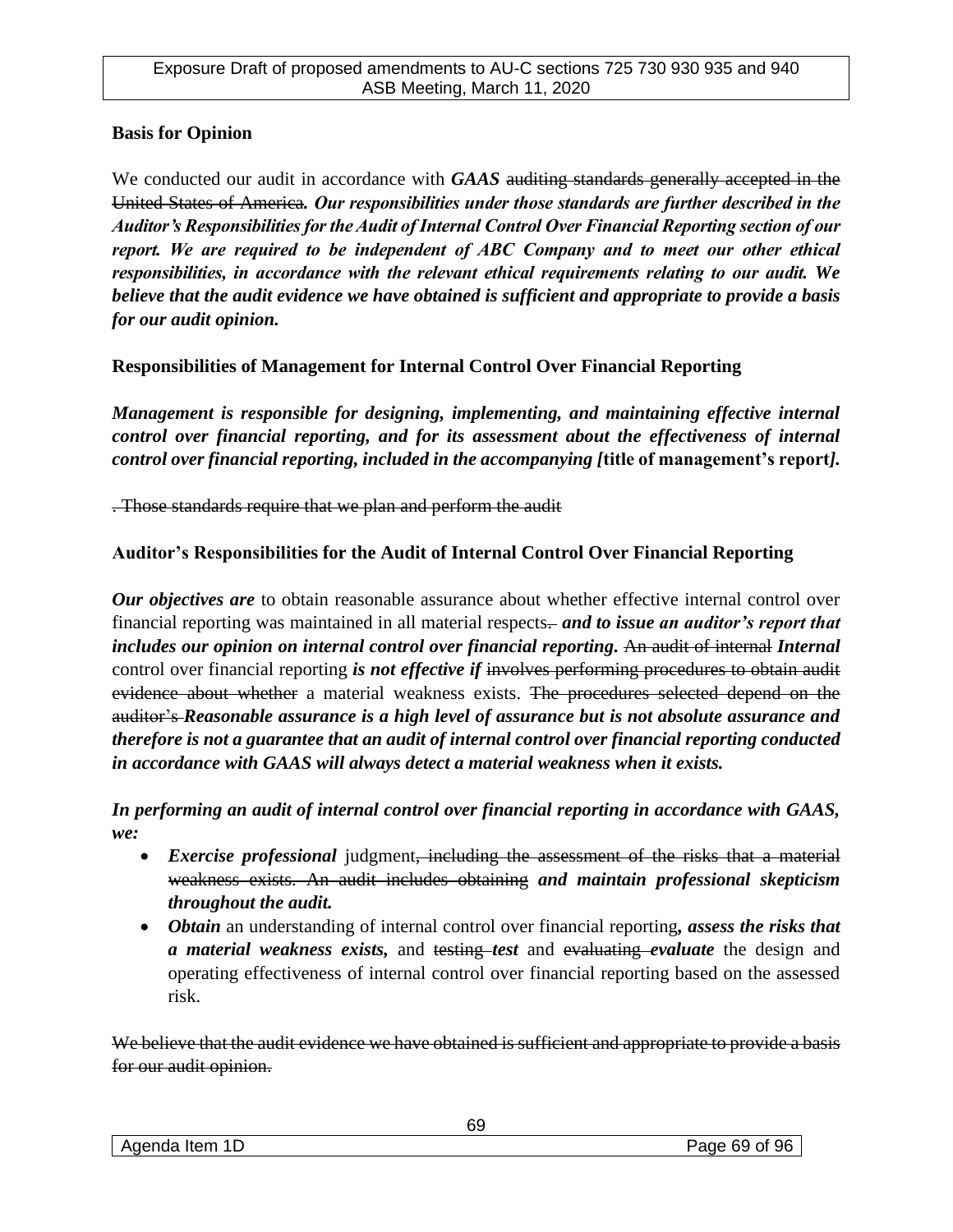# *Definition and Inherent Limitations of Internal Control Over Financial Reporting*

An entity's internal control over financial reporting is a process effected by those charged with governance, management, and other personnel, designed to provide reasonable assurance regarding the preparation of reliable financial statements in accordance with [*applicable financial reporting framework, such as accounting principles generally accepted in the United States of America*]. An entity's internal control over financial reporting includes those policies and procedures that (1) pertain to the maintenance of records that, in reasonable detail, accurately and fairly reflect the transactions and dispositions of the assets of the entity; (2) provide reasonable assurance that transactions are recorded as necessary to permit preparation of financial statements in accordance with [*applicable financial reporting framework, such as accounting principles generally accepted in the United States of America*], and that receipts and expenditures of the entity are being made only in accordance with authorizations of management and those charged with governance; and (3) provide reasonable assurance regarding prevention, or timely detection and correction of unauthorized acquisition, use, or disposition of the entity's assets that could have a material effect on the financial statements.

Because of its inherent limitations, internal control over financial reporting may not prevent, or detect and correct, misstatements. Also, projections of any assessment of effectiveness to future periods are subject to the risk that controls may become inadequate because of changes in conditions, or that the degree of compliance with the policies or procedures may deteriorate.

# *Report on Other Legal and Regulatory Requirements*

*[***Form and content of this section of the auditor's report will vary depending on the nature of the auditor's other reporting responsibilities***.]*

### *Opinion*

In our opinion, ABC Company maintained, in all material respects, effective internal control over financial reporting as of December 31, 20XX, based on [*identify criteria*].

#### *Report on Financial Statements*

We also have audited, in accordance with auditing standards generally accepted in the United States of America, the [*identify financial statements*] of ABC Company, and our report dated [*date of report, which should be the same as the date of the report on the audit of ICFR*] expressed [*include nature of opinion*].

### **Report on Other Legal and Regulatory Requirements**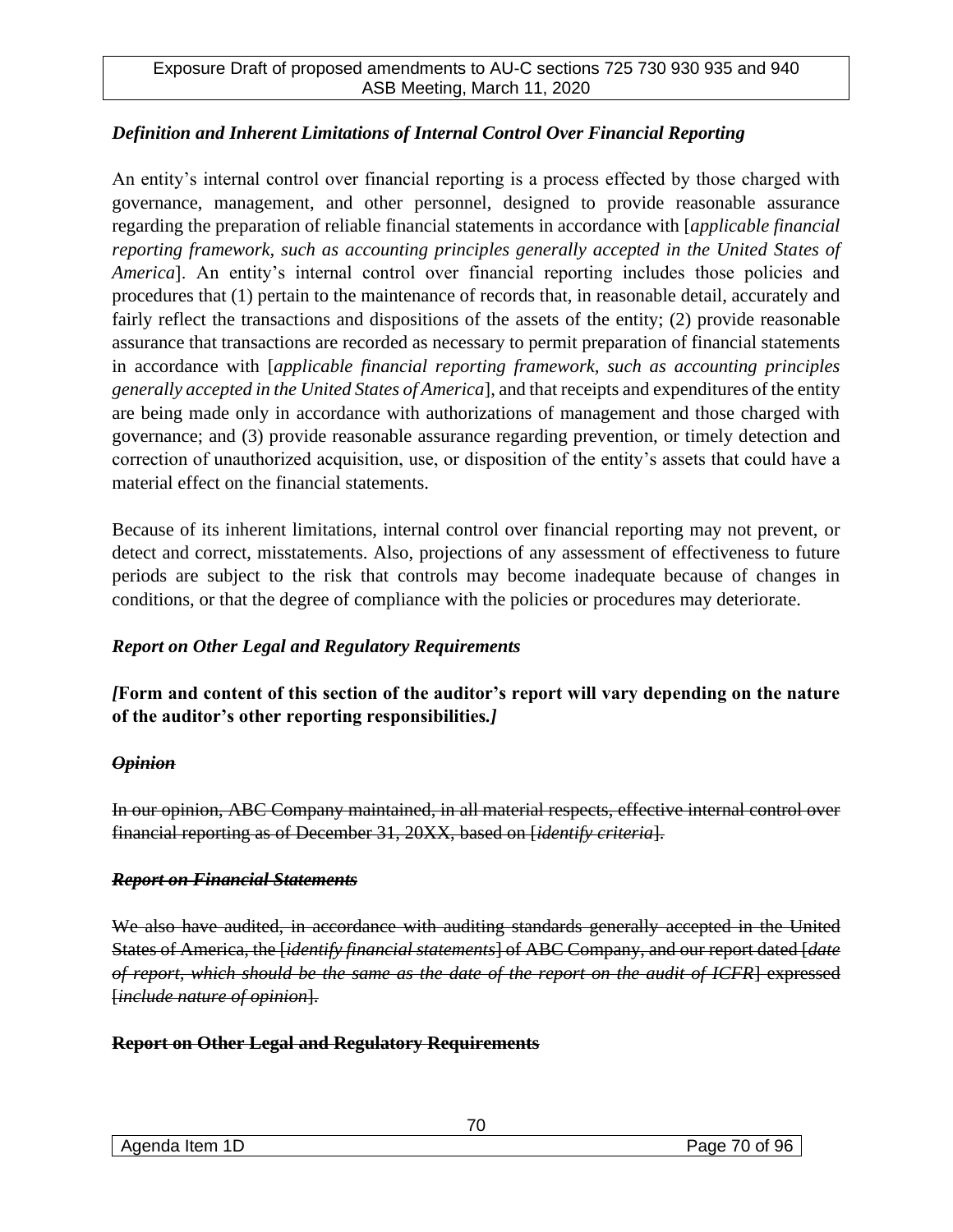[*Form and content of this section of the auditor's report will vary depending on the nature of the auditor's other reporting responsibilities.*]

[*Auditor's signature*] *[***Signature of the auditor's firm***]* [*Auditor's City and state* **where the auditor's report is issued**] [*Date of the auditor's report*]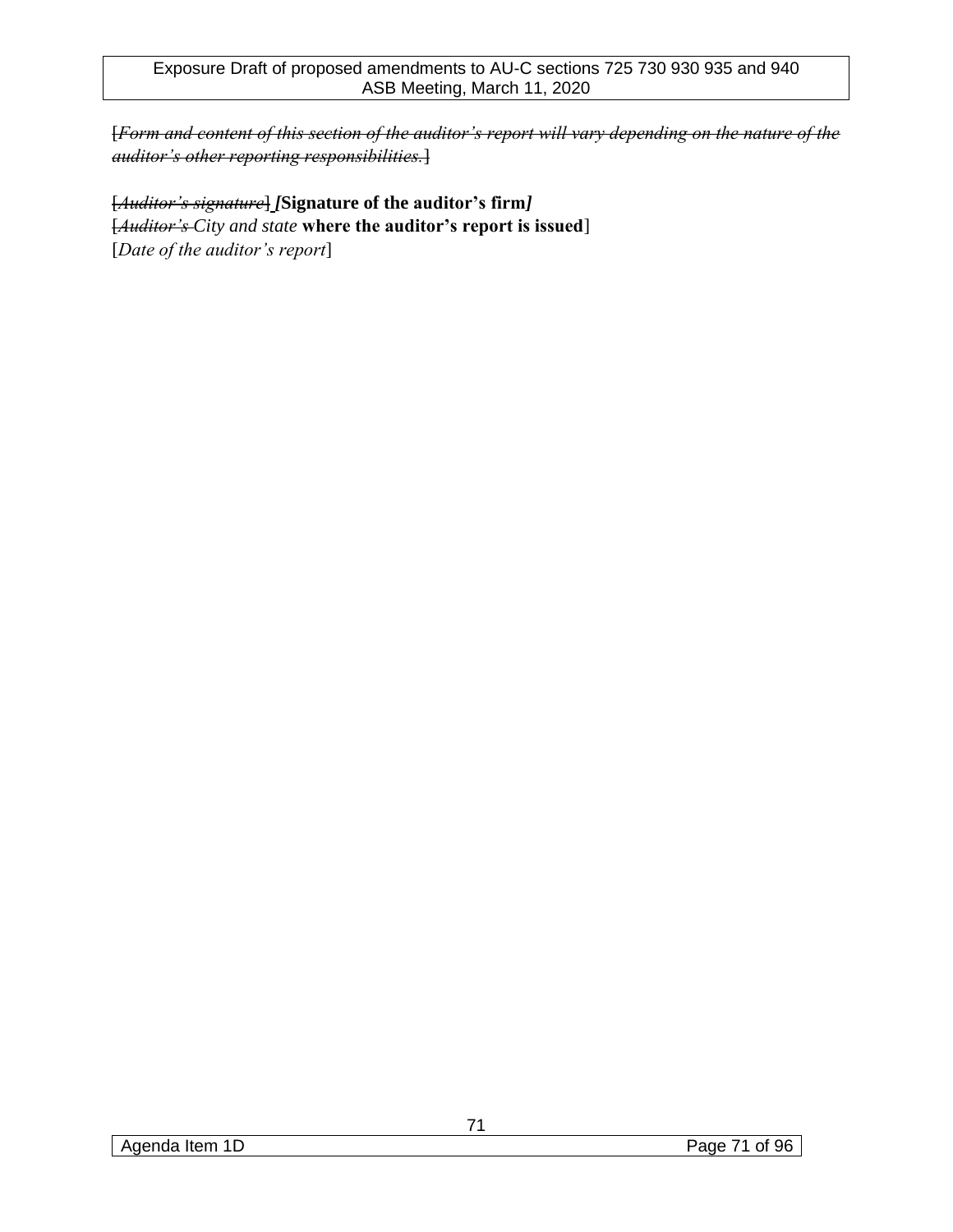## **Illustration 2 — Adverse Opinion on ICFR**

The following is an illustrative report expressing an adverse opinion on ICFR. In this example, the opinion on the financial statements is not affected by the adverse opinion on ICFR.

## **Independent Auditor's Report**

[*Appropriate Addressee*]

### **Report on Internal Control Over Financial Reporting<sup>1</sup>**

## **Adverse Opinion on Internal Control Over Financial Reporting**

We have audited ABC Company's internal control over financial reporting as of December 31, 20XX, based on [*identify criteria*].<sup>2</sup> In our opinion, because of the effect of the material weakness *described in the Basis for Adverse Opinion section on the achievement of the objectives of [***identify criteria***], ABC Company has not maintained effective internal control over financial reporting as of December 31, 20XX, based on [***identify criteria***].*

*We also have audited, in accordance with auditing standards generally accepted in the United States of America (GAAS), the [***identify financial statements***] of ABC Company, and our report dated [***date of report, which should be the same as the date of the report on the audit of ICFR***] expressed [***include nature of opinion***].* 

*We considered the material weakness described in the Basis for Adverse Opinion on Internal Control Over Financial Reporting section in determining the nature, timing, and extent of audit procedures applied in our audit of the 20XX financial statements, and this report does not affect such report on the financial statements.*

### **Basis for Adverse Opinion** *on Internal Control Over Financial Reporting*

*A material weakness is a deficiency, or a combination of deficiencies, in internal control over financial reporting, such that there is a reasonable possibility that a material misstatement of the entity's financial statements will not be prevented, or detected and corrected, on a timely* 

<sup>&</sup>lt;sup>1</sup> The subtitle "Report on Internal Control Over Financial Reporting" is unnecessary in circumstances when the second subtitle, "Report on Other Legal and Regulatory Requirements," is not applicable.

<sup>2</sup> For example, the following may be used to identify the criteria: "criteria established in the *Internal Control— Integrated Framework* (2013), issued by the Committee of Sponsoring Organizations of the Treadway Commission (COSO)."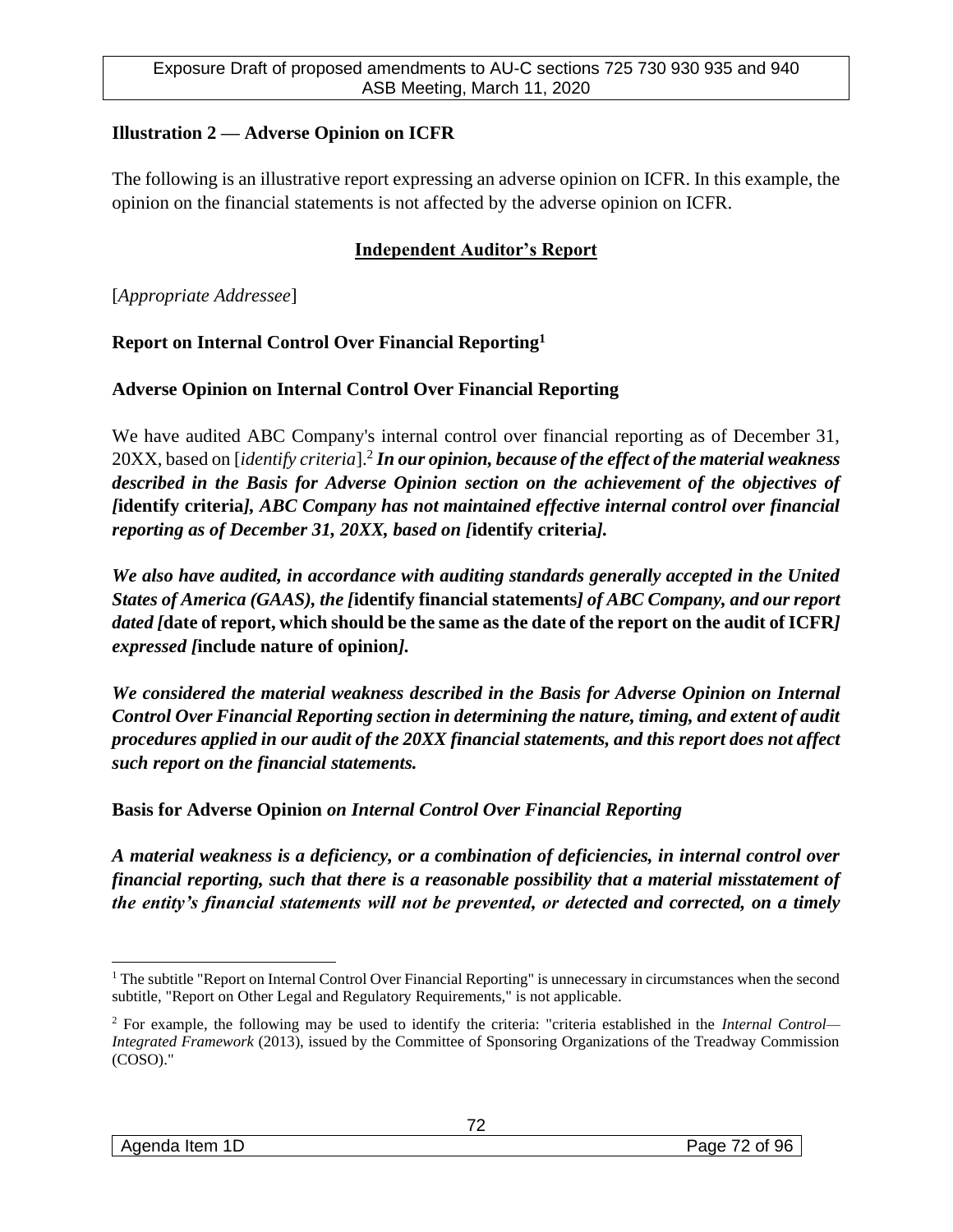*basis. The following material weakness has been identified and included in the accompanying [***title of management's report***].*

#### *[***Identify the material weakness described in management's report***.] 3*

*We conducted our audit in accordance with GAAS. Our responsibilities under those standards are further described in the Auditor's Responsibilities for the Audit of Internal Control Over Financial Reporting section of our report. We are required to be independent of ABC Company and to meet our other ethical responsibilities, in accordance with the relevant ethical requirements relating to our audit. We believe that the audit evidence we have obtained is sufficient and appropriate to provide a basis for our audit opinion.*

## *Responsibilities of Management Management's Responsibility for Internal Control Over Financial Reporting*

Management is responsible for designing, implementing, and maintaining effective internal control over financial reporting, and for its assessment about the effectiveness of internal control over financial reporting, included in the accompanying [*title of management's report*].

## *Auditor's Responsibility Responsibilities for the Audit of Internal Control Over Financial Reporting*

Our *objectives are to* responsibility is to express an opinion on the entity's internal control over financial reporting based on our audit. We conducted our audit in accordance with auditing standards generally accepted in the United States of America. Those standards require that we plan and perform the audit to obtain reasonable assurance about whether effective internal control over financial reporting was maintained in all material respects *and to issue an auditor's report that includes our opinion on internal control over financial reporting*. An audit of internal *Internal*  control over financial reporting *is not effective if* involves performing procedures to obtain evidence about whether a material weakness exists. *Reasonable assurance is a high level of assurance but is not absolute assurance and therefore is not a guarantee that an audit of internal control over financial reporting conducted in accordance with GAAS will always detect a material weakness when it exists.* 

*In performing an audit of internal control over financial reporting in accordance with GAAS, we:*

<sup>&</sup>lt;sup>3</sup> See paragraphs .68–.71 of this section for specific reporting requirements. The auditor's report need only refer to the material weaknesses described in management's report and need not include a description of each material weakness, provided each material weakness is included and fairly presented in all material respects in management's report.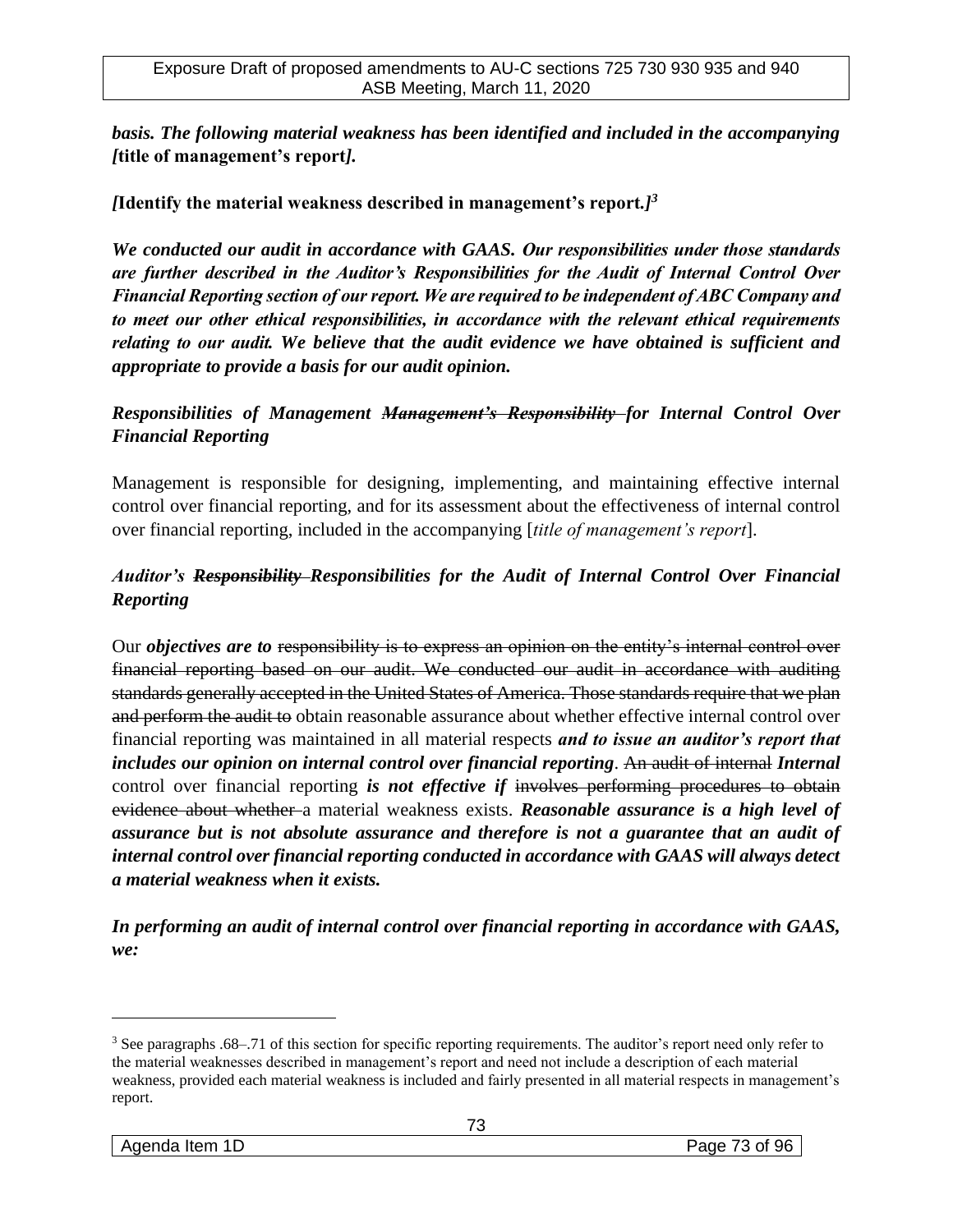- *Exercise professional judgment and maintain professional skepticism throughout the audit*
- *Obtain* The procedures selected depend on the auditor's judgment, including the assessment of the risks that a material weakness exists. An audit includes obtaining an understanding of internal control over financial reporting*, assess the risks that a material weakness exists,* and *test* testing and *evaluate* evaluating the design and operating effectiveness of internal control over financial reporting based on the assessed risk.

We believe that the audit evidence we have obtained is sufficient and appropriate to provide a basis for our adverse audit opinion.

#### *Definition and Inherent Limitations of Internal Control Over Financial Reporting*

An entity's internal control over financial reporting is a process effected by those charged with governance, management, and other personnel, designed to provide reasonable assurance regarding the preparation of reliable financial statements in accordance with [*applicable financial reporting framework, such as accounting principles generally accepted in the United States of America*]. An entity's internal control over financial reporting includes those policies and procedures that (1) pertain to the maintenance of records that, in reasonable detail, accurately and fairly reflect the transactions and dispositions of the assets of the entity; (2) provide reasonable assurance that transactions are recorded as necessary to permit preparation of financial statements in accordance with [*applicable financial reporting framework, such as accounting principles generally accepted in the United States of America*], and that receipts and expenditures of the entity are being made only in accordance with authorizations of management and those charged with governance; and (3) provide reasonable assurance regarding prevention, or timely detection and correction, of unauthorized acquisition, use, or disposition of the entity's assets that could have a material effect on the financial statements.

Because of its inherent limitations, internal control over financial reporting may not prevent, or detect and correct, misstatements. Also, projections of any assessment of effectiveness to future periods are subject to the risk that controls may become inadequate because of changes in conditions or that the degree of compliance with the policies or procedures may deteriorate.

#### *Report on Other Legal and Regulatory Requirements*

*[***Form and content of this section of the auditor's report will vary depending on the nature of the auditor's other reporting responsibilities.***]*

#### *Adverse Opinion*

In our opinion, because of the effect of the material weakness described in the Basis for Adverse Opinion paragraph on the achievement of the objectives of [*identify criteria*], ABC Company has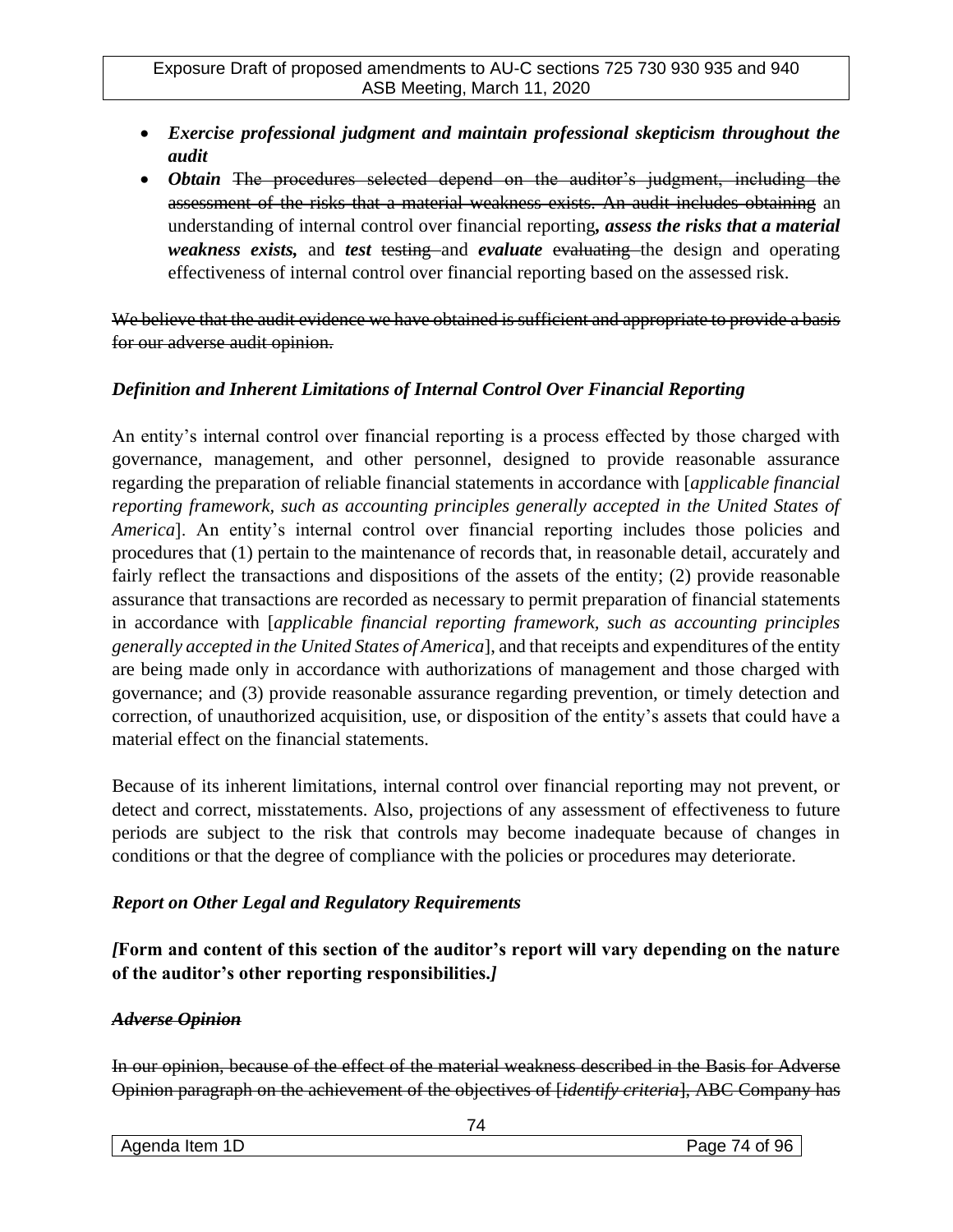not maintained effective internal control over financial reporting as of December 31, 20XX, based on [*identify criteria*].

#### *Report on Financial Statements*

We considered the material weakness identified above in determining the nature, timing, and extent of audit procedures applied in our audit of the 20XX financial statements, and this report does not affect such report on the financial statements.

[*Auditor's signature*] [*Auditor's [***Signature of the auditor's firm***] [City and state* **where the auditor's report is issued**] [*Date of the auditor's report*]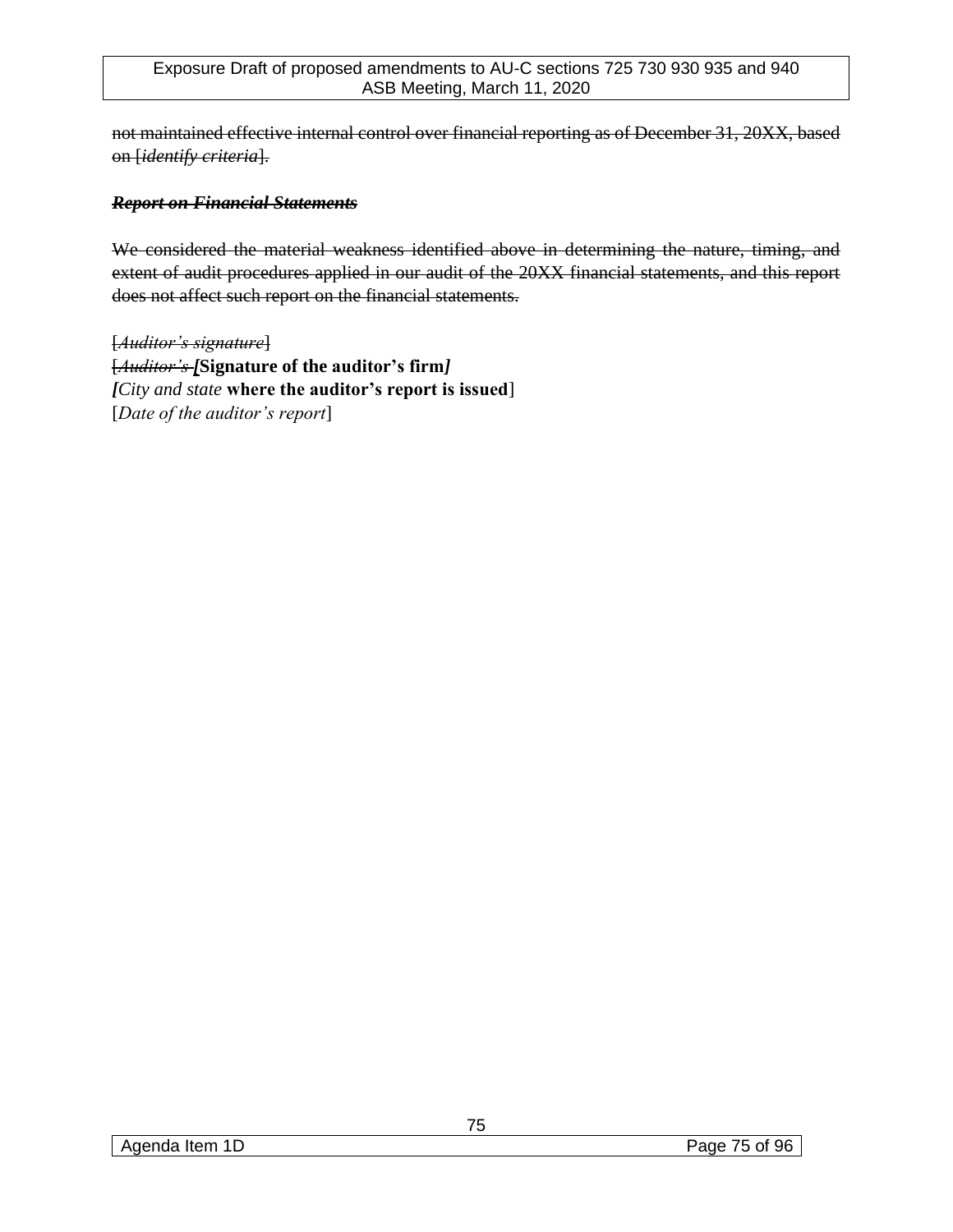#### **Illustration 3 — Disclaimer of Opinion on ICFR**

The following is an illustrative report expressing a disclaimer of opinion on ICFR. In this example, the auditor is applying paragraph .76 of this section because a material weakness was identified during the limited procedures performed by the auditor.

#### **Independent Auditor's Report**

[*Appropriate Addressee*]

#### **Report on Internal Control Over Financial Reporting<sup>1</sup>**

#### *Disclaimer of Opinion on Internal Control Over Financial Reporting*

We were engaged to audit ABC Company's internal control over financial reporting as of December 31, 20XX, based on [*identify criteria*].<sup>2</sup> *Because of the significance of the matter described in the Basis for Disclaimer of Opinion on Internal Control Over Financial Reporting section, we have not been able to obtain sufficient appropriate audit evidence to provide a basis for an audit opinion. Accordingly, we do not express an opinion on the effectiveness of ABC Company's internal control over financial reporting.*

*We have audited, in accordance with auditing standards generally accepted in the United States of America (GAAS), the [***identify financial statements***] of ABC Company, and our report dated [***date of report, which should be the same as the date of the report on the audit of ICFR***] expressed [include nature of opinion].* 

*We considered the material weakness described in the Basis for Disclaimer of Opinion on Internal Control Over Financial Reporting section in determining the nature, timing, and extent of audit procedures applied in our audit of the 20XX financial statements, and this report does not affect such report on the financial statements.*

#### *Basis for Disclaimer of Opinion* **on Internal Control Over Financial Reporting**

*[***Provide description of the matter giving rise to the disclaimer of opinion***]*

<sup>&</sup>lt;sup>1</sup> The subtitle "Report on Internal Control Over Financial Reporting" is unnecessary in circumstances when the second subtitle, "Report on Other Legal and Regulatory Requirements," is not applicable.

<sup>2</sup> For example, the following may be used to identify the criteria: "criteria established in the *Internal Control— Integrated Framework* (2013), issued by the Committee of Sponsoring Organizations of the Treadway Commission (COSO)."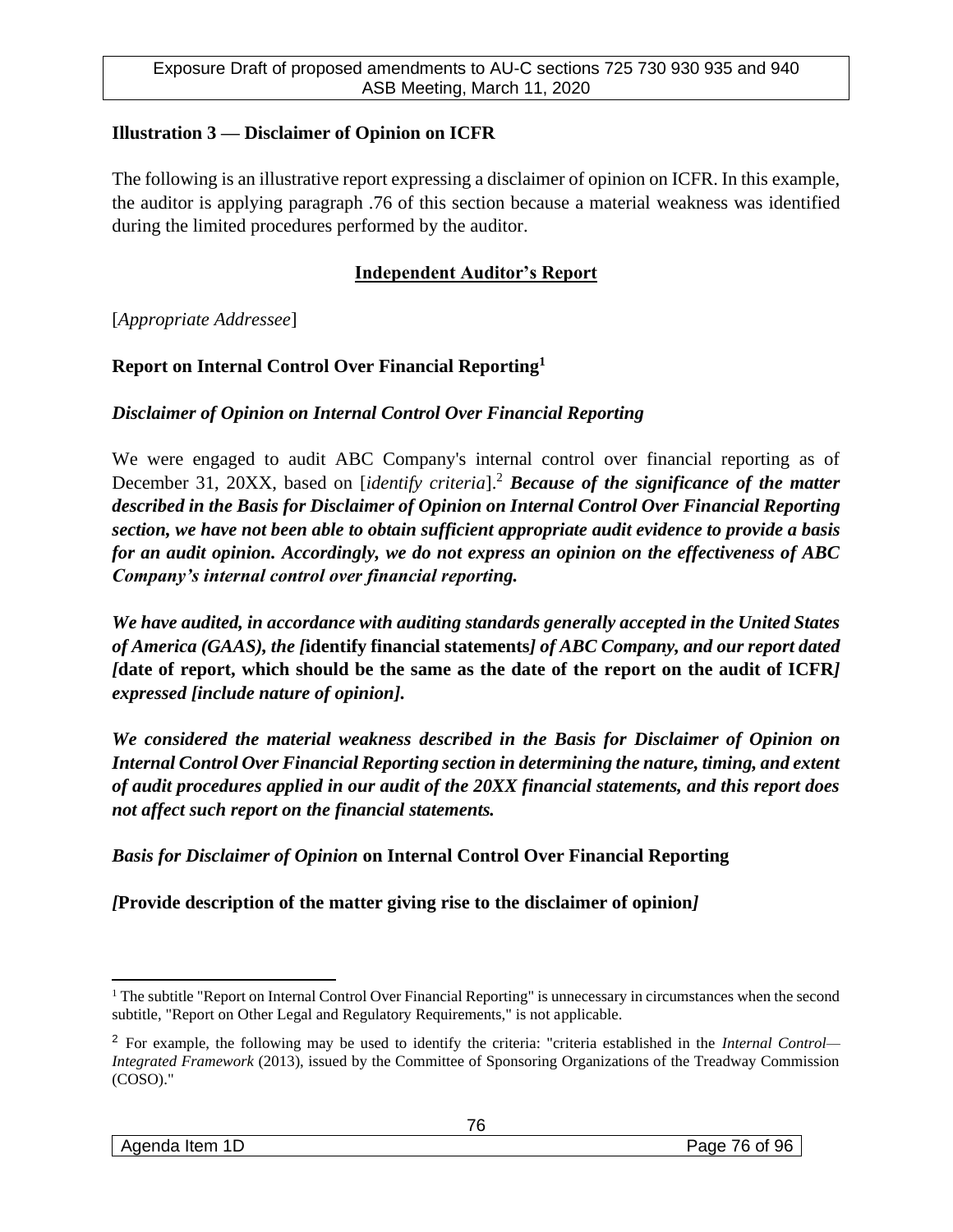*A material weakness is a deficiency, or a combination of deficiencies, in internal control over financial reporting, such that there is a reasonable possibility that a material misstatement of the entity's financial statements will not be prevented, or detected and corrected, on a timely basis. If one or more material weaknesses exist, an entity's internal control over financial reporting cannot be considered effective. The following material weakness has been included in the accompanying [***title of management's report***].*

*[***Identify the material weakness described in management's report and include a description of the material weakness, including its nature and actual and potential effect on the presentation of the entity's financial statements issued during the existence of the material weakness***.]*

## *Responsibilities of Management Management's Responsibility for Internal Control Over Financial Reporting*

Management is responsible for designing, implementing, and maintaining effective internal control over financial reporting and for its assessment about the effectiveness of internal control over financial reporting included in the accompanying [*title of management's report*].

## *Auditor's Responsibility Responsibilities for the Audit of Internal Control Over Financial Reporting*

Our responsibility is to *conduct an audit of* express an opinion on ABC Company's internal control over financial reporting based on conducting the audit in accordance with *GAAS* auditing standards generally accepted in the United States of America. *However, because* Because of the matter described in the Basis for Disclaimer of Opinion *on Internal Control Over Financial Reporting section–paragraph, however, we were not able to obtain sufficient appropriate audit* evidence to provide a basis for an audit opinion.

#### *We are required to be independent of ABC Company and to meet our other ethical responsibilities, in accordance with the relevant ethical requirements relating to our audit.*

## *Definition and Inherent Limitations of Internal Control Over Financial Reporting*

An entity's internal control over financial reporting is a process effected by those charged with governance, management, and other personnel, designed to provide reasonable assurance regarding the preparation of reliable financial statements in accordance with [*applicable financial reporting framework, such as accounting principles generally accepted in the United States of America*]. An entity's internal control over financial reporting includes those policies and procedures that (1) pertain to the maintenance of records that, in reasonable detail, accurately and fairly reflect the transactions and dispositions of the assets of the entity; (2) provide reasonable assurance that transactions are recorded as necessary to permit preparation of financial statements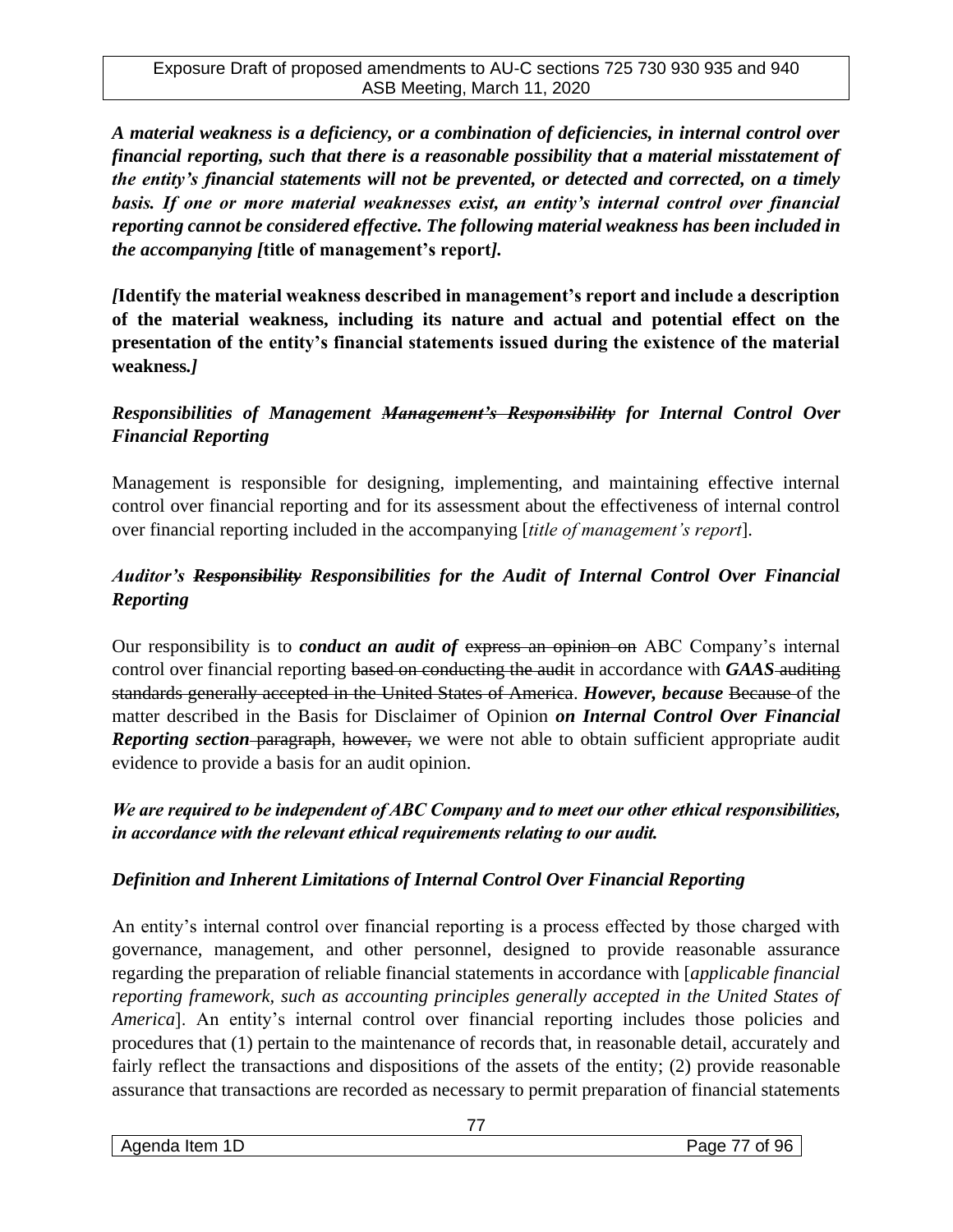in accordance with [*applicable financial reporting framework, such as accounting principles generally accepted in the United States of America*], and that receipts and expenditures of the entity are being made only in accordance with authorizations of management and those charged with governance; and (3) provide reasonable assurance regarding prevention, or timely detection and correction of unauthorized acquisition, use, or disposition of the entity's assets that could have a material effect on the financial statements.

Because of its inherent limitations, internal control over financial reporting may not prevent, or detect and correct, misstatements. Also, projections of any assessment of effectiveness to future periods are subject to the risk that controls may become inadequate because of changes in conditions, or that the degree of compliance with the policies or procedures may deteriorate.

#### *Basis for Disclaimer of Opinion*

[*Provide a description of the matter giving rise to the disclaimer of opinion.*]

#### *Material Weakness*

Because of the matter described above, we were not able to obtain sufficient appropriate audit evidence to provide a basis for an audit opinion. However, A material weakness has been identified. A material weakness is a deficiency, or a combination of deficiencies, in internal control over financial reporting, such that there is a reasonable possibility that a material misstatement of the entity's financial statements will not be prevented, or detected and corrected, on a timely basis. If one or more material weaknesses exist, an entity's internal control over financial reporting cannot be considered effective. The following material weakness has been included in the accompanying [*title of management's report*].

[*Identify the material weakness described in management's report and include a description of the material weakness, including its nature and its actual and potential effect on the presentation of the entity's financial statements issued during the existence of the material weakness.*]

## *Disclaimer of Opinion*

Because of the significance of the matter described in the Basis for Disclaimer of Opinion paragraph, we have not been able to obtain sufficient appropriate audit evidence to provide a basis for an audit opinion. Accordingly, we do not express an opinion on the effectiveness of ABC Company's internal control over financial reporting.

#### *Report on Financial Statements*

We have audited, in accordance with auditing standards generally accepted in the United States of America, the [*identify financial statements*] of ABC Company, and our report dated [*date of report,*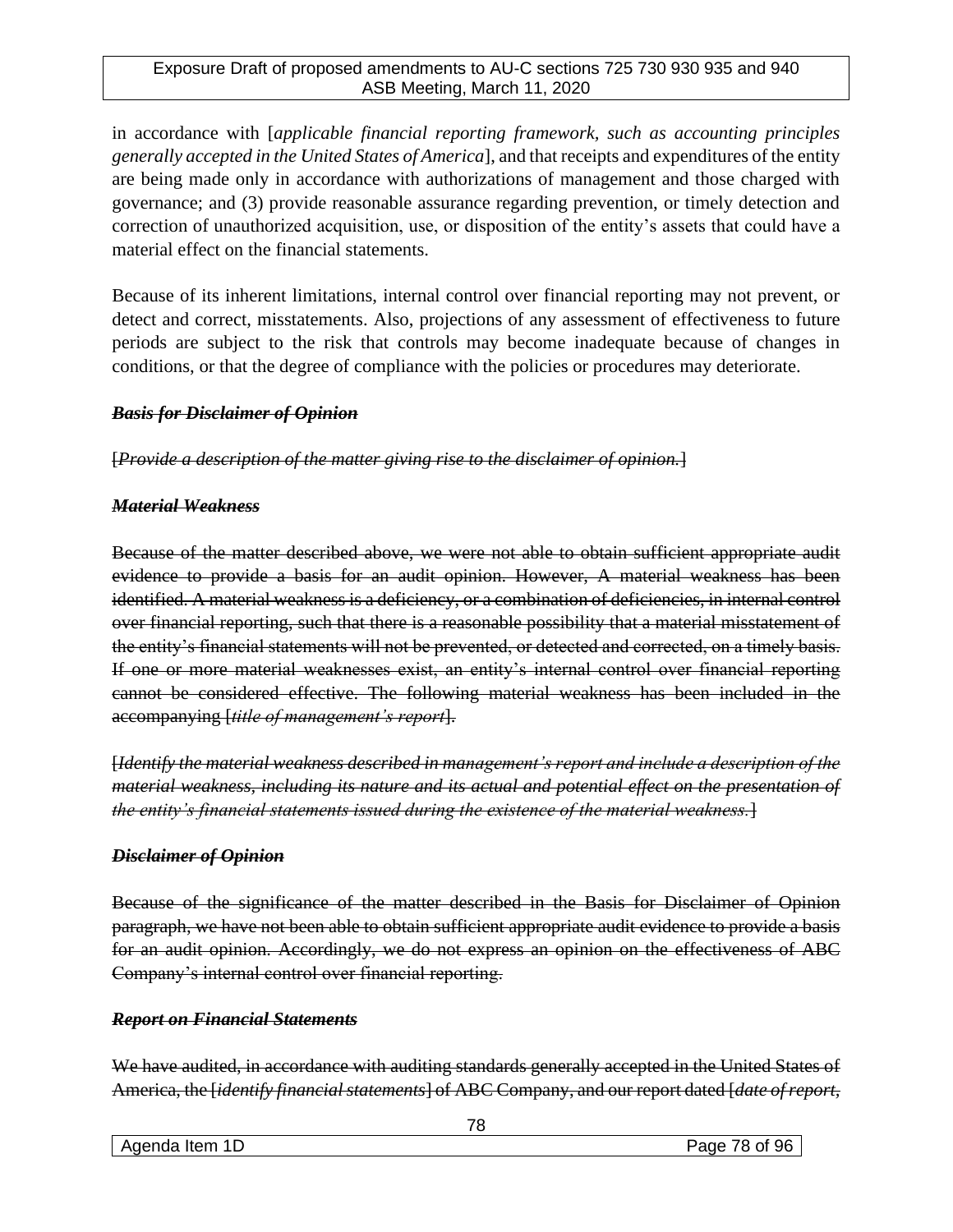*which should be the same as the date of the report on the audit of ICFR*] expressed [*include nature of opinion*]. We considered the material weakness identified above in determining the nature, timing, and extent of audit procedures applied in our audit of the 20XX financial statements, and this report does not affect such report on the financial statements.

#### **Report on Other Legal and Regulatory Requirements**

[**The form** *Form and content of this section of the auditor's report* **would** *will vary depending on the nature of the auditor's other reporting responsibilities.*]

[**Signature of the auditor's firm** *Auditor's signature*] [*Auditor's city* **City** *and state* **where the auditor's report is issued**] [*Date of the auditor's report*]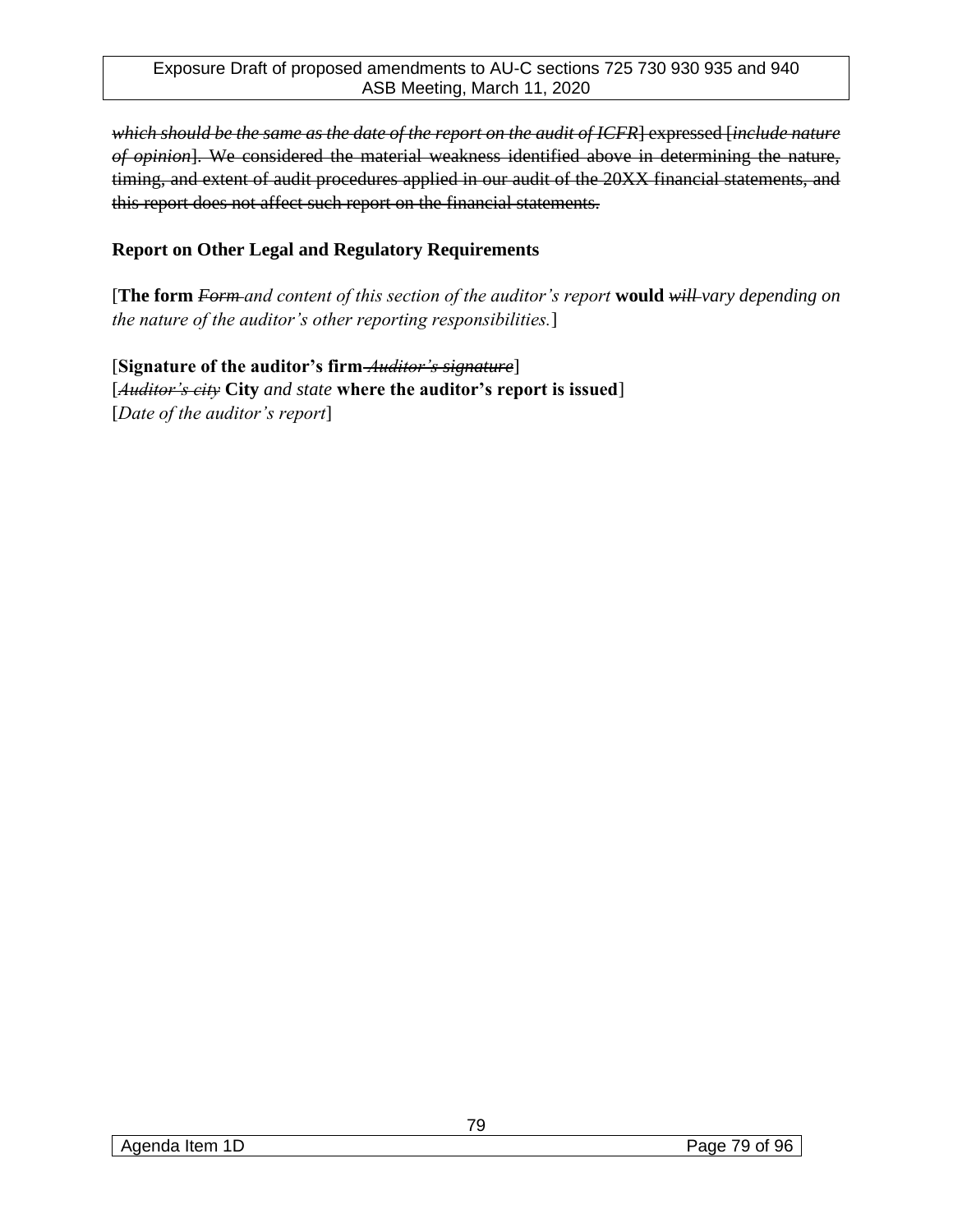#### **Illustration 4 — Unmodified Opinion on ICFR Making Reference to a Component Auditor**

The following is an illustrative report expressing an unmodified opinion on ICFR when the engagement partner decides to make reference to the report of a component auditor.

## **Independent Auditor's Report**

[*Appropriate Addressee*]

#### **Report on Internal Control Over Financial Reporting<sup>1</sup>**

#### *Opinion on Internal Control Over Financial Reporting*

We have audited ABC Company's internal control over financial reporting as of December 31, 20XX, based on [*identify criteria*].<sup>2</sup> In our opinion, based on our audit and the report of the other *auditors, ABC Company maintained, in all material respects, effective internal control over financial reporting as of December 31, 20XX, based on [***identify criteria***].*

*We did not audit the effectiveness of internal control over financial reporting of B Company, a wholly owned subsidiary, whose financial statements reflect total assets and revenues constituting 20 percent and 30 percent, respectively, of the related consolidated financial statement amounts as of and for the year ended December 31, 20XX. The effectiveness of B Company's internal control over financial reporting was audited by other auditors whose report has been furnished to us, and our opinion, insofar as it relates to the effectiveness of B Company's internal control over financial reporting, is based solely on the report of the other auditors.*

*We also have audited, in accordance with auditing standards generally accepted in the United States of America (GAAS), the [***identify financial statements***] of ABC Company, and our report dated [***date of report, which should be the same as the date of the report on the audit of ICFR***] expressed* **[include nature of opinion***], based on our audit and the report of the other auditors.*

*Basis for Opinion*

<sup>&</sup>lt;sup>1</sup> The subtitle "Report on Internal Control Over Financial Reporting" is unnecessary in circumstances when the second subtitle, "Report on Other Legal and Regulatory Requirements," is not applicable.

<sup>2</sup> For example, the following may be used to identify the criteria: "criteria established in the *Internal Control— Integrated Framework* (2013), issued by the Committee of Sponsoring Organizations of the Treadway Commission (COSO)."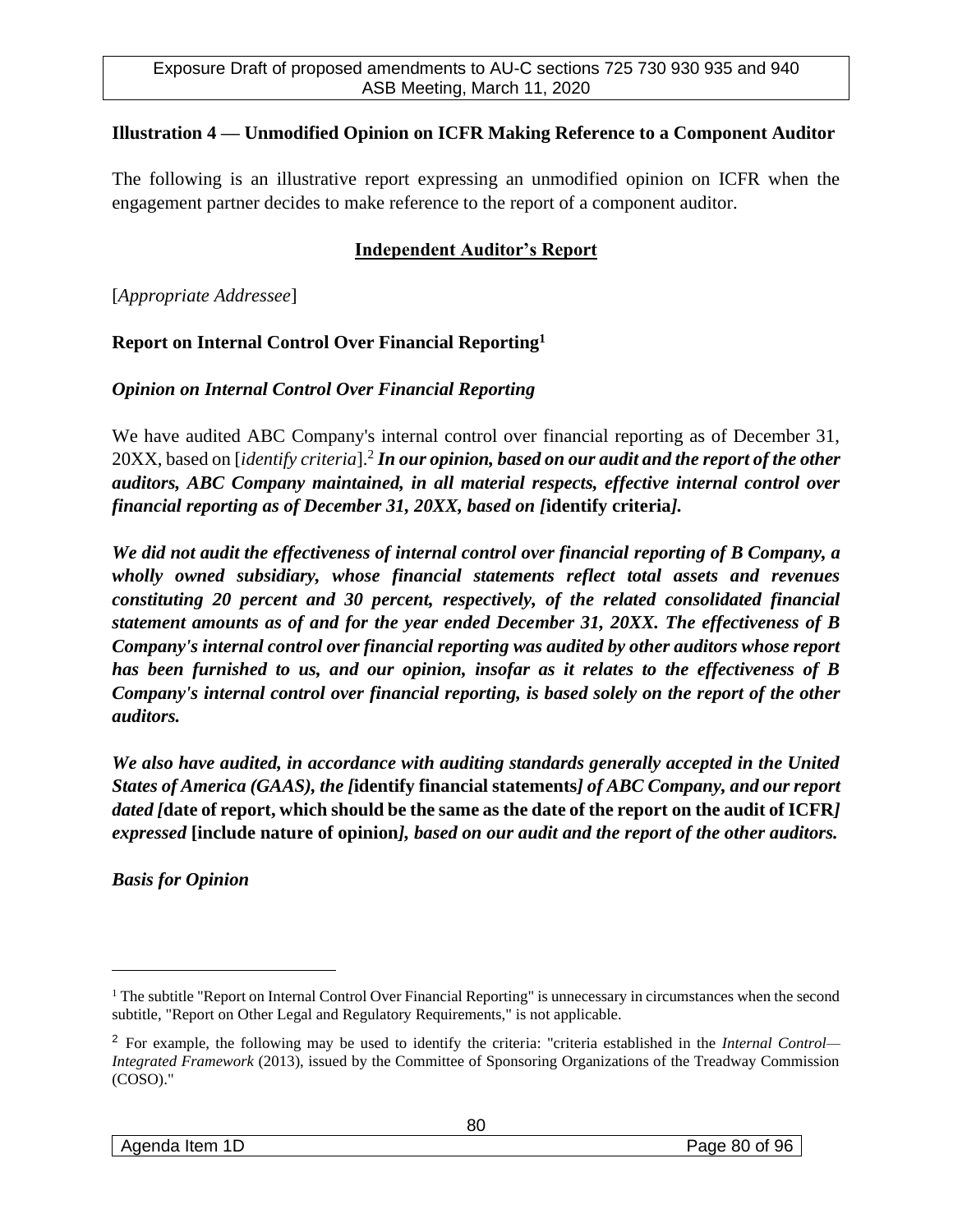*We conducted our audit in accordance with GAAS. Our responsibilities under those standards are further described in the Auditor's Responsibilities for the Audit of Internal Control Over Financial Reporting section of our report. We are required to be independent of ABC Company and to meet our other ethical responsibilities, in accordance with the relevant ethical requirements relating to our audit. We believe that the audit evidence we have obtained is sufficient and appropriate to provide a basis for our audit opinion.*

## *Management's Responsiblity* **Responsibilities** *for* **the Audit of** *Internal Control Over Financial Reporting*

Management is responsible for designing, implementing, and maintaining effective internal control over financial reporting and for its assessment about the effectiveness of internal control over financial reporting included in the accompanying [*title of management's report*].

## Auditor's Responsibility **Responsibilities for the Audit of Internal Control Over Financial Reporting**

*Our objectives are to obtain reasonable assurance about whether effective internal control over financial reporting was maintained in all material respects and to issue an auditor's report that includes our opinion on internal control over financial reporting. Internal control over financial reporting is not effective if a material weakness exists. Reasonable assurance is a high level of assurance but is not absolute assurance and therefore is not a guarantee that an audit of internal control over financial reporting conducted in accordance with GAAS will always detect a material weakness when it exists.* 

*In performing an audit of internal control over financial reporting in accordance with GAAS, we:*

- *Exercise professional judgment and maintain professional skepticism throughout the audit.*
- *Obtain an understanding of internal control over financial reporting, assess the risks that a material weakness exists, and test and evaluate the design and operating effectiveness of internal control over financial reporting based on the assessed risk.*

Our responsibility is to express an opinion on the entity's internal control over financial reporting based on our audit. We did not audit the effectiveness of internal control over financial reporting of B Company, a wholly owned subsidiary, whose financial statements reflect total assets and revenues constituting 20 percent and 30 percent, respectively, of the related consolidated financial statement amounts as of and for the year ended December 31, 20XX. The effectiveness of B Company's internal control over financial reporting was audited by other auditors whose report has been furnished to us, and our opinion, insofar as it relates to the effectiveness of B Company's internal control over financial reporting, is based solely on the report of the other auditors. We conducted our audit in accordance with auditing standards generally accepted in the United States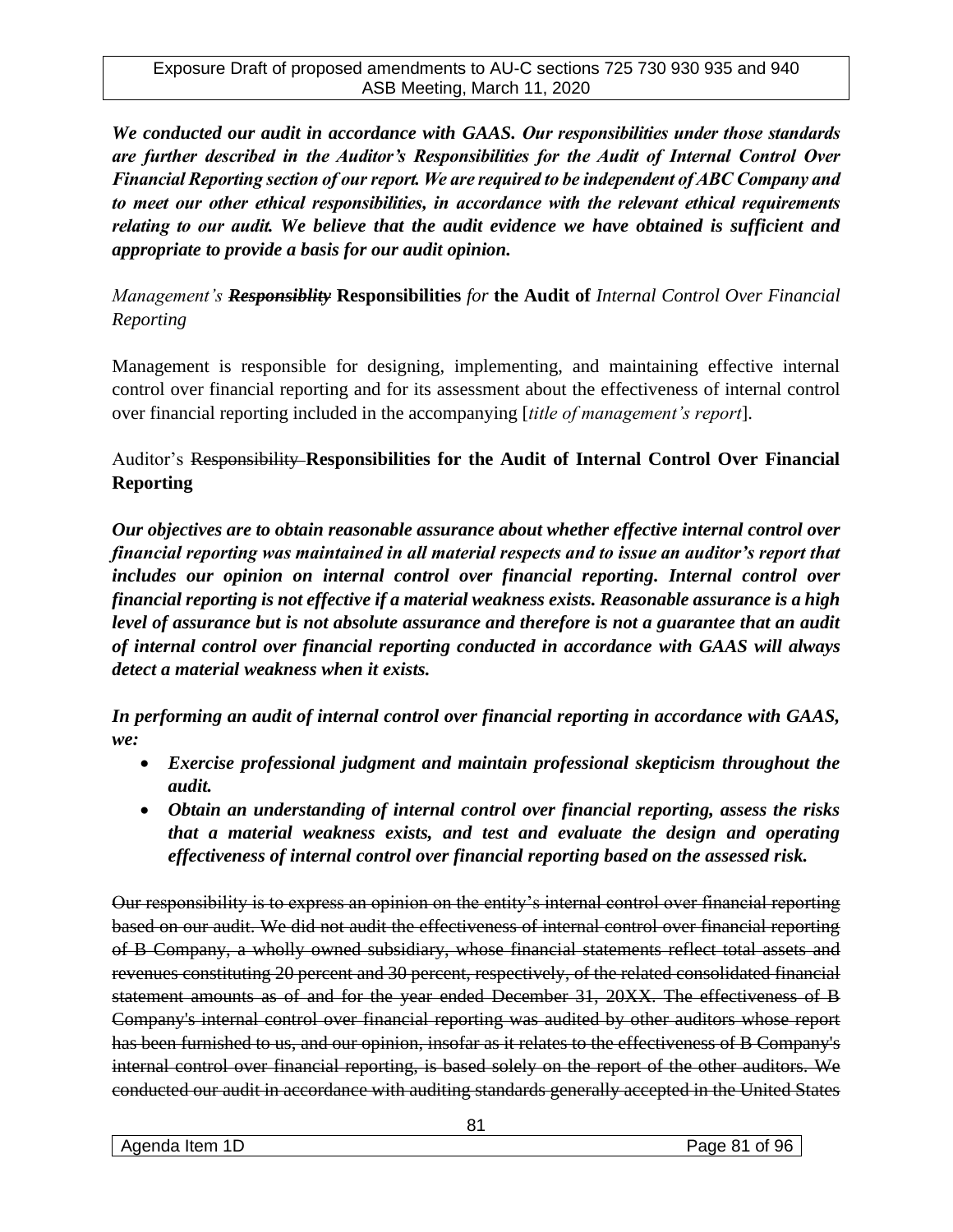of America. Those standards require that we plan and perform the audit to obtain reasonable assurance about whether effective internal control over financial reporting was maintained in all material respects.

An audit of internal control over financial reporting involves performing procedures to obtain audit evidence about whether a material weakness exists. The procedures selected depend on the auditor's judgment, including the assessment of the risks that a material weakness exists. An audit includes obtaining an understanding of internal control over financial reporting and testing and evaluating the design and operating effectiveness of internal control over financial reporting based on the assessed risk.

We believe that the audit evidence we have obtained is sufficient and appropriate to provide a basis for our audit opinion.

## *Definition and Inherent Limitations of Internal Control Over Financial Reporting*

An entity's internal control over financial reporting is a process effected by those charged with governance, management, and other personnel, designed to provide reasonable assurance regarding the preparation of reliable financial statements in accordance with [*applicable financial reporting framework, such as accounting principles generally accepted in the United States of America*]. An entity's internal control over financial reporting includes those policies and procedures that (1) pertain to the maintenance of records that, in reasonable detail, accurately and fairly reflect the transactions and dispositions of the assets of the entity; (2) provide reasonable assurance that transactions are recorded as necessary to permit preparation of financial statements in accordance with [*applicable financial reporting framework, such as accounting principles generally accepted in the United States of America*], and that receipts and expenditures of the entity are being made only in accordance with authorizations of management and those charged with governance; and (3) provide reasonable assurance regarding prevention, or timely detection and correction of unauthorized acquisition, use, or disposition of the entity's assets that could have a material effect on the financial statements.

Because of its inherent limitations, internal control over financial reporting may not prevent, or detect and correct, misstatements. Also, projections of any assessment of effectiveness to future periods are subject to the risk that controls may become inadequate because of changes in conditions, or that the degree of compliance with the policies or procedures may deteriorate.

#### *Opinion*

In our opinion, based on our audit and the report of the other auditors, ABC Company maintained, in all material respects, effective internal control over financial reporting as of December 31, 20XX, based on [*identify criteria*].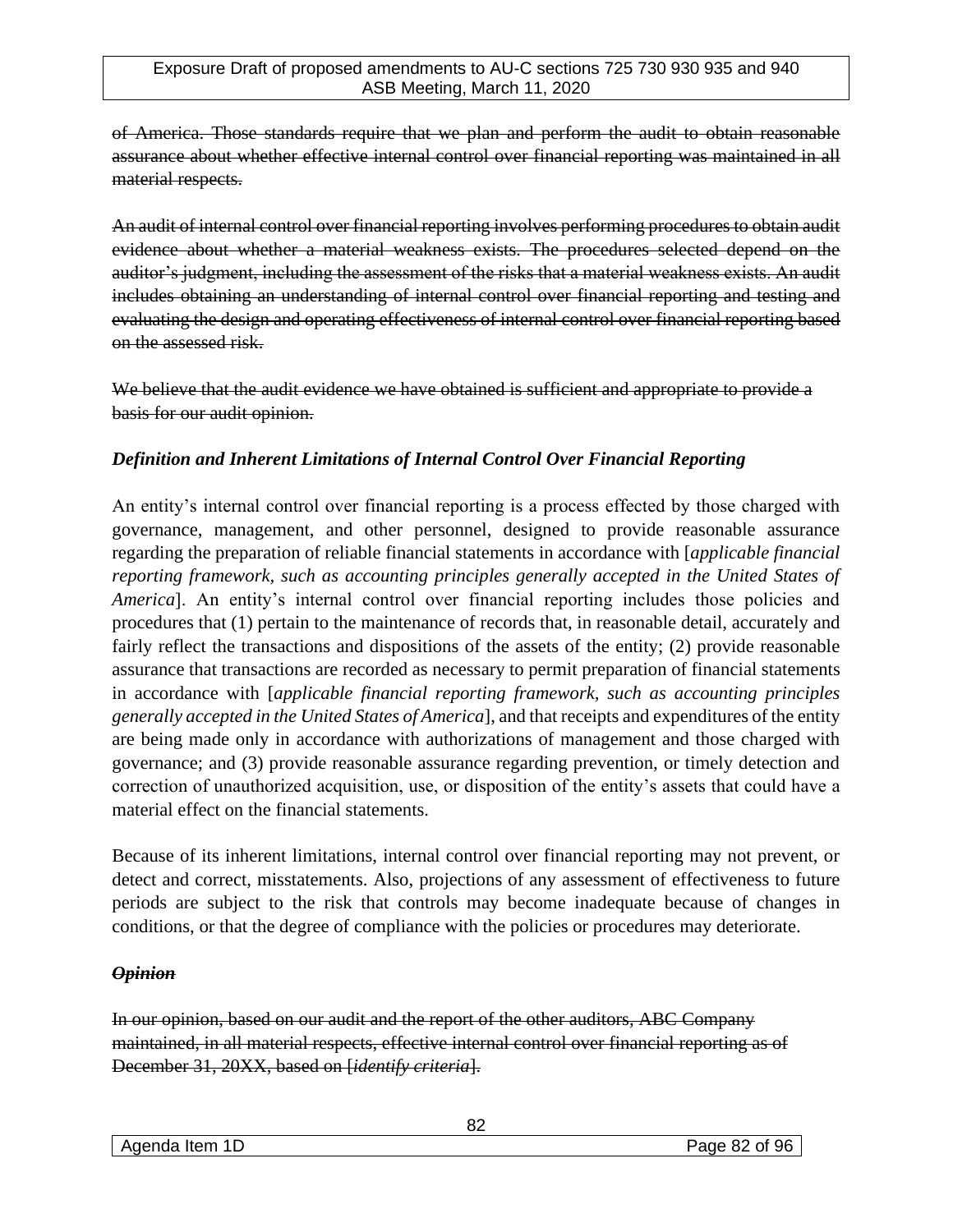#### *Report on Financial Statements*

We also have audited, in accordance with auditing standards generally accepted in the United States of America, the [*identify financial statements*] of ABC Company, and our report dated [*date of report, which should be the same as the date of the report on the audit of ICFR*] expressed [*include nature of opinion*], based on our audit and the report of the other auditors.

## **Report on Other Legal and Regulatory Requirements**

[**The form** *Form and content of this section of the auditor's report* **would** *will vary depending on the nature of the auditor's other reporting responsibilities.*]

[**Signature of the auditor's firm** *Auditor's signature*] [*Auditor's city* **City** *and state* **where the auditor's report is issued**] [*Date of the auditor's report*]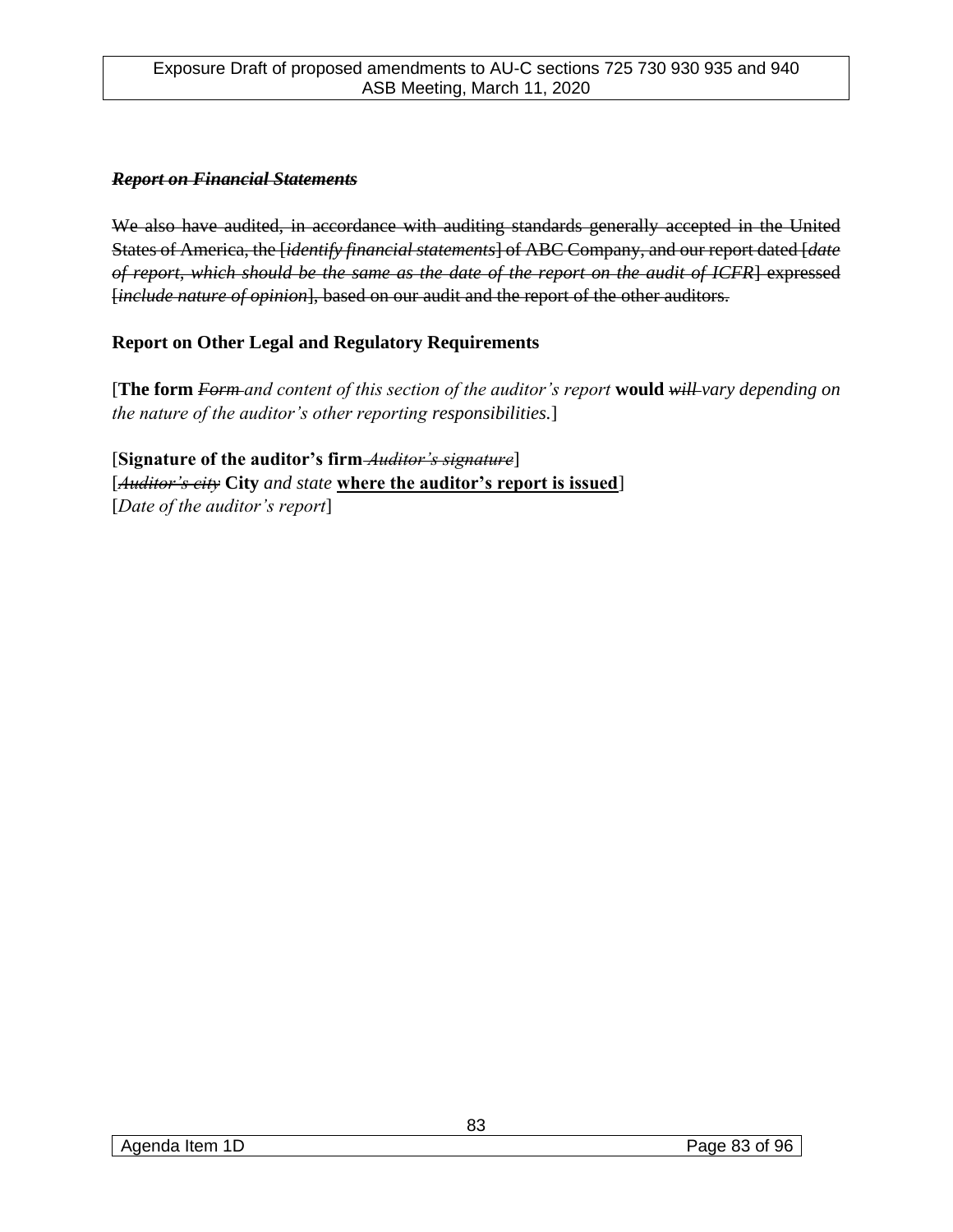## **Illustration 5 — Combined Report Expressing an Unmodified Opinion on ICFR and an Unmodified Opinion on the Financial Statements**

The following is an illustrative combined report expressing an unmodified opinion on ICFR and an unmodified opinion on the financial statements. The circumstances include *the following:*

- An audit of a complete set of general purpose financial statements (single year) prepared*). The audit is not a group audit.*
- *Management is responsible for the preparation of the financial statements* in accordance with accounting principles generally accepted in the United States of America. *as promulgated by the Financial Accounting Standards Board.*
- *The terms of the audit engagement reflect the description of management's responsibility for the financial statements in AU-C section 210, Terms of* **Engagement***.*
- *The auditor has concluded that an unmodified (that is, "clean") opinion is appropriate based on the audit evidence obtained.*
- *Based on the audit evidence obtained, the auditor has concluded that there are no conditions or events, considered in the aggregate, that raise substantial doubt about the entity's ability to continue as a going concern for a reasonable period of time in accordance with AU-C section 570,* **The Auditor's Consideration of an Entity's Ability to Continue as a Going Concern***.*
- *The auditor has not been engaged to communicate key audit matters.*

## **Independent Auditor's Report**

[*Appropriate Addressee*]

## **Report on the Financial Statements and Internal Control** *Over Financial Reporting***<sup>1</sup>**

## *Opinions on the Financial Statements and Internal Control Over Financial Reporting*

We have audited the accompanying financial statements of ABC Company, which comprise the balance sheet as of December 31, 20XX, and the related statements of income, changes in stockholders' equity, and cash flows for the year then ended, and the related notes to the financial statements. *In our opinion, the accompanying financial statements present fairly, in all material respects, the financial position of ABC Company as of December 31, 20XX, and the results of* 

<sup>1</sup> The subtitle "Report on the Financial Statements and Internal Control *Over Financial Reporting*" is unnecessary in circumstances when the second subtitle, "Report on Other Legal and Regulatory Requirements," is not applicable.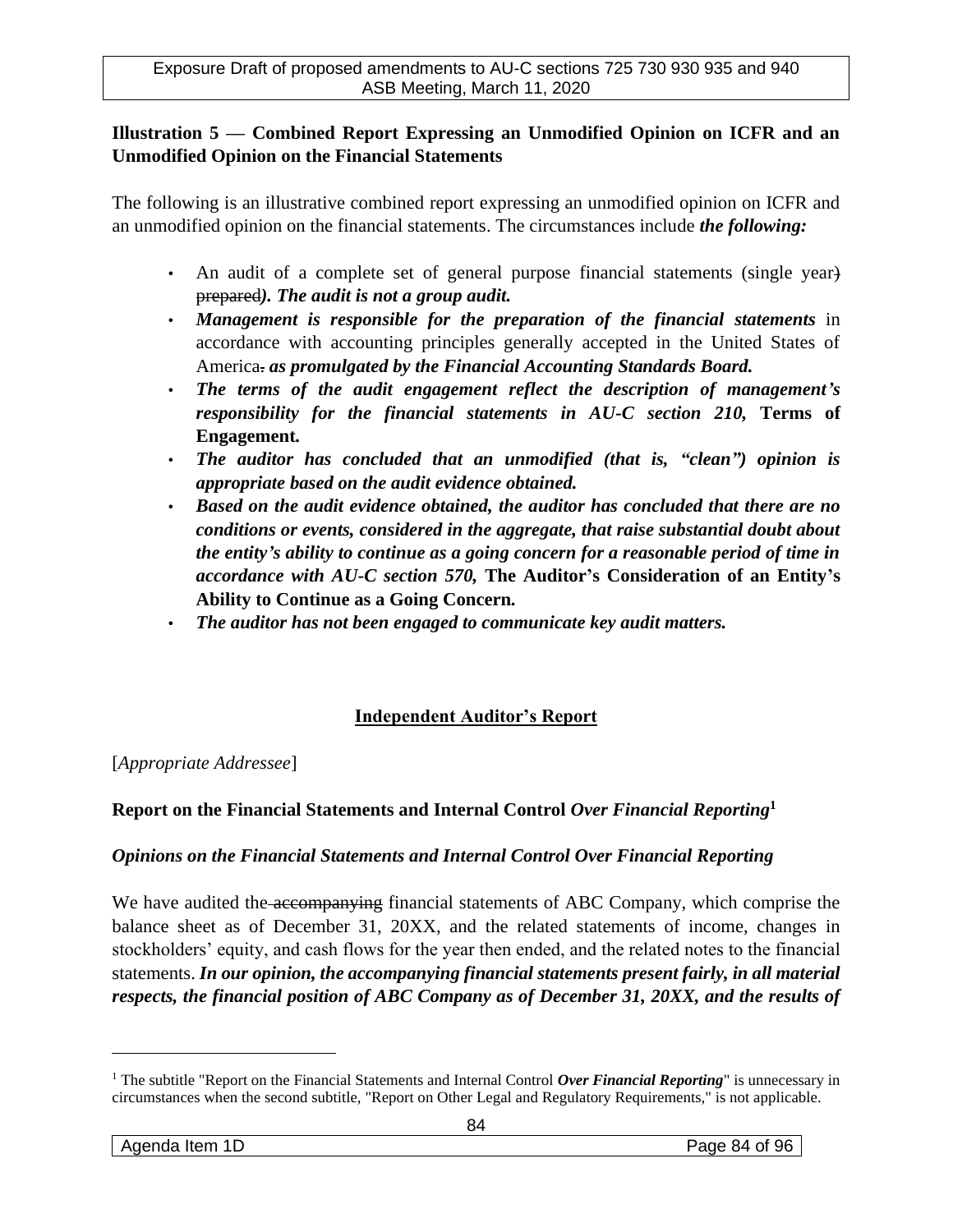*its operations and its cash flows for the year then ended in accordance with accounting principles generally accepted in the United States of America.*

We also have audited ABC Company's internal control over financial reporting as of December 31, 20XX, based on [*identify criteria*].<sup>2</sup> In our opinion, ABC Company maintained, in all *material respects, effective internal control over financial reporting as of December 31, 20XX, based on [***identify criteria***].*

#### *Basis for Opinions*

*We conducted our audits in accordance with auditing standards generally accepted in the United States of America (GAAS). Our responsibilities under those standards are further described in the Auditor's Responsibilities for the Audits of the Financial Statements and Internal Control Over Financial Reporting section of our report. We are required to be independent of ABC Company and to meet our other ethical responsibilities, in accordance with the relevant ethical requirements relating to our audit. We believe that the audit evidence we have obtained is sufficient and appropriate to provide a basis for our audit opinions.*

## *Management's Responsibility* **Responsibilities of Management** *for the Financial Statements and Internal Control Over Financial Reporting*

Management is responsible for the preparation and fair presentation of these *the* financial statements in accordance with accounting principles generally accepted in the United States of America*, and for* the design, implementation, and maintenance of effective internal control over financial reporting relevant to the preparation and fair presentation of financial statements that are free from material misstatement, whether due to fraud or error. Management is also responsible for its assessment about the effectiveness of internal control over financial reporting, included in the accompanying [*title of management's report*].

*In preparing the financial statements, management is required to evaluate whether there are conditions or events, considered in the aggregate, that raise substantial doubt about ABC Company's ability to continue as a going concern [***insert the time period set by the applicable financial reporting framework***].*

## *Auditor's Responsibility* **Responsibilities for the Audits of the Financial Statements and Internal Control Over Financial Reporting**

Our responsibility is to express an opinion on these financial statements and an opinion on the entity's internal control over financial reporting based on our audits. We conducted our audits in

<sup>2</sup> For example, the following may be used to identify the criteria: "criteria established in the *Internal Control— Integrated Framework* (2013), issued by the Committee of Sponsoring Organizations of the Treadway Commission (COSO)."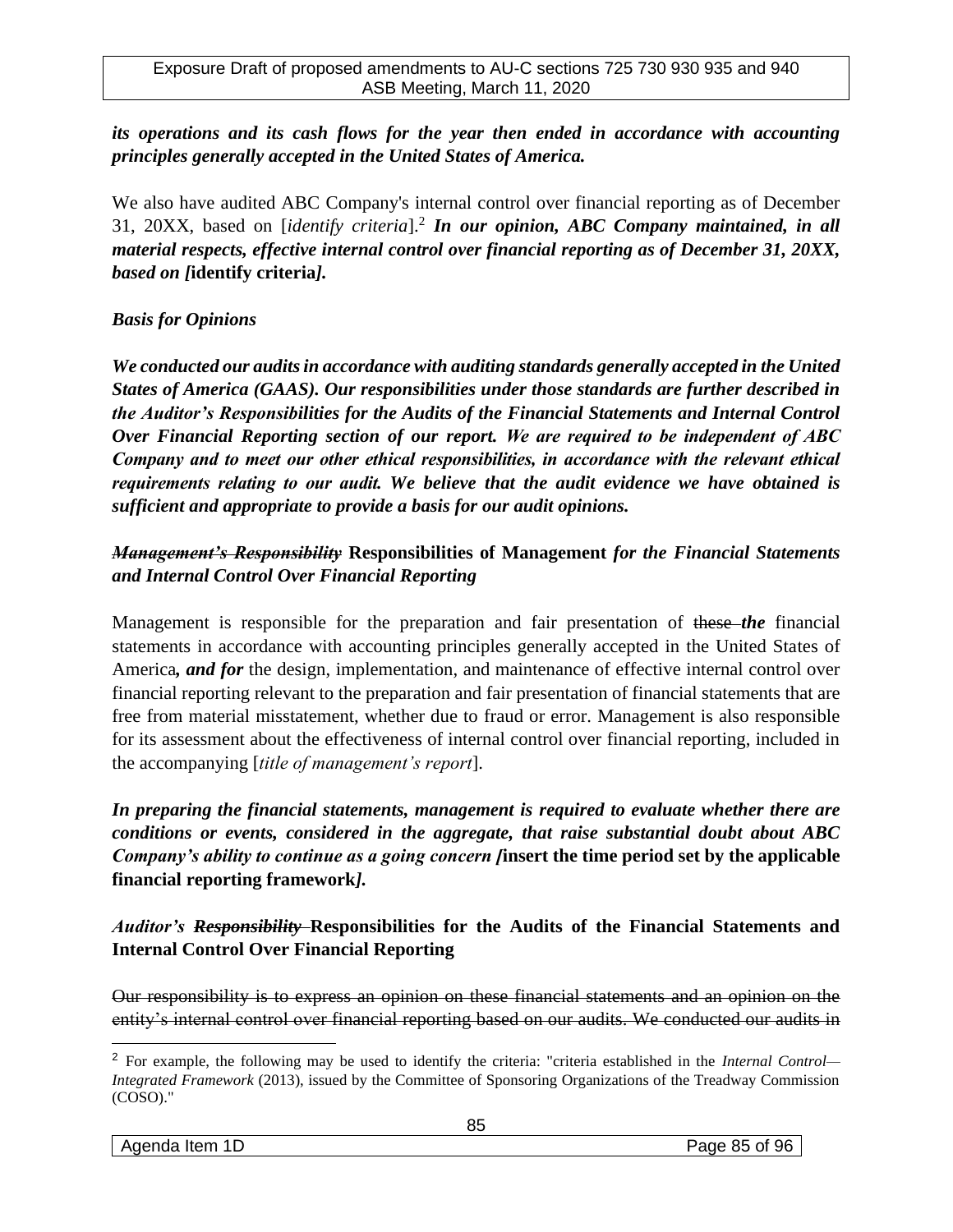accordance with auditing standards generally accepted in the United States of America. Those standards require that we plan and perform the audits *Our objectives are* to obtain reasonable assurance about whether the financial statements *as a whole* are free from material misstatement and*,* whether *due to fraud or error, and about whether* effective internal control over financial reporting was maintained in all material respects*, and to issue an auditor's report that includes our opinions.* An audit of *Internal control over* financial statements *reporting is not effective if*  involves performing procedures to obtain audit evidence about the amounts and disclosures in the financial statements. The procedures selected depend on the auditor's *a material weakness exists.* 

*Reasonable assurance is a high level of assurance but is not absolute assurance and therefore is not a guarantee that an audit of financial statements or an audit of internal control over financial reporting conducted in accordance with GAAS will always detect a material misstatement or a material weakness when it exists. The risk of not detecting a material misstatement resulting from fraud is higher than for one resulting from error, as fraud my involve collusion, forgery, intentional omissions, misrepresentations, or the override of internal control. Misstatements, including omissions, are considered to be material if there is a substantial likelihood that, individually or in the aggregate, they would influence the judgment made by a reasonable user based on the financial statements.*

*In performing an audit of financial statements and an audit of internal control over financial reporting in accordance with GAAS, we:*

- *Exercise professional* judgment, including the assessment of *and maintain professional skepticism throughout the audits.*
- *Identify and assess* the risks of material misstatement of the financial statements, whether due to fraud or error. In making *, and design and perform audit procedures responsive to*  those risk assessments, *risks. Such procedures include examining, on a test basis, evidence regarding* the auditor considers *amounts and disclosures in the financial statements.*
- *Obtain an understanding of internal control relevant to the entity's preparation and fair* presentation of the financial statements *statement audit* in order to design audit procedures that are appropriate in the circumstances. An audit of financial statements also includes evaluating
- *Obtain an understanding of internal control over financial reporting relevant to the audit of internal control over financial reporting, assess the risks that a material weakness exists, and test and evaluate the design and operating effectiveness of internal control over financial reporting based on the assessed risk.*
- *Evaluate* the appropriateness of accounting policies used and the reasonableness of significant accounting estimates made by management, as well as evaluating *evaluate* the overall presentation of the financial statements.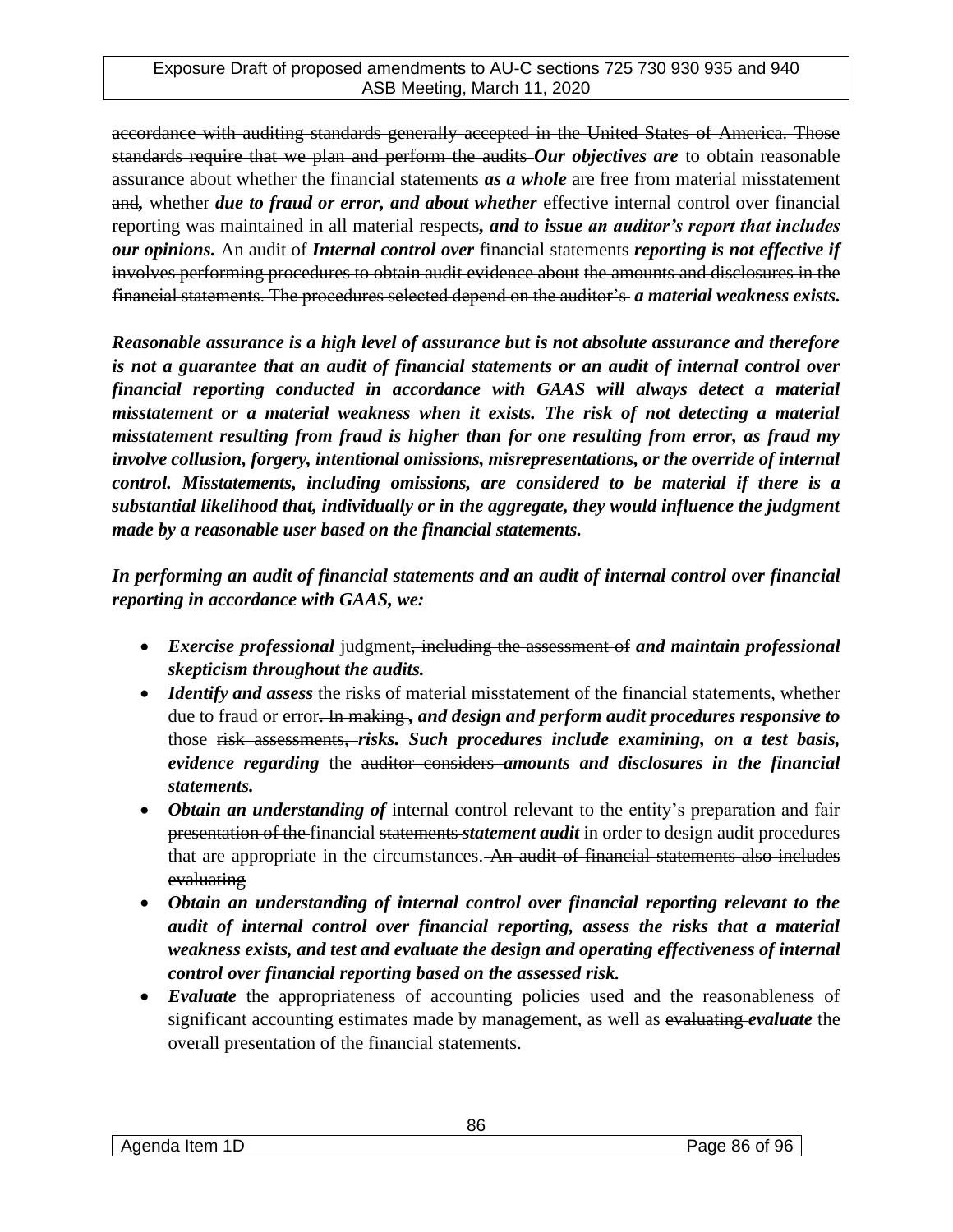An audit of internal control over financial reporting involves performing procedures to obtain evidence about whether a material weakness exists. The procedures selected depend on the auditor's judgment, including the assessment of the risk that a material weakness exists. An audit of internal control over financial reporting also involves obtaining an understanding of internal control over financial reporting and testing and evaluating the design and operating effectiveness of internal control over financial reporting based on the assessed risk.

• *Conclude whether, in our judgment, there are conditions or events, considered in the aggregate, that raise substantial doubt about ABC Company's ability to continue as a going concern for a reasonable period of time.*

*We are required to communicate with those charged with governance regarding, among other matters, the planned scope and timing of the audit, significant audit findings, and certain internal control–related matters that we identified during the financial statement audit.*

#### *Definition and Inherent Limitations of Internal Control Over Financial Reporting*

An entity's internal control over financial reporting is a process effected by those charged with governance, management, and other personnel, designed to provide reasonable assurance regarding the preparation of reliable financial statements in accordance with accounting principles generally accepted in the United States of America. An entity's internal control over financial reporting includes those policies and procedures that (1) pertain to the maintenance of records that, in reasonable detail, accurately and fairly reflect the transactions and dispositions of the assets of the entity; (2) provide reasonable assurance that transactions are recorded as necessary to permit preparation of financial statements in accordance with accounting principles generally accepted in the United States of America, and that receipts and expenditures of the entity are being made only in accordance with authorizations of management and those charged with governance; and (3) provide reasonable assurance regarding prevention, or timely detection and correction of unauthorized acquisition, use, or disposition of the entity's assets that could have a material effect on the financial statements.

Because of its inherent limitations, internal control over financial reporting may not prevent, or detect and correct, misstatements. Also, projections of any assessment of effectiveness to future periods are subject to the risk that controls may become inadequate because of changes in conditions, or that the degree of compliance with the policies or procedures may deteriorate.

#### *Opinions*

In our opinion, the financial statements referred to above present fairly, in all material respects, the financial position of ABC Company as of December 31, 20XX, and the results of its operations and its cash flows for the year then ended in accordance with accounting principles generally accepted in the United States of America. Also, in our opinion, ABC Company maintained, in all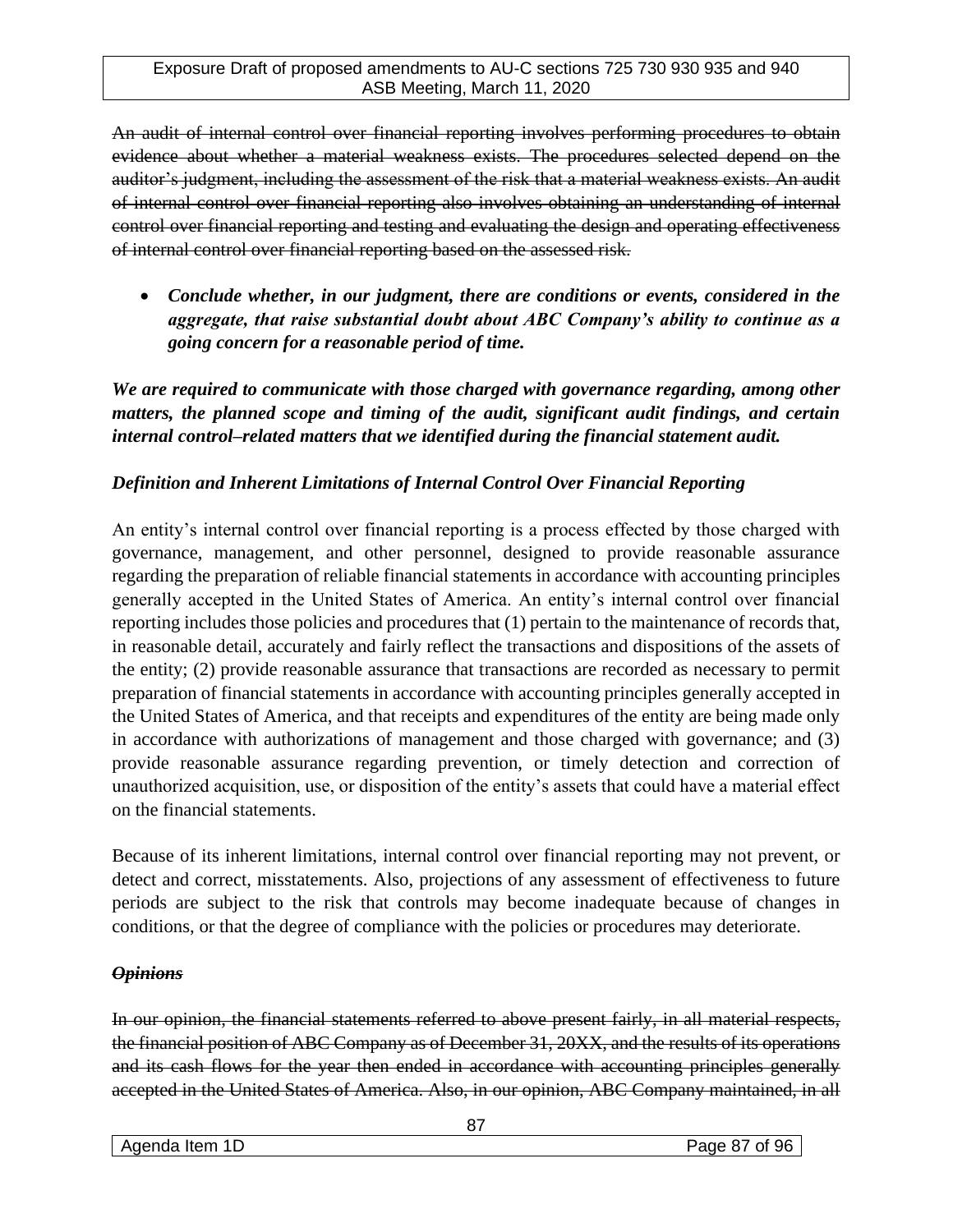material respects, effective internal control over financial reporting as of December 31, 20XX, based on [*identify criteria*].

#### **Report on Other Legal and Regulatory Requirements**

[*Form and content of this section of the auditor's report will vary depending on the nature of the auditor's other reporting responsibilities.*]

[*Auditor's signature*] [*Auditor's* **Signature of the auditor's firm] [***City and state* **where the auditor's report is issued**] [*Date of the auditor's report*]

[No proposed amendment to paragraph .A155–.A156.]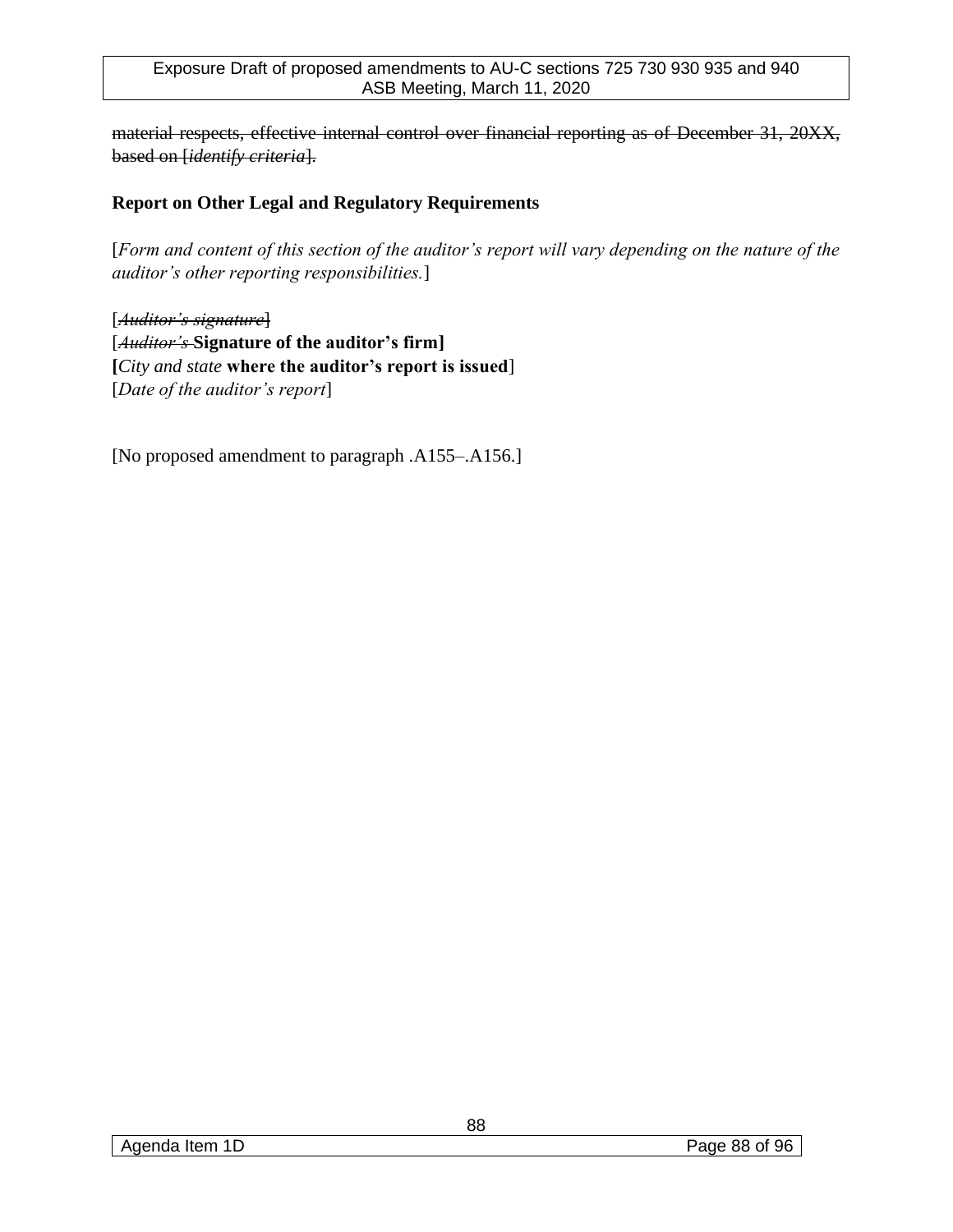#### **EXHIBIT D — REPORTING UNDER SECTION 112 OF THE FEDERAL DEPOSIT INSURANCE CORPORATION IMPROVEMENT ACT**

#### **.A157**

[No proposed amendment to paragraph 1.]

#### **Definition of ICFR for FDICIA Purposes**

2. In accordance with paragraph .64**g** of this section, the auditor's report is required to include a definition of ICFR that uses the same description of ICFR that management uses in its report. The following is an illustrative definition paragraph that may be used when an IDI that is an insured bank (which is not subject to Section 404 of the Sarbanes-Oxley Act of 2002) elects to report on controls for FDICIA purposes at the bank holding company level:

An entity's internal control over financial reporting is a process effected by those charged with governance, management, and other personnel, designed to provide reasonable assurance regarding the preparation of reliable financial statements in accordance with accounting principles generally accepted in the United States of America. Because management's assessment and our audit were conducted to meet the reporting requirements of Section 112 of the Federal Deposit Insurance Corporation Improvement Act (FDICIA), our audit of [*Holding Company's*] internal control over financial reporting included controls over the preparation of financial statements in accordance with accounting principles generally accepted in the United States of America and with the instructions to the Consolidated Financial Statements for Bank Holding Companies (Form FR Y-9C).<sup>15</sup> An entity's internal control over financial reporting includes those policies and procedures that (1) pertain to the maintenance of records that, in reasonable detail, accurately and fairly reflect the transactions and dispositions of the assets of the entity; (2) provide reasonable assurance that transactions are recorded as necessary to permit preparation of financial statements in accordance with accounting principles generally accepted in the United States of America, and that receipts and expenditures of the entity are being made only in accordance with authorizations of management and those charged with governance; and (3) provide reasonable assurance regarding prevention, or timely detection and correction of unauthorized

<sup>&</sup>lt;sup>15</sup> This sentence would be modified if the insured depository institution (IDI) reports at the institution level rather than at the bank holding company level to refer to the Federal Financial Institutions Examination Council Instructions for Consolidated Reports of Condition and Income instead of to the Form FR Y-9C. This sentence would also be modified if the IDI reports at a holding company level and employs another approach to reporting on controls over the preparation of regulatory reports as permitted by Section 36 of the FDI Act.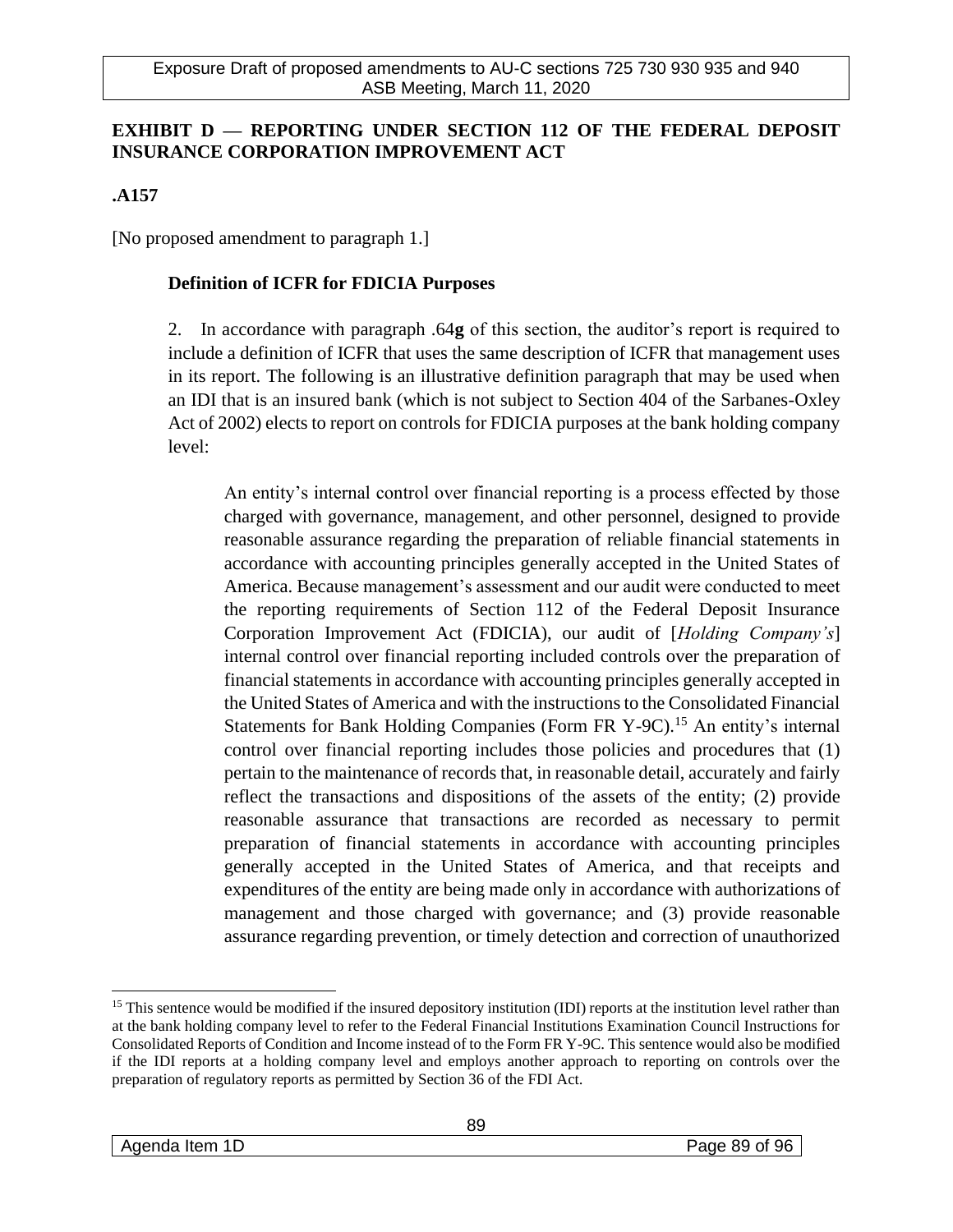acquisition, use, or disposition of the entity's assets that could have a material effect on the financial statements.

[No proposed amendment to paragraphs 3–5.]

## **IDI Not Subject to Section 404 of Sarbanes-Oxley Act of 2002**

6. The illustrative reports in exhibit A, "Illustrative Reports," of this section may be used to report on the effectiveness of the IDI's ICFR. Because 12 CFR Part 363 does not require the auditor to issue a separate auditor's report on the IDI's financial statements, the requirement in paragraph .65 of this section to add an other-matter *a* paragraph to the ICFR report that references the financial statement audit will not apply when the auditor does not issue a separate auditor's report on the IDI's financial statements. In accordance with paragraph .64 of this section, the auditor's report on ICFR is required to include a definition of ICFR that uses the same description of ICFR as management uses in its report. The following is an illustrative definition paragraph that may be used when an IDI that is not subject to Section 404 of the Sarbanes-Oxley Act of 2002 is required to report on controls for FDICIA purposes at the IDI level, and the IDI uses the holding company's group financial statements to satisfy the audited financial statements requirement of 12 CFR Part 363:

An entity's internal control over financial reporting is a process effected by those charged with governance, management, and other personnel, designed to provide reasonable assurance regarding the preparation of reliable financial statements in accordance with generally accepted accounting principles. Because management's assessment and our audit were conducted to meet the reporting requirements of Section 112 of the Federal Deposit Insurance Corporation Improvement Act (FDICIA), our audit of [*IDI's*] internal control over financial reporting included controls over the preparation of financial information for purposes of [*consolidated holding company's*] financial statements in accordance with accounting principles generally accepted in the United States of America and controls over the preparation of schedules equivalent to basic financial statements in accordance with the Federal Financial Institutions Examination Council Instructions for Consolidated Reports of Condition and Income (Call Report Instructions). An entity's internal control over financial reporting includes those policies and procedures that (1) pertain to the maintenance of records that, in reasonable detail, accurately and fairly reflect the transactions and dispositions of the assets of the entity; (2) provide reasonable assurance that transactions are recorded as necessary to permit preparation of financial statements in accordance with generally accepted accounting principles, and that receipts and expenditures of the entity are being made only in accordance with authorizations of management and those charged with governance; and (3) provide reasonable assurance regarding prevention, or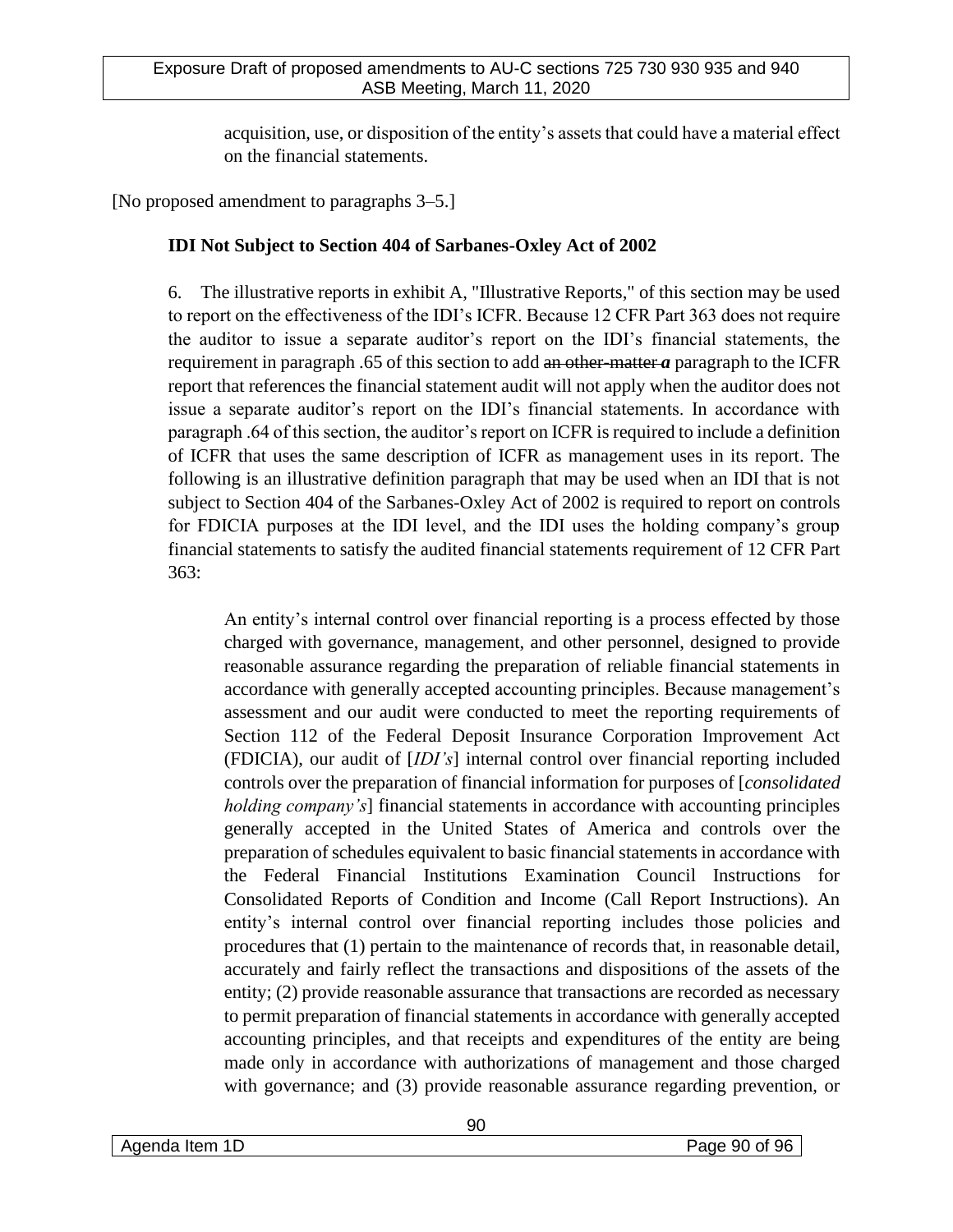timely detection and correction of unauthorized acquisition, use, or disposition of the entity's assets that could have a material effect on the financial statements.

[No proposed amendment to paragraphs 7–8. No further amendment to AU-C section 940.]

5. The amendment is effective for audits of financial statements for periods ending on or after December 15, 2020. Early implementation is not permitted.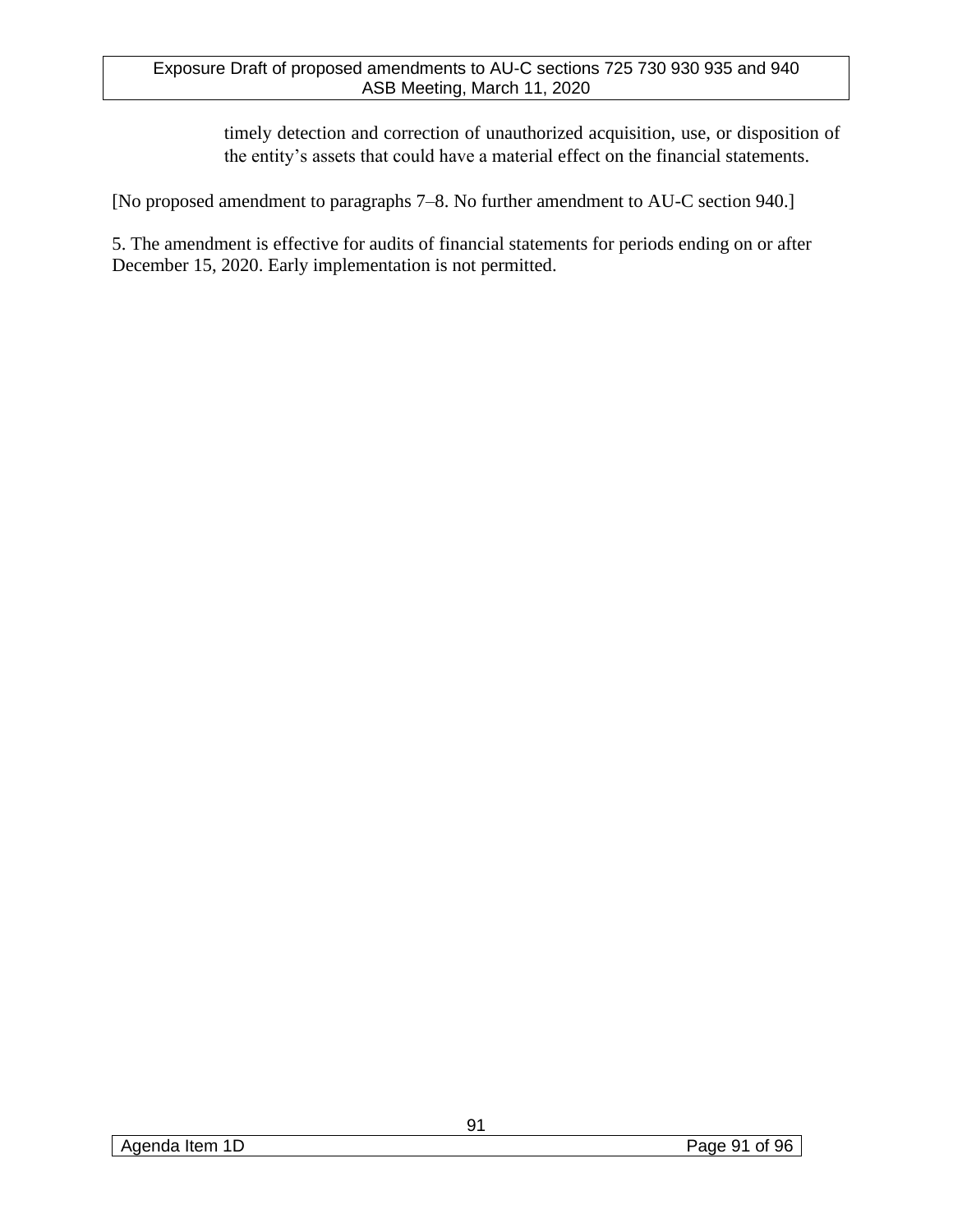# **Appendix — Revised Illustrative Reports in AU-C Section 910,** *Financial Statements Prepared in Accordance With a Financial Reporting Framework Generally Accepted in Another Country*

**As mentioned in the Explanatory Memorandum of this exposure draft, there are no proposed amendments to the requirements or application material of AU-C section 910. The illustrative auditor's reports in the exhibit to AU-C section 910 have been revised to conform with SAS No. 134 and included in this exposure draft for transparency.**

# **Exhibit — Illustrations of Auditor's Reports on Financial Statements Prepared in Accordance With a Financial Reporting Framework Generally Accepted in Another Country**

**.A11**

[Illustration 1](#page-91-0) — U.S. Form of Independent Auditor's Report to Report on Financial Statements Prepared in Accordance With a Financial Reporting Framework Generally Accepted in Another Country That Are Intended for Use Only Outside the United States

[Illustration 2](#page-93-0) — U.S. Form of Independent Auditor's Report to Report on Financial Statements Prepared in Accordance With a Financial Reporting Framework Generally Accepted in Another Country That Also Are Intended for Use in the United States

<span id="page-91-0"></span>**Illustration 1 — U.S. Form of Independent Auditor's Report to Report on Financial Statements Prepared in Accordance With a Financial Reporting Framework Generally Accepted in Another Country That Are Intended for Use Only Outside the United States**

# **Independent Auditor's Report**

[*Appropriate Addressee*]

# *Opinion on the Financial Statements*

We have audited the financial statements of ABC Company, which comprise the balance sheet as of December 31, 20X1, and the related statements of income, changes in stockholders' equity, and cash flows for the year then ended, and the related notes to the financial statements, which, as described in note X to the financial statements, have been prepared on the basis of [*specify the financial reporting framework generally accepted*] in [*name of country*].

In our opinion, the accompanying financial statements present fairly, in all material respects, the financial position of ABC Company as of December 31, 20X1, and the results of its operations and its cash flows for the year then ended in accordance with [*specify the financial reporting framework generally accepted*] in [*name of country*].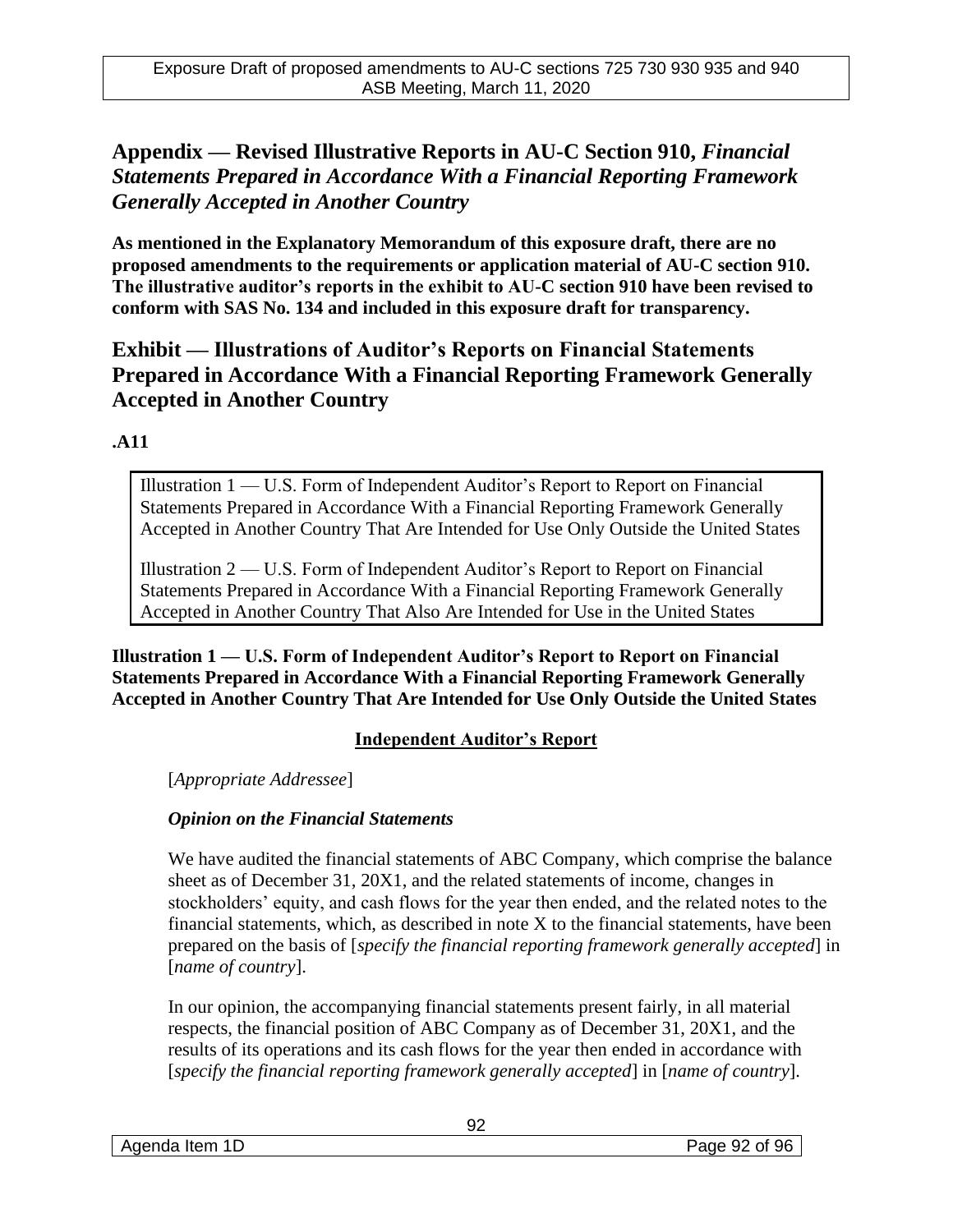## *Basis for Opinion*

We conducted our audit in accordance with auditing standards generally accepted in the United States of America (GAAS) (and [*in name of country*]). Our responsibilities under those standards are further described in the Auditor's Responsibilities for the Audit of the Financial Statements section of our report. We are required to be independent of ABC Company and to meet our other ethical responsibilities, in accordance with the relevant ethical requirements relating to our audit. We believe that the audit evidence we have obtained is sufficient and appropriate to provide a basis for our audit opinion.

#### *Responsibilities of Management for the Financial Statements*

Management is responsible for the preparation and fair presentation of the financial statements in accordance with [*specify the financial reporting framework generally accepted*] in [*name of country*], and for the design, implementation, and maintenance of internal control relevant to the preparation and fair presentation of financial statements that are free from material misstatement, whether due to fraud or error.

In preparing the financial statements, management is required to evaluate whether there are conditions or events, considered in the aggregate, that raise substantial doubt about ABC Company's ability to continue as a going concern for [*insert the time period set by the applicable financial reporting framework*].

#### *Auditor's Responsibilities for the Audit of the Financial Statements*

Our objectives are to obtain reasonable assurance about whether the financial statements as a whole are free from material misstatement, whether due to fraud or error, and to issue an auditor's report that includes our opinion. Reasonable assurance is a high level of assurance but is not absolute assurance and therefore is not a guarantee that an audit conducted in accordance with GAAS will always detect a material misstatement when it exists. The risk of not detecting a material misstatement resulting from fraud is higher than for one resulting from error, as fraud may involve collusion, forgery, intentional omissions, misrepresentations, or the override of internal control. Misstatements are considered material if there is a substantial likelihood that, individually or in the aggregate, they would influence the judgment made by a reasonable user based on the financial statements.

In performing an audit in accordance with GAAS, we:

- Exercise professional judgment and maintain professional skepticism throughout the audit.
- Identify and assess the risks of material misstatement of the financial statements, whether due to fraud or error, and design and perform audit procedures responsive to those risks. Such procedures include examining, on a test basis, evidence regarding the amounts and disclosures in the financial statements.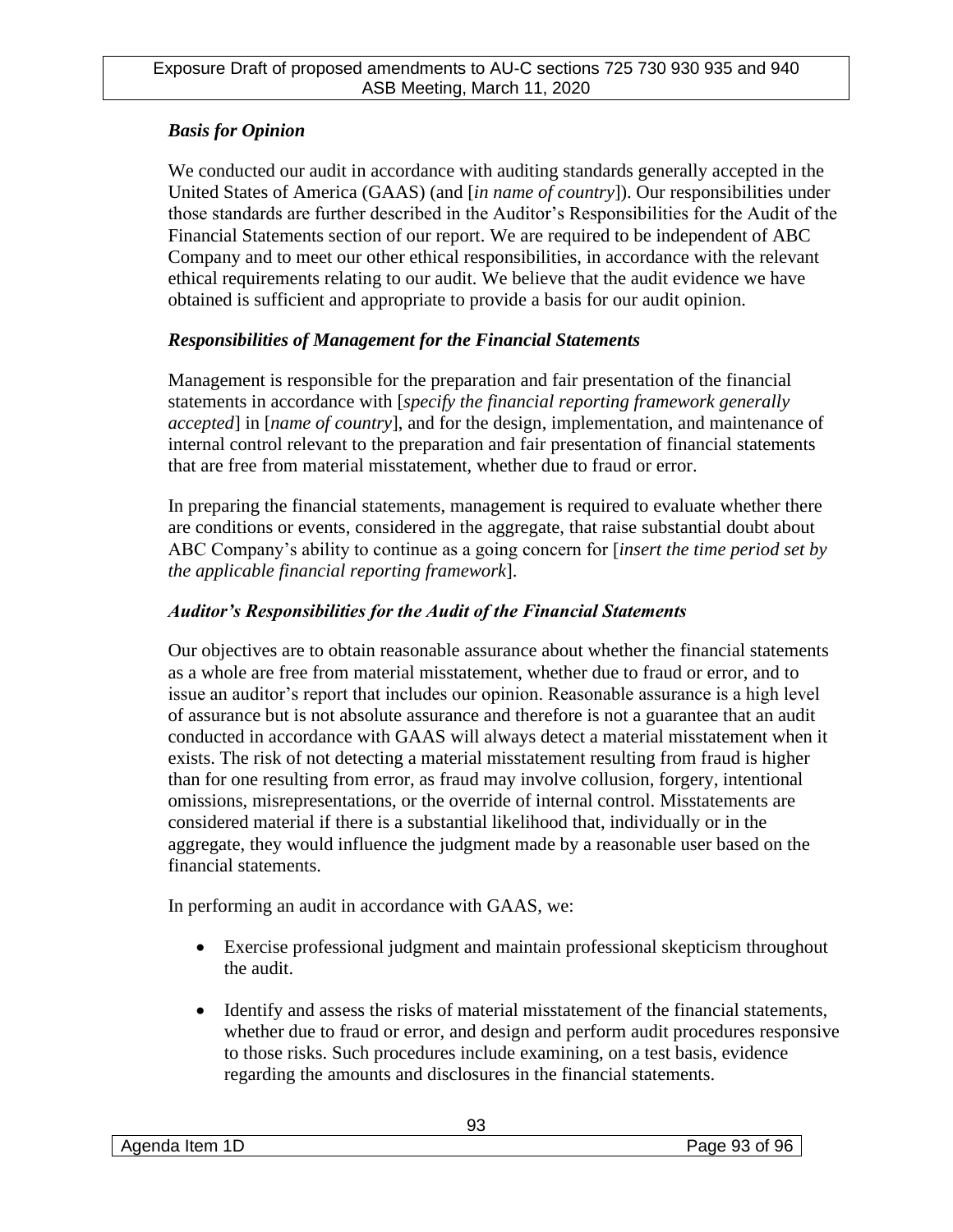- Obtain an understanding of internal control relevant to the audit in order to design audit procedures that are appropriate in the circumstances, but not for the purpose of expressing an opinion on the effectiveness of ABC Company's internal control. Accordingly, no such opinion is expressed.  $\frac{\text{fn } 6}{\text{fn } 6}$
- Evaluate the appropriateness of accounting policies used and the reasonableness of significant accounting estimates made by management, as well as evaluate the overall presentation of the financial statements.
- Conclude whether, in our judgment, there are conditions or events, considered in the aggregate, that raise substantial doubt about ABC Company's ability to continue as a going concern for a reasonable period of time.

We are required to communicate with those charged with governance regarding, among other matters, the planned scope and timing of the audit, significant audit findings, and certain internal control–related matters that we identified during the audit.

[*Signature of the auditor's firm*]

[*City and state where the auditor's report is issued*]

[*Date of the auditor's report*]

#### <span id="page-93-0"></span>**Illustration 2 — U.S. Form of Independent Auditor's Report to Report on Financial Statements Prepared in Accordance With a Financial Reporting Framework Generally Accepted in Another Country That Also Are Intended for Use in the United States**

[*Appropriate Addressee*]

## *Opinion on the Financial Statements*

We have audited the financial statements of ABC Company, which comprise the balance sheet as of December 31, 20X1, and the related statements of income, changes in stockholders' equity, and cash flows for the year then ended, and the related notes to the financial statements, which, as described in note X to the financial statements, have been prepared on the basis of [*specify the financial reporting framework generally accepted*] in [*name of country*].

 $<sup>fn 6</sup>$  In circumstances in which the auditor also has responsibility to express an opinion on the effectiveness of</sup> internal control in conjunction with the audit of the financial statements, omit the following: "but not for the purpose of expressing an opinion on the effectiveness of ABC Company's internal control. Accordingly, no such opinion is expressed."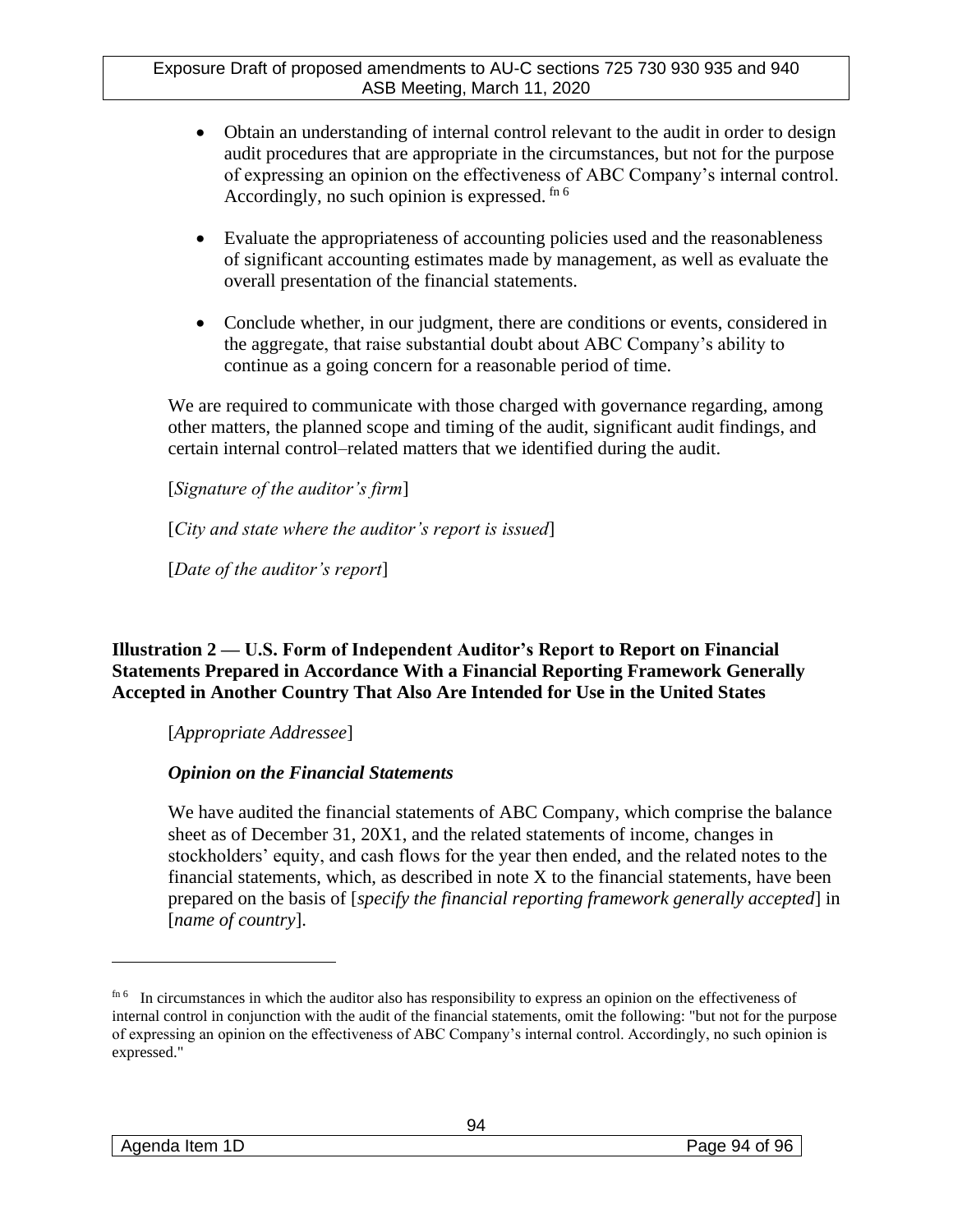In our opinion, the accompanying financial statements present fairly, in all material respects, the financial position of ABC Company as of December 31, 20X1, and the results of its operations and its cash flows for the year then ended in accordance with [*specify the financial reporting framework generally accepted*] in [*name of country*].

## *Basis for Opinion*

We conducted our audit in accordance with auditing standards generally accepted in the United States of America (GAAS) (and [*in name of country*]). Our responsibilities under those standards are further described in the Auditor's Responsibilities for the Audit of the Financial Statements section of our report. We are required to be independent of ABC Company and to meet our other ethical responsibilities, in accordance with the relevant ethical requirements relating to our audit. We believe that the audit evidence we have obtained is sufficient and appropriate to provide a basis for our audit opinion.

#### *Emphasis of Matter*

As discussed in Note X to the financial statements, the Company prepares its financial statements in accordance with [*specify the financial reporting framework generally accepted]* in [*name of country*], which differ(s) from accounting principles generally accepted in the United States of America. Our opinion is not modified with respect to this matter.

#### *Responsibilities of Management for the Financial Statements*

Management is responsible for the preparation and fair presentation of the financial statements in accordance with [*specify the financial reporting framework generally accepted*] in [*name of country*], and for the design, implementation, and maintenance of internal control relevant to the preparation and fair presentation of financial statements that are free from material misstatement, whether due to fraud or error.

In preparing the financial statements, management is required to evaluate whether there are conditions or events, considered in the aggregate, that raise substantial doubt about ABC Company's ability to continue as a going concern for [*insert the time period set by the applicable financial reporting framework*].

#### *Auditor's Responsibilities for the Audit of the Financial Statements*

Our objectives are to obtain reasonable assurance about whether the financial statements as a whole are free from material misstatement, whether due to fraud or error, and to issue an auditor's report that includes our opinion. Reasonable assurance is a high level of assurance but is not absolute assurance and therefore is not a guarantee that an audit conducted in accordance with GAAS will always detect a material misstatement when it exists. The risk of not detecting a material misstatement resulting from fraud is higher than for one resulting from error, as fraud may involve collusion, forgery, intentional omissions, misrepresentations, or the override of internal control. Misstatements are considered material if there is a substantial likelihood that, individually or in the